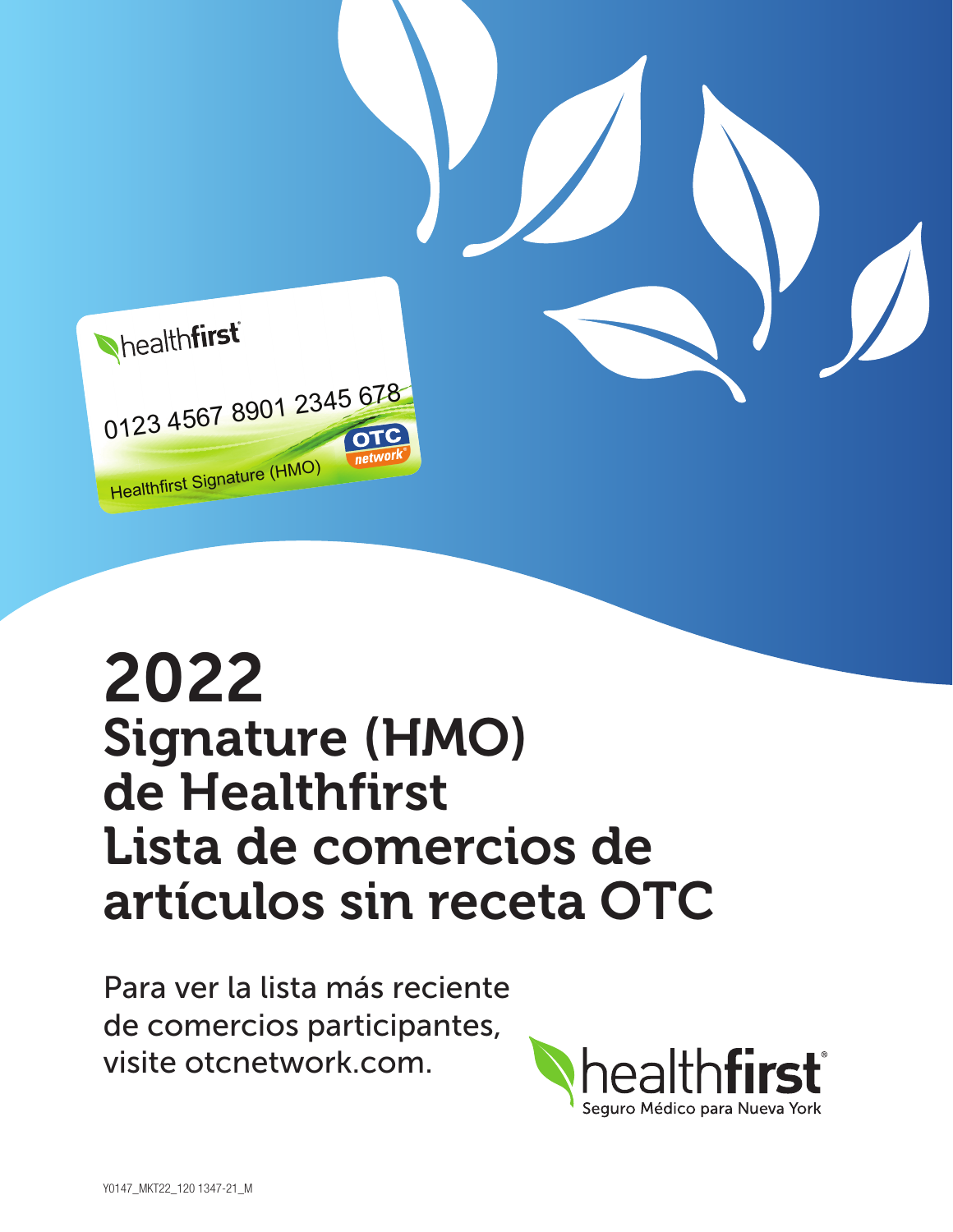Como miembro del Plan Signature (HMO) de Healthfirst, puede comprar los siguientes artículos con su beneficio de \$35 por trimestre (\$140 por año) de su tarjeta OTC.



Artículos sin receta y otros artículos de venta libre relacionados con la salud

- Aspirina
- Vitaminas
- Gotas para los ojos
- Laxantes
- Desinfectante de manos
- Mascarilla
- Hierbas medicinales y plantas medicinales chinas
- Y más



Su tarjeta OTC se acepta en cientos de comercios participantes. Utilice su tarjeta en las tiendas o compre en línea y ahorre.

Visite [otcnetwork.com](http://otcnetwork.com) para ver la lista más actualizada de los comercios participantes.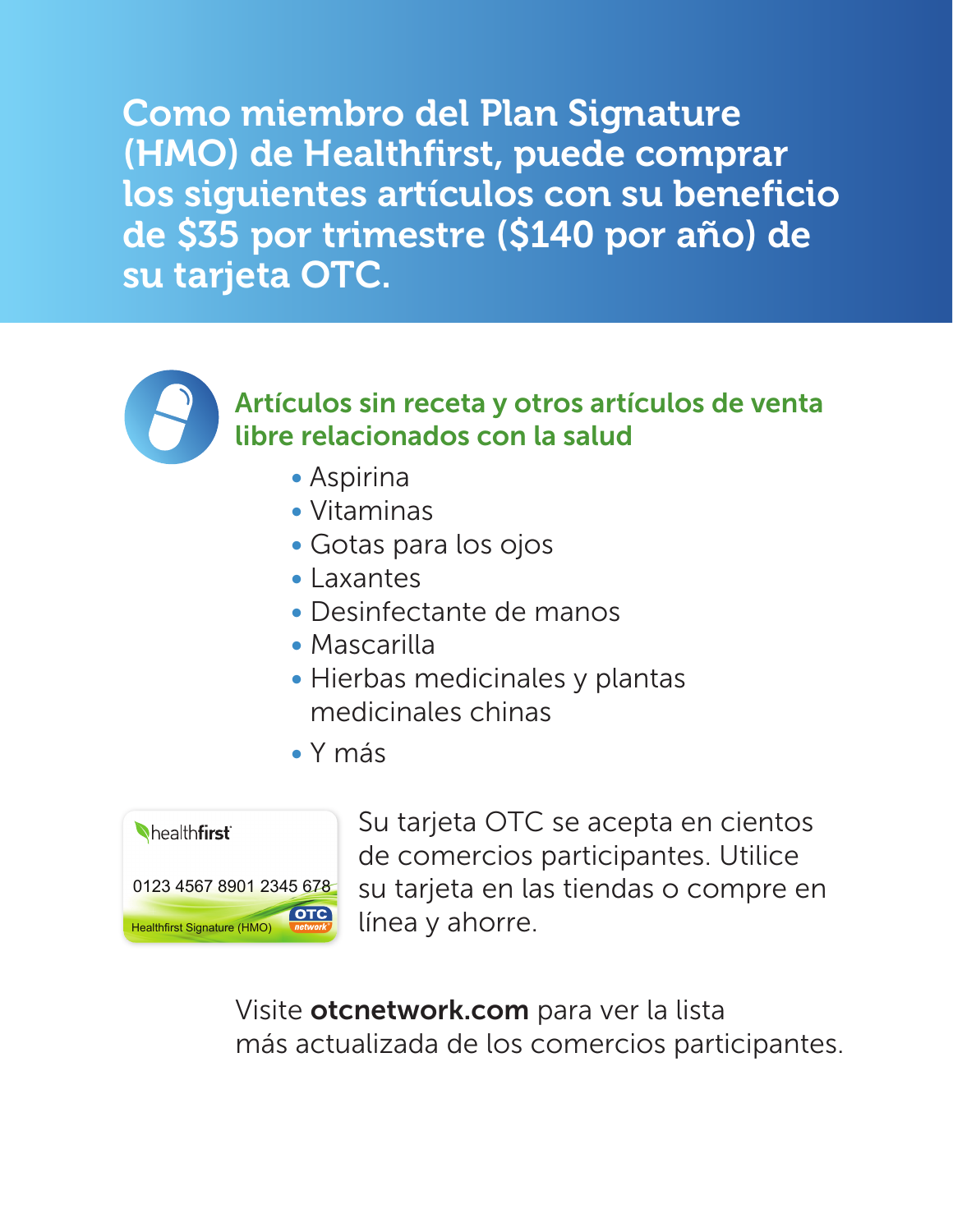## Dónde comprar

## Desde comercios nacionales hasta tiendas del vecindario

Utilice su tarjeta OTC para comprar artículos elegibles y sin receta (OTC) o artículos relacionados con la salud en los comercios nacionales participantes que figuran a continuación y en los comercios locales incluidos en este documento.

## En tiendas físicas



## nations OTC

[nationsotc.com/healthfirst](http://nationsotc.com/healthfirst)

También puede comprar en Nations OTC. Llame al 1-877-236-7027 (TTY 711), de lunes a viernes, de 8:00 a.m. a 8:00 p.m., o visite [nationsotc.com/healthfirst](http://nationsotc.com/healthfirst). Tenga disponible el número de 19 dígitos de su tarjeta OTC.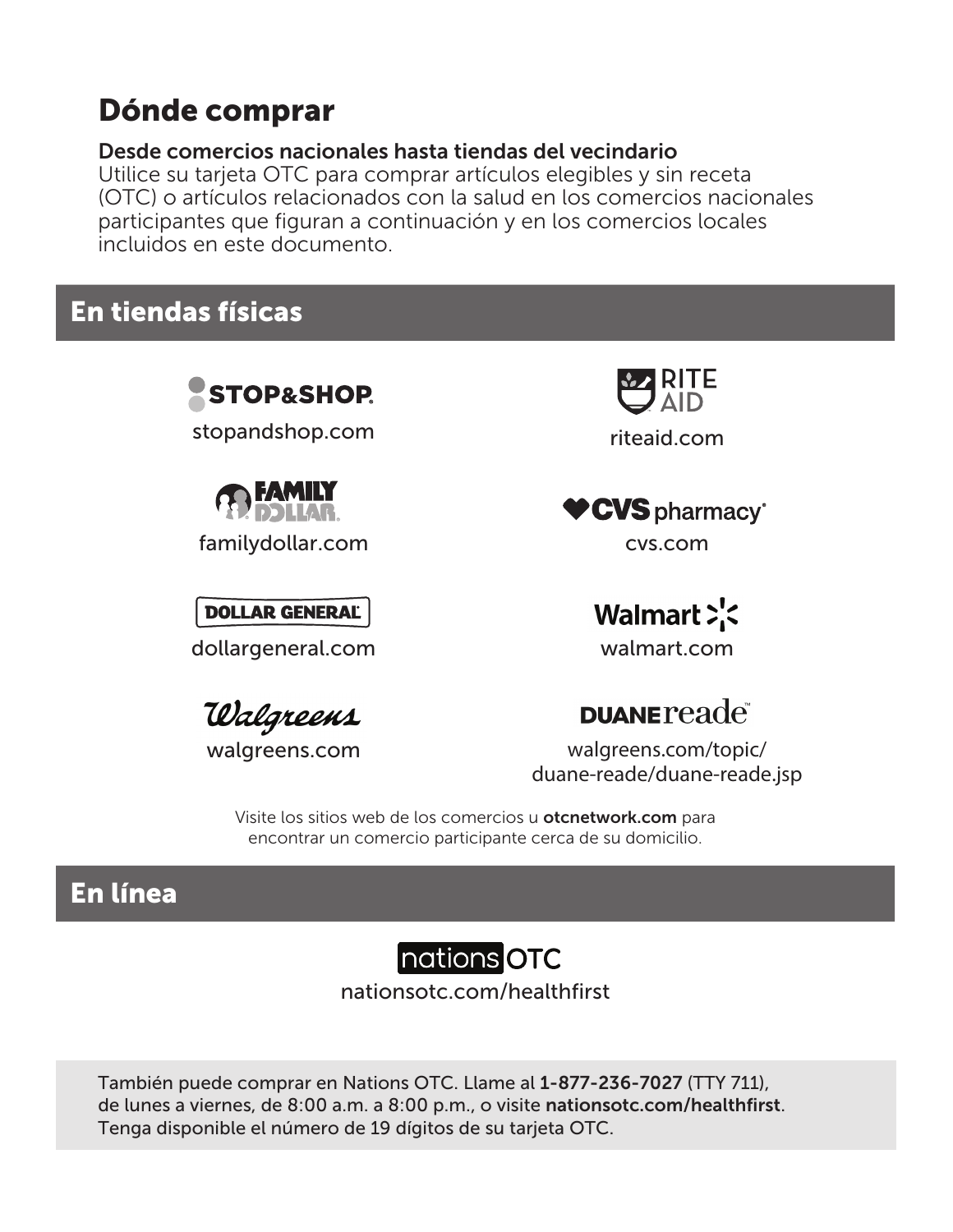## CONDADO DEL BRONX

161st St Pharmacy and Surgical Supplies 275 East 161 Street Bronx, NY 10451 (718) 742-3400

167 Rx Pharmacy 55 E 167th Street Bronx, NY 10452 (347) 591-4575

167th St Pharmacy 1150 Webster Avenue Bronx, NY 10456 (718) 975-0142

1st Aid Pharmacy & Surgical Supplies 23 West Fordham Road Bronx, NY 10468 (718) 450-3568

1st Bronxcare Pharmacy 438 East 149th Street Bronx, NY 10455 (718) 483-9891

2027 Alico Pharmacy 2027 Jerome Avenue Bronx, NY 10453 (718) 294-1949

A1 Health Pharmacy 1003 Ogden Avenue Bronx, NY 10452 (718) 618-7477

AAA Pharmacy 3513 White Plains Road Bronx, NY 10467 (718) 231-2471

ABC Drugs 470 East Fordham Road Bronx, NY 10458 (917) 801-4700

ABC Drugs 1564 East 174th Street Bronx, NY 10472 (718) 618-0510

ABC Drugs 1925 University Avenue Bronx, NY 10453 (347) 750-5540

ABC Drugs 2276 Webster Avenue Bronx, NY 10457 (347) 750-5540

Adee Pharmacy 1427 East Gun Hill Road Bronx, NY 10469 (718) 379-1954

Agra Pharmacy 1575 Bathgate Avenue Bronx, NY 10457 (718) 583-2535

Akshar Pharmacy 2200 Grand Concourse Bronx, NY 10457 (718) 220-2748

Allure Specialty Pharmacy 4377 Bronx Boulevard Bronx, NY 10466 (866) 293-1559

Amazing Pharmacy 595 East Tremont Avenue Bronx, NY 10457 (718) 466-1122

Ambar Pharmacy 2544A White Plains Road Bronx, NY 10467 (718) 994-4444

Antigua Local Pharmacy 1961 Southern Boulevard

Bronx, NY 10460 (718) 299-0299

Arthur Avenue Pharmacy

2343 Arthur Avenue Bronx, NY 10458 (718) 561-4040

Asencio Pharmacy 154 East 174th Street Bronx,NY 10457 (718) 299-2416

Bainbridge Pharmacy 3161A Bainbridge Avenue Bronx, NY 10467 (347) 899-8666

Barretto Pharmacy 1009 Longwood Avenue Bronx, NY 10459 (718) 893-2000

Benjamin's Pharmacy 989 Allerton Avenue Bronx, NY 10469 (718) 405-9111

Best Aid Pharmacy 563 East Tremont Avenue Bronx, NY 10457 (718) 466-4700

Best Care Pharmacy 1967 Westchester Avenue Bronx, NY 10462 (347) 691-3484

Best Pharmacy 720A East Tremont Avenue Bronx, NY 10457 (718) 450-8220

Big Apple Pharmacy 27 East Gun Hill Road Bronx, NY 10467 (718) 515-5003

Boca Pharmacy 514 Willis Avenue Bronx, NY 10455 (718) 292-7979

Boca Pharmacy 736 East 152nd Street Bronx, NY 10455 (718) 292-2088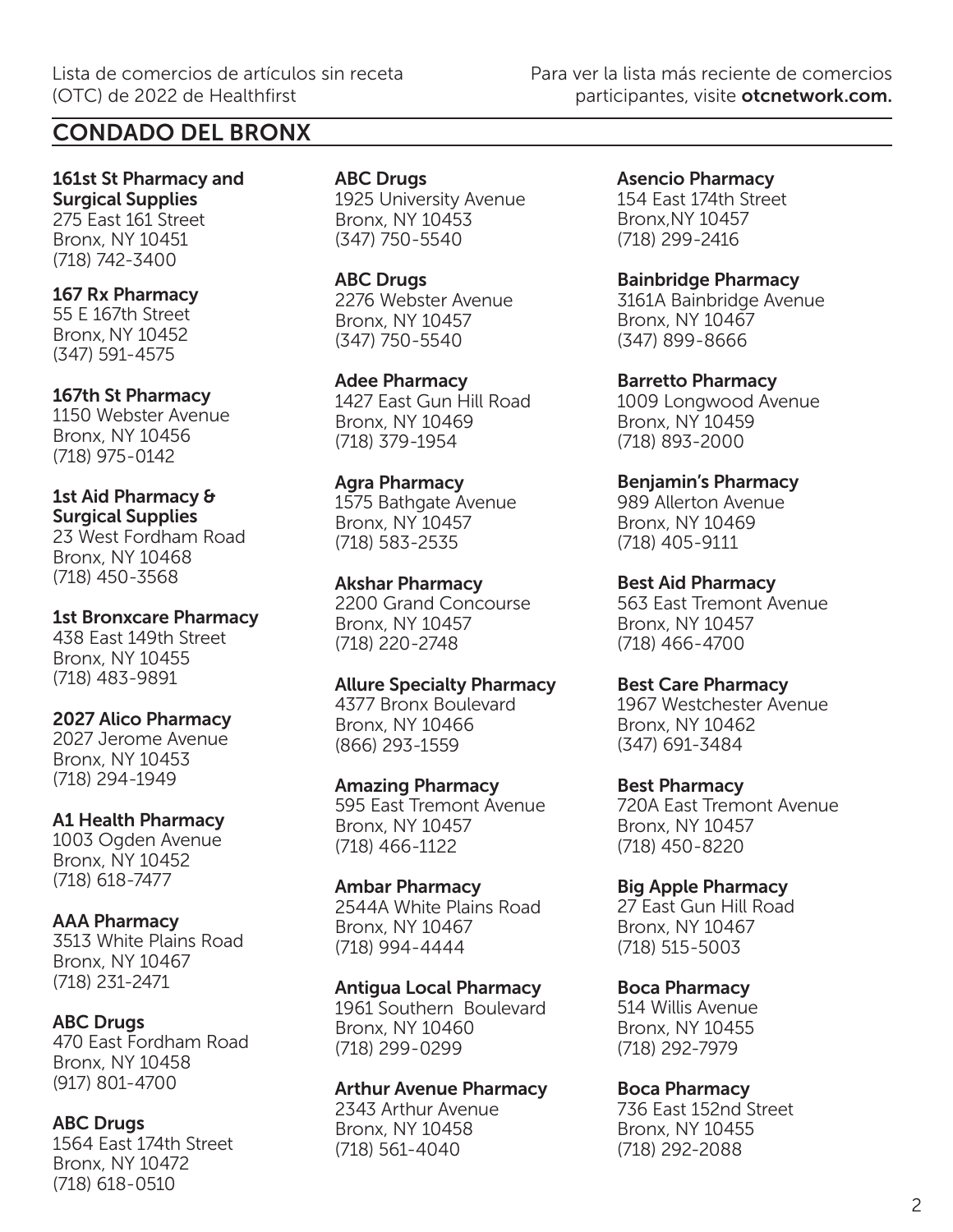## CONDADO DEL BRONX

Boca Pharmacy 864 B East Tremont Avenue Bronx, NY 10460 (718) 991-3532

## Boca Pharmacy

872 Hunts Point Bronx, NY 10474 (718) 991-3519

#### Boca Pharmacy

904 Prospect Avenue Bronx, NY 10459 (718) 991-6700

### Boca Pharmacy

1070 Southern Boulevard Bronx, NY 10459 (718) 618-7878

#### Boca Pharmacy

1225 Fulton Avenue Bronx, NY 10456 (718) 304-7380

### Boston Road Pharmacy

1272 Boston Road Bronx, NY 10456 (718) 991-4000

### Boston Road Pharmacy

3456 Boston Road Bronx, NY 10469 (718) 733-4150

### Bridge RX Pharmacy

763 Allerton Avenue Bronx, NY 10467 (718) 975-0195

### Bright Aid Pharmacy

142-44 East 170th Street Bronx, NY 10452 (718) 293-0040

## Bright Care Pharmacy

430 East 149th Street Bronx, NY 10455 (718) 401-2820

Bronx Community Pharmacy 2404 Webster Avenue Bronx, NY 10458 (718) 220-1336

Bronx Drugs RX 445 East Tremont Avenue Bronx, NY 10457 (718) 684-5888

Bronx Eden Pharmacy 1575 Grand Concourse Bronx, NY 10452 (718) 299-4800

#### Bronx Family Pharmacy

1800 White Plains Road Bronx, NY 10462 (718) 828-3450

### Bronx Pharmacy

690A Melrose Avenue Bronx, NY 10455 (718) 513-3466

### Bronx Pharmacy

1320 Metropolitan Avenue Bronx, NY 10462 (718) 466-5500

### Bronx Specialty Pharmacy

940A Southern Boulevard Bronx, NY 10459 (718) 328-2800

### Brook Specialty Pharmacy

700 Brook Avenue Suite 508A Bronx, NY 10455 (718) 292-1310

### Burke Avenue Pharmacy

759 Burke Avenue Bronx, NY 10467 (347) 326-6000

### Canaan Pharmacy

971 Westchester Avenue Bronx, NY 10459 (718) 779-4523

Care First Pharmacy 3908A White Plains Road Bronx, NY 10466 (718) 676-5959

Care Pharmacy 313 East 161st Street Bronx, NY 10451 (718) 822-3700

Care Pharmacy 979 Westchester Avenue Bronx, NY 10459 (718) 455-5558

## Care Well RX

826 East Tremont Avenue Bronx, NY 10460 (718) 294-7147

Caremore RX Pharmacy 2260 Crotona Avenue Bronx, NY 10457 (917) 801-2325

### Carepoint Pharmacy

888 Hunts Point Avenue Bronx, NY 10474 (718) 589-1234

#### Casa De Vida Pharmacy

52 West Burnside Bronx, NY 10453 (347) 820-7989

### Castle Aid Pharmacy

1370 A Castle Hill Avenue Bronx, NY 10462 (718) 684-6825

Castle Hill Community Pharmacy

706 Castle Hill Avenue Bronx, NY 10473 (718) 319-8240

### Castle Hill Drugs

674 Castle Hills Avenue Bronx, NY 10473 (718) 239-5400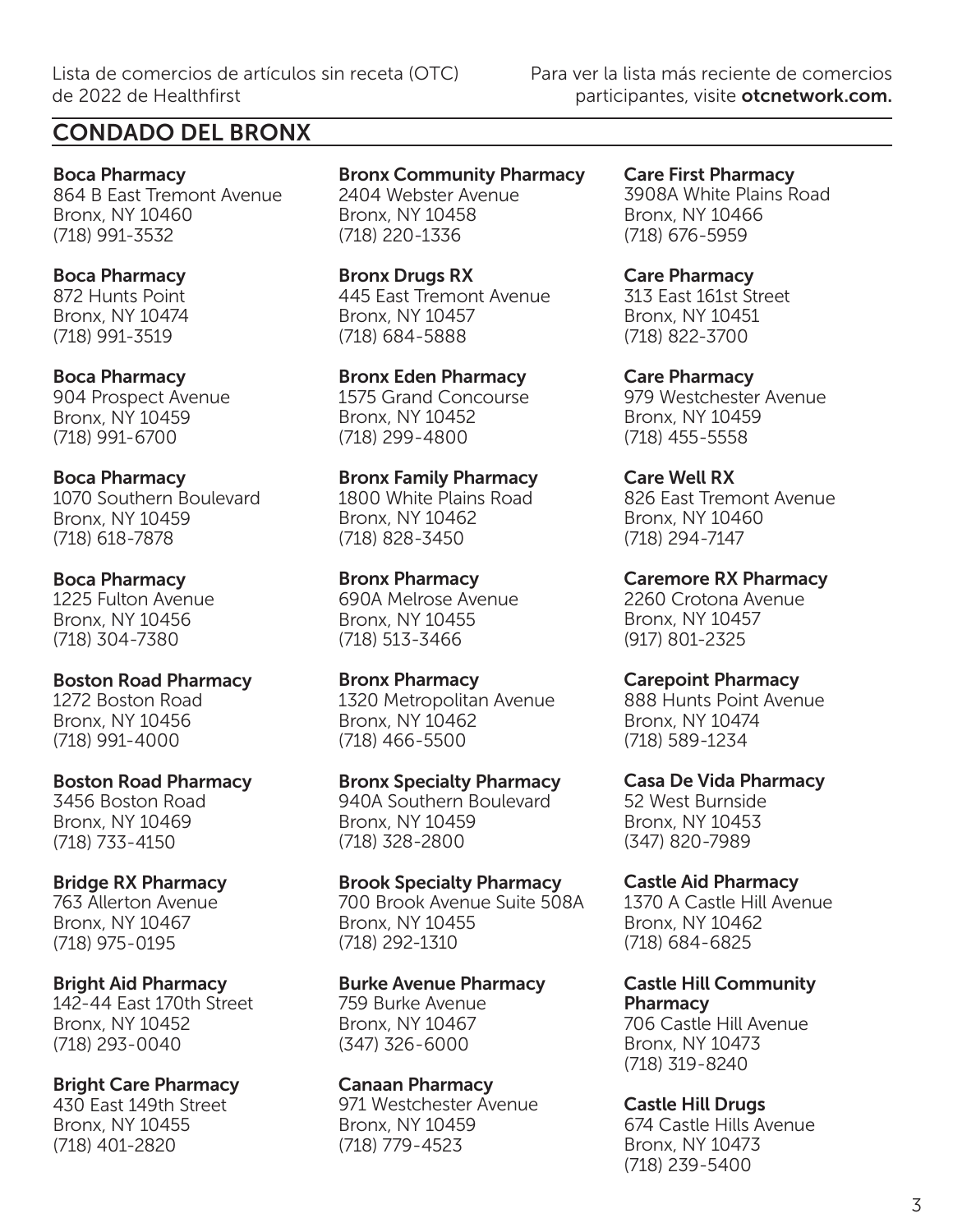## CONDADO DEL BRONX

Cauldwell Pharmacy 609 Westchester Avenue Bronx, NY 10455 (718) 292-3800

#### Cedra Pharmacy

3027 3rd Avenue Bronx, NY 10455 (917) 473-7788

## Central Pharmacy

and Surgicals 423 East 138th Street Bronx, NY 10454 (718) 585-1071

### Charmar Pharmacy

781 Lydig Avenue Bronx, NY 10462 (718) 822-1348

#### Chase Pharmacy

3632 White Plains Road Bronx, NY 10467 (347) 449-6513

### Choice One Pharmacy

1550 University Avenue Bronx, NY 10452 (718) 450-8922

### Cir-Kort Pharmacy

414 Willis Avenue Bronx, NY 10454 (718) 585-7061

### Circle Pharmacy

116 Hugh J Grant Circle Bronx, NY 10472 (718) 823-6666

### City Line Pharmacy

4704 White Plains Road Bronx, NY 10470 (718) 324-0555

### CO-OP City Pharmacy

161 Einstein Loop Bronx, NY 10475 (718) 708-8171

## Concord Pharmacy

301 E Kingsbridge Road Bronx, NY 10458 (929) 329-0421

Concordia Pharmacy 898 East Tremont Avenue Bronx, NY 10460 (718) 328-2833

Concourse Pharmacy 1850 Grand Concourse Bronx, NY 10457 (718) 299-2200

### Congress Pharmacy

542 Southern Boulevard Bronx, NY 10455 (718) 665-6771

#### Courtlandt Pharmacy

438 East 149th Street Bronx, NY 10455 (718) 402-0202

### CSS Pharmacy

2043 Grand Concourse Bronx, NY 10457 (718) 220-5402

## Cuidamed Pharmacy

3110 Third Avenue Bronx, NY 10451 (718) 993-9800

### Danny's Pharmacy

1632 Bruckner Boulevard Bronx, NY 10473 (718) 328-6777

### Defranco Pharmacy

1790 Randall Avenue Bronx, NY 10473 (718) 893-2400

### Desais Pharmacy

228 West 238th Street Bronx, NY 10463 (718) 543-0800

Divino Pharmacy 30 East Kingsbridge Road Bronx, NY 10468 (718) 933-0278

DJ Drugs 3721 Riverdale Avenue Bronx, NY 11432 (718) 549-6709

Drug Depot 619 East 169th Street Bronx, NY 10456 (718) 620-9000

### Drug Depot Pharmacy

1588 University Avenue Bronx, NY 10453 (718) 299-9600

## Drug Mart 5203 Broadway Bronx, NY 10463

(718) 562-6637

### Drug Rite Pharmacy

2426 Grand Concourse Avenue Bronx, NY 10458 (718) 220-9200

### Drug Rite Pharmacy II

3432 Jerome Avenue Bronx, NY 10467 (718) 231-1600

### Drugbox Pharmacy

500 Baychester Avenue Store # 5 Bronx, NY 10475 (718) 872-7662

## Drugs R Us Pharmacy

1963 Grand Concourse Bronx, NY 10453 (718) 299-4400

## E. Jerome Pharmacy

1 East 183rd Street Bronx, NY 10453 (718) 364-2248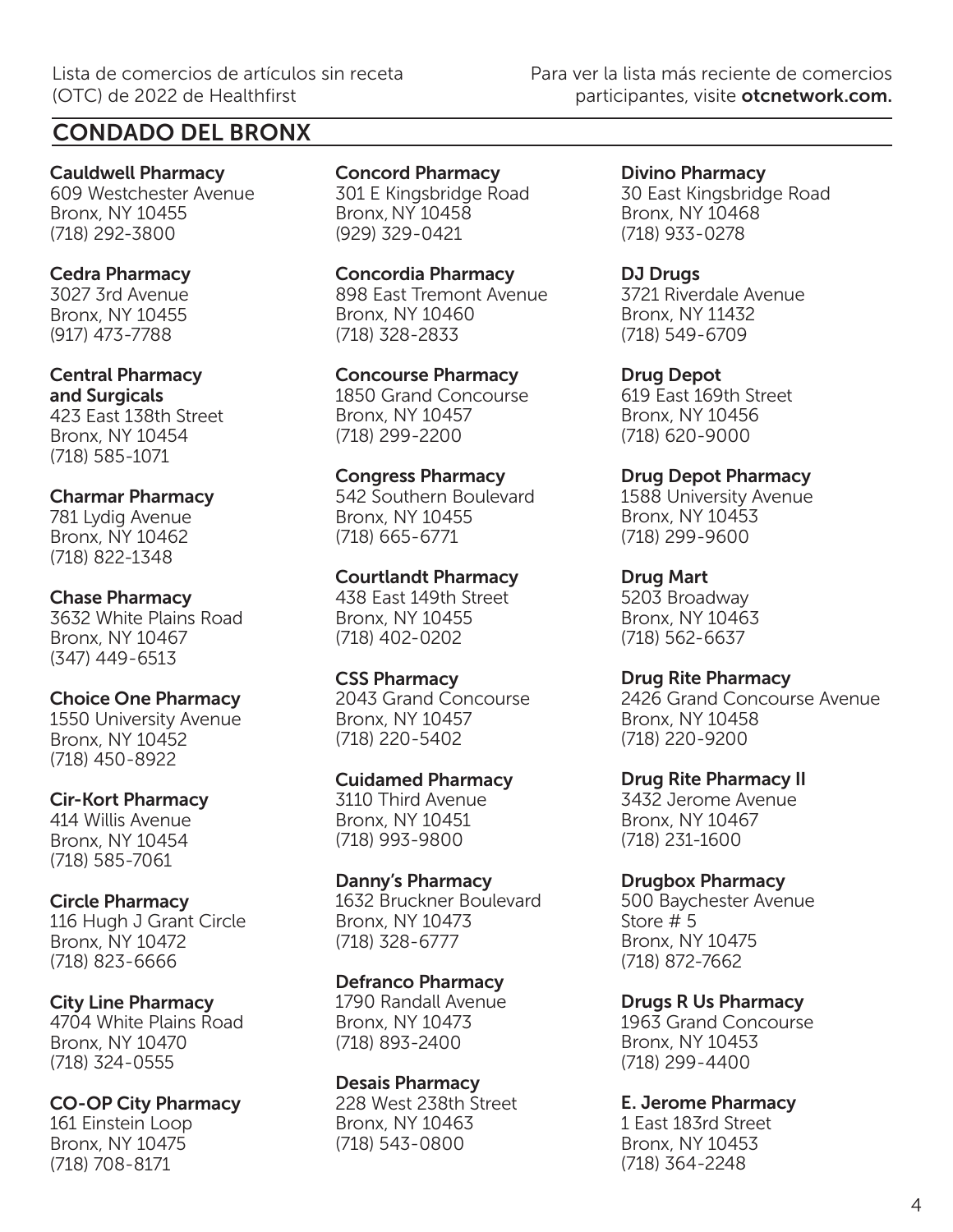## CONDADO DEL BRONX

East 174th St Pharmacy 932 East 174th Street Bronx, NY 10460 (718) 378-1200

#### East Tremont Pharmacy

1065 East Tremont Avenue Bronx, NY 10460 (718) 861-0382

#### Edenwald Pharmacy

4137 Laconia Avenue Bronx, NY 10466 (347) 899-8555

#### Emerald Pharmacy

4295 Katonah Avenue Bronx, NY 10470 (718) 944-0862

#### Empire Pharmacy

401 East 147th Street Bronx, NY 10455 (718) 269-4553

#### Express Care Pharmacy

15 East Tremont Avenue Bronx, NY 10453 (718) 618-7525

#### Express Pharmacy

273 East 149th Street Bronx, NY 10451 (718) 282-7010

#### F & N Pharmacy

2309 Westchester Avenue Bronx, NY 10462 (718) 684-2567

#### Falak Pharmacy

2730 East Tremont Avenue Bronx, NY 10461 (718) 597-5230

#### Family Drug Store

2550F Boston Road Bronx, NY 10467 (347) 920-2520

Family Pharmacy 2754 3rd Avenue Bronx, NY 10455 (718) 401-3900

Farmacia Apotek 753 East Tremont Avenue Bronx, NY 10457 (718) 901-4717

Farmacia Central 55a East Gun Hill Road Bronx, NY 10467 (718) 547-6860

## Farmacia Honeywell NY

882 East 180th Street Bronx, NY 10460 (718) 584-7531

#### Farmacia Vida

9 West Burnside Avenue Bronx, NY 10453 (718) 684-4260

Feel Good Pharmacy

3058 3rd Avenue Bronx, NY 10451 (347) 918-9000

#### Feinbergs Pharmacy

2021 Grand Concourse Bronx, NY 10453 (718) 299-2800

Felicity Pharmacy 621 East Tremont Avenue Bronx, NY 10457 (718) 466-5695

#### First Aid RX Specialty Pharmacy

2452-A Eastchester Road Bronx, NY 10469 (718) 569-5040

#### First Health Pharmacy

1229 Franklin Avenue Bronx, NY 10456 (347) 597-7999

Fordham Family Pharmacy and Surgical

202 West Fordham Road Bronx, NY 10468 (917) 801-1801

#### Fordham Road Pharmacy

2 East Fordham Road Bronx, NY 10468 (718) 364-3333

Friendly Pharmacy

223A West 231st Street Bronx, NY 10463 (718) 884-2908

#### Friendly Pharmacy

3137 Grand Concourse Bronx, NY 10468 (718) 733-8528

#### Friendly Pharmacy

389 East 138th Street Bronx, NY 10454 (718) 742-0001

#### Fuller Drugs

2688 Third Avenue Bronx, NY 10454 (718) 292-4244

#### Fulton Care Pharmacy

557 East 169th Street Bronx, NY 10456 (347) 918-8700

#### Gerard Pharmacy

903 Gerard Avenue Bronx, NY 10452 (718) 293-2285

#### Gig Pharmacy

3405 Jerome Avenue Bronx, NY 10467 (718) 708-5400

#### Good Care Pharmacy

1026 East 163rd Street Bronx, NY 10459 (718) 991-1400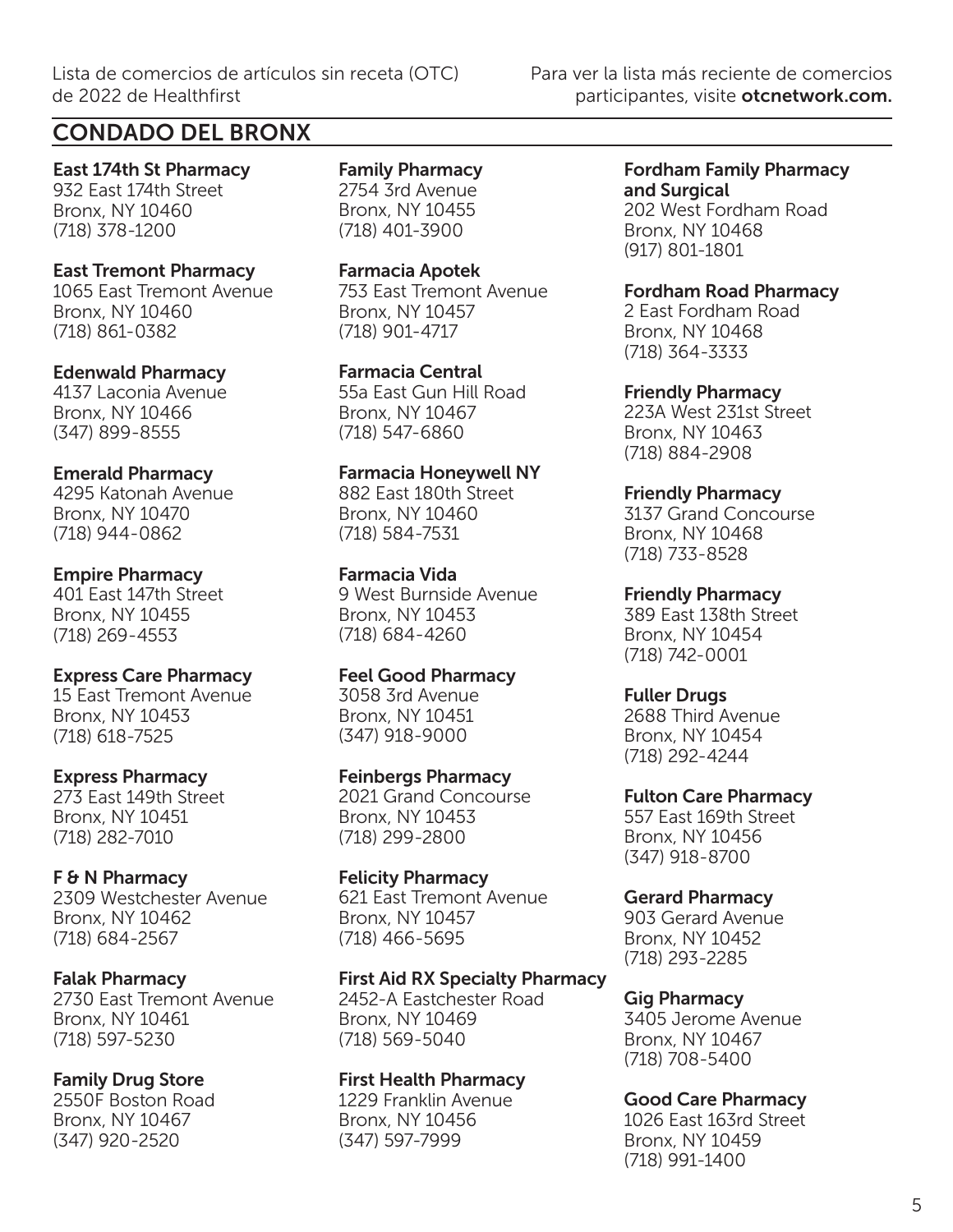## CONDADO DEL BRONX

Good Life Pharmacy 2366 Grand Concourse Bronx, NY 10458 (718) 618-7099

#### Goodman Pharmacy

779 Melrose Avenue Bronx, NY 10451 (718) 585-4663

Goodman Plaza Pharmacy

3250 Third Avenue Bronx, NY 10456 (347) 590-9102

### Grace Pharmacy

205 East 198th Street Bronx, NY 10458 (718) 618-7929

#### Grant Pharmacy

1340 Edward L Grant Highway Bronx, NY 10452 (718) 588-3304

### Green Pharmacy

133 Dreiser Loop Bronx, NY 10475 (718) 513-5889

#### Gun Hill Pharmacy

83 East Gun Hill Road Bronx, NY 10467 (718) 654-4305

#### Haddy Pharmacy and Surgical Supplies

3050 White Plains Road Bronx, NY 10467 (718) 882-6000

### Happy Pharmacy

1831 Grand Concourse Avenue Bronx, NY 10453 (718) 466-1000

### Health Care Pharmacy

567 Courtlandt Avenue Bronx, NY 10451 (718) 585-1117

#### Health Plus Specialty Pharmacy iCare Pharmacy 516 E 149th Street

Bronx, NY 10455 (917) 444-1847

Health Smart Pharmacy 760 Grand Concourse Bronx, NY 10451 (718) 618-7081

Heaven Aid Pharmacy 2385 Grand Concourse Bronx, NY 10468 (347) 879-7870

Heritage Pharmacy 233 East Tremont Avenue Bronx, NY 10457 (718) 901-3186

#### Highbridge Pharmacy

1230 Ogden Avenue Bronx, NY 10452 (718) 225-0411

Hill Pharmacy

2197 Westchester Avenue Bronx, NY 10462 (718) 863-0203

### HS Pharmacy

5 East 213th Street Bronx, NY 10467 (718) 708-7550

#### Hub Specialty Pharmacy

288 East 149th Street Bronx, NY 10451 (347) 862-4014

### Hudson Parkway Pharmacy

5700 Mosholu Avenue Bronx, NY 10471 (718) 549-8288

### Hunts Pharmacy

2799 3rd Avenue Bronx, NY 10455 (718) 401-1249

2256 East Tremont Avenue Bronx, NY 10462 (929) 777-9611

### Imperial Pharmacy

3050 Corlear Avenue Bronx, NY 10463 (718) 581-0019

Isabels Pharmacy 338 East Gun Hill Road Bronx, NY 10467 (718) 655-4005

## J & N Pharmacy

1220 Morris Avenue Bronx, NY 10456 (718) 293-2233

Jefferson Heights Pharmacy

1959 Westchester Avenue Bronx, NY 10462 (212) 234-7400

### JJ Pharmacy

332 East 188th Street Bronx, NY 10458 (718) 367-2000

### Jolin Pharmacy

1870 Grand Concourse Bronx, NY 10457 (718) 294-5588

### K & G Pharmacy

2434 Jerome Avenue Bronx, NY 10468 (718) 220-2014

## Karnaby Drugs

662 East 233rd Street Bronx, NY 10466 (347) 346-5134

### King Community Pharmacy

161 Dreiser Loop Bronx, NY 10475 (347) 899-8020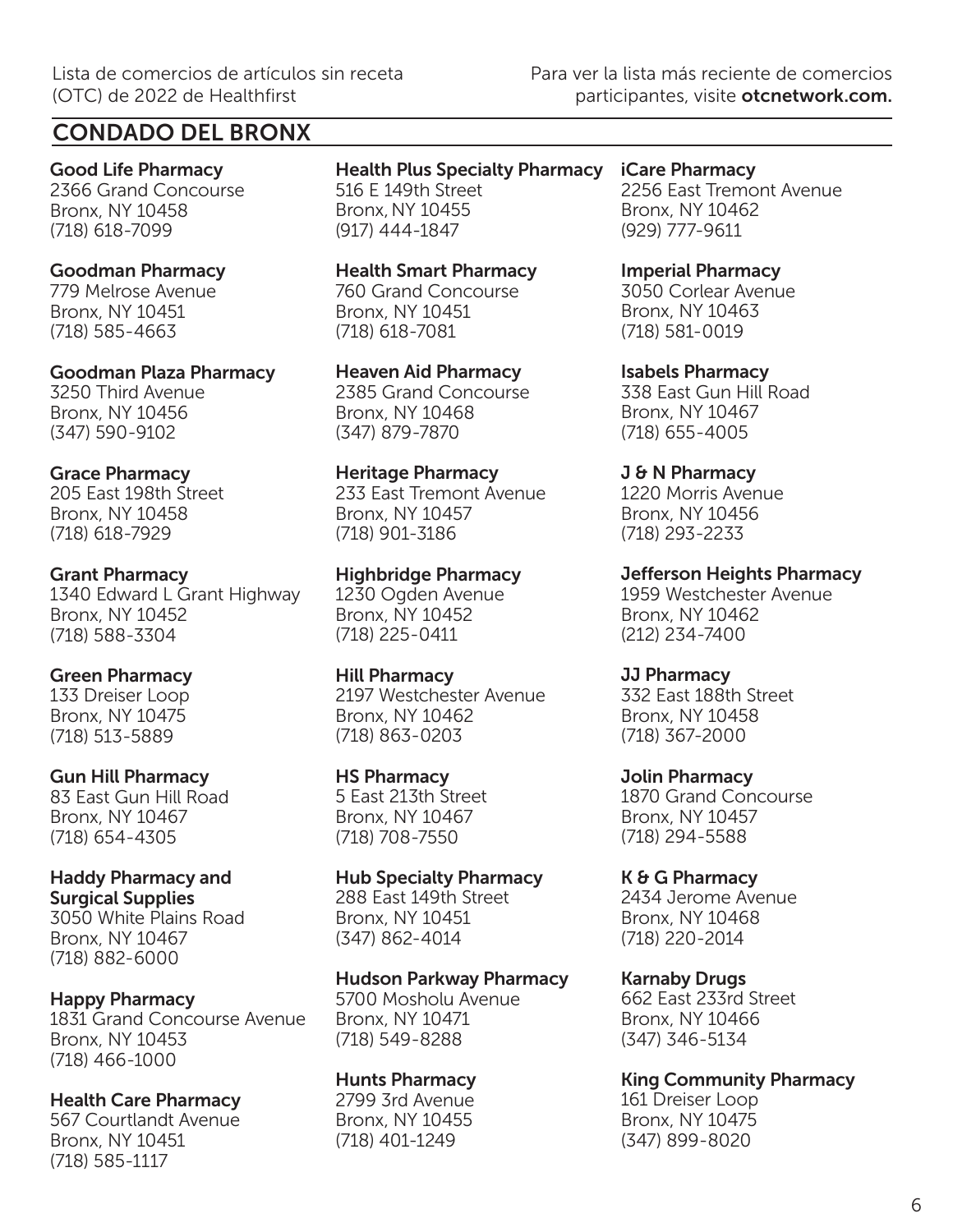## CONDADO DEL BRONX

Kings Care Pharmacy and Store Leff Drugs 306 East 149th Street Bronx, NY 10451 (718) 684-1595

Kings Pharmacy 545 St. Paul's Place Bronx, NY 10456 (718) 992-6881

Kingsbridge Pharmacy 145 West Kingsbridge Road Bronx, NY 10468 (718) 708-8665

Kingsbridge Pharmacy 200C West 231st Street Bronx, NY 10463 (718) 432-2240

Kingsbridge Pharmacy 229 East Kingsbridge Road Bronx, NY 10458 (718) 364-3280

Kramer's Pharmacy 309 St. Ann's Avenue Bronx, NY 10454 (718) 993-1488

La Farmacia 709 East Tremont Avenue Bronx, NY 10457 (917) 962-4444

Laconia Avenue Pharmacy 4041 Laconia Avenue Bronx, NY 10466 (347) 843-7747

Lacross Drugs 530 East 138th Street Bronx, NY 10454 (718) 665-5474

Lafayette Family Pharmacy 849 Soundview Avenue Bronx, NY 10473 (718) 618-7205

70 East 161st Street Bronx, NY 10451 (718) 665-1163

Legend Drugs 1 159 East Gun Hill Road Bronx, NY 10467 (718) 708-7427

Leroy Pharmacy 314 East 204th Street Bronx, NY 10467 (718) 882-5614

Leroy Pharmacy 901 East Tremont Avenue Bronx, NY 10460 (718) 991-2266

Leroy Pharmacy 1448 Metropolitan Avenue Bronx, NY 10462 (718) 823-4344

Leroy Pharmacy 1527 Westchester Avenue Bronx, NY 10472 (718) 842-0077

Leroy Pharmacy II 245 East 198th Street Bronx, NY 10458 (718) 220-7600

Leroy Pharmacy IV 387 Bedford Park Boulevard Bronx, NY 10458 (718) 933-1154

Life Star Pharmacy 1215 Jerome Avenue Bronx, NY 10452 (718) 684-5010

Lincoln Care Drugs 270 East 165th Street Bronx, NY 10456 (718) 401-7400

Lincoln Pharmacy 526 Morris Avenue Bronx NY, 10451 (718) 993-6750

Liscio Pharmacy 2498 Willamsbridge Road Bronx, NY 10469 (212) 234-6986

Livewell Pharmacy 1432 East Gun Hill Road Bronx, NY 10469 (347) 843-8562

Lolys Pharmacy 21 West 183rd Street Bronx, NY 10453 (917) 737-8253

Longwood Drug and Surgical 839-B Prospect Avenue Bronx, NY 10459 (718) 542-4770

LongWood RX 922 Westchester Avenue Bronx, NY 10459 (347) 271-3480

Lumit Pharmacy 200 East 167 Street Bronx, NY 10456 (718) 866-0629

Lydig Pharmacy 742 Lydig Avenue Bronx, NY 10462 (718) 678-8700

M & V Pharmacy 1663 Boston Road Bronx, NY 10460 (718) 842-6532

Madina Drugs 1225 Fulton Avenue Bronx, NY 10456 (929) 476-0700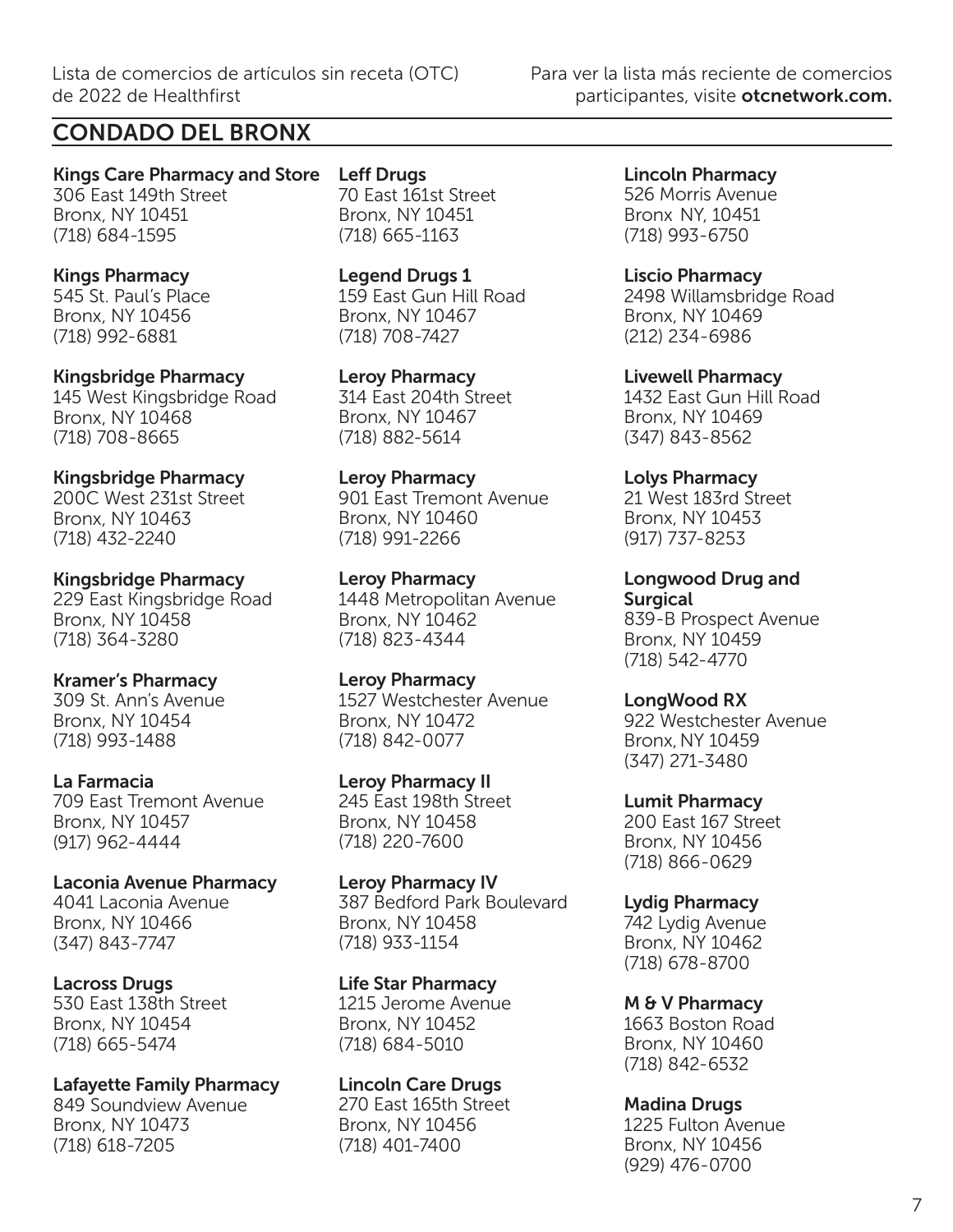## CONDADO DEL BRONX

Mahesh Drugs 731 White Plains Road Bronx, NY 10473 (718) 842-3807

Main Pharmacy 600-602 Morris Avenue Bronx, NY 10451 (718) 401-4422

Manor Pharmacy 1577 Westchester Avenue #A Bronx, NY 10472 (718) 842-5747

Marble Hill Pharmacy 5227 Broadway Bronx, NY 10463 (718) 562-5200

Marco Farmacia 814 East Tremont Avenue Bronx, NY 10460 (917) 259-7376

Marion Pharmacy 2614 Decatur Avenue Bronx, NY 10458 (718) 584-6561

Mason RX 1255 Castle Hill Avenue Bronx, NY 10462 (718) 863-0210

Max Health Pharmacy 529 E 137 Street Bronx, NY 10454 (347) 270-3574

McGraw Pharmacy 2048 Mcgraw Avenue Bronx, NY 10462 (718) 684-4512

**MDrxgroup** 665 Burke Avenue Bronx, NY 10467 (718) 483-8526

Med RX

625 East Fordham Road Bronx, NY 10458 (718) 584-6600

Medassure Pharmacy 2334 Washington Avenue Bronx, NY 10458 (718) 316-6766

Medi Center Pharmacy 1262 Boston Road Bronx, NY 10456 (347) 699-6006

Medicine Center RX 92 East 167th Street Bronx, NY 10452 (718) 410-2814

Mediserv Pharmacy 2611 Webster Avenue Bronx, NY 10458 (718) 395-4000

Medstop Pharmacy 1330 Jerome Avenue Bronx, NY 10452 (718) 552-2278

Mega Pharmacy 1560 Grand Concourse #100 Bronx, NY 10457 (718) 294-7899

Metacare Pharmacy 4234 Bronx Boulevard Bronx, NY 10466 (347) 346-4570

Metcare RX 1250 Waters Place Tower 2 Bronx, NY 10461 (718) 975-7774

Metro Pharmacy 342 East 149th Street Bronx, NY 10451 (718) 292-1212

MHHC Pharmacy 57 West Burnside Avenue Bronx, NY 10453 (718) 924-2688

Mi Casa RX 18 East 183rd Street Bronx, NY 10453 (718) 841-9969

Morris Ave Pharmacy 675 Morris Avenue Bronx, NY 10451 (718) 292-2500

Morris Heights Pharmacy 64 West Burnside Avenue Bronx, NY 10453 (718) 960-4370

Morris Park Pharmacy 1160 East Tremont Avenue Bronx, NY 10460 (631) 458-7258

Morris Pharmacy 255 B East 165th Street Bronx, NY 10456 (718) 537-0365

Morrisania Pharmacy 596 Morris Avenue Bronx, NY 10451 (718) 401-8800

Moscoso Pharmacy 151 East 170th Street Bronx, NY 10452 (718) 293-5832

Mott Haven Pharmacy 400 East 141st Street Bronx, NY 10454 (718) 292-9144

Mt Carmel Pharmacy 705 East 187th Street Bronx, NY 10458 (718) 364-6100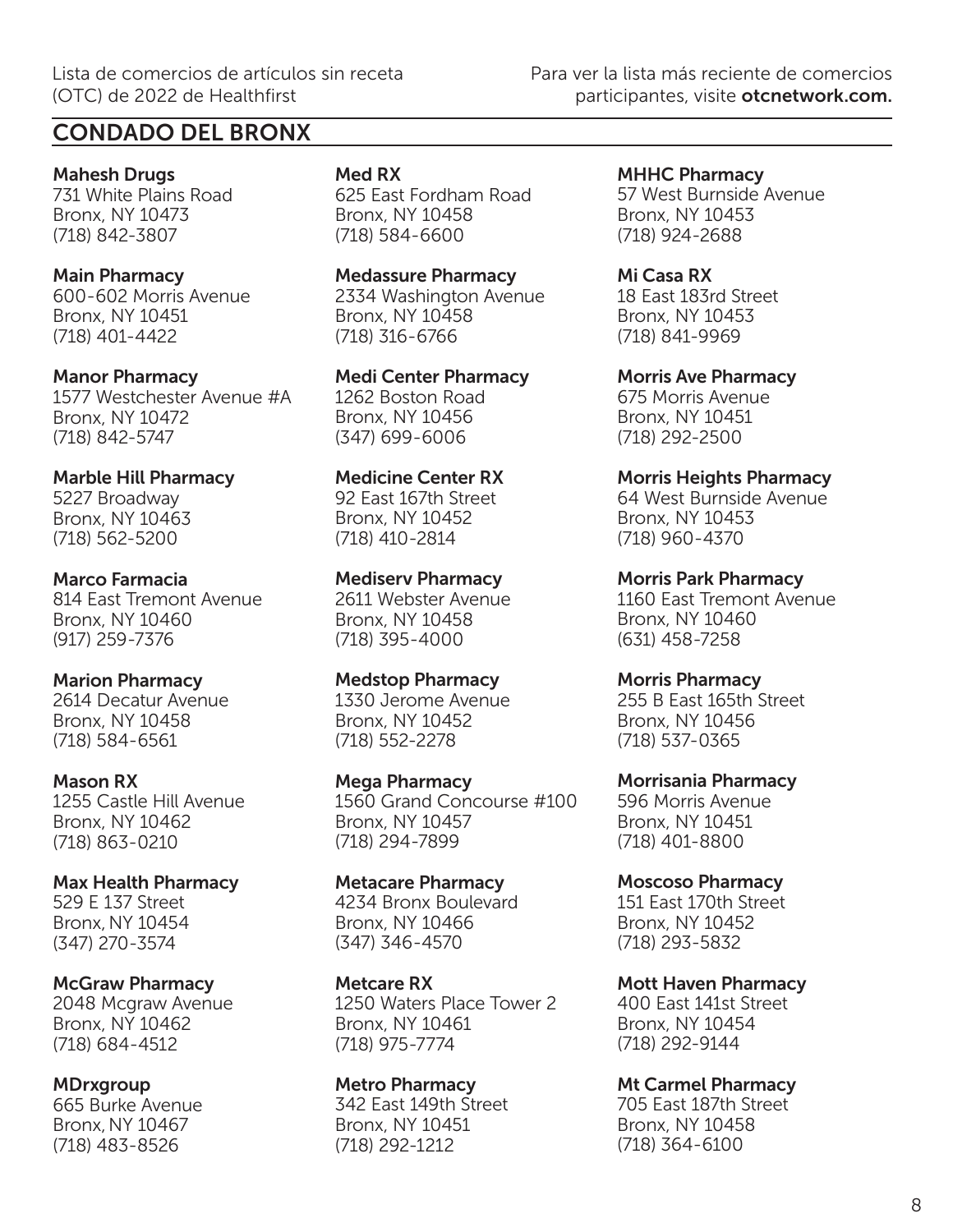## CONDADO DEL BRONX

My Best Pharmacy 263 East Tremont Avenue Bronx, NY 10457 (718) 618-0188

Nereid RX 4396 White Plains Road Bronx, NY 10466 (347) 899-8350

New Concourse Pharmacy 2395 Grand Concourse Bronx, NY 10468 (347) 590-2863

#### Nick's Drug Store

3250 Third Avenue Bronx, NY 10456 (347) 590-1030

#### Nisar Pharmacy

229 East 149th Street Bronx, NY 10451 (718) 402-9104

#### Nova Pharmacy

1521 Watson Avenue Bronx, NY 10472 (718) 328-7040

#### NVR Pharmacy

61 East Mount Eden Avenue Bronx, NY 10452 (718) 583-3575

#### Ogden Pharmacy

1071 Ogden Avenue Bronx, NY 10452 (718) 410-9131

#### One Stop Pharmacy

176 East 161st Street Bronx, NY 10451 (718) 292-3801

#### Oval Drug

1500 Metropolitan Avenue Bronx, NY 10462 (718) 823-0688

Oval Pharmacy 255 East Gun Hill Road Bronx, NY 10467 (718) 654-2200

Oz Pharmacy 322 East 149th Street Bronx, NY 10451

(718) 292-8892

Papas Pharmacy 3979 Laconia Avenue Bronx, NY 10466 (347) 947-9500

Park Plaza Pharmacy

1773 University Avenue Bronx, NY 10453 (718) 583-5900

Parkare Pharmacy 2158 Starling Avenue

Bronx, NY 10462 (718) 239-3500

Parkchester Family Pharmacy 1445 Unionport Road Bronx, NY 10462 (347) 851-2688

Parkchester Pharmacy

1663 Metropolitan Avenue Bronx, NY 10462 (718) 931-6699

#### Pelham Parkway Pharmacy

1469 Beach Avenue Bronx, NY 10460 (718) 409-0908

#### Pelham Pharmacy

2171 White Plains Road Bronx, NY 10462 (917) 708-9700

#### Peoples Pharmacy and Food Mart

3176 Bainbridge Avenue Bronx, NY 10467 (347) 346-7600

Perla Pharmacy 822 East Tremont Avenue Bronx, NY 10460 (718) 466-6551

Pharmacy Plus Surgical 1770-D Westchester Avenue Bronx, NY 10472 (718) 430-0911

Pharmore Pharmacy 337 East 149th Street Bronx, NY 10451 (646) 314-7954

Pilgrim Pharmacy

2941 Westchester Avenue Bronx, NY 10461 (718) 823-1085

Pinebrook Pharmacy 1183 Jerome Avenue Bronx, NY 10452 (718) 992-8182

Pk Pharmacy

811 Southern Boulevard Bronx, NY 10459 (718) 872-7730

Planet Pharmacy

2336A Grand Concourse Bronx, NY 10458 (718) 220-2035

#### Plaza Pharmacy

2515 Webster Avenue Bronx, NY 10458 (718) 365-8148

#### Poe Pharmacy

2558 Grand Concourse Bronx, NY 10458 (718) 364-7070

#### Port Morris Pharmacy

800 East 138th Street Bronx, NY 10454 (718) 665-6337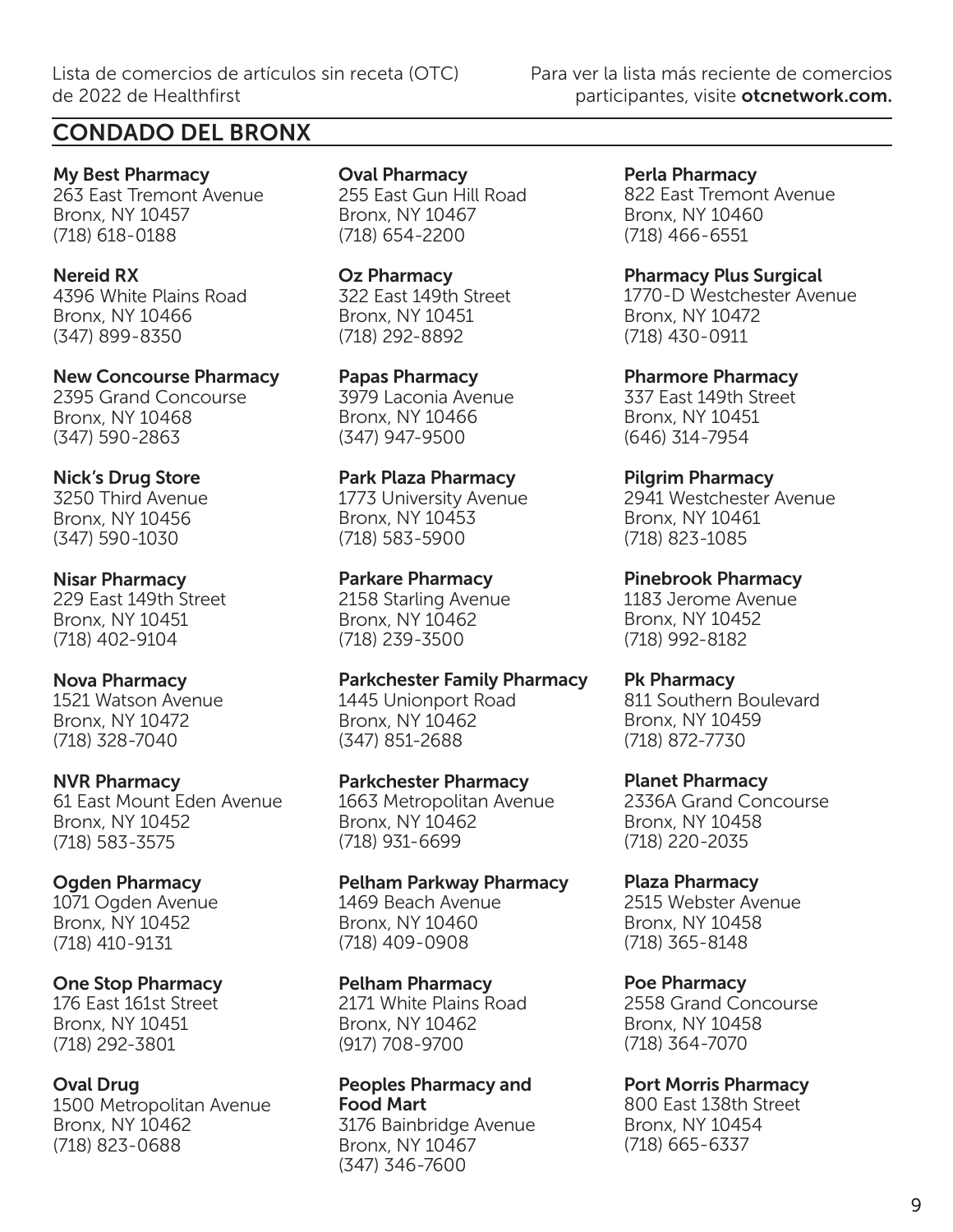## CONDADO DEL BRONX

Prayosha Pharmacy 54 East 183rd Street Bronx, NY 10453 (718) 220-1900

Prime RX Specialty Pharmacy 2773 3rd Avenue Bronx, NY 10455 (718) 292-4139

Proserv Pharmacy 3789 East Tremont Avenue Bronx, NY 10465 (718) 828-4088

Prospect Ave Pharmacy 993 Prospect Avenue Bronx, NY 10459 (718) 328-3593

Pulse Pharmacy 7 Bedford Park Boulevard Bronx, NY 10468 (718) 975-4411

Quality RX 1611 University Avenue Bronx, NY 10453 (718) 299-4500

Quick RX Specialty Pharmacy 1642 Eastchester Road Bronx, NY 10461 (347) 691-3494

## R&S Pioneer Pharmacy

1018 Ogden Avenue Bronx, NY 10452 (718) 538-8183

#### Rahimu Pharmacy

607 Soundvew Avenue Bronx, NY 10473 (718) 991-7550

### Raisell Pharmacy

741 Astor Avenue Bronx, NY 10467 (347) 955-3344

Randall Pharmacy 1753 Randall Avenue Bronx, NY 10473 (718) 328-2100

Real Pharmacy 113 West Kingsbridge Road Bronx, NY 10468 (718) 432-3180

Recetas Pharmacy 112 East 183rd Street Bronx, NY 10453 (718) 733-9330

Rite Care Pharmacy 805 B Soundview Avenue Bronx, NY 10473 (718) 328-0000

Rite Care Pharmacy 898 East 163rd Street Bronx, NY 10459 (718) 378-6800

Rite Choice Pharmacy 39-41 East 170th Street

Bronx, NY 10452 (718) 293-9596

Rite Way Pharmacy 1603 Westchester Avenue Bronx, NY 10472 (718) 860-0600

Riteway Pharmacy & Foodhouse 239B East 149th Street Bronx, NY 10451 (929) 246-5050

River Park Pharmacy 1804 Cedar Avenue Bronx, NY 10453 (347) 726-6969

Riverdale Specialty Pharmacy

3547 Johnson Avenue Bronx, NY 10463 (718) 395-3509

RJ Pharmacy 2111 Williamsbridge Road Bronx, NY 10461 (347) 691-3701

Rojas Pharmacy 964 East 167th Street Bronx, NY 10459 (718) 991-1511

Rosa Pharmacy and Surgical Supply 14 Mount Eden Avenue Bronx, NY 10452 (718) 299-1000

Rose Drug Store 262 East Burnside Avenue Bronx, NY 10457 (718) 294-1470

Rosehill Pharmacy 392B Bedford Park Boulevard Bronx, NY 10458 (718) 684-8864

RX Masters 14-37 Webster Avenue Bronx, NY 10456 (718) 293-0800

RX Solutions Pharmacy 2A East 167th Street Bronx, NY 10452 (347) 963-9700

Safeway Pharmacy 493 East 138th Street Bronx, NY 10454 (718) 401-8308

Saint Helena Pharmacy 755B East 149th Street Bronx, NY 10455 (718) 742-9500

Salvation Surgical Supplies

3555 East Tremont Avenue Bronx, NY 10465 (718) 828-5300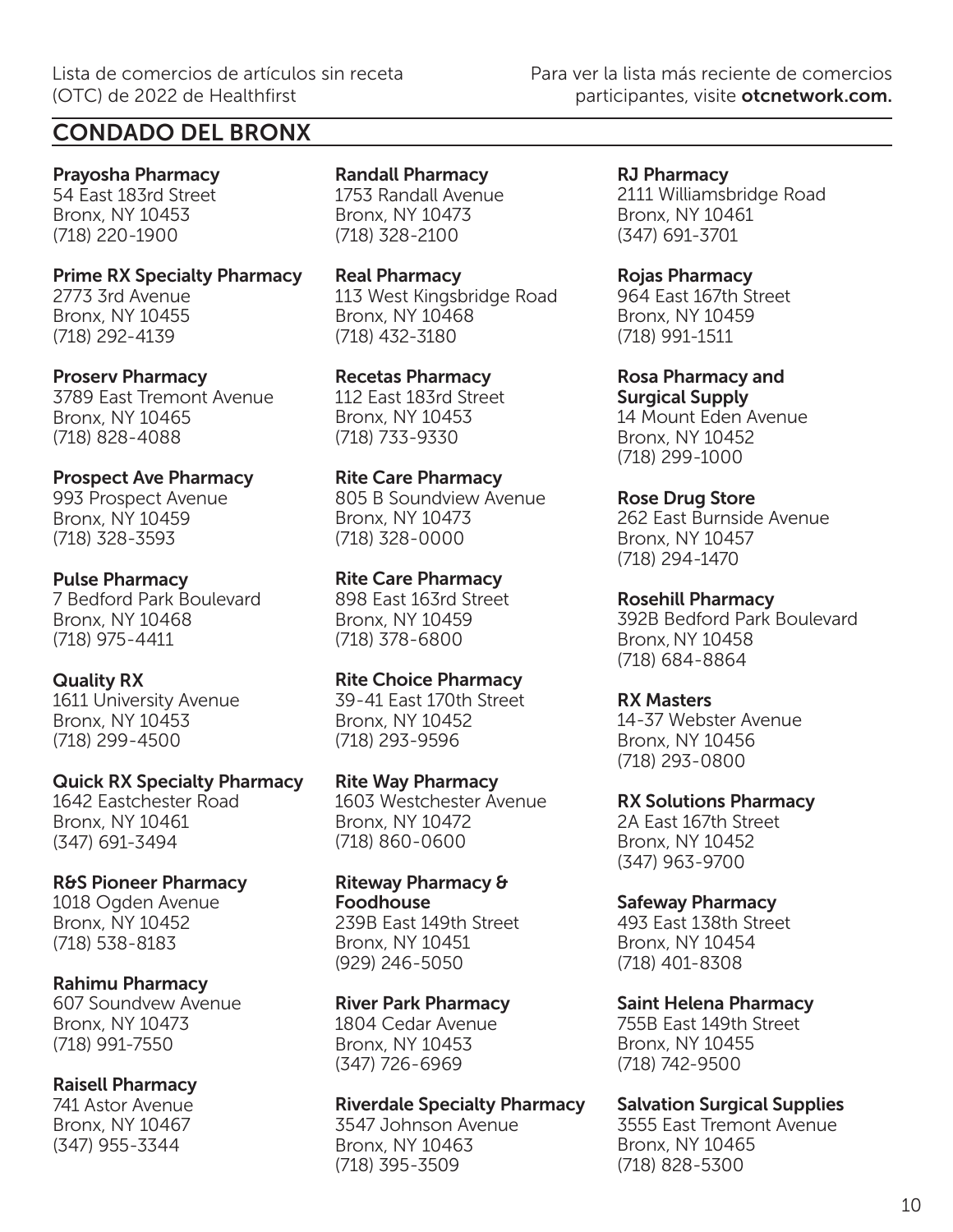## CONDADO DEL BRONX

Sara Pharmacy 652 East 233rd Street Bronx, NY 10466 (718) 696-1500

SAS Pharmacy 1481 Leland Avenue Bronx, NY 10460 (718) 823-5330

Scheer Drugs 1343 East Gun Hill Road Bronx, NY 10469 (718) 655-5558

Script RX Pharmacy 72 East 167th Street Bronx, NY 10452 (718) 538-8100

#### Sea J Pharmacy 765 Morris Park Avenue Bronx, NY 10462 (718) 823-6378

Security Drugs

3419 Boston Road Bronx, NY 10469 (718) 654-6974

### Sedgwick Pharmacy

3887 Sedgwick Avenue Bronx, NY 10463 (718) 543-3116

### Simelson Pharmacy

25 Westchester Square Bronx, NY 10461 (718) 892-4222

#### Simpson Pharmacy

1014 A Westchester Avenue Bronx, NY 10459 (718) 328-1080

### Simz Pharmacy

556 Morris Avenue Bronx, NY 10451 (718) 401-7200

Sinai RX Pharmacy 903B Sheridan Avenue Bronx, NY 10451 (718) 588-0761

Sirisha Pharmacy 2901 White Plains Road Bronx, NY 10467 (718) 881-7958

SJS Pharmacy 105 East Burnside Avenue Bronx, NY 10453 (718) 933-1222

Sobro Pharmacy 2550 3rd Avenue Bronx, NY 10454 (347) 721-9292

Sol's Pharmacy

1515 Southern Boulevard Bronx, NY 10460 (718) 861-5490

Soundview Pharmacy

751 White Plains Road Bronx, NY 10473 (718) 828-2446

### South Bronx Pharmacy

411 East 138th Street Bronx, NY 10454 (718) 401-7900

### Southern Pharmacy

1301 Southern Boulevard Bronx, NY 10459 (347) 918-9300

### Specialty Care Pharmacy

4463 3rd Avenue Bronx, NY 10457 (718) 933-9010

### St Pauls Neighborhood **Pharmacy**

3750A Third Avenue Bronx, NY 10456 (718) 293-8810

Star Drug 57 East Kingsbridge Road Bronx, NY 10468 (718) 295-4444

Star Hill Pharmacy 115 Featherbed Lane Bronx, NY 10452 (718) 466-1790

Star Pharmacy & Surgical **Supplies** 2604 3rd Avenue Bronx, NY 10454 (718) 401-6500

Starling Pharmacy

2098 Starling Avenue Bronx, NY 10462 (718) 684-6880

STAT RX Pharmacy

235 East 167th Street Bronx, NY 10456 (718) 538-4754

### STV Chemists

1363 Webster Avenue Bronx, NY 10456 (718) 992-1992

STV Chemists

1401 Bronx River Avenue Bronx, NY 10472 (718) 991-0391

Take Care Pharmacy

2134 Starling Avenue Bronx, NY 10462 (347) 281-9221

## Tammy Care Pharmacy

2641 Jerome Avenue Bronx, NY 10468 (718) 933-4000

## The New Pharmacy

530 East 170th Street Bronx, NY 10456 (718) 992-8299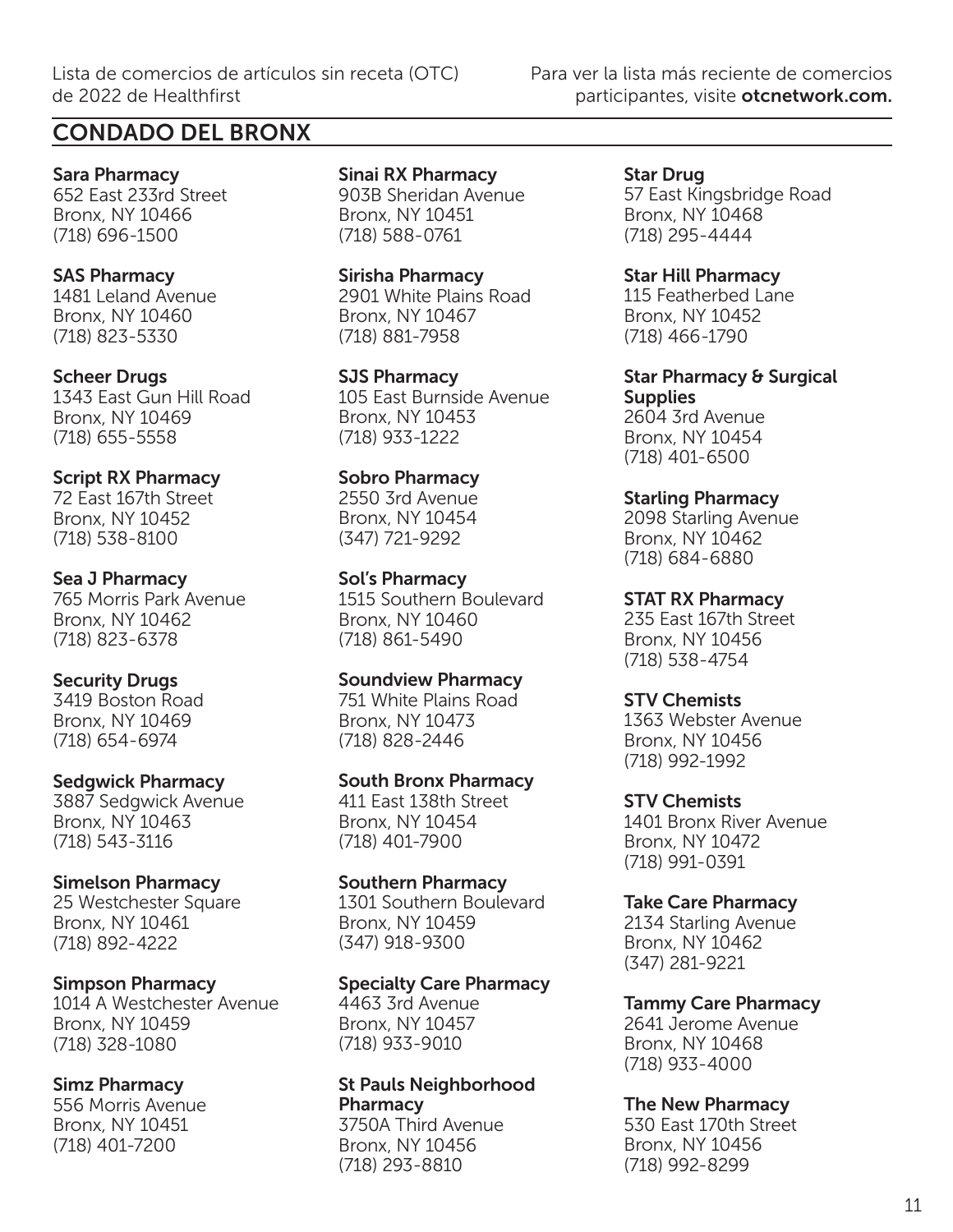## CONDADO DEL BRONX

Third Avenue Pharmacy 2702 3rd Avenue Bronx, NY 10454 (718) 665-1410

#### Throggs Neck Pharmacy

3569 East Tremont Avenue Bronx, NY 10465 (718) 823-6353

#### Top Value Pharmacy

3811 Dyre Avenue Bronx, NY 10466 (718) 325-1355

#### Total Care Pharmacy

1721 Crosby Avenue Bronx, NY 10461 (718) 823-9300

#### Total Care Pharmacy

4531 Third Avenue Bronx, NY 10438 (718) 933-9900

#### Tower Pharmacy

1250 Waters Place Tower Bronx, NY 10461 (718) 450-3313

### Tremont Drugs

489 East Tremont Avenue Bronx, NY 10457 (917) 801-1000

### Tri Road Pharmacy

791 Westchester Avenue Bronx, NY 10455 (917) 570-5169

### Tristar Pharmacy

3225 East Tremont Avenue Bronx, NY 10461 (718) 829-5100

### True Care Pharmacy

209 East 165th Street Bronx, NY 10456 (347) 879-8007

Truemed Pharmacy 2262 Webster Avenue Bronx, NY 10457 (347) 879-8144

#### Tu Farmacia

553 Southern Boulevard Bronx, NY 10455 (718) 292-8513

#### Tu Salud

615 East 138th Street Bronx, NY 10454 (718) 993-3096

#### Twin Parks Pharmacy and Surgical Supply

817 East 180th Street Bronx, NY 10460 (718) 618-7436

#### UC Bx Pharmacy

8 West Burnside Avenue Bronx, NY 10453 (718) 484-8590

#### United Pharmacy

5539 Broadway Bronx, NY 10463 (718) 884-2500

#### Unity Pharmacy

3983 Laconia Avenue Bronx, NY 10466 (929) 368-3873

#### University Avenue Pharmacy

2465 University Avenue Bronx, NY 10468 (718) 220-4253

Upgrade Pharmacy 679 East 138th Street Bronx, NY 10454 (718) 665-9179

#### V V Pharmacy

3593 3rd Avenue Bronx, NY 10456 (718) 538-7600

V&K Pharmacy 1227 Ogden Avenue Bronx, NY 10452 (718) 293-8777

### Valentine Pharmacy

309 East 181st Street Bronx, NY 10457 (718) 329-9721

Victor Pharmacy 662 Morris Park Avenue Bronx, NY 10462

(718) 597-3380

#### Vital Care Pharmacy

3958 White Plains Road Bronx, NY 10466 (718) 882-6337

#### Wakefield Pharmacy

4338 White Plains Road Bronx, NY 10466 (718) 547-0040

#### Washington Heights Pharmacy and Surgical 4197 Broadway

Bronx, NY 10033 (212) 795-7455

#### Washington Pharmacy

484 E Tremont Avenue Bronx, NY 10457 (718) 466-5555

#### We Care Pharmacy

764 Burke Avenue Bronx, NY 10467 (718) 708-7960

#### Wecare RX Plus

2405 Westchester Avenue Bronx, NY 10461 (718) 684-5070

### Well Care Pharmacy

906 East 180th Street Bronx, NY 10460 (718) 450-8759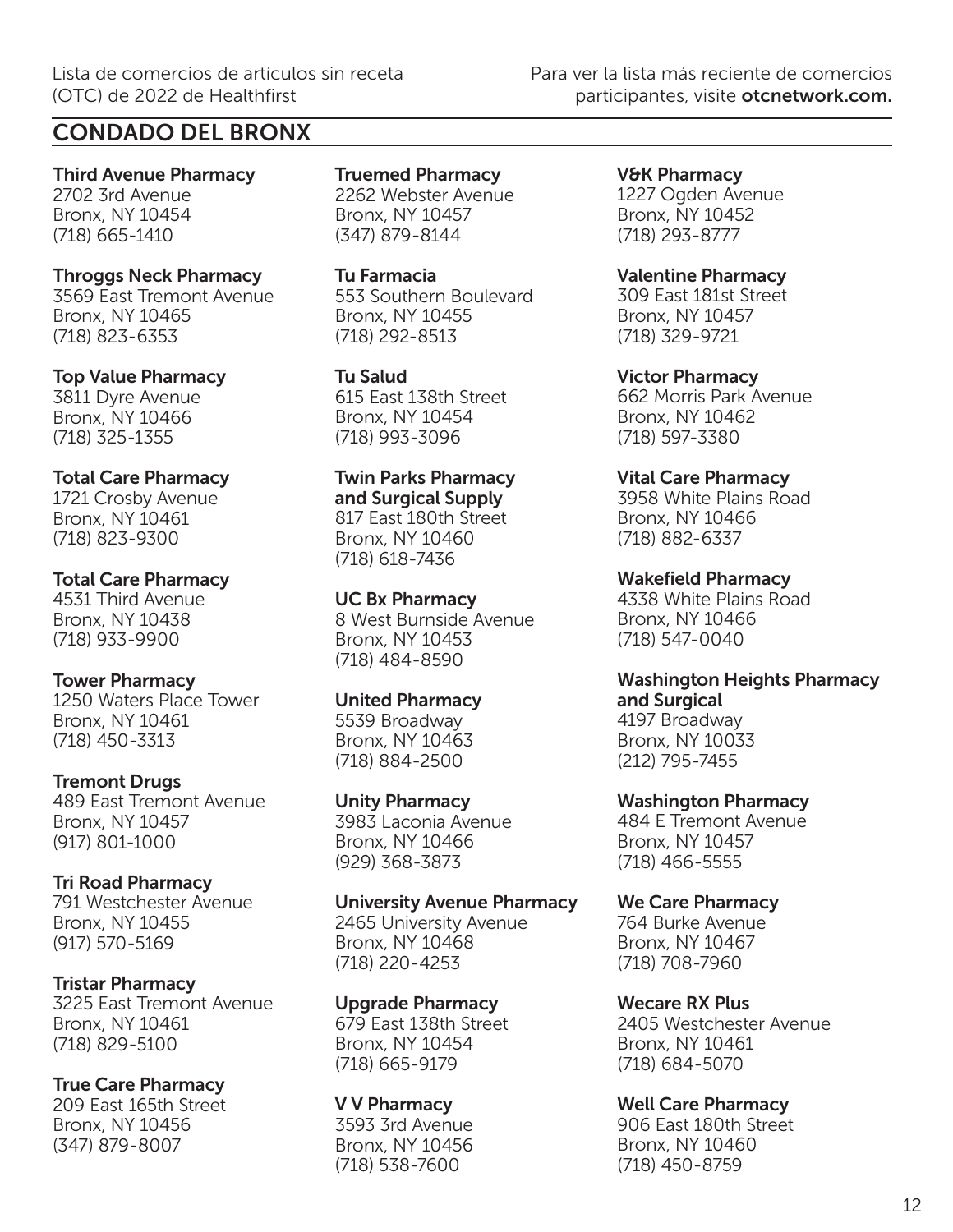## CONDADO DEL BRONX

## Well-Care Pharmacy

397 East 167th Street Bronx, NY 10456 (718) 590-0853

#### West Street Pharmacy

47 West 183rd Street Bronx, NY 10453 (718) 364-2800

#### Westchester Avenue Pharmacy

3227 Westchester Avenue Bronx, NY 10461 (718) 684-5127

Westchester Pharmacy 1780 Westchester Avenue Bronx, NY 10472 (718) 829-2348

#### White Plains Pharmacy

1207 White Plains Road Bronx, NY 10472 (718) 409-1338

### Willen Pharmacy

3800 East Tremont Avenue Bronx, NY 10465 (718) 239-7900

### Willis Pharmacy

208 Willis Avenue Bronx, NY 10454 (718) 585-5300

### Yogi Pharmacy

1985 University Avenue Bronx, NY 10453 (718) 716-6299

### Your Family Pharmacy

1392 Ogden Avenue Bronx, NY 10452 (718) 872-6060

### Z Stop Drugs

2315-17 Westchester Avenue Bronx, NY 10462 (718) 409-3537

## ZamZam Drugs Pharmacy

3105 Bainbridge Avenue Bronx, NY 10467 (347) 899-8930

#### Zamzam Pharmacy

524 Morris Avenue Bronx, NY 10451 (718) 401-6799

#### Zive Pharmacy

811 Lydig Avenue Bronx, NY 10462 (718) 824-6060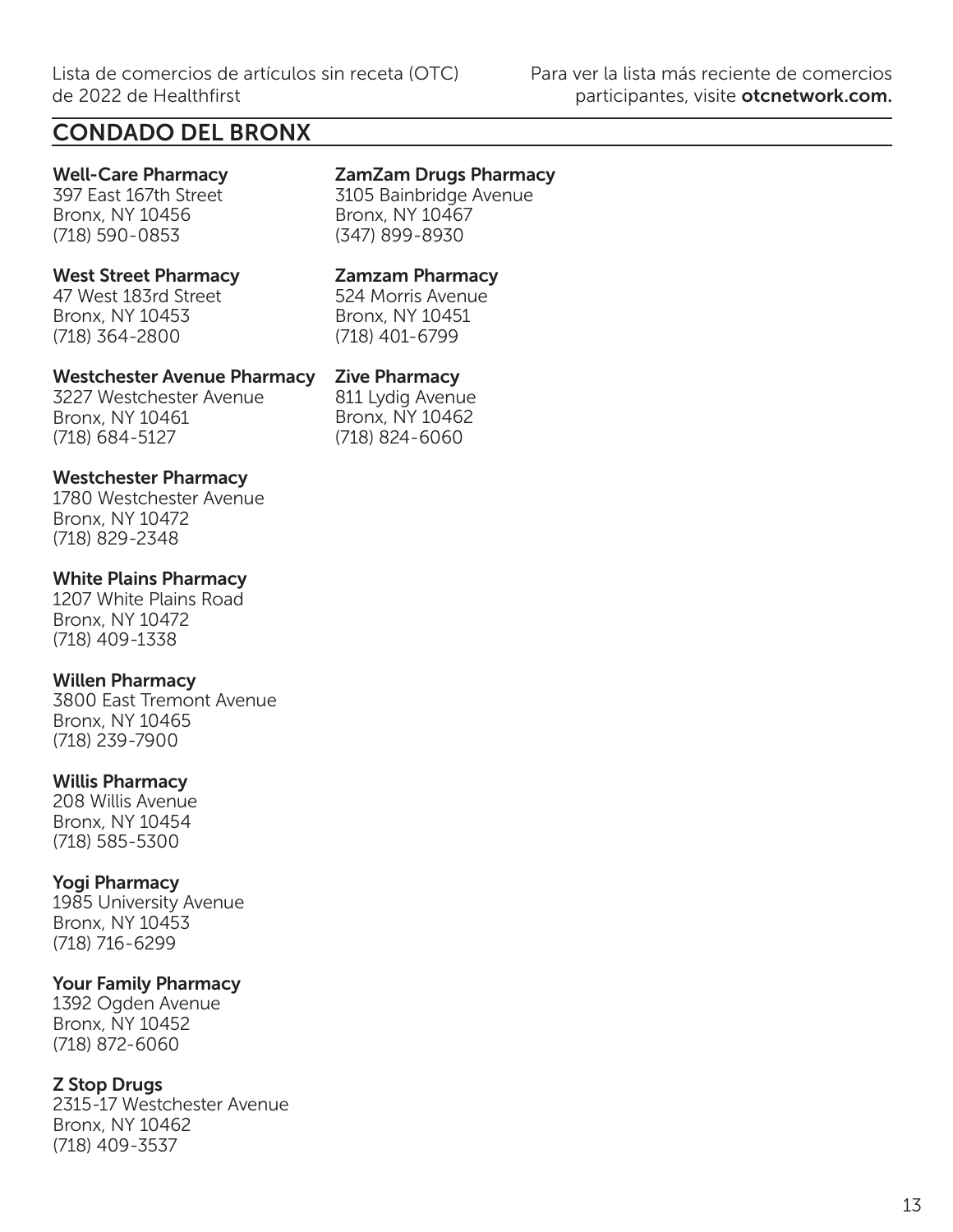13th Ave Pharmacy 5211 13th Avenue Brooklyn, NY 11219 (718) 871-9777

16th Ave Pharmacy 4605 16th Avenue

Brooklyn, NY 11204 (718) 686-8000

2205 Health

1871 86th Street Brooklyn, NY 11214 (718) 232-4912

## 353 Empire Pharmacy

347 B Empire Boulevard Brooklyn, NY 11225 (718) 467-0918

#### 39th Street Pharmacy

3902 16th Avenue Brooklyn, NY 11218 (718) 552-2323

#### 4th Avenue Pharmacy

5002 4th Avenue Brooklyn, NY 11220 (718) 492-1500

#### 53 Pharmacy

5315 8th Avenue Brooklyn, NY 11220 (718) 686-0006

### 59 Street Pharmacy

5816 4th Avenue Brooklyn, NY 11220 (718) 567-0019

5th Avenue Pharmacy

4818 5th Avenue Brooklyn, NY 11220 (718) 439-8585

## 7 Star Pharmacy

596 Clarkson Avenue Brooklyn, NY 11203 (718) 484-7213

72 Lucky Lotto 7201 3rd Avenue Brooklyn, NY 11209 (718) 745-5609

7th Avenue Chemist 679 60th Street Unit B Brooklyn, NY 11220 (718) 439-0998

7th Avenue Pharmacy 5412 7th Avenue Brooklyn, NY 11220 (718) 633-2299

86 Bobo Pharmacy 2170 86th Street Brooklyn, NY 11214 (347) 587-6275

86 Pharmacy 2042 86th Street

Brooklyn, NY 11214 (718) 266-1268

#### 87th Street Community **Pharmacy** 2789 86th Street

Brooklyn, NY 11223 (718) 266-2137

888 Pharmacy 48-21 8th Avenue Brooklyn, NY 11220

(718) 871-8833

### 8th Avenue Pharmacy

5504 8th Avenue Brooklyn, NY 11220 (718) 438-3838

A & F Pharmacy 2754 Pitkin Avenue Brooklyn, NY 11208 (718) 277-7707

A & G Pharmacy 1216 Neptune Avenue Brooklyn, NY 11224 (718) 996-2277

A & V Pharmacy 8501 4th Avenue Brooklyn, NY 11209 (718) 238-1402

A One Pharmacy 6009 8th Avenue Brooklyn, NY 11220 (718) 438-3999

A Plus Pharmacy 56 05 7th Avenue Brooklyn, NY 11220 (718) 492-3888

A Star Pharmacy 757 60th Street Brooklyn, NY 11220 (718) 439-4981

A to Z Pharmacy 9407 5th Avenue Brooklyn, NY 11209 (347) 517-4040

A Town Pharmacy

3919 4th Avenue Brooklyn, NY 11232 (718) 686-1201

A.M. Pharmacy

5702 8th Avenue Brooklyn, NY 11220 (718) 238-9828

### A5 Pharmacy

5323 7th Avenue Brooklyn, NY 11220 (718) 851-8888

AA Pharmacy

849 57th Street Brooklyn, NY 11220 (347) 425-0965

Aausadh Pharmacy

4615 5th Avenue Brooklyn, NY 11220 (718) 972-2780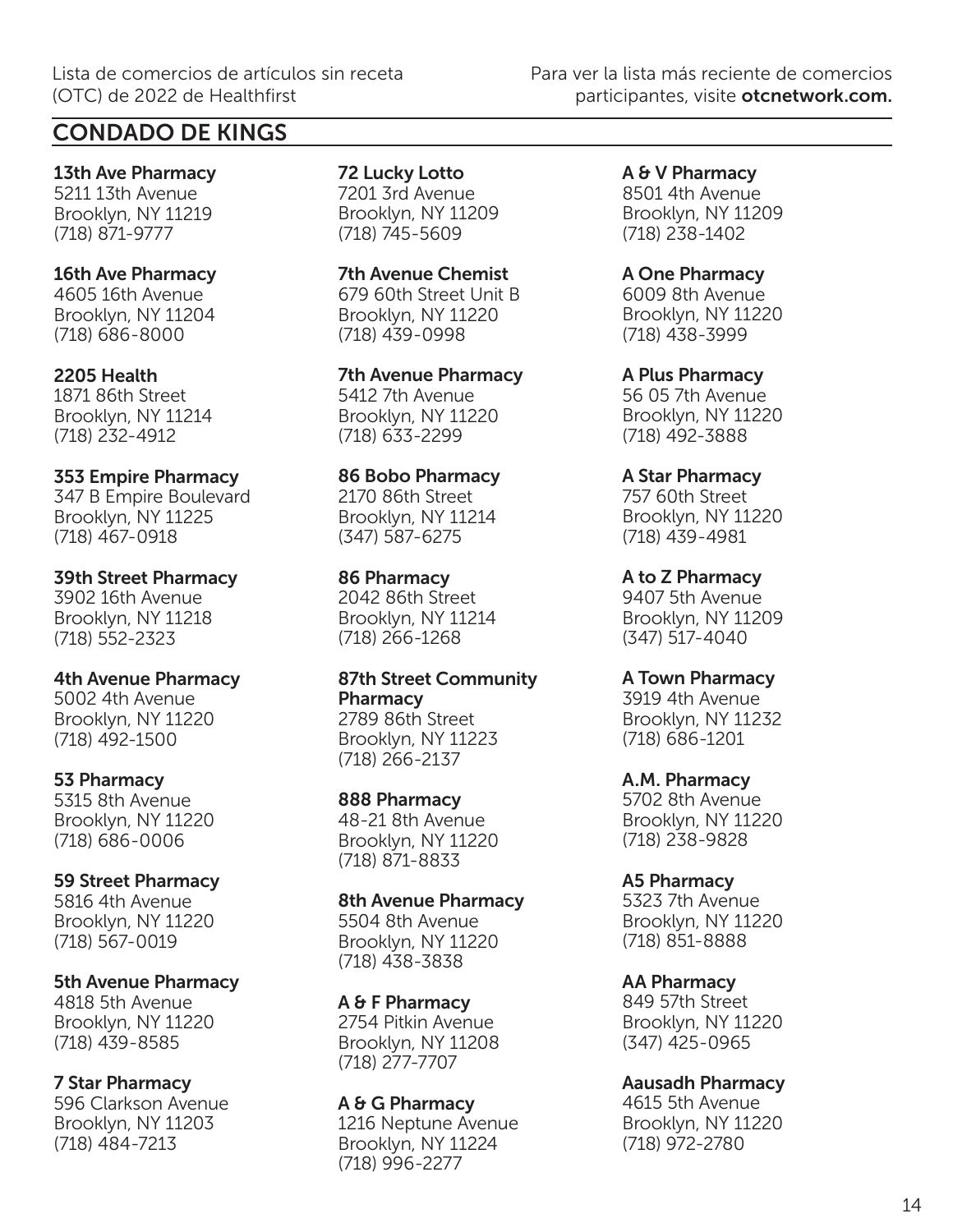Abby Pharmacy 812 60th Street Brooklyn, NY 11220 (347) 915-1010

ABC Pharmacy 371 Mcdonald Avenue Brooklyn, NY 11218 (718) 853-7766

ABC Pharmacy 4624 7th Avenue Brooklyn, NY 11220 (347) 599-1088

#### ABC Pharmacy 5304 7th Avenue Brooklyn, NY 11220 (718) 437-9888

ABC Pharmacy 5401 8th Avenue Brooklyn, NY 11220 (347) 680-6278

ABC Source Pharmacy 2313 Avenue U Brooklyn, NY 11229 (347) 875-7227

Abigails Pharmacy 9717 Kings Highway Brooklyn, NY 11212 (718) 566-9700

Abo Pharmacy and Medical Supplies 8003 Flatlands Avenue Brooklyn, NY 11236 (718) 872-5142

AbsoluteRX Pharmacy 5322 8th Avenue Brooklyn, NY 11220

AC Pharmacy 762 59th Street Brooklyn, NY 11220 (718) 567-3318

(718) 883-9991

Accurate Pharmacy 639 5th Avenue Brooklyn, NY 11215 (718) 788-2082

Adelphia Drug Store 3350 Fulton Street Brooklyn, NY 11208 (718) 827-9034

Advantage Pharmacy 4910 Fort Hamilton Parkway Brooklyn, NY 11219 (718) 437-4699

AE3 Pharmacy 818 57th Street Brooklyn, NY 11220 (718) 972-1852

Ai Hua Pharmacy 5724 7th Avenue Brooklyn, NY 11220 (718) 567-8288

AJ Family Pharmacy 4709 8th Avenue Brooklyn, NY 11220 (347) 533-7291

Al Medina Pharmacy 1242 Flatbush Avenue Brooklyn, NY 11226 (718) 941-2669

Alafiya Pharmacy 7820 5th Avenue Brooklyn, NY 11209 (718) 333-5703

Albany Pharmacy 178 Albany Avenue Brooklyn, NY 11213 (718) 756-6061

Alice RX 231 South 3rd Street Brooklyn, NY 11211 (718) 502-6969

All Family Pharmacy 7017 18th Avenue Brooklyn, NY 11204 (718) 232-8668

All Peoples Pharmacy 1718 Avenue U Brooklyn, NY 11229 (718) 998-8688

All RX Pharmacy II 1231 Avenue U Brooklyn, NY 11229 (718) 375-7800

Alleon Pharmacy 6823 Fort Hamilton Parkway Brooklyn, NY 11219 (718) 745-0733

Almark Pharmacy 2094 Linden Boulevard Brooklyn, NY 11207 (347) 770-8633

Altru Chemists 987 Manhattan Avenue Brooklyn, NY 11222 (718) 349-9009

American Pharmacy 5524 8th Avenue Brooklyn, NY 11220 (718) 686-1688

Americare Pharmacy 8114 5th Avenue Brooklyn, NY 11209 (929) 373-5577

Amiable Pharmacy 1108 Liberty Avenue Brooklyn, NY 11208 (718) 827-7528

An Noor Pharmacy 35 101st Avenue Brooklyn, NY 11208 (718) 827-4000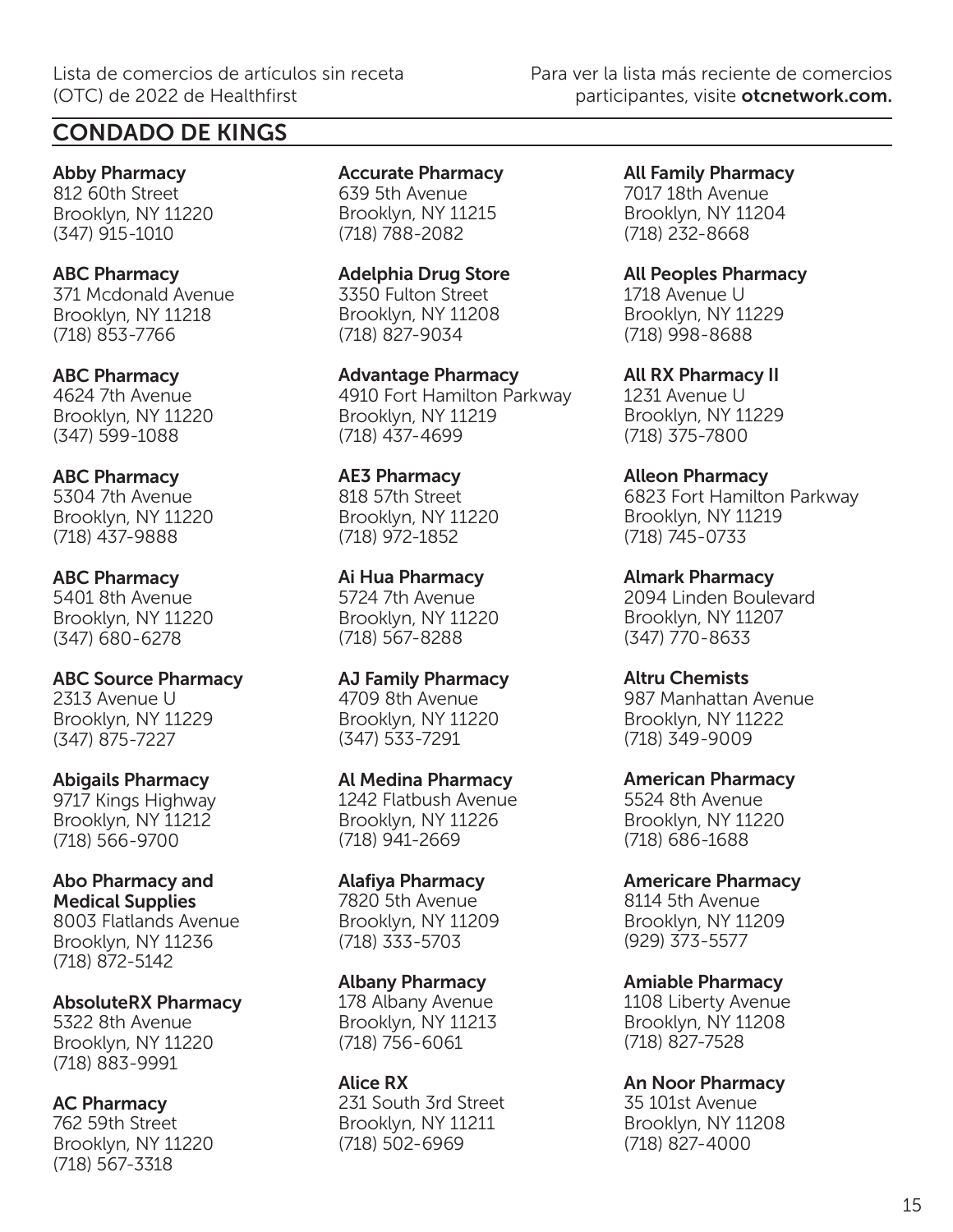Anteka RX 511 Brighton Beach Avenue Brooklyn, NY 11235 (718) 332-4002

## Apni Pharmacy 211 Neptune Avenue

Brooklyn, NY 11235 (718) 975-7885

### Archi Med Pharmacy

6 Bay 50th Street Brooklyn, NY 11214 (718) 333-1215

#### Atlantic Pharmacy and Surgical Supplies

1706B Atlantic Avenue Brooklyn, NY 11213 (718) 484-2260

## Austra Line Pharmacy

5916 Glenwood Road Brooklyn, NY 11234 (718) 531-6000

## Ave J Royal Care Pharmacy

1315 Avenue J Brooklyn, NY 11230 (917) 442-2705

## Ave X-Drugs

3050 Avenue X Brooklyn, NY 11235 (347) 497-7333

## AVK RX Pharmacy

3904 Church Avenue Brooklyn, NY 11203 (718) 484-9810

## Avon Pharmacy

82 Graham Avenue Brooklyn, NY 11206 (718) 384-0630

## Award Pharmacy

2249 86th Street Brooklyn, NY 11214 (718) 331-1310

## AZE Pharmacy

4519 7th Avenue Brooklyn, NY 11220 (718) 576-3476

## B & M Family Pharmacy

969 Flatbush Avenue Brooklyn, NY 11226 (718) 859-0007

B & T Marlboro Pharmacy 2845 86th Street Brooklyn, NY 11223 (718) 373-4800

## Baba Drugs

295 Ralph Avenue Brooklyn, NY 11233 (718) 484-4500

## Balaji Pharmacy

1708 Mermaid Avenue Brooklyn, NY 11224 (718) 996-9000

### Ballard Pharmacy

226 Prospect Park West Brooklyn, NY 11215 (718) 768-1325

### Bath Ave Pharmacy

2109 Bath Avenue Brooklyn, NY 11214 (347) 673-5314

## Batish Drugs

378 Lafayette Avenue Brooklyn, NY 11238 (718) 623-8930

### Bay Care Pharmacy

8515 Bay Parkway Brooklyn, NY 11214 (718) 266-6160

## Bay Chemists

8702 5th Avenue Brooklyn, NY 11209 (347) 909-7107

Bay Health Pharmacy 6415 Bay Parkway Brooklyn, NY 11204 (718) 234-6500

## Bay Park Pharmacy

3355 Neptune Avenue Brooklyn, NY 11224 (718) 372-2700

Bay Parkway Pharmacy 8506a Bay Parkway Brooklyn, NY 11214 (917) 933-9188

## Bay Pharmacy

2240 86th Street Brooklyn, NY 11214 (718) 373-2722

Bayridge Pharmacy 9720 4th Avenue Brooklyn, NY 11209 (718) 921-2525

## Bayridge RX

6910 3rd Avenue Brooklyn, NY 11209 (718) 680-2229

### Bayridge RX 2 Pharmacy

7119 5th Avenue Brooklyn, NY 11209 (718) 745-7119

## BBRx Pharmacy

6013B 7th Avenue Brooklyn, NY 11220 (347) 551-3356

## Bedstuy Pharmacy

1458 Fulton Street Brooklyn, NY 11216 (718) 221-4860

## Bell Drugs

138 Graham Avenue Brooklyn, NY 11206 (718) 388-4307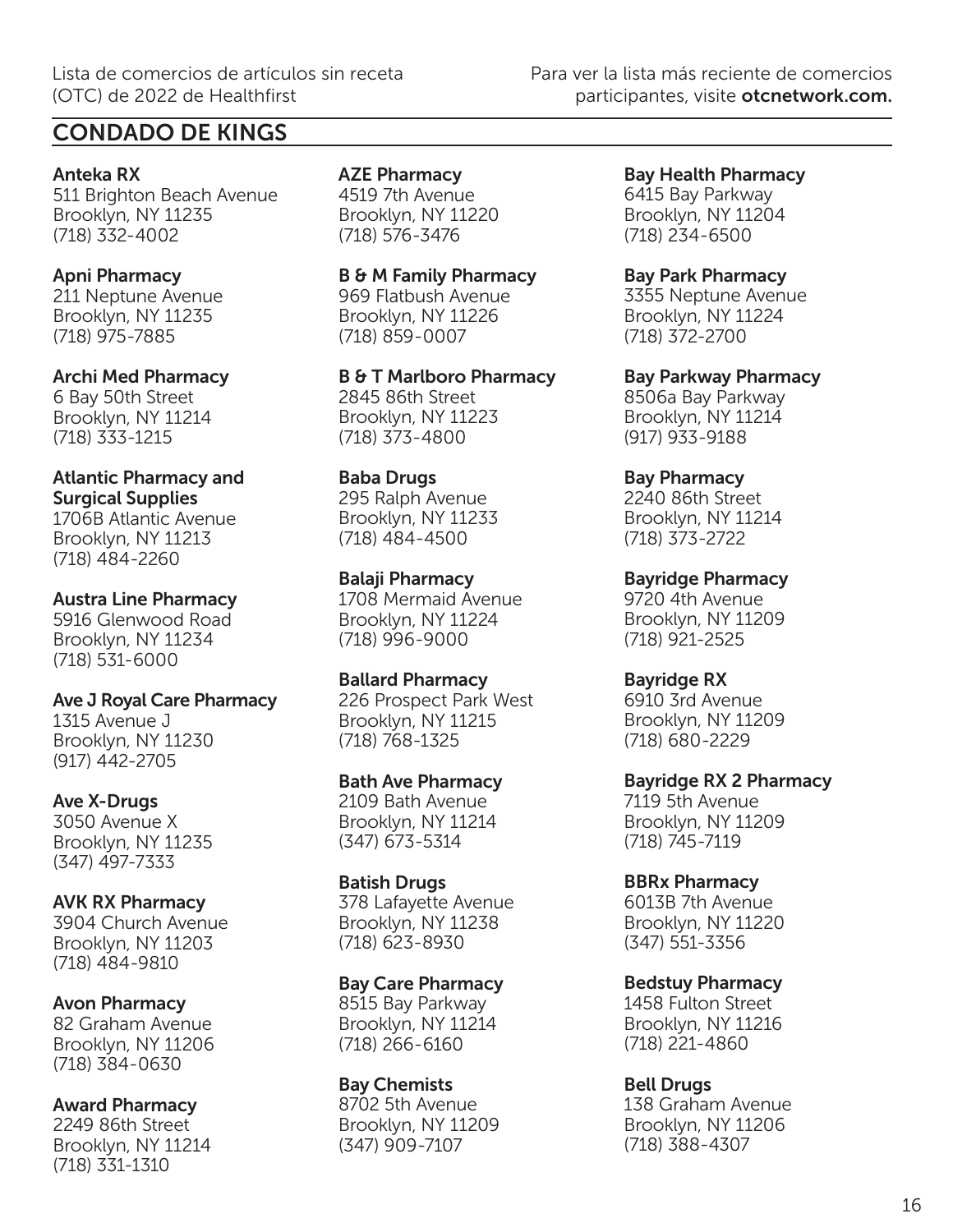Bennett's Pharmacy 990 Sutter Avenue Brooklyn, NY 11208 (718) 277-0800

Bensonhurst Aplus Pharmacy 2263 86th Street Brooklyn, NY 11214 (718) 331-1288

Berkeley Drugs 1951 Flatbush Avenue Brooklyn, NY 11234 (718) 338-3434

Best Care Pharmacy 8510 3rd Avenue Brooklyn, NY 11209 (718) 680-9855

Better Health Pharmacy 1147 Fulton Street Brooklyn, NY 11238 (718) 622-4743

#### Bobo Pharmacy 6903 18th Avenue Brooklyn, NY 11204 (718) 759-6308

Bocker Pharmacy and Food Mart

390 Knickerbocker Avenue Brooklyn, NY 11237 (718) 676-1515

#### Boerum Hill Chemist

8022 18th Avenue Brooklyn, NY 11214 (718) 643-6975

### Boreum Drugs

194 Union Avenue Brooklyn, NY 11211 (718) 387-8288

### Boro Park Pharmacy

5600 New Utrecht Avenue Brooklyn, NY 11219 (718) 480-0700

Boro Pharmacy 5027 New Utrecht Avenue Brooklyn, NY 11219 (718) 878-7333

Bridge Pharmacy 8912 3rd Avenue Brooklyn, NY 11209 (718) 836-1400

Brighton RX 277 Brighton Beach Avenue Brooklyn, NY 11235 (718) 332-8428

Broadway Pharmacy 1538 Pitkin Avenue Brooklyn, NY 11212 (718) 495-1122

Brookdale Pharmacy

2568 Linden Boulevard Brooklyn, NY 11208 (718) 485-0070

Brooklyn Center Pharmacy 104 Dekalb Avenue Brooklyn, NY 11201 (718) 250-0060

### Brooklyn Chemists

121 Avenue U Brooklyn, NY 11223 (718) 373-3500

### Brooklyn Pharmacy

1675 Flatbush Avenue Brooklyn, NY 11210 (347) 462-4662

#### Brownsville Community **Pharmacy**

592 Rockaway Avenue Brooklyn, NY 11212 (718) 345-3399

C & J Wellness Pharmacy

1425 Broadway Brooklyn, NY 11236 (718) 443-0591

Cairo RX 1932 Bath Avenue Brooklyn, NY 11214 (718) 749-9219

Care Fast Pharmacy 3771 Nostrand Avenue Brooklyn, NY 11235 (718) 975-4464

Care First Pharmacy and Surgical 5612A 8th Avenue Brooklyn, NY 11220 (718) 567-3338

Care Max Pharmacy 6721 Fort Hamilton Parkway Brooklyn, NY 11219 (718) 833-6700

Care Plus Pharmacy 7010 18th Avenue Brooklyn, NY 11204 (718) 258-4886

## Care RX Pharmacy

8011 18th Avenue Brooklyn, NY 11214 (718) 331-2668

Careland Pharmacy 84 Clark Street

Brooklyn, NY 11201 (347) 987-4315

Caremark Pharmacy

1115 Nostrand Avenue Brooklyn, NY 11225 (718) 649-1111

Careway Pharmacy

1174 Flatbush Avenue Brooklyn, NY 11226 (718) 483-8743

Carewell Pharmacy

2259 Church Avenue Brooklyn, NY 11226 (718) 676-4114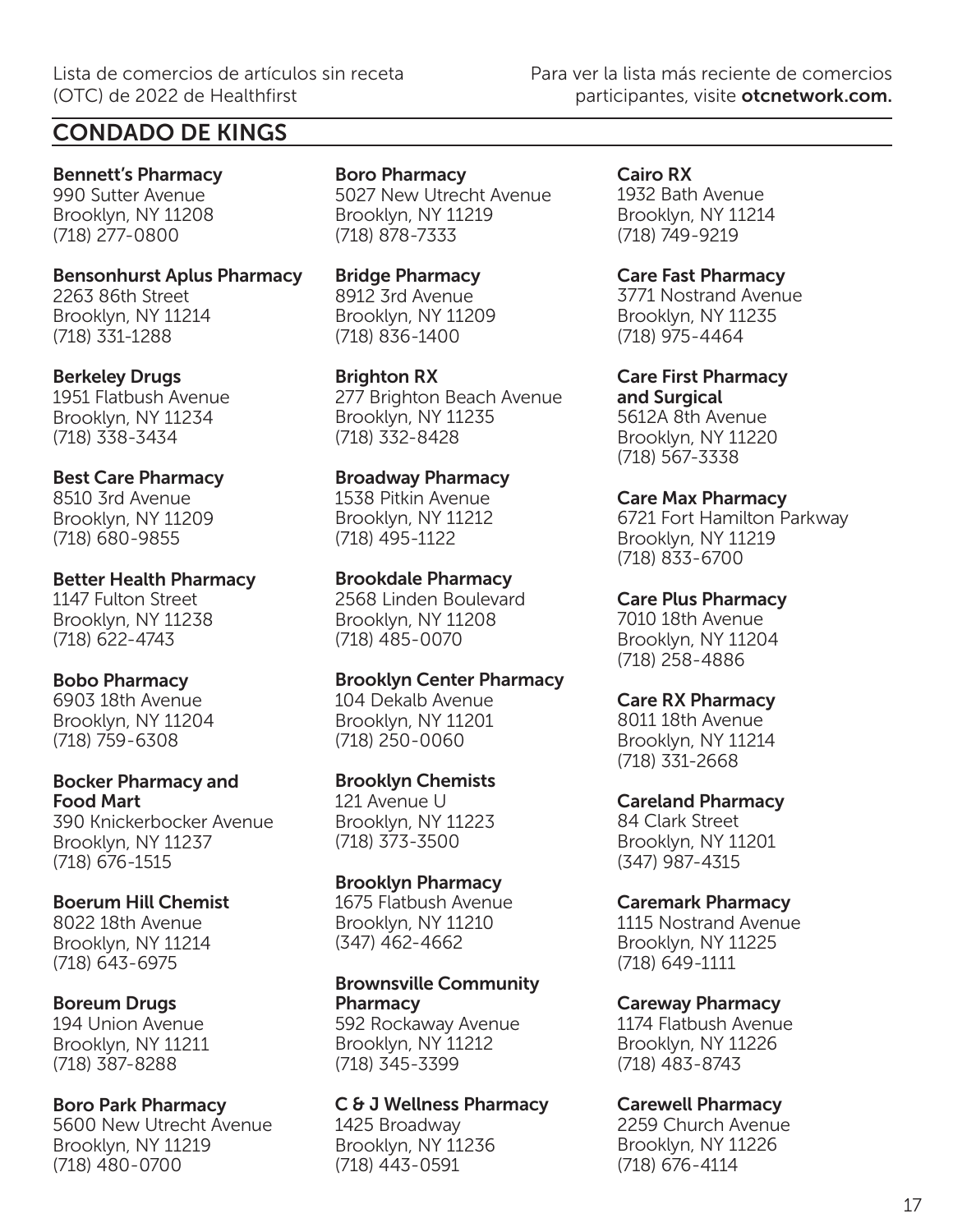Caribbean American Family Pharmacy 3424 Church Avenue Brooklyn, NY 11203 (718) 484-3300

#### Central Ave Pharmacy

334B Central Avenue Brooklyn, NY 11221 (718) 942-5855

#### Central Pharmacy of Brooklyn NY

252 Brighton Beach Avenue Brooklyn, NY 11235 (718) 646-2222

## Chemplus Pharmacy

222 B Hoyt Street Brooklyn, NY 11217 (718) 935-1033

### Chemplus Pharmacy

2606 Church Avenue Brooklyn, NY 11226 (718) 282-5504

## Chester Pharmacy

614 Flatbush Avenue Brooklyn, NY 11225 (718) 826-6117

Citi Express Pharmacy and Medical Supplies 4217 Church Avenue Brooklyn, NY 11203 (718) 355-8800

### Clarkson Pharmacy

524 Clarkson Avenue Brooklyn, NY 11203 (718) 774-1656

### Clear Pharmacy

1707 Kings Highway Brooklyn, NY 11229 (718) 975-7680

#### ClinicMed Pharmacy 1801 Pitkin Avenue

Brooklyn, NY 11212 (718) 484-7470

Community Care Pharmacy 2913 Surf Avenue Brooklyn, NY 11224

(718) 372-5300

Community Chemists 394 Avenue P

Brooklyn, NY 11223 (718) 339-8118

### Compashione Pharmacy

636 Nostrand Avenue Brooklyn, NY 11216 (718) 363-1095

#### Complete Care Pharmacy

723 Nostrand Avenue Brooklyn, NY 11216 (347) 627-3303

### Coney Island Chemist

2384 Coney Island Avenue Brooklyn, NY 11223 (347) 587-7200

### Coney Island Pharmacy

2720 Mermaid Avenue Brooklyn, NY 11224 (718) 333-2525

### Corner Pharmacy

166 Division Avenue Brooklyn, NY 11211 (718) 599-2771

### County Pharmacy

580 Nostrand Avenue Brooklyn, NY 11216 (718) 783-1143

### CRJ Pharmacy

1341 Fulton Street Brooklyn, NY 11216 (718) 676-0157

Crystal Pharmacy 2950b Avenue X Brooklyn, NY 11235 (718) 942-5800

#### Cypress Care Pharmacy

1159 Blake Avenue Brooklyn, NY 11208 (718) 277-3300

### Dahill Pharmacy

73 Church Avenue Brooklyn, NY 11218 (718) 484-8300

## David's Pharmacy

1408 Avenue J Brooklyn, NY 11230 (718) 677-8500

### Dekalb Drugs

173 Marcus Garvey Boulevard Brooklyn, NY 11221 (718) 249-0670

### Delta Pharmacy

4202 Church Avenue Brooklyn, NY 11203 (347) 663-3944

### Deshbangla Pharmacy

481 Mcdonald Avenue Brooklyn, NY 11218 (718) 975-7771

### Ditmas Pharmacy

509 Ditmas Avenue Brooklyn, NY 11218 (718) 675-0055

### DNG Pharmacy

249 Graham Avenue Brooklyn, NY 11206 (718) 384-6630

### Dr J Pharmacy

104-10 Flatlands Avenue Brooklyn, NY 11236 (917) 893-8452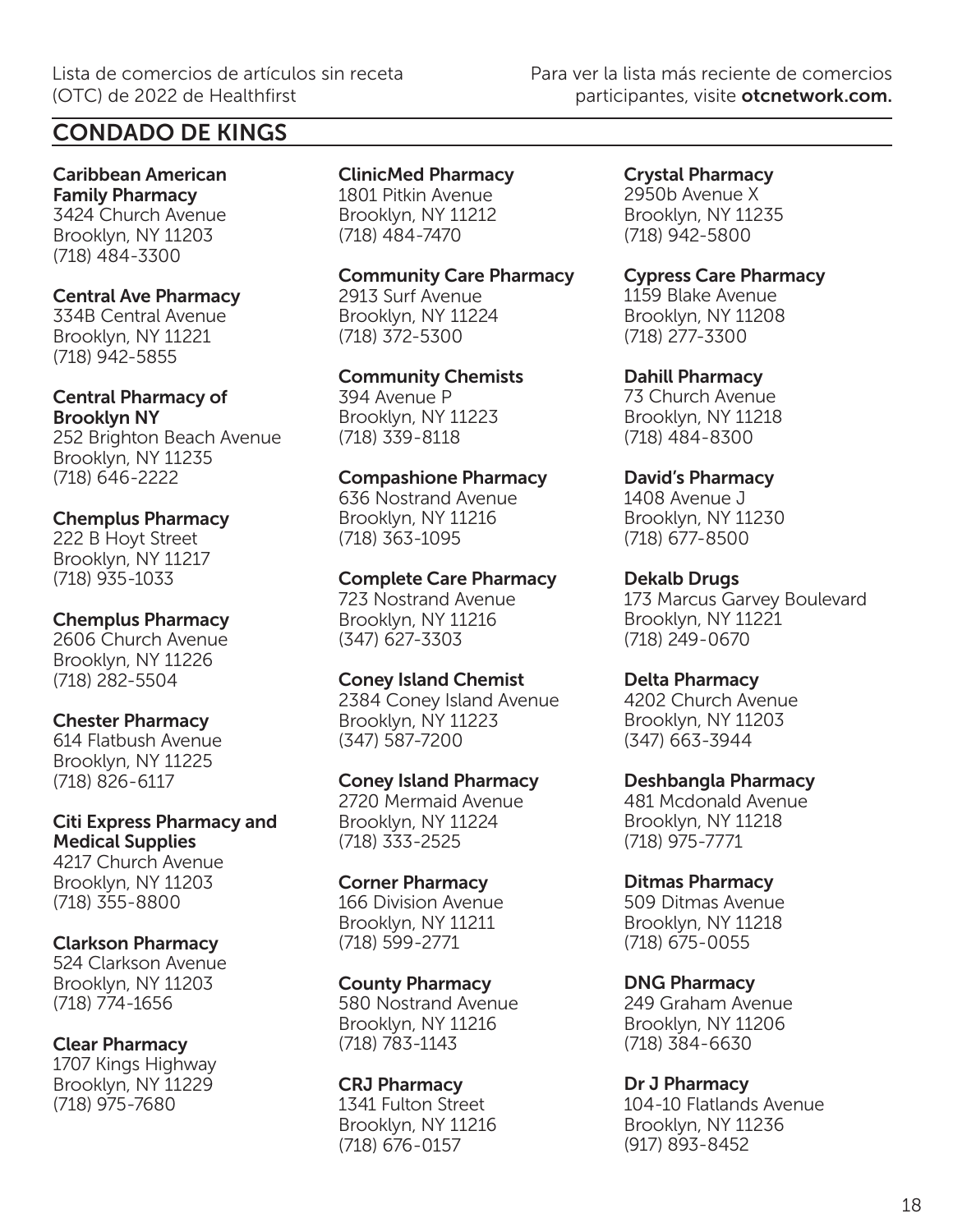Drug Care Pharmacy 1001 Church Avenue Brooklyn, NY 11218 (718) 856-2976

Drug Mart Pharmacy 4914 New Utrecht Avenue Brooklyn, NY 11219 (718) 633-4900

Drugland Pharmacy 5806 Fort Hamilton Parkway Brooklyn, NY 11219 (718) 972-1056

#### Dumont Pharmacy 364 Junius Street

Brooklyn, NY 11212 (718) 485-4012

### Easy Choice Pharmacy

6402 8th Avenue Suite 102 Brooklyn, NY 11220 (718) 833-8887

### Echo Drugs

260 Broadway Brooklyn, NY 11211 (718) 782-3030

### Elite RX

855 Broadway Brooklyn, NY 11206 (718) 443-4571

## Eliyahus Pharmacy

573 Kings Highway Brooklyn, NY 11223 (718) 627-0485

### Emaan Pharmacy

7309 5th Avenue Brooklyn, NY 11209 (718) 748-5900

## Emcon Pharmacy

49 5th Avenue Brooklyn, NY 11217 (718) 789-3370

Established Drugs 3001 Clarendon Road Brooklyn, NY 11226 (718) 941-1013

Eve Pharmacy 2836 Coney Island Avenue Brooklyn, NY 11235 (718) 743-8585

Express Health Mart Pharmacy 1173 Nostrand Avenue Brooklyn, NY 11225 (347) 221-1100

Expressway Pharmacy 4620 3rd Avenue

Brooklyn, NY 11220 (718) 439-1570

EZ RX Pharmacy 8802 4th Avenue Brooklyn, NY 11209 (347) 560-6560

Fairfield Pharmacy 953 Pennsylvania Avenue Brooklyn, NY 11207 (718) 395-9400

Faith Pharmacy 52 Willoughby Street Brooklyn, NY 11201

(718) 643-6300

Family Care NY Pharmacy 170 Avenue U Brooklyn, NY 11223 (718) 946-0101

## Family First Pharmacy

4507 8th Avenue Brooklyn, NY 11220 (917) 332-8084

### Family Health Pharmacy

8510 18th Avenue Brooklyn, NY 11214 (718) 837-5777

Family Pharmacy 1101 Flatbush Avenue Brooklyn, NY 11226 (718) 703-2440

Family Pharmacy 440 Rockaway Avenue Brooklyn, NY 11212 (718) 342-7368

Fine Care Pharmacy 1490 Flatbush Avenue Brooklyn, NY 11210 (718) 421-8161

Fine Care Pharmacy 981 Fulton Street Brooklyn, NY 11238 (718) 857-3499

Fine Care Pharmacy 380 Knickerbocker Avenue Brooklyn, NY 11237 (718) 676-9976

Fine Care Pharmacy 1611 Broadway Brooklyn, NY 11207 (718) 942-4842

Fine Care Pharmacy

4723 13th Avenue Brooklyn, NY 11219 (718) 438-6555

First Care Pharmacy 902 Foster Avenue

Brooklyn, NY 11230 (718) 859-4100

First Choice Pharmacy 5912 8th Avenue Brooklyn, NY 11220 (718) 439-8077

Five Star Pharmacy

1200 Fulton Street Brooklyn, NY 11216 (718) 398-9000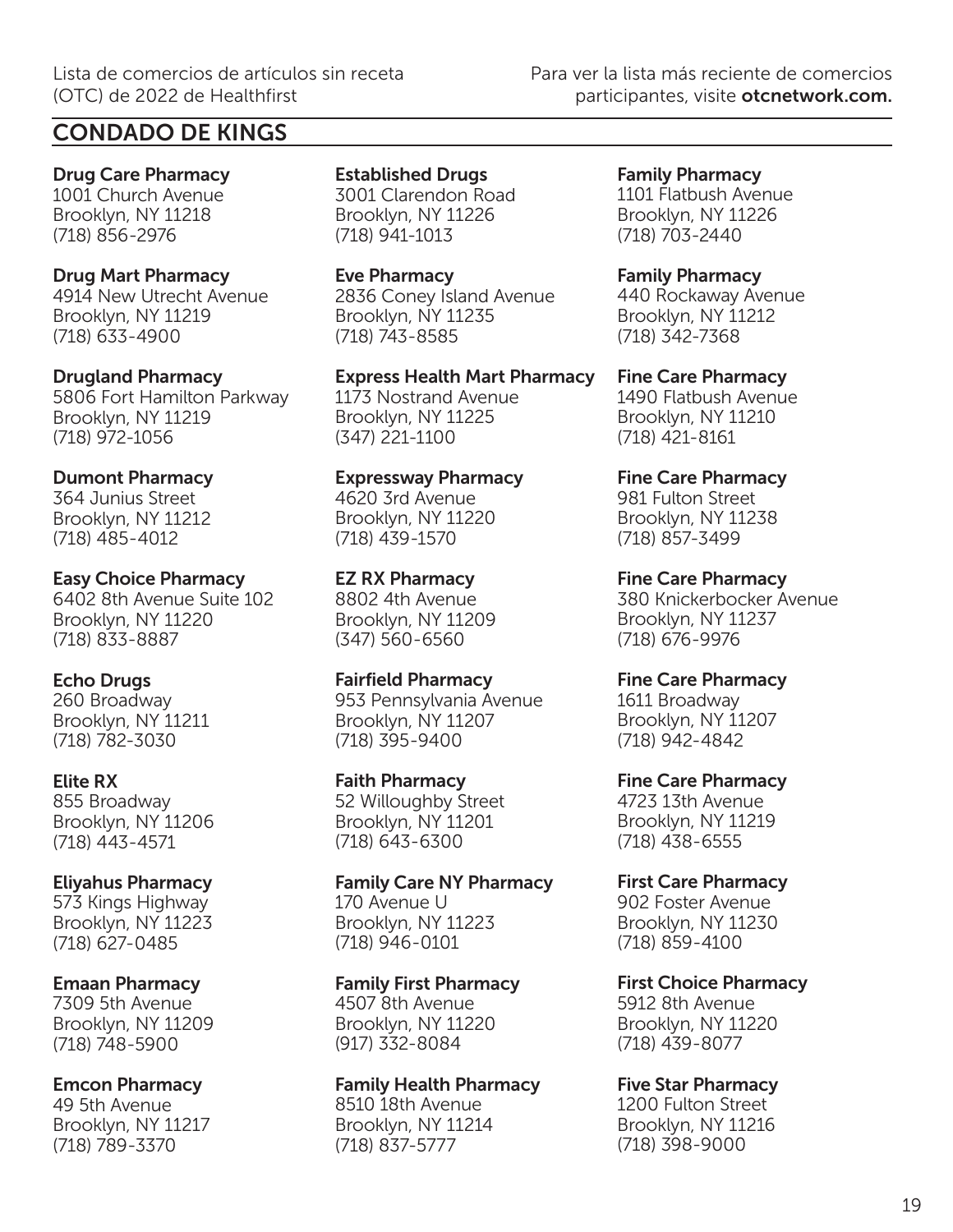Flatbush Express Pharmacy 860 Flatbush Avenue Brooklyn, NY 11226 (718) 282-4777

#### Flatbush Pharmacy 2134 Beverley Road

Brooklyn, NY 11226 (718) 284-0909

Flatbush RX 1855 Flatbush Avenue Brooklyn, NY 11210 (718) 677-4067

### Flatlands Pharmacy

9002 Flatlands Avenue Brooklyn, NY 11236 (718) 975-8200

Forever Health Pharmacy 7224 18th Avenue Brooklyn, NY 11204 (347) 673-8678

### Fortune Pharmacy

6305 8th Avenue Brooklyn, NY 11220 (646) 541-3338

### Foster Maaz Pharmacy

1056 Coney Island Avenue Brooklyn, NY 11230 (718) 421-5533

### Franklin and Carroll Drugs

886 Franklin Avenue Brooklyn, NY 11225 (718) 221-1838

### Freedom Pharmacy

6914 5th Avenue Brooklyn, NY 11209 (347) 517-4431

### Friendly RX

651 Coney Island Avenue Brooklyn, NY 11218 (718) 732-3399

Friends Medical Supply 1609 E 19th Street Brooklyn, NY 11229 (929) 399-3000

Frontline Pharmacy and Surgical Global Care Pharmacy 2610 Atlantic Avenue Brooklyn, NY 11207 (718) 400-9144

Fulton 1st Pharmacy 1185 Fulton Street Brooklyn, NY 11216 (718) 484-9100

### Fulton Drugs

1548 Fulton Street Brooklyn, NY 11216 (718) 735-3784

### Fulton Pharmacy

2818 Fulton Avenue Brooklyn, NY 11207 (718) 235-6344

### Gates Palmetto Pharmacy

583 Knickerbocker Avenue Brooklyn, NY 11221 (718) 381-6084

### Gateway Pharmacy

1184 Elton Street Brooklyn, NY 11239 (347) 587-1771

### Gena Care Pharmacy

173 Chauncey Street Brooklyn, NY 11233 (718) 484-7166

### Geo Pharmacy

685 Coney Island Avenue Brooklyn, NY 11218 (718) 703-1888

### Get Well Pharmacy

5218 8th Avenue Brooklyn, NY 11220 (718) 686-0812

Gezuntaid Pharmacy 3921 9th Avenue Brooklyn, NY 11232 (718) 435-7790

5905 8th Avenue Brooklyn, NY 11220

Global Drugs 5516 7th Avenue Brooklyn, NY 11220 (929) 337-6738

(718) 851-8998

## Global Drugs and Medical **Supplies**

1927 86th Street Brooklyn, NY 11214 (718) 942-4863

Globe Drug and Surgical 403 86th Street Brooklyn, NY 11209 (718) 745-1252

## Golden aid Pharmacy

882 Utica Avenue Brooklyn, NY 11203 (718) 693-0888

### Good Day Pharmacy

4908 7th Avenue Brooklyn, NY 11220 (718) 851-8826

### Good Health Pharmacy

1379-83 Nostrand Avenue Brooklyn, NY 11226 (718) 618-7425

### Good Neighbor Pharmacy

1604 Avenue M Brooklyn, NY 11230 (718) 375-8900

## Gramercy Drugs

2218 Avenue X Brooklyn, NY 11235 (212) 532-0022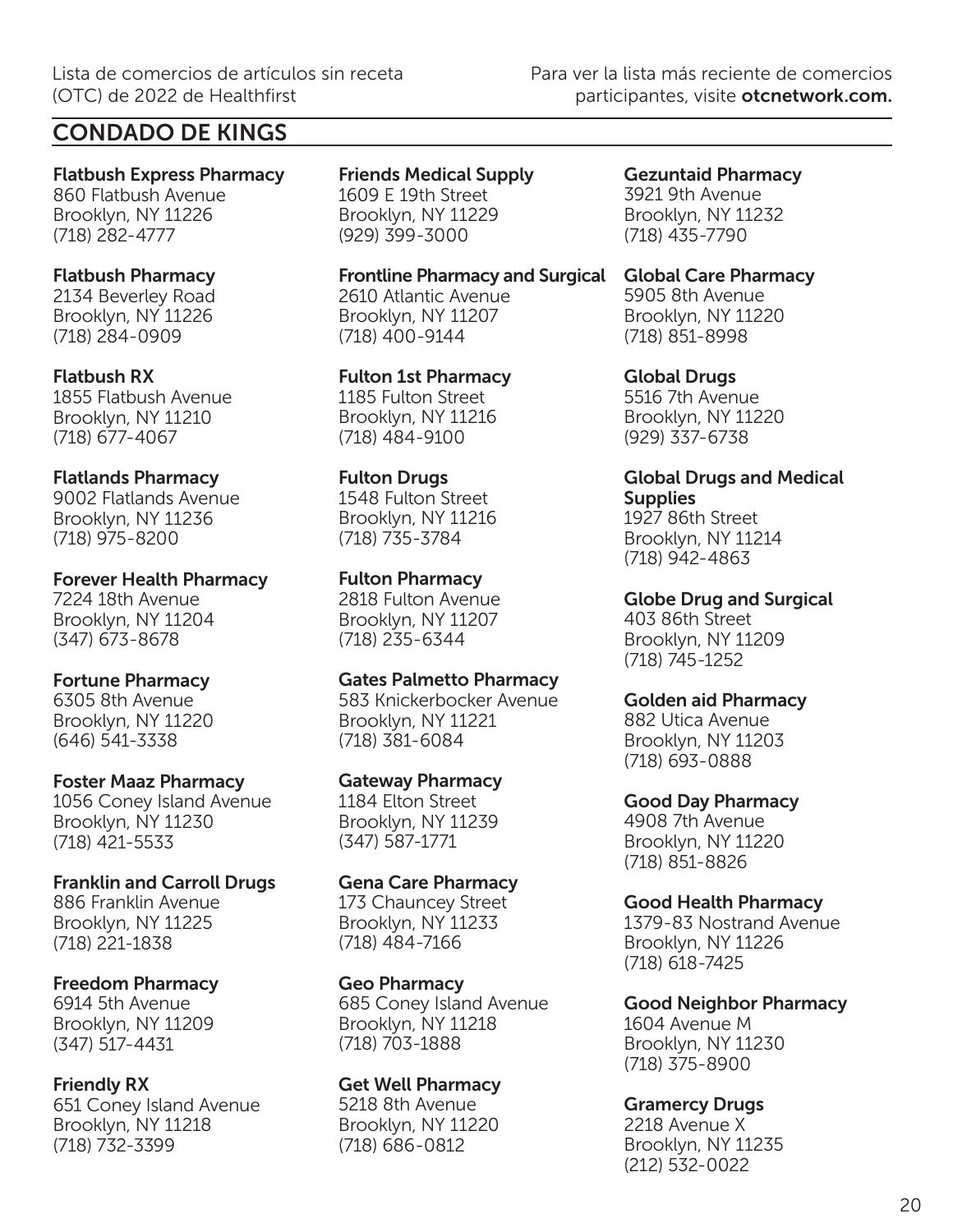## CONDADO DE KINGS

Grand Buy Pharmacy 4721A 8th Avenue Brooklyn, NY 11220 (718) 853-2846

#### Green Life Pharmacy

1287 Nostrand Avenue Brooklyn, NY 11226 (718) 282-6100

#### Green Pharmacy

567 Sutter Avenue Brooklyn, NY 11207 (718) 484-9844

Greene Community Pharmacy 702 Fulton Street Brooklyn, NY 11217 (718) 834-6368

#### Greenfield Pharmacy

1526 Cortelyou Road Brooklyn, NY 11226 (718) 282-7660

### Greentree Pharmacy

291 7th Avenue Brooklyn, NY 11215 (718) 768-2700

### GS Pharmacy

1932 Nostrand Avenue Brooklyn, NY 11210 (718) 421-4068

### Hamilton Drugs

4514 Fort Hamilton Parkway Brooklyn, NY 11219 (718) 435-8800

### Hancock Pharmacy

715 Knickerbocker Avenue Brooklyn, NY 11221 (718) 497-7000

### Harrico Drugs

214 Stanhope Street Brooklyn, NY 11237 (718) 452-5521

Harrico Galler Drug 1374 Coney Island Avenue Brooklyn, NY 11230 (718) 377-7724

Health Choice Pharmacy 3735 Nostrand Avenue Brooklyn, NY 11235 (718) 368-9800

Health Family Pharmacy 5901 8th Avenue Brooklyn, NY 11220 (718) 676-7733

Health Is Wealth 227 Brighton Beach Avenue Brooklyn, NY 11235 (718) 615-1550

Health Mart Pitkin Pharmacy 2232 Pitkin Avenue Brooklyn, NY 11207

(347) 955-5506

#### Health Max Pharmacy

5313 5th Avenue Brooklyn, NY 11220 (718) 567-8000

### Health Plus Pharmacy

1231 Fulton Street Brooklyn, NY 11216 (929) 601-1231

#### Health Plus Pharmacy

6605 Bay Parkway Brooklyn, NY 11204 (718) 232-0810

### Health Point Drugs

392 Myrtle Avenue Brooklyn, NY 11205 (718) 855-5958

### Health RX Pharmacy

8022 18th Avenue Brooklyn, NY 11214 (718) 643-6975

Health Star Pharmacy 1422 Avenue U Brooklyn, NY 11229 (718) 645-1227

Health Treasures Pharmacy 8512 20th Avenue

Brooklyn, NY 11214 (718) 333-0395

Health Wise Pharmacy 1233 Nostrand Avenue Brooklyn, NY 11225 (718) 284-8413

## Healthcare Pharmacy

2402 Mermaid Avenue Brooklyn, NY 11224 (718) 996-9900

#### Healthlink RX

5623 8th Avenue Brooklyn, NY 11220 (718) 633-1685

### Health Max Pharmacy

2749 Pitkin Avenue Brooklyn, NY 11208 (347) 915-0952

### HealthPro Pharmacy

217 Schenectady Avenue Brooklyn, NY 11213 (718) 363-3400

### Healthways Pharmacy

225 Neptune Avenue Brooklyn, NY 11235 (718) 513-4821

## Healthy Ways Pharmacy

3074 Coney Island Avenue Brooklyn, NY 11235 (718) 332-5263

## Hi Tech Pharmacy

5806 4th Avenue Brooklyn, NY 11220 (718) 765-1900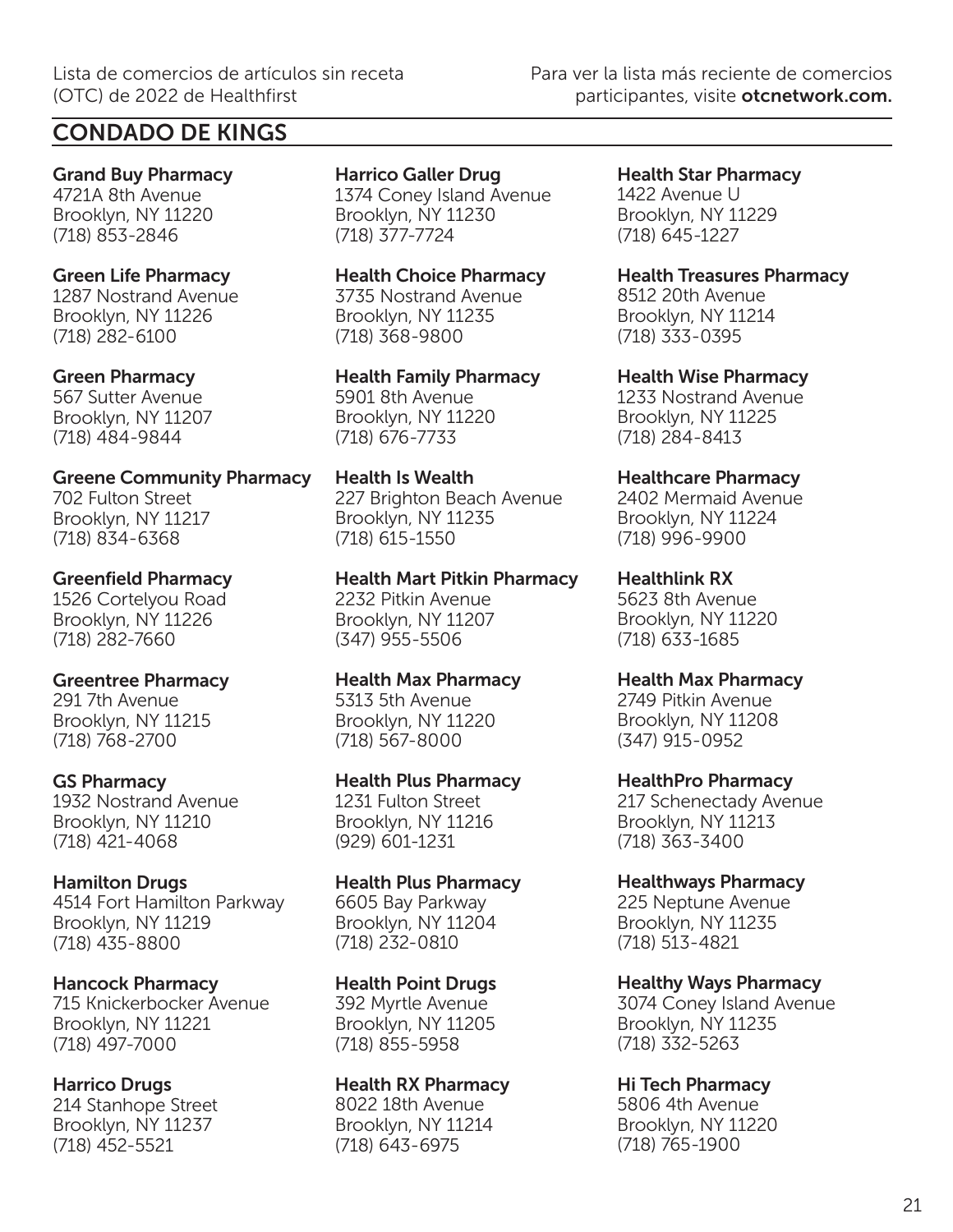Hong Kong Pharmacy

6714 Fort Hamilton Parkway Brooklyn, NY 11219 (929) 292-2326

#### Hoyt Pharmacy and Surgical Supplies

3024 Atlantic Avenue Brooklyn, NY 11208 (718) 220-6000

## Huikang Pharmacy

6410 8th Avenue Brooklyn, NY 11220 (718) 333-5654

## Humdard Pharmacy and Food Mart

949 Coney Island Avenue Brooklyn, NY 11230 (718) 703-1800

## Hyat Drugs

1214 Liberty Avenue Brooklyn, NY 11208 (718) 827-7700

I Care Pharmacy 200B Livingston Street Brooklyn, NY 11201 (718) 797-3530

Icy Pharmacy 1383 Bushwick Avenue Brooklyn, NY 11207 (718) 455-5080

Ideal Pharmacy 5409 5th Avenue Brooklyn, NY 11220 (718) 439-5900

Image Prescription Center 119 Church Avenue Brooklyn, NY 11218 (718) 686-7343

International Holistic **Pharmacy** 3078-3080 Brighton 6th Street Brooklyn, NY 11235

(718) 975-3733

IQRA Pharmacy & Surgicals

1090 Flatbush Avenue Brooklyn, NY 11226 (347) 305-3100

Irving Pharmacy 118 Wyckoff Avenue Brooklyn, NY 11237 (718) 484-8510

## Island Express Pharm

1347 Flatbush Avenue Brooklyn, NY 11210 (347) 533-4606

J & L Pharmacy 8513 Bay 16th Street Brooklyn, NY 11214 (718) 232-5541

#### J & R Pharmacy 2032 Mermaid Avenue

Brooklyn, NY 11224 (718) 266-6286

J Drugs 1205 Avenue J Brooklyn, NY 11230 (718) 258-6686

Janus Pharmacy 833 58th Street Brooklyn, NY 11220 (718) 854-7092

JNJ Pharmacy 761 61st Street Brooklyn, NY 11220 (718) 492-8889

JRSTAT Pharmacy 5624B 5th Avenue Brooklyn, NY 11220 (718) 717-7456

JRSTAT Pharmacy

7107 13th Avenue Brooklyn, NY 11228 (718) 633-2988

## Jrs Pharmacy

1712 86th Street Brooklyn, NY 11214 (718) 513-6642

Junction Pharmacy 2109 Nostrand Avenue Brooklyn, NY 11210 (718) 421-3600

Just In Time Pharmacy 96 Moore Street Brooklyn, NY 11026 (718) 218-6630

Just In Time Pharmacy 2126 Knapp Street Brooklyn, NY 11229 (718) 332-5474

## Kala Pharmacy

9311 Church Avenue Brooklyn, NY 11212 (718) 495-3901

Kashmir Drug Mart

1172 Coney Island Avenue Brooklyn, NY 11230 (718) 859-6100

## Katz Drugs

76 Graham Avenue Brooklyn, NY 11206 (718) 388-4588

Kellys Pharmacy 5825 5th Avenue Brooklyn, NY 11220 (718) 439-6360

Key Care Pharmacy 3411 Church Avenue

Brooklyn, NY 11203 (718) 693-1957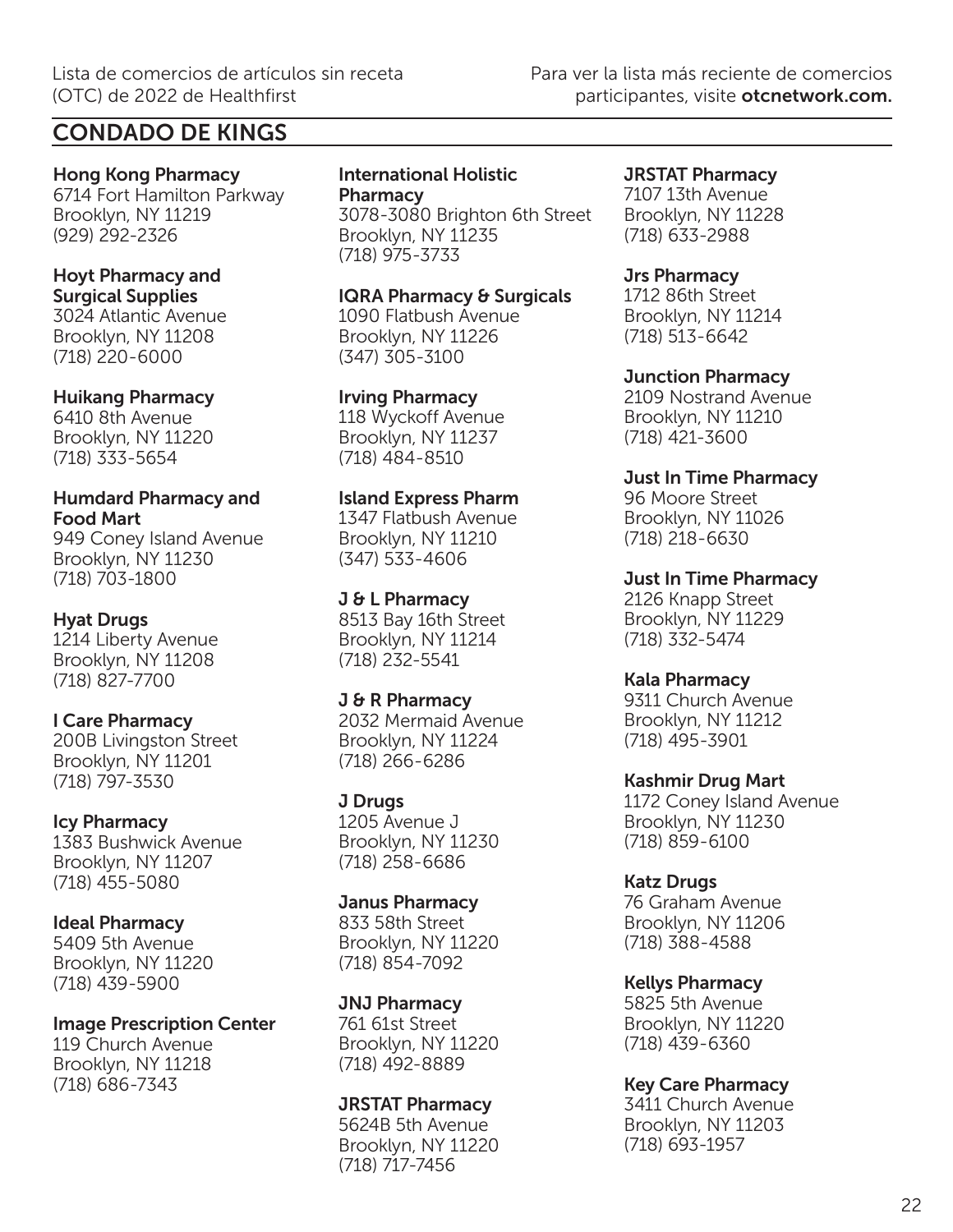Kinetic Pharmacy 784 61st Street Brooklyn, NY 11220 (718) 686-7288

#### Kings Court Drugs

610 East 16th Street Brooklyn, NY 11226 (718) 434-6565

#### Kings RX Pharmacy

1214 Kings Highway Brooklyn, NY 11229 (718) 975-0781

### Kingston Pharmacy

1106 St Johns Place Brooklyn, NY 11213 (727) 457-7539

#### Kingsway Pharmacy

250 Kings Highway Brooklyn, NY 11223 (718) 946-6899

### Kiras Pharmacy

88 Kings Highway Brooklyn, NY 11214 (718) 676-4343

### Knickerbocker Chemists

360 Knickerbocker Avenue Brooklyn, NY 11237 (718) 483-9102

### Konwaler Drugs

801 Church Avenue Brooklyn, NY 11218 (718) 438-2565

### Kraupner Pharmacy

457 Knickerbocker Avenue Brooklyn, NY 11237 (718) 821-1313

### Kruticks Pharmacy

589 Crescent Street Brooklyn, NY 11208 (718) 277-0573

## L & S Pharmacy 424 Brighton Beach Avenue

Brooklyn, NY 11235 (718) 332-5881

La Ruche Pharmacy 494 Rockaway Parkway Brooklyn, NY 11212

(718) 485-6923

## Lane Drugs

4623 13th Avenue Brooklyn, NY 11219 (718) 435-1118

### Lawrence Pharmacy

740 New Lots Avenue Brooklyn, NY 11207 (718) 649-0180

### Life Care Pharmacy

1337 Nostrand Avenue Brooklyn, NY 11226 (718) 564-2358

## Life Touch Pharmacy

361 Sutter Avenue Brooklyn, NY 11212 (347) 529-0500

### Light Pharmacy

319 Avenue X Brooklyn, NY 11223 (718) 872-7668

### Lincoln Pharmacy

723 Flatbush Avenue Brooklyn, NY 11226 (718) 284-0083

### Lincoln Place Pharmacy

1135 Eastern Parkway Brooklyn, NY 11213 (718) 756-1717

### Linden Pharmacy

1368 Linden Boulevard Brooklyn, NY 11212 (718) 342-3131

Lindewood RX Center 1380 Loring Avenue Brooklyn, NY 11208 (718) 277-0898

#### Linkus Pharmacy 7213 18th Avenue

Brooklyn, NY 11204 (718) 837-8282

Lins Pharmacy 4311 8th Avenue Brooklyn, NY 11232 (347) 221-0914

#### Little Bangla Pharmacy 401 Church Avenue

Brooklyn, NY 11218 (718) 554-1900

## Live Good Pharmacy

1025 Nostrand Avenue Brooklyn, NY 11225 (718) 221-9300

## Live Well Pharmacy

1722 Utica Avenue Brooklyn, NY 11234 (718) 968-1600

### Livingword Pharmacy

957 Utica Avenue Brooklyn, NY 11203 (347) 461-9555

### Livonia Pharmacy

625A Livonia Avenue Brooklyn, NY 11207 (718) 484-8100

## Lorraine Pharmacy

72 Lorraine Street Brooklyn, NY 11231 (718) 522-5522

## Lowens Pharmacy

6902 3rd Avenue Brooklyn, NY 11209 (718) 238-2444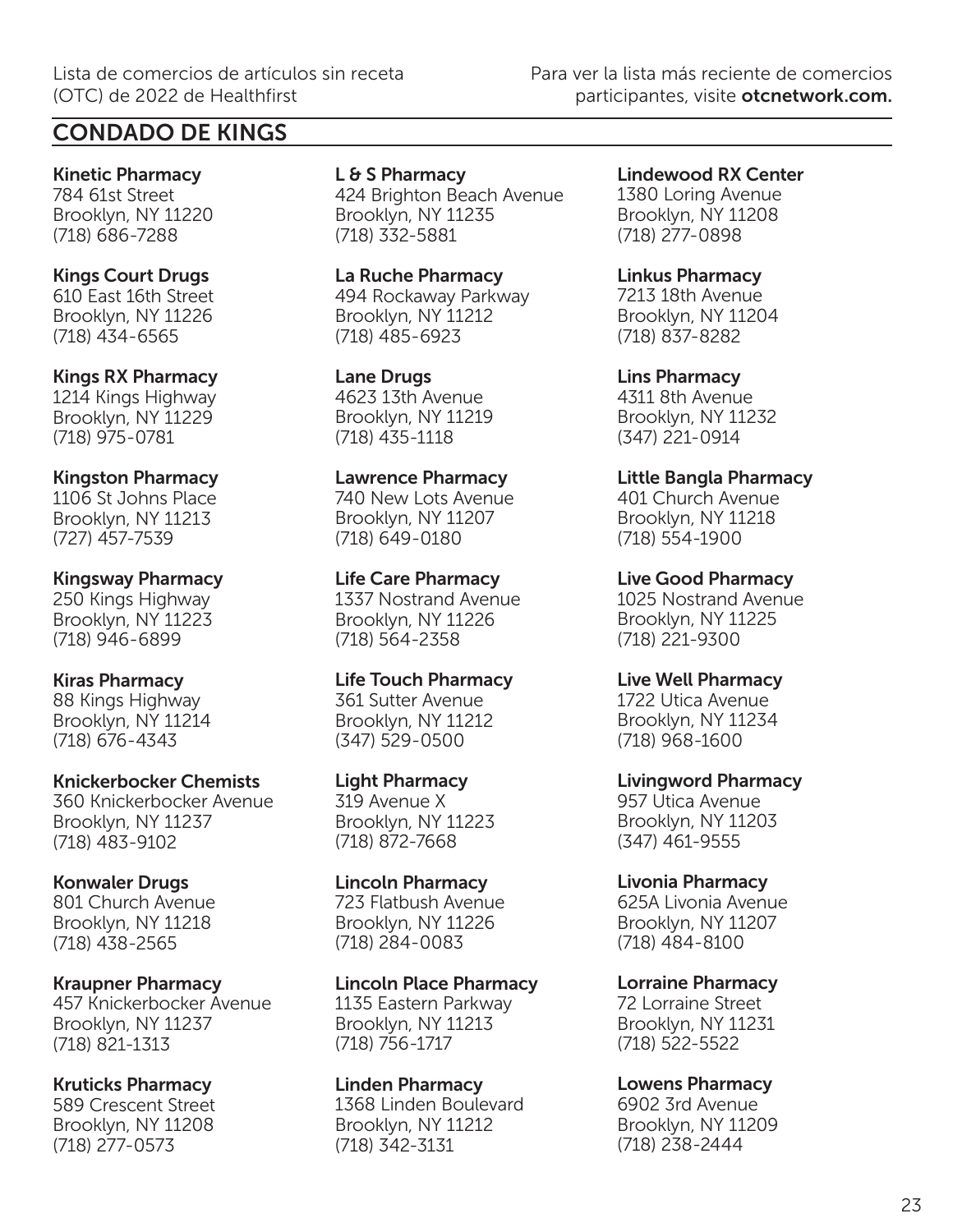Lutheran Pharmacy 5407 2nd Avenue Brooklyn, NY 11220 (718) 492-9800

M & F Pharmacy 712 Nostrand Avenue Brooklyn, NY 11216 (718) 467-1000

M & M Pharmacy 1901 Avenue M Brooklyn, NY 11230 (718) 377-1680

#### M Drugs 405 Avenue M Brooklyn, NY 11230 (718) 252-7334

M & I Pharmacy 853 East New York Avenue Brooklyn, NY 11203 (718) 493-8118

#### Macrorx Pharmacy 5202 7th Avenue

Brooklyn, NY 11220 (718) 633-6337

### Main Pharmacy

2350 86th Street Brooklyn, NY 11214 (718) 372-2144

### Malik Pharmacy

2981 Fulton Street Brooklyn, NY 11208 (718) 827-8943

## Manipal Drugs

280 Nostrand Avenue Brooklyn, NY 11205 (718) 623-9533

Manning 8th Ave Pharmacy 6402 8th Avenue Brooklyn, NY 11220 (212) 227-0922

Marben Pharmacy 679 Stanley Avenue Brooklyn, NY 11207 (718) 649-0200

Marcy Pharmacy 170 Throop Avenue Brooklyn, NY 11206 (718) 384-5917

Marhaba Pharmacy 2029 Bath Avenue Brooklyn, NY 11214 (929) 333-9306

Marino Pharmacy

167 Wyckoff Avenue Brooklyn, NY 11237 (718) 497-3104

### Markowa Apteka Pharmacy

831 Manhattan Avenue Brooklyn, NY 11222 (718) 389-0389

### Maxi Care Pharmacy

1645 Bedford Avenue Brooklyn, NY 11225 (718) 774-0600

## Maya Pharmacy

161 Watkins Avenue Brooklyn, NY 11212 (718) 566-6292

### Mayflower Pharmacy

397 Kings Highway Brooklyn, NY 11223 (718) 645-0999

## Med Pharmacy

264 Malcolm X Boulevard Brooklyn, NY 11233 (718) 452-5530

## Med RX

420 Mother Gaston Boulevard Brooklyn, NY 11212 (718) 312-1048

Medcare Health 260 Kings Highway Brooklyn, NY 11223 (718) 513-3322

Medicine Depot 86 Manhattan Avenue Brooklyn, NY 11206

(718) 963-3923

Medicine Plaza 1312 Kings Highway Brooklyn, NY 11229 (718) 627-0800

#### The Medicine Shoppe **Pharmacy**

1109 Coney Island Avenue Brooklyn, NY 11230 (718) 434-4649

Medina Pharmacy

5721 5th Avenue Brooklyn, NY 11220 (718) 439-3500

## Medly Pharmacy

104 Graham Avenue Brooklyn, NY 11206 (718) 782-7539

Medway Pharmacy

1914 86th Street Brooklyn, NY 11214 (718) 513-6777

## Mega Aid Pharmacy

3112 Mermaid Avenue Brooklyn, NY 11224 (718) 333-9133

## Mellors Drug Store

3343 Fulton Street Brooklyn, NY 11208 (718) 277-5371

## Mercy Pharmacy

6413 18th Avenue Brooklyn, NY 11204 (718) 256-1020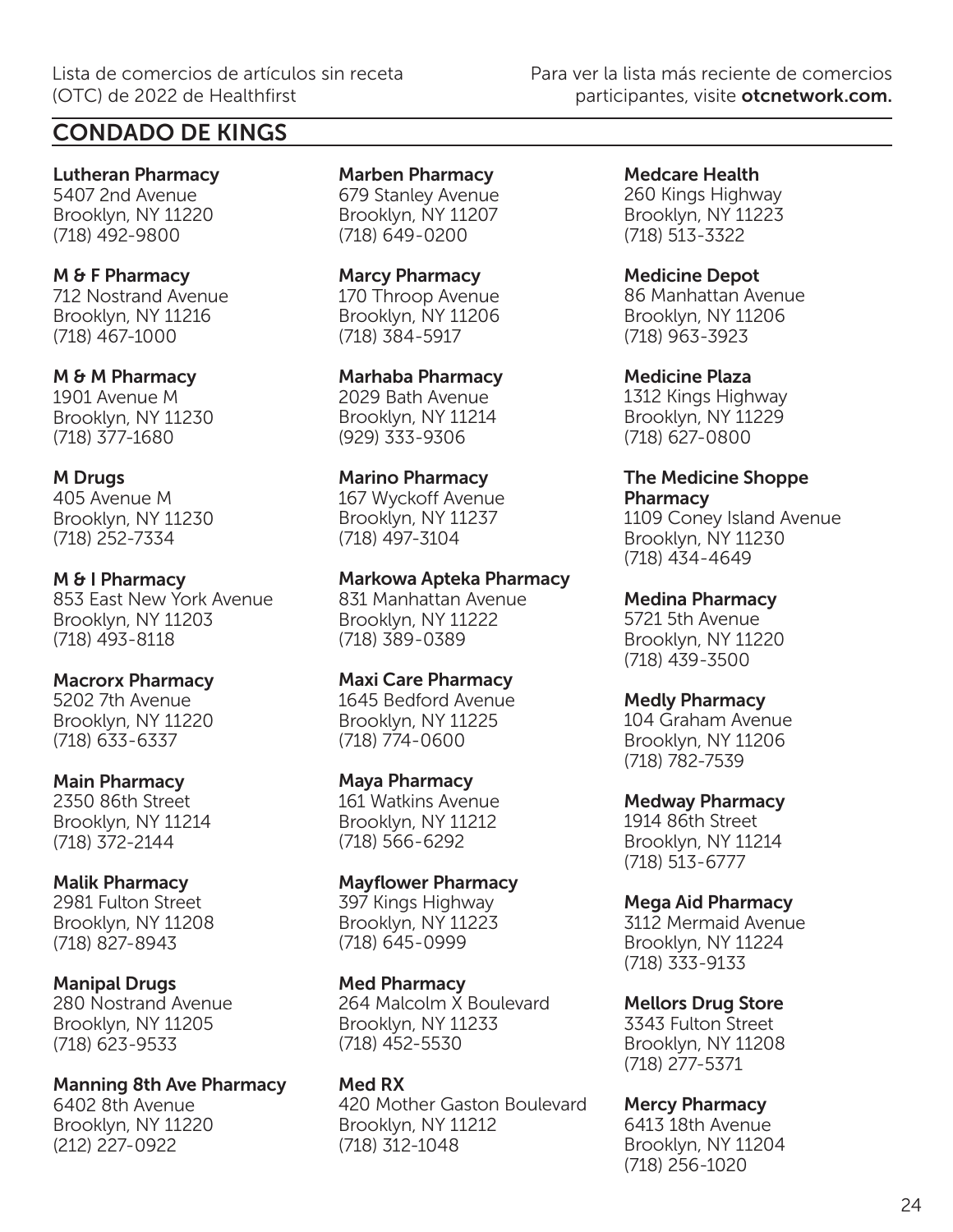## CONDADO DE KINGS

Mermaid Medical Supply 2724 Mermaid Avenue Brooklyn, NY 11224 (929) 249-3000

MG Pharmacy 950 Broadway Brooklyn, NY 11221 (347) 581-7314

Michaels Pharmacy 163 Linden Boulevard Brooklyn, NY 11226 (718) 284-2199

Mill Park Pharmacy 6602 Avenue U Brooklyn, NY 11234 (718) 444-7200

Millennium Pharmacy 3420 Fulton Street Brooklyn, NY 11208 (718) 348-5000

Mishkin Pharmacy 1153 Broadway Brooklyn, NY 11221 (718) 452-3261

MM Pharmacy 1407 West 8th Street Brooklyn, NY 11204 (718) 285-7635

Modern Remedies 2823 Nostrand Avenue Brooklyn, NY 11234 (718) 252-2818

Moms Pharmacy Rx 745 Ralph Avenue Brooklyn, NY 11212 (347) 240-3750

Myrtle Drug Care 355 Myrtle Avenue Brooklyn, NY 11205 (718) 855-2292

Myrtle Drugs 1454 Myrtle Avenue Brooklyn, NY 11237 (718) 453-6200

Myrtle Pharmacy 446A Myrtle Avenue Brooklyn, NY 11205 (718) 237-4444

My Unique Pharmacy 810 55th Street Brooklyn, NY 11220 (347) 295-1185

Nate Care Pharmacy 7211 5th Avenue Brooklyn, NY 11209 (347) 560-6866

Nate's Pharmacy 376 Van Brunt Street Brooklyn, NY 11231 (718) 797-0200

Nathans Pharmacy 1901 1903 Bath Avenue Brooklyn, NY 11214 (718) 975-4441

Navar Pharmacy 3002 Avenue M Brooklyn, NY 11210 (718) 677-5811

Naz Pharmacy 731 Coney Island Avenue Brooklyn, NY 11218 (718) 284-4200

Neergaard Pharmacy 454 5th Avenue Brooklyn, NY 11215 (718) 768-0600

Neugard Pharmacy and Surgical Supply 7311 3rd Avenue Brooklyn, NY 11209

(718) 748-9300

Nevins Drugs 326 Livingston Street Brooklyn, NY 11217 (718) 834-9884

New Age Pharmacy 2918 Avenue J Brooklyn, NY 11210 (718) 253-1700

New Express Pharmacy 99 Church Avenue Brooklyn, NY 11218 (718) 438-4300

New Lots Care Pharmacy 404 New Lots Avenue Brooklyn, NY 11207 (718) 484-0700

New Lots Pharmacy 475 New Lots Avenue Brooklyn, NY 11207 (718) 272-4566

New Lots Pharmacy 739 New Lots Avenue Brooklyn, NY 11207 (718) 649-9535

New Ronson Drug 239 Utica Avenue Brooklyn, NY 11213 (718) 756-7401

New Trend Pharmacy 3401 Avenue H Brooklyn, NY 11210 (718) 859-3000

New Utrecht Pharmacy 4624 New Utrecht Avenue Brooklyn, NY 11219 (718) 436-9300

New York Ave Pharmacy 3307 Church Avenue Brooklyn, NY 11203 (718) 856-8048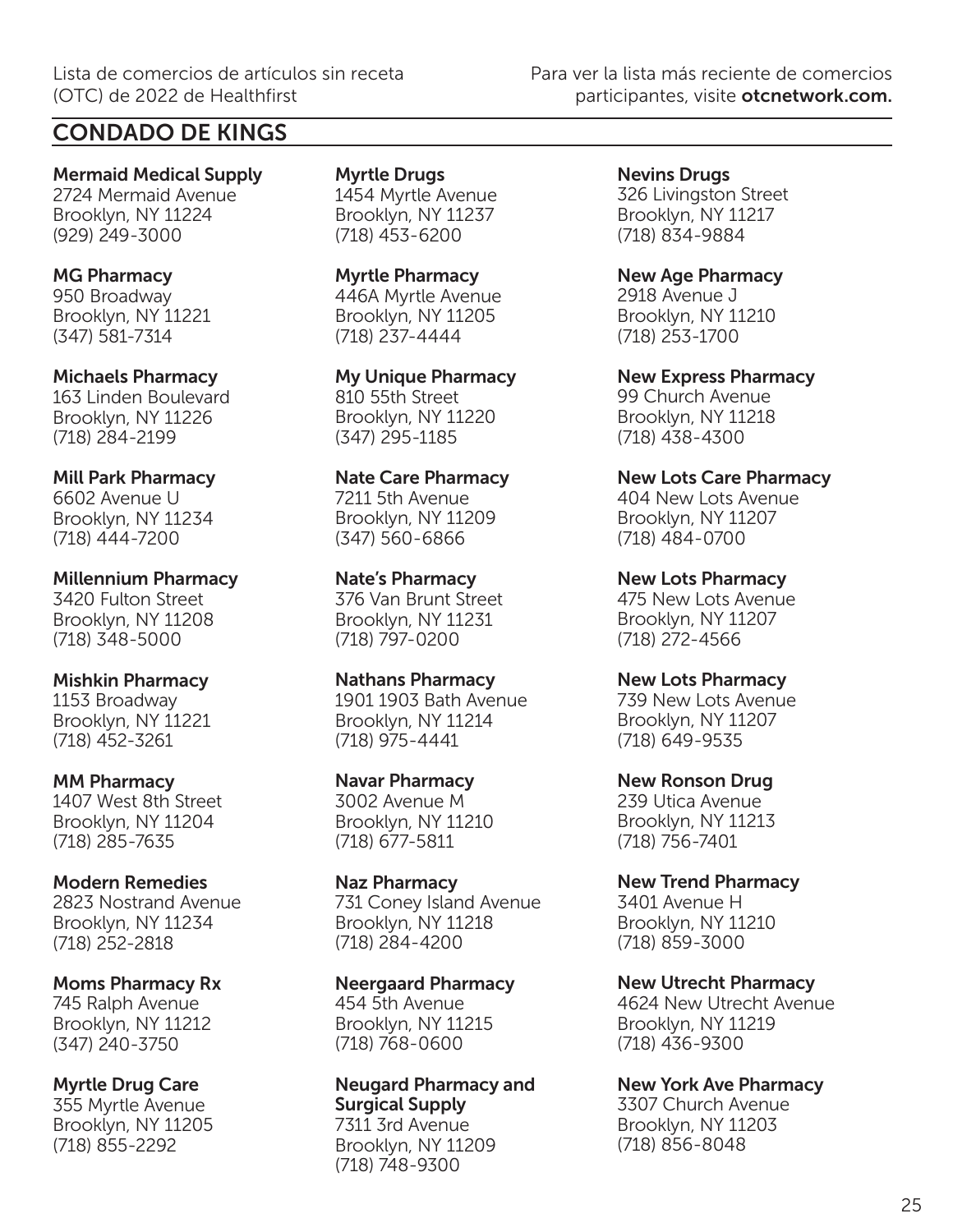New York Drugs and **Surgicals** 6112 5th Avenue Brooklyn, NY 11220 (718) 439-4966

Newkirk Pharmacy

1402 Newkirk Avenue Brooklyn, NY 11226 (718) 434-0931

Nextgen Pharmacy

2483 86th Street Brooklyn, NY 11214 (718) 676-9191

Nick's Pharmacy

111 Gold Street Brooklyn, NY 11201 (718) 855-1990

Nile Express Pharmacy

1950 Bath Avenue Brooklyn, NY 11214 (718) 928-7720

Nile Ridge Pharmacy

6922 4th Avenue Brooklyn, NY 11209 (718) 333-5746

Nile RX Pharmacy

6924 4th Avenue Brooklyn, NY 11209 (718) 333-5286

Norwood Care Pharmacy 3138 Fulton Street Brooklyn, NY 11208 (718) 827-1000

Nostrand Health Pharmacy 3901 Nostrand Avenue Brooklyn, NY 11235 (718) 559-0887

Nostrand Houses Pharmacy 3031 Avenue V Brooklyn, NY 11229 (718) 332-0040

Nostrand Pharmacy 385 Nostrand Avenue Brooklyn, NY 11216 (718) 484-2321

Nu Edge Pharmacy 7707 Fifth Avenue Brooklyn, NY, 11209 (718) 748-4082

NZ Pharmacy 1296 Nostrand Avenue Brooklyn, NY 11226 (718) 676-1497

Oak Park Pharmacy 205 Prospect Park West Brooklyn, NY 11215 (718) 768-6300

Ocean A & R Pharmacy 2806 Ocean Avenue Brooklyn, NY 11229 (347) 462-9550

Ocean Pharmacy 915 East 107th Street Brooklyn, NY 11236 (718) 272-2282

Oceana Pharmacy 3211 Coney Island Avenue Brooklyn, NY 11235 (347) 868-6394

Oceania Pharmacy 415 Brighton Beach Avenue Brooklyn, NY 11235 (718) 769-5777

Oceanside Pharmacy & Supermarket 3206 Mermaid Avenue Brooklyn, NY 11224 (718) 996-4949

Ohana Pharmacy 1690 86th Street Brooklyn, NY 11214 (718) 232-0900

Olympe Pharmacy 1665 Nostrand Avenue Brooklyn, NY 11226 (718) 484-7070

Omm Pharmacy 942 Manhattan Avenue Brooklyn, NY 11222 (718) 500-4928

One Spot Pharmacy 5015 8th Avenue Brooklyn, NY 11220 (347) 889-7050

Paras Drugs 2070 Bath Avenue Brooklyn, NY 11214 (718) 372-8795

Park Chemists 164 5th Avenue Brooklyn, NY 11217 (718) 393-5555

Park Chemists 500 4th Avenue Brooklyn, NY 11215 (718) 567-5444

Park Drugs 801 Nostrand Avenue Brooklyn, NY 11225 (718) 953-4548

Park Drugs 693 Broadway Brooklyn, NY 11206 (347) 987-3380

Park Place Pharmacy 160 Park Place Brooklyn, NY 11217 (718) 857-4000

Park RX 836 Broadway Brooklyn, NY 11206 (718) 388-7228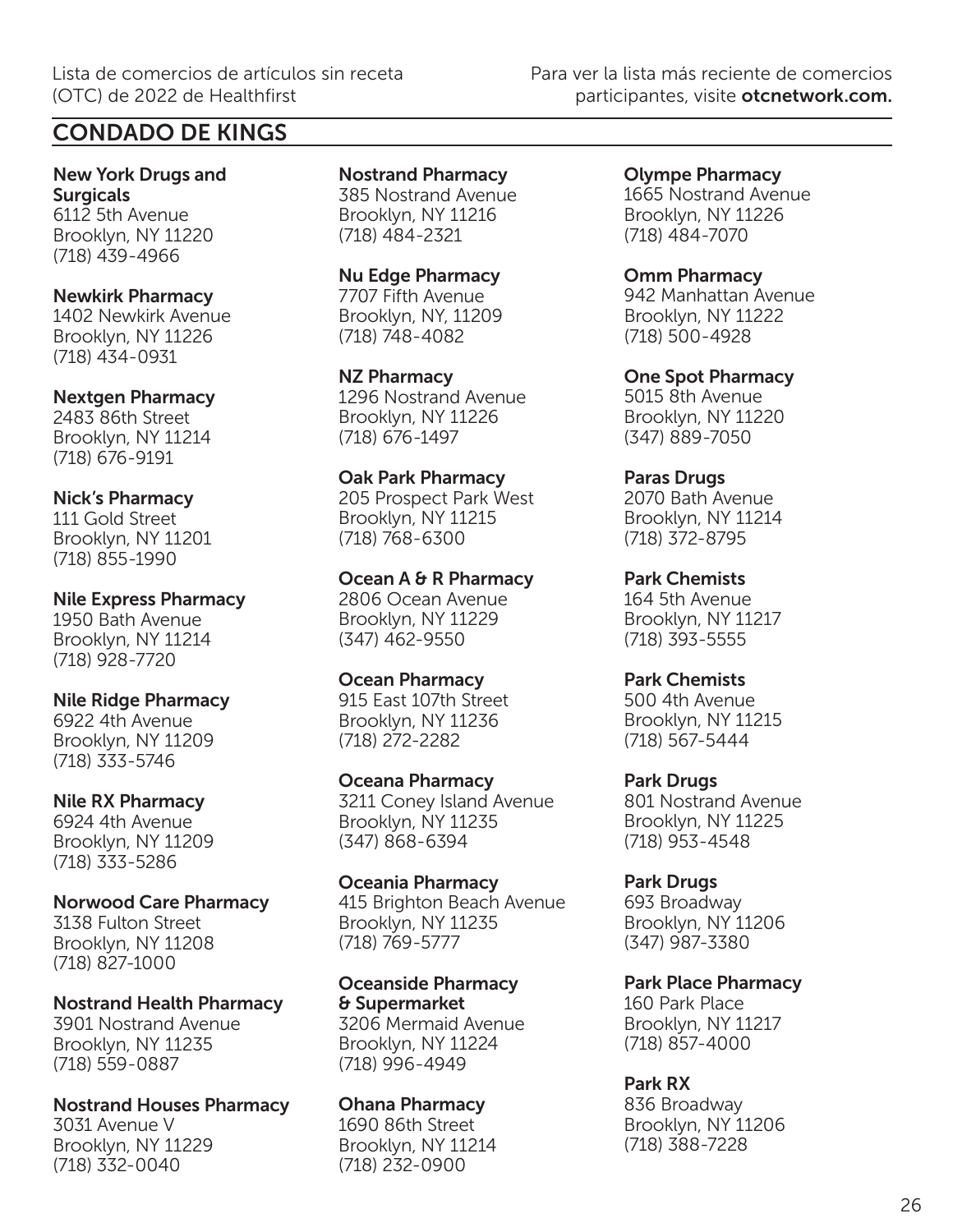Parkaid Pharmacy 517 Park Avenue Brooklyn, NY 11205 (718) 875-1505

#### Parkside Express Pharmacy 685 Flatbush Avenue

Brooklyn, NY 11225 (347) 529-1843

### Parkway Pharmacy

531 Church Avenue Brooklyn, NY 11218 (718) 436-5501

## Phamco Drugs

802 Nostrand Avenue Brooklyn, NY 11216 (718) 604-2585

## Pharmacia Popular

17 Marcus Garvey Boulevard Brooklyn, NY 11206 (718) 218-9346

## Pharmacy 4 U

1919 A Avenue U Brooklyn, NY 11229 (718) 676-9770

## Pharmacy 7

388 Neptune Avenue Brooklyn, NY 11235 (718) 709-0192

## Pharmacy at the Wave

104 West End Avenue Brooklyn, NY 11235 (718) 891-4300

## Pharmacy Depot

317 Brighton Beach Avenue Brooklyn, NY 11235 (718) 646-0001

## Pharmacy Express

274 Brighton Beach Avenue Brooklyn, NY 11235 (718) 648-0002

Pharmore Pharmacy 510 Ocean Avenue Brooklyn, NY 11226 (718) 282-3600

Pill Box RX 11042 Flatlands Avenue Brooklyn, NY 11207 (718) 928-7277

Pitkin Drugs 2231 Pitkin Avenue Brooklyn, NY 11207 (718) 485-3724

Pitkin Express Care Pharmacy 1672 Pitkin Avenue Brooklyn, NY 11212 (347) 627-4778

#### Pitkin Pharmacy and Food Mart Prospect Drugs 1601 Pitkin Avenue

Brooklyn, NY 11212 (718) 484-8730

## Planet RX Pharmacy

2813 Cropsey Avenue Brooklyn, NY 11214 (718) 975-7525

## Plus Pharmacy

5223 7th Avenue Brooklyn, NY 11220 (718) 851-0817

## Preferred Pharmacy

1771 Broadway Brooklyn, NY 11207 (718) 872-7717

## Premium Pharmacy

829 57th Street Brooklyn, NY 11220 (718) 428-4628

### Prestige Care Pharmacy

1190 Gravesend Neck Road Brooklyn, NY 11229 (718) 676-6691

Prestige RX 858 Dekalb Avenue Brooklyn, NY 11221 (646) 517-0370

Prime Health Pharmacy

1417 Bedford Avenue Brooklyn, NY 11216 (718) 676-4405

Prix Pharmacy 3340 Nostrand Avenue Brooklyn, NY 11229 (718) 513-1585

Prospect Care Pharmacy 596 5th Avenue Brooklyn, NY 11215 (347) 725-4600

94 Greene Avenue Brooklyn, NY 11238 (718) 783-0890

Punjab Pharmacy 1018 Coney Island Avenue Brooklyn, NY 11230 (718) 434-4000

### Pure Health Pharmacy

8014 18th Avenue Brooklyn, NY 11214 (718) 236-2747

### Pyramids RX Pharmacy

6806 4th Avenue Brooklyn, NY 11220 (718) 748-1400

## Qasim Pharmacy

934 Myrtle Avenue Brooklyn, NY 11206 (718) 919-5075

## Qualimed Pharmacy

2272 86th Street Brooklyn, NY 11214 (718) 872-3737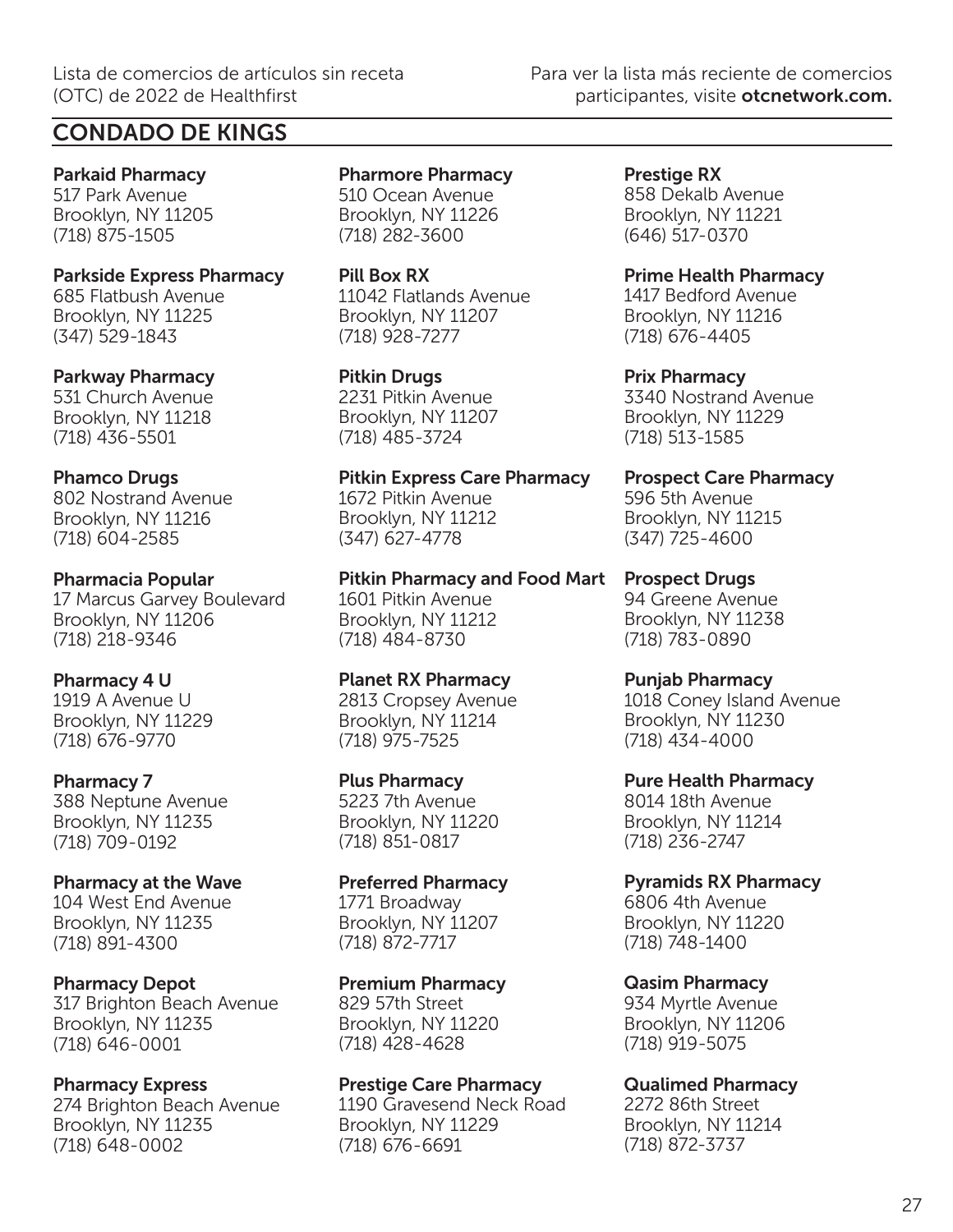Quick Care Pharmacy 2314 Coney Island Avenue Brooklyn, NY 11223 (718) 375-5700

Quick Rx Specialty Pharmacy 1458 Fulton Street Brooklyn, NY 11216 (718) 221-4860

QwikMeds 159 Ralph Avenue Brooklyn, NY 11233 (718) 443-0500

#### Rabinowitz Pharmacy 602 Brighton Beach Avenue Brooklyn, NY 11235 (718) 332-3708

Raess Pharmacy 750 Flatbush Avenue Brooklyn, NY 11226

## (718) 856-5998 Rafieh Pharmacy

70 Lee Avenue Brooklyn, NY 11211 (718) 782-5567

## Ralph Prescriptions

820 Wyckoff Avenue Brooklyn, NY 11237 (718) 456-3156

## Redstone Pharmacy

2749 Pitkin Avenue Brooklyn, NY 11208 (347) 915-0952

### Regal Remedies

1853 Cropsey Avenue Brooklyn, NY 11214 (718) 265-4646

## Regency Drugs

7115 3rd Avenue Brooklyn, NY 11209 (718) 238-7488

Ridge Chemists 122 Bay Ridge Avenue Brooklyn, NY 11220 (718) 333-5979

Right Care Pharmacy 1043 Liberty Avenue Brooklyn, NY 11208  $(347)$  627-9114

Rimco Pharmacy 623 Wilson Avenue Brooklyn, NY 11207 (718) 919-9131

Rio Drugs 15 Macdougal Street Brooklyn, NY 11233 (718) 773-4988

## Rio Drugs

701 Broadway Brooklyn, NY 11206 (718) 599-1172

Rite Care Pharmacy 677 4th Avenue

Brooklyn, NY 11232 (718) 499-7410

## Rite Choice Pharmacy

1484 Fulton Street Brooklyn, NY 11216 (718) 773-3700

## RL Health Pharmacy

2304 86th Street Brooklyn, NY 11214 (718) 333-0410

## Rockaway RX Pharmacy

1367 Rockaway Parkway Brooklyn, NY 11236 (718) 975-4666

## Rockway Pharmacy

1214 Flatbush Avenue Brooklyn, NY 11226 (718) 462-6527

Rose Pharmacy 1074A Liberty Avenue Brooklyn, NY 11208 (718) 235-3383

Rosenblum Pharmacy 255 South 2nd Street Brooklyn, NY 11211 (718) 388-0745

Rossi Pharmacy 1906 Eastern Parkway Brooklyn, NY 11233 (718) 346-2506

Royal Pharmacy

2244 Church Avenue Brooklyn, NY 11226 (718) 941-7722

Rubin Chemist 828 Nostrand Avenue Brooklyn, NY 11216 (718) 493-8833

RX Choice Pharmacy 1908 Avenue U Brooklyn, NY 11229 (718) 368-1190

RX Circle Pharmacy

5001 7th Avenue Brooklyn, NY 11220 (718) 686-8280

RX Express Pharmacy

2009 Avenue U Brooklyn, NY 11229 (718) 676-9666

## RX Warehouse Pharmacy

7724 New Utrecht Avenue Brooklyn, NY 11214 (718) 236-1212

## S & K Warbasse Pharmacy

499 Neptune Avenue Brooklyn, NY 11224 (718) 449-5177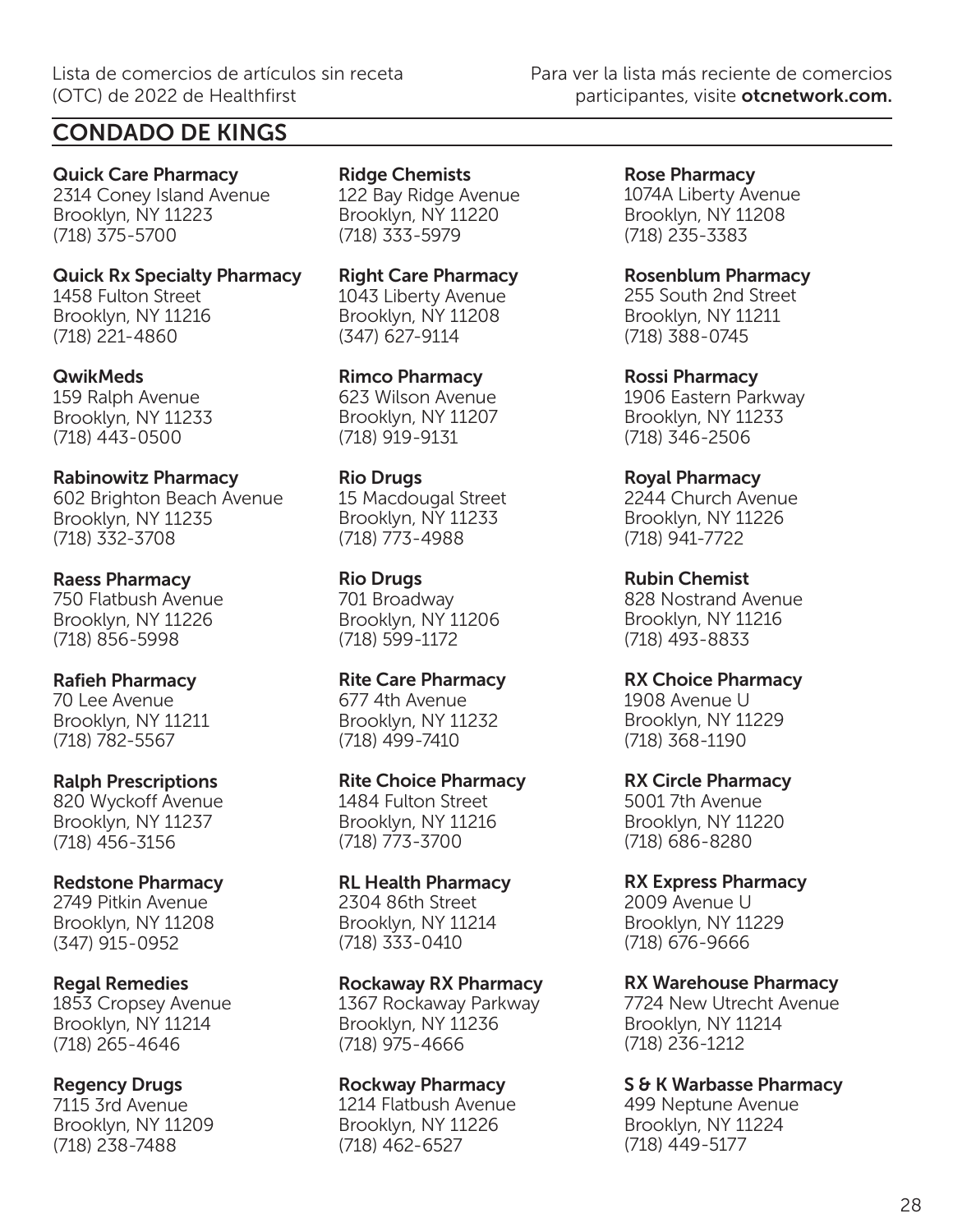S Bros Pharmacy 176 Lee Avenue Brooklyn, NY 11211 (718) 855-3070

S.V.R.H. Pharmacy 161 Smith Street Brooklyn, NY 11201 (718) 596-1688

S&K Pharmacy 371 Neptune Avenue Brooklyn, NY 11235 (718) 743-1600

Saab Pharmacy 291 Neptune Avenue Brooklyn, NY 11235 (718) 332-5577

Safe Health Pharmacy 758 61st Street Brooklyn, NY 11220 (718) 632-8299

Sai Apteka Pharmacy 151 Nassau Avenue Brooklyn, NY 11222 (718) 349-8989

Salaam Pharmacy 155 Crystal Street Brooklyn, NY 11208 (718) 484-8157

Saldo Drugs 384 Graham Avenue Brooklyn, NY 11211 (718) 389-8015

Sam Korf Pharmacy 710 Rockaway Avenue Brooklyn, NY 11212 (718) 498-2277

Sam Pharmacy 210 Parkside Avenue Brooklyn, NY 11226 (718) 513-6657

Sams Drugs 1367 Broadway Brooklyn, NY 11221 (718) 453-6866

Sauls Pharmacy 3514 Mermaid Avenue Brooklyn, NY 11224 (718) 265-9108

Scarpa Pharmacy & Surgical Supplies 6220 11th Avenue Brooklyn, NY 11219 (718) 745-5499

Shafy Pharmacy 1106 Saint Johns Place Brooklyn, NY 11213 (718) 221-4805

Shaloms Pharmacy 1106 Avenue K Brooklyn, NY 11230 (718) 253-4900

Shanti Pharmacy 5105 Church Avenue Brooklyn, NY 11203 (718) 922-3400

Shazias Pharmacy 3166 Coney Island Avenue Store A2 Brooklyn, NY 11235 (718) 872-6090

Sheepshead Bay Pharmacy 3558 Nostrand Avenue Brooklyn, NY 11229

(718) 676-4966

Silver Rod Pharmacy 6404 18th Avenue Brooklyn, NY 11204 (718) 236-5705

Sims Pharmacy 1711 Pitkin Avenue Brooklyn, NY 11212 (718) 346-7200

Sisto Pharmacy 682 Grand Street Brooklyn, NY 11211 (718) 387-2665

Sks Pharmacy 611 Livonia Avenue Brooklyn, NY 11207 (718) 385-6000

Sky Pharmacy 1100 Coney Island Avenue Brooklyn, NY 11230 (718) 434-4744

Slope Drugs 406 5th Avenue Brooklyn, NY 11215 (718) 788-8899

Smart Choice Pharmacy 259 Avenue X Brooklyn, NY 11223 (718) 339-3400

Smarthealth Pharmacy 551 86th Street Brooklyn, NY 11209 (718) 238-2725

South Second Pharmacy 168 Havemeyer Street Brooklyn, NY 11211 (718) 599-5991

South Side Pharmacy 432 Bedford Avenue Brooklyn, NY 11249 (718) 782-7200

Spencer Drugs 5702 7th Avenue Brooklyn, NY 11220 (718) 439-3862

Square Deal Pharmacy 437 Mother Gaston Boulevard Brooklyn, NY 11212 (718) 495-1414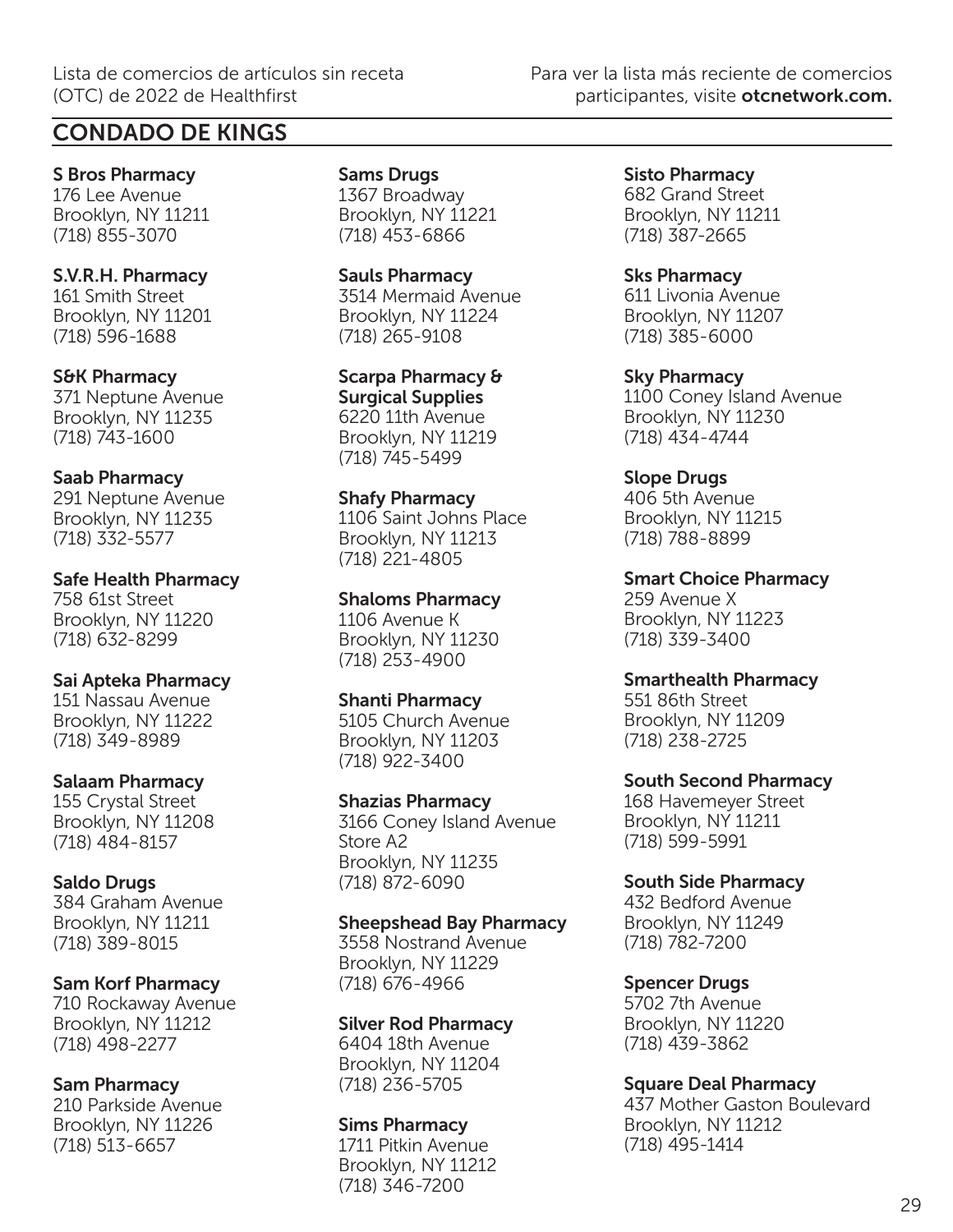Square Pharmacy 8400 Flatlands Avenue Brooklyn, NY 11236 (718) 269-4000

Star Drug 922 Pennsylvania Avenue Brooklyn, NY 11207 (718) 649-0499

Starrett City Pharmacy 1110 Pennsylvania Avenue Brooklyn, NY 11207 (718) 257-8777

Stellas Pharmacy 8722 Glenwood Road Brooklyn, NY 11236 (718) 272-8450

Subhan Pharmacy 1067 Coney Island Avenue Brooklyn, NY 11230 (347) 533-4737

Sunrise Family Pharmacy 6324 4th Avenue Brooklyn, NY 11220 (718) 567-9100

Sunrise Pharmacy 6725 Bay Parkway Brooklyn, NY 11204 (718) 837-0600

Sunset Corner Pharmacy 6002 4th Avenue Brooklyn, NY 11220 (718) 491-7289

Sunset Park Pharmacy 4510 5th Avenue Brooklyn, NY 11220 (718) 633-6533

Sunshine Pharmacy 411 Kingston Avenue Brooklyn, NY 11225 (718) 773-2020

Sunshine Pharmacy 1622 Voorhies Avenue Brooklyn, NY 11235 (347) 462-9778

Sunway Pharmacy 5723 5th Avenue Brooklyn, NY 11220 (718) 439-5000

Supreme Pharmacy 791 Coney Island Avenue Brooklyn, NY 11218 (718) 282-2000

Sure Drugs 312 Ralph Avenue Brooklyn, NY 11233 (718) 774-6800

Sv Wellness Pharmacy 2173C 68th Street Brooklyn, NY 11204 (718) 975-0530

Teba Pharmacy 7618 5th Avenue Brooklyn, NY 11209 (347) 517-4833

Teresa Pharmacy 582 Rockaway Avenue Brooklyn, NY 11212 (718) 342-3446

Tez Pharmacy 834 Coney Island Avenue Brooklyn, NY 11218 (718) 284-0100

Three P Drugs 791 Flushing Avenue Brooklyn, NY 11206 (718) 302-4850

Thriftcare Pharmacy 524 Nostrand Avenue Brooklyn, NY 11216 (718) 230-3009

Thriftcare Pharmacy 759 Washington Avenue Brooklyn, NY 11238 (718) 638-3800

Thriftcare Pharmacy 1717 Foster Avenue Brooklyn, NY 11230 (718) 724-1717

Thriftway Pharmacy 542 Flatbush Avenue Brooklyn, NY 11225 (718) 284-9800

Thriftway Pharmacy 720 Classon Avenue Brooklyn, NY 11238 (718) 399-1800

Thriftway Pharmacy 1621 Church Avenue Brooklyn, NY 11226 (718) 282-4600

Thriftway Pharmacy 1917 Kings Highway Brooklyn, NY 11229 (718) 339-3500

Throop Pharmacy 241 Throop Avenue Brooklyn, NY 11206 (718) 484-3361

Time One Pharmacy 5415 8th Avenue Brooklyn, NY 11220 (718) 686-8988

Top Care Pharmacy RX 380 Ralph Avenue Brooklyn, NY 11233 (718) 975-8555

Top Kare Pharmacy 1863 86th Street Brooklyn, NY 11214 (347) 492-7831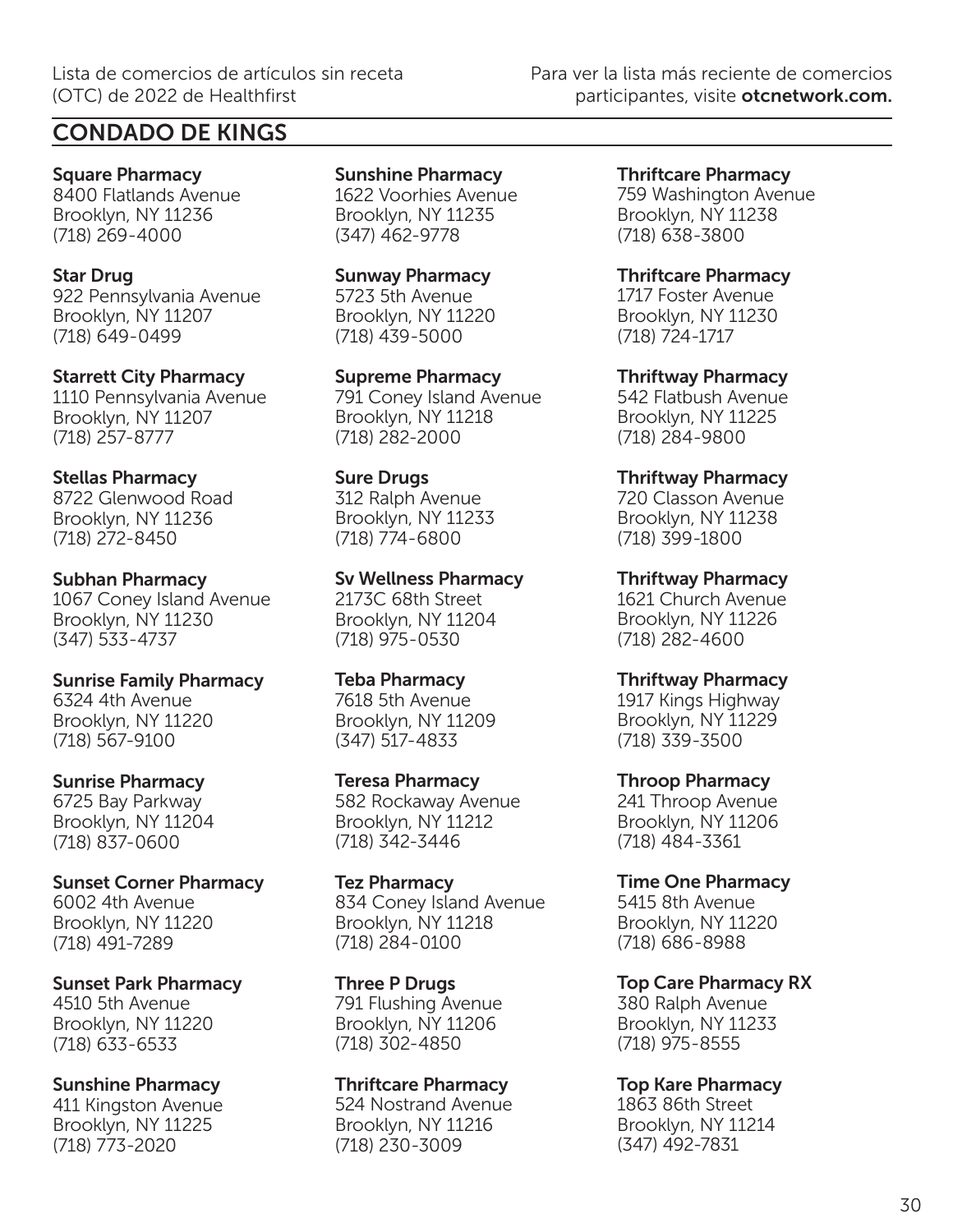Tricare Pharmacy 1811 Kings Highway Brooklyn, NY 11229 (718) 382-9999

True Care Pharmacy 556 Atlantic Avenue Brooklyn, NY 11217 (347) 889-6055

U15 Pharmacy 1506 Avenue U Brooklyn, NY 11229 (718) 336-5883

Ummat Pharmacy 8719 18th Avenue Brooklyn, NY 11214 (347) 587-4029

United Care Pharmacy 4424 4th Avenue Brooklyn, NY 11220 (718) 369-2803

United Pharmacy 556 Grand Street Brooklyn, NY 11211 (718) 384-7901

Unity Drugs 772 Grand Street Brooklyn, NY 11211 (718) 486-0344

Us Pharmacy & Surgical 1259 Fulton Street Brooklyn, NY 11216 (718) 484-1500

Utica Express Pharmacy 190 Utica Avenue Brooklyn, NY 11213 (718) 484-1704

Utica Pharmacy 285 - 287 Utica Avenue Brooklyn, NY 11213 (718) 953-7351

V & A Pharmacy 72 Manhattan Avenue Brooklyn, NY 11206 (718) 388-8556

Valrx Pharmacy 3007 Farragut Road Brooklyn, NY 11210 (718) 484-7045

Value Med Pharmacy 87 Avenue O Brooklyn, NY 11204 (718) 232-7766

Vanderveer Pharmacy 1913 Nostrand Avenue Brooklyn, NY 11226 (718) 282-2956

Vida Pharmacy 172 Bushwick Avenue Brooklyn, NY 11206 (347) 725-4953

Vital Chemist 6601 20th Avenue Brooklyn, NY 11204 (718) 758-5557

VLS Pharmacy 4402 5th Avenue Brooklyn, NY 11220 (718) 854-1384

Voorhies Health Pharmacy 2309 Voorhies Avenue Brooklyn, NY 11235 (718) 975-2872

Waldingers Pharmacy

8318 5th Avenue Brooklyn, NY 11209 (718) 745-2100

Wealth of Health 1309 Avenue U Brooklyn, NY 11229 (718) 645-2222

Welcare Pharmacy 54 Graham Avenue Brooklyn, NY 11206 (718) 599-7200

Welcome Pharmacy 1403 Foster Avenue Brooklyn, NY 11230 (718) 724-1333

Wellness Plus Pharmacy 810 Flushing Avenue Brooklyn, NY 11206 (718) 443-3900

Westside Pharmacy 210 Avenue U Brooklyn, NY 11223 (718) 373-4100

Whitman Pharmacy 329 A Myrtle Avenue Brooklyn, NY 11205 (646) 267-1757

Woodhull Drugs 310 Ellery Street Brooklyn, NY 11206 (718) 782-9345

Woodhull Prescription Center 755 Flushing Avenue Brooklyn, NY 11206 (718) 599-1374

Wyckoff Drugs 1226 Broadway Brooklyn, NY 11221 (718) 443-1331

Yafit Pharmacy 418 Avenue U Suite A Brooklyn, NY 11223 (718) 510-3676

YMD Pharmacy 519 Utica Avenue Brooklyn, NY 11203 (718) 576-6490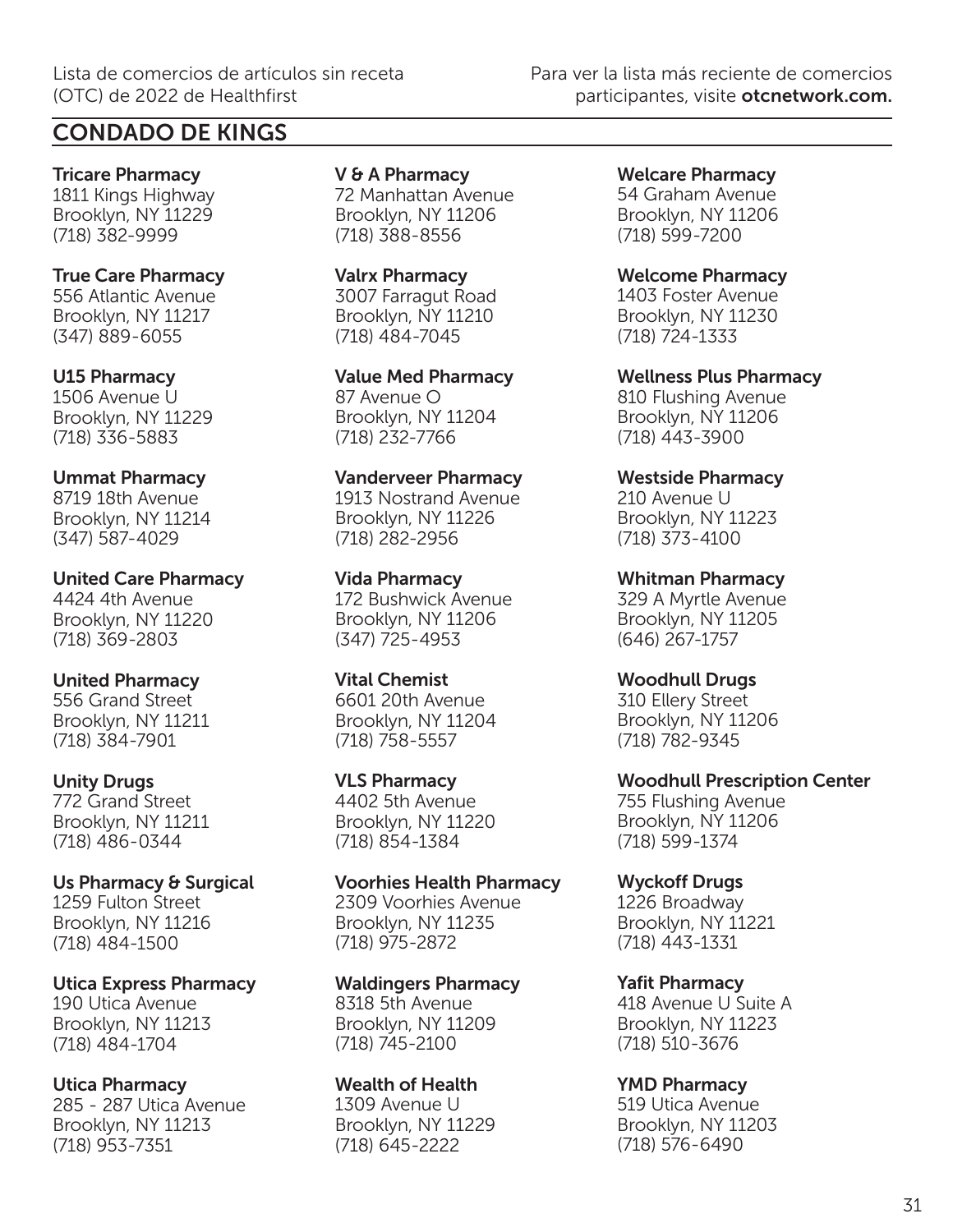## Zoya Pharmacy

1527 Pitkin Avenue Brooklyn, NY 11212 (718) 342-3911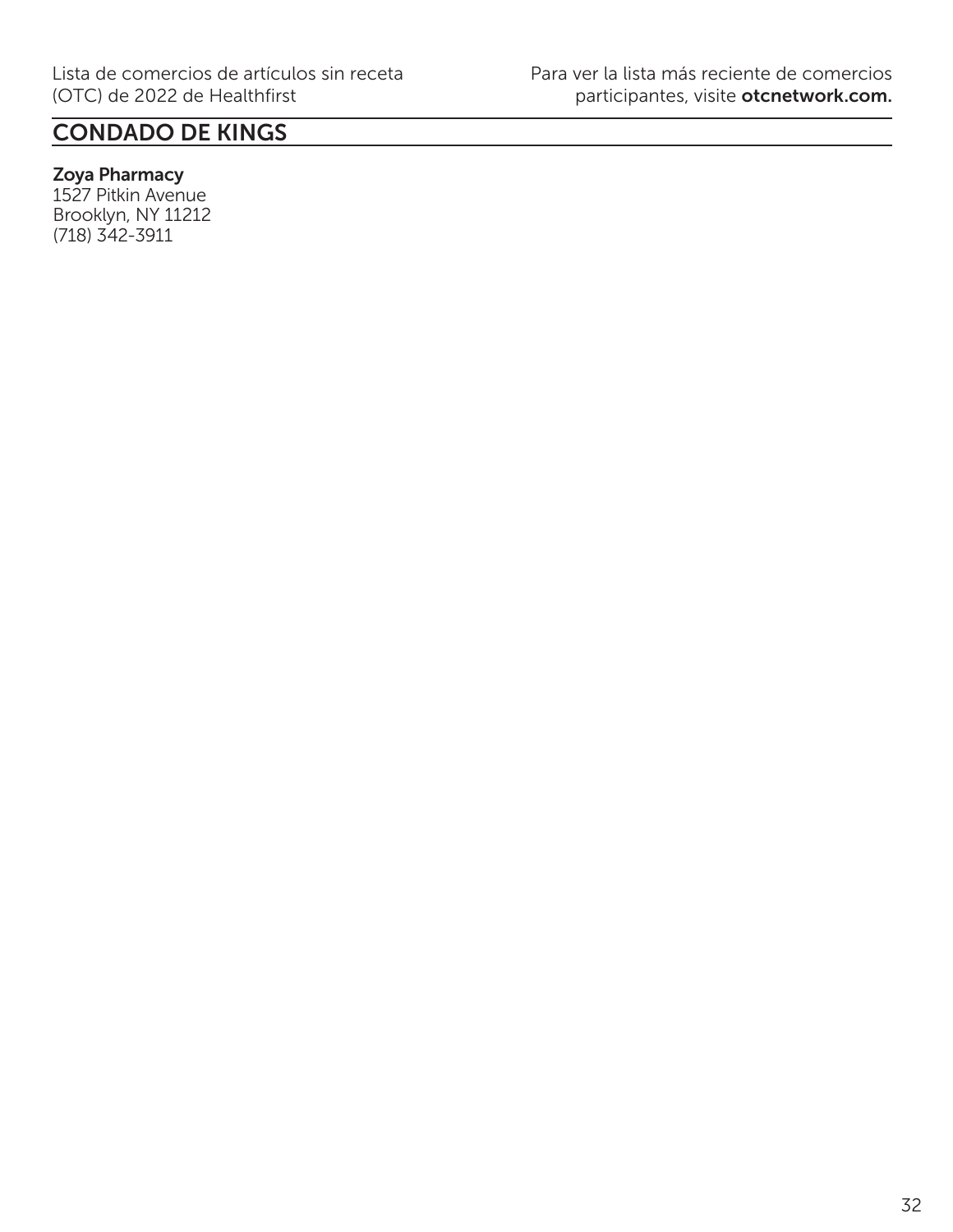## CONDADO DE NASSAU

Baldwin Pharmacy 1927 Grand Avenue Baldwin, NY 11510 (516) 544-4454

#### Bernhard's Pharmacy

34 West Merrick Road Freeport, NY 11520 (516) 378-0008

#### Cannon Pharmacy

23 S Main Street Freeport, NY 11520 (516) 623-2222

### Colony Pharmacy

481 Middle Neck Road Great Neck, NY 11023 (516) 314-3148

#### Crescent Pharmacy

48 Central Court Valley Stream, NY 11580 (516) 593-7747

### Curemed RX

2020 Lakeville Road New Hyde Park, NY 11040 (516) 755-7999

#### Curewell Pharmacy

1785 Dutch Broadway Elmont, NY 11003 (516) 872-8700

#### D's Pharmacy

389-391 Peninsula Boulevard Ste E Hempstead, NY 11550 (516) 280-4100

### Family RX Pharmacy

621 Merrick Avenue East Meadow, NY 11554 (516) 280-7474

Franklin RX 98 B North Franklin Street Hempstead, NY 11550 (516) 292-0222

Freeport Pharmacy 82 Guy Lombardo Avenue Freeport, NY 11520 (516) 377-8500

H Plaza Pharmacy 485 Great Neck Road Great Neck, NY 11021 (516) 441-5400

Harrys Pharmacy 333 South Broadway Hicksville, NY 11801 (516) 933-3322

Health and Wellness Farmacia 634 Fulton Avenue Hempstead, NY 11550 (516) 280-2260

Hempstead Drugs 397 Fulton Avenue Hempstead, NY 11550 (516) 483-3000

Hewlett Neighborhood **Pharmacy** 

1181 Broadway Hewlett, NY 11557 (516) 791-2400

Hicksville Pharmacy

495 S Broadway Hicksville, NY 11801 (516) 396-0608

#### Inwood Pharmacy and Surgical Supply

115 Doughty Boulevard Inwood, NY 11096 (516) 371-4113

Konfeti Specialty Pharmacy of Westbury 173 Post Avenue Westbury, NY 11590 (516) 333-7700

Levins Pharmacy 364 Long Beach Road Oceanside, NY 11572 (516) 766-2288

National RX Pharmacy 300 Hempstead Turnpike West Hempstead, NY 11552 (516) 539-7540

New Grace Pharmacy 10 Grace Avenue Great Neck, NY 11021 (516) 472-7688

Nucassel Pharmacy

821 Prospect Avenue Westbury, NY 11590 (516) 280-9674

Parkdale Pharmacy 945 Rosedale Road Valley Stream, NY 11581 (516) 791-6500

#### Preferred Pharmacy

175 Fulton Avenue Hempstead, NY 11550 (516) 483-5000

Prescription Center of Long Island 126 Jackson Street Hempstead, NY 11550

(516) 483-2800

Shipmans Pharmacy

210 South Franklin Street Hempstead, NY 11550 (516) 483-1767

Sky Medical Supply

505 Dubois Avenue Valley Stream, NY 11581 (516) 374-3888

### South Station Pharmacy

26 South Station Plaza Great Neck, NY 11021 (516) 708-1300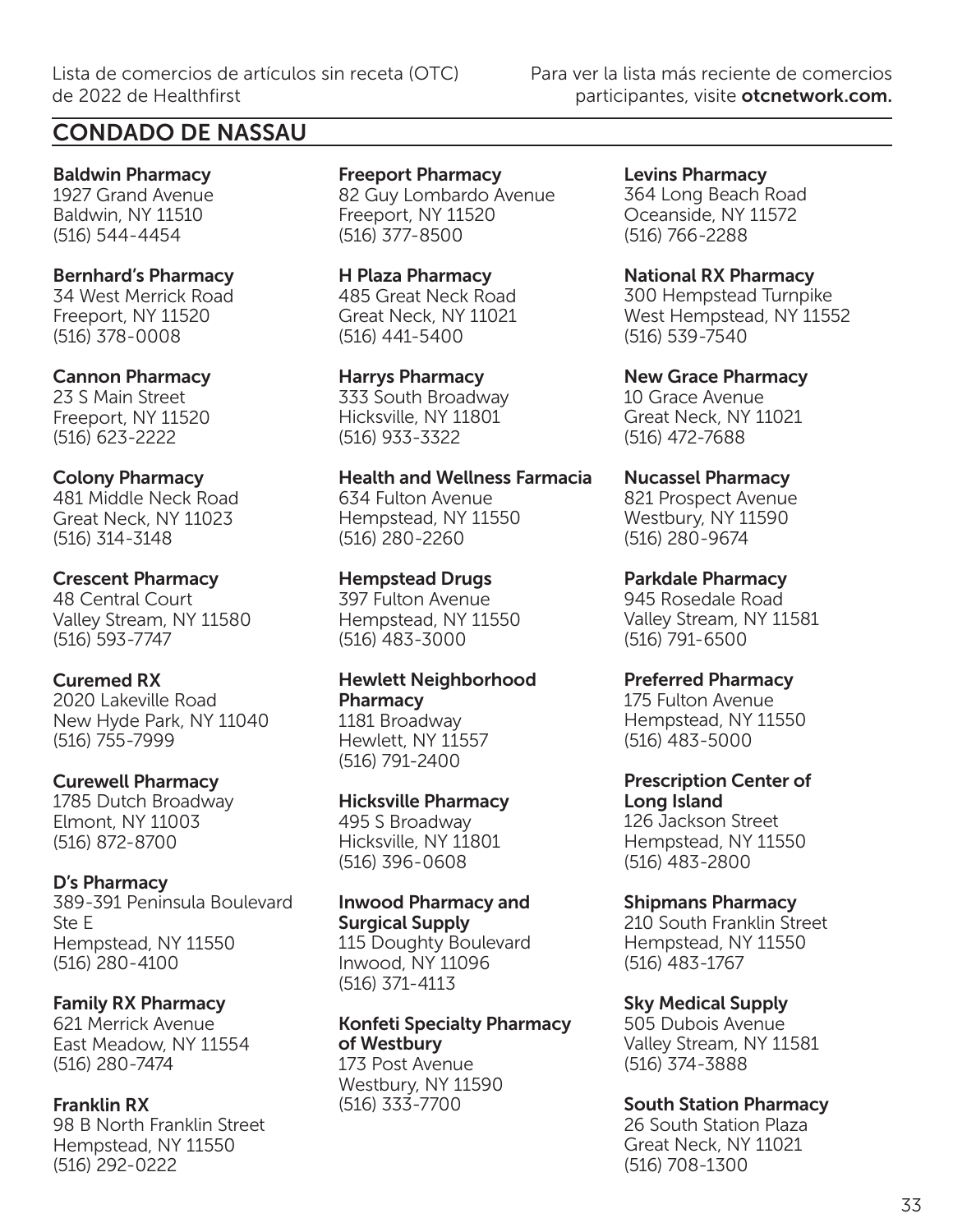## CONDADO DE NASSAU

### Supa Apna Pharmacy

217 Bethpage Road Unit 26 Hicksville, NY 11801 (516) 595-7718

### Taylors Pharmacy

1 Northern Boulevard Great Neck, NY 11021 (516) 226-3755

#### Transcript Pharmacy

87 Hempstead Turnpike Farmingdale, NY 11735 (516) 777-7040

### Union Specialty Pharmacy

265-01 Union Turnpike New Hyde Park, NY 11040 (718) 749-5961

#### Valley Stream Pharmacy

42 Rockaway Avenue Valley Stream, NY 11580 (516) 442-0200

#### Wonderful RX Pharmacy

52 Jericho Turnpike, Suite 1 Mineola, NY 11501 (516) 416-4881

#### Xtra Care Pharmacy

75 South Main Street Freeport, NY 11520 (516) 208-7432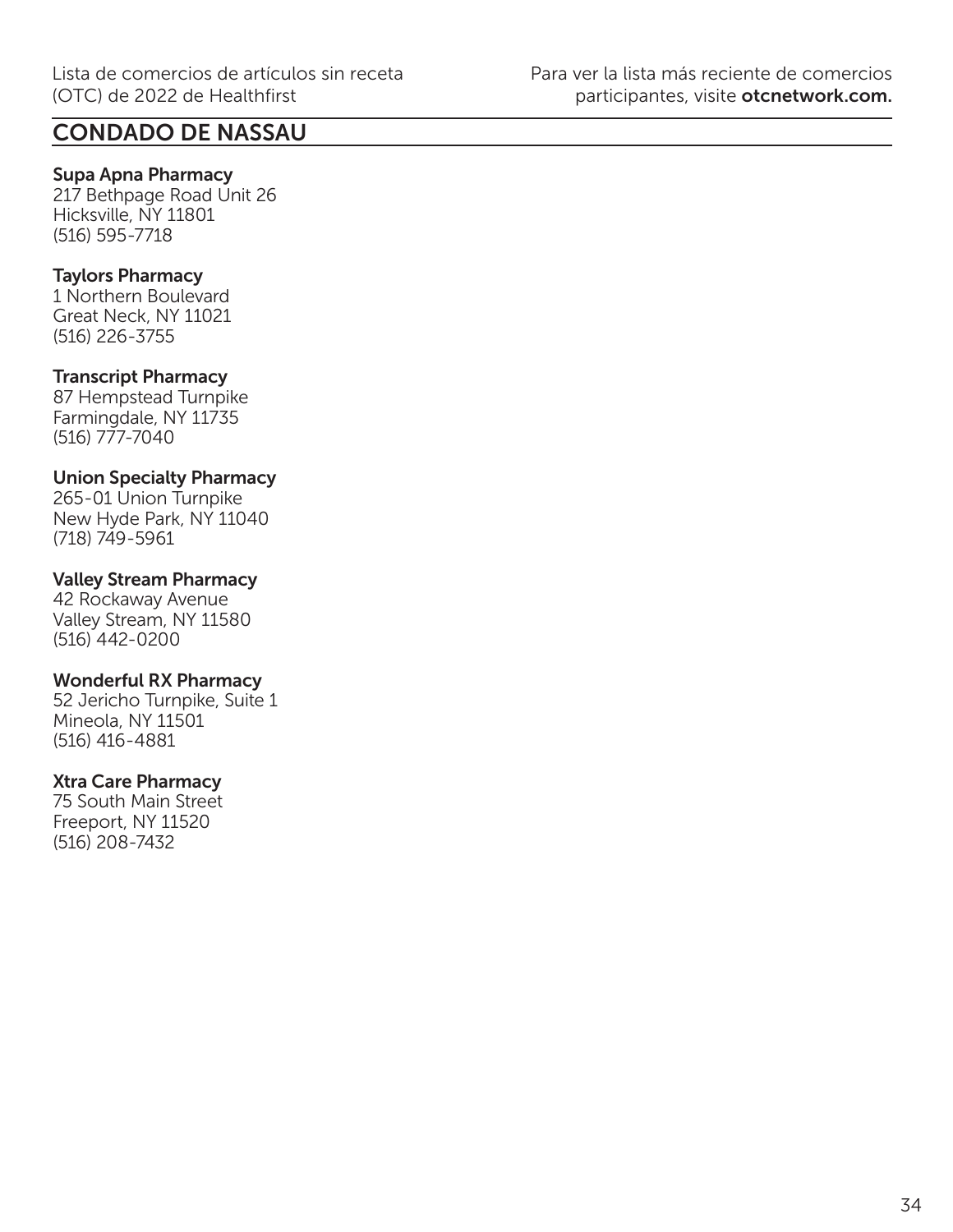103 Pharmacy 2002 2nd Avenue New York, NY 10029 (212) 410-4410

#### 133th Street Pharmacy

1473 Amsterdam Avenue #1 New York, NY 10027 (212) 491-4911

#### 139 Center Pharmacy

139 Centre Street New York, NY 10013 (646) 838-6388

#### 139 Pharmacy

3415 Broadway 139th Street New York, NY 10031 (212) 283-6623

#### 145th Street Pharmacy

300 West 145th Street New York, NY 10039 (212) 281-3480

#### 18 Pharmacy

18 Elizabeth Street New York, NY 10013 (212) 571-0027

#### 181 Pharmacy

565 West 181st Street New York, NY 10033 (212) 543-2616

2000 Ninos Pharmacy 3663 Broadway New York, NY 10031 (212) 491-2910

### 278 Pharmacy

27 East Broadway New York, NY 10002 (212) 227-7666

3rd Avenue Garden 1616 3rd Avenue New York, NY 10128 (212) 876-1717

66 Pharmacy 66 E Broadway New York, NY 10002 (646) 484-6683

678 Pharmacy 82 Elizabeth Street New York, NY 10013 (212) 966-6606

710 Quick Stop 710 2nd Avenue New York, NY 10016 (212) 661-7570

#### 8th Avenue Pharmacy

2830 Frederick Douglass **Boulevard** New York, NY 10039 (212) 234-3220

#### 92 Pharmacy

1938 2nd Avenue New York, NY 10029 (212) 426-6484

#### A Class Pharmacy

85 Elizabeth Street New York, NY 10013 (212) 431-0333

#### A M Pharmacy II

219 Grand Street New York, NY 10013 (212) 226-8832

**ABC Drugs** 2095 Madison Avenue New York, NY 10037 (212) 491-2501

ABC Pharmacy 17 East Broadway New York, NY 10002 (212) 965-8882

ABC Pharmacy 139 Centre Street New York, NY 10013 (212) 965-9688

ABC Pharmacy 53 Elizabeth Street New York, NY 10013 (212) 966-7588

#### Adonai Pharmacy

3 West 137th Street New York, NY 10037 (646) 791-5934

Ahmarx

2381 Frederick Douglass Boulevard New York, NY 10027 (212) 749-6626

Ajanta Pharmacy

2718 8th Avenue New York, NY 10030 (212) 283-6228

Alisons Pharmacy

12 Bowery Street New York, NY 10013 (212) 227-7065

#### All Health Pharmacy

118 Mott Street New York, NY 10013 (212) 431-4398

Allen Street Pharmacy

2 Allen Street New York, NY 10002 (212) 966-8287

Alrite Pharmacy 161 Hester Street

New York, NY 10013 (212) 965-8868

Amazing Choice Pharmacy 6b Elizabeth Street New York, NY 10013 (718) 484-9888

American East Pharmacy

23 Division Street New York, NY 10002 (212) 925-1900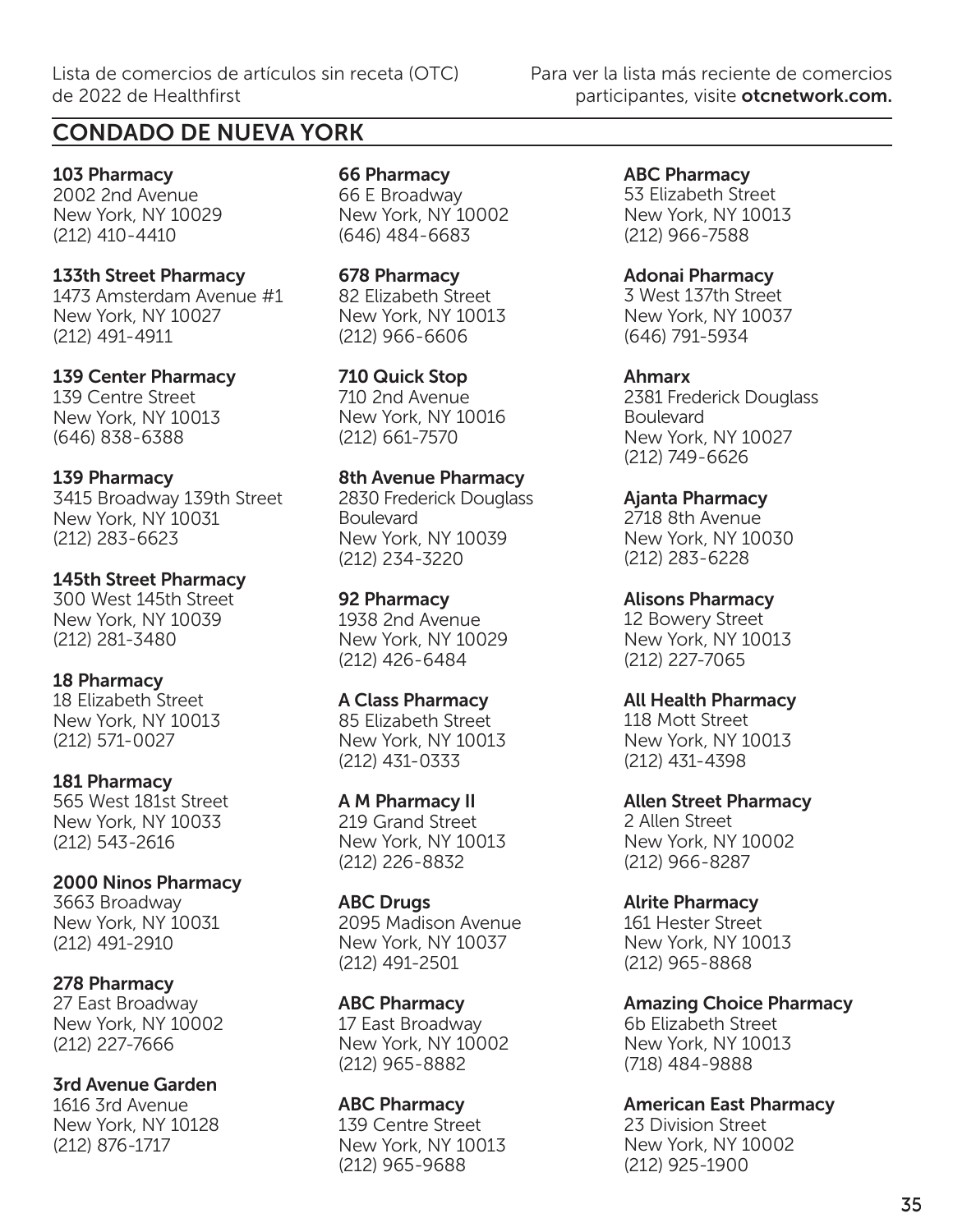Amsterdam Pharmacy and Surgical Supplies 1743 Amsterdam Avenue New York, NY 10031 (212) 234-7959

## Amsterdam Wellness Pharmacy 503 West 125th Street

2091 Amsterdam Avenue New York, NY 10032 (917) 409-0445

#### Andy Pharmacy

3750 Broadway New York, NY 10032 (212) 368-5511

#### Andy Pharmacy II

1341 Saint Nicholas Avenue New York, NY 10033 (212) 795-3033

#### Apollo Pharmacy

3569 Broadway New York, NY 10031 (212) 862-7700

### Arcely Pharmacy

1603 St. Nicholas Avenue New York, NY 10040 (212) 923-2412

#### Arrow Pharmacy

883 9th Avenue New York, NY 10011 (212) 245-8469

#### Asbell Pharmacy

1600 St Nicholas Avenue New York, NY 10040 (212) 927-5994

### Avenue C Pharmacy

178 Avenue C New York, NY 10009 (212) 228-0764

#### Bac Ai Pharmacy

216 Canal Street New York, NY 10013 (212) 513-1344

Bayard LC Pharmacy 62 Bayard Street New York, NY 10013 (212) 219-8116

Better Health RX New York, NY 10027 (212) 222-8600

Bjs Pharmacy 80 East 116th Street New York, NY 10029 (212) 348-7788

Blake Pharmacy 1868 3rd Avenue New York, NY 10029 (212) 369-1350

#### Blockchain Pharmacy

2139 Third Avenue New York, NY 10035 (212) 348-5049

#### Bowen Pharmacy

881 10th Avenue New York, NY 10019 (212) 956-9111

#### Bowery Pharmacy

95 Bowery New York, NY 10002 (212) 219-0449

#### Broadway Pharmacy

4329 Broadway New York, NY 10033 (212) 740-8500

### Broadway Pharmacy 2

3621 Broadway New York, NY 10031 (212) 926-9800

#### Broadway Pharmacy III

629 West 185th Street New York, NY 10033 (212) 927-0999

Broadway RX Enterprises 3489 Broadway New York, NY 10031 (212) 926-9200

Burnside Pharmacy

75 West Burnside Avenue New York, NY 10453 (718) 731-8505

Buy-Rite Pharmacy 11 Chatham Square New York, NY 10038 (212) 925-7698

Buy-Rite Pharmacy II

106 Lafayette Street New York, NY 10013 (212) 966-9239

Buy-Rite Pharmacy IV 215 Grand Street New York, NY 10013 (212) 625-9505

#### Buy-Rite Pharmacy V

139 Centre Street Unit 104 New York, NY 10013 (212) 343-1919

C.P. Yang 281 Columbus Avenue New York, NY 10023 (212) 877-0837

## Canal Pharmacy

196 Canal Street New York, NY 10013 (212) 608-1668

#### Canal Street Pharmacy

210 Canal Street New York, NY 10013 (212) 748-4900

### Care Pharmacy and Surgicals

565 Lenox Avenue New York, NY 10037 (212) 281-2345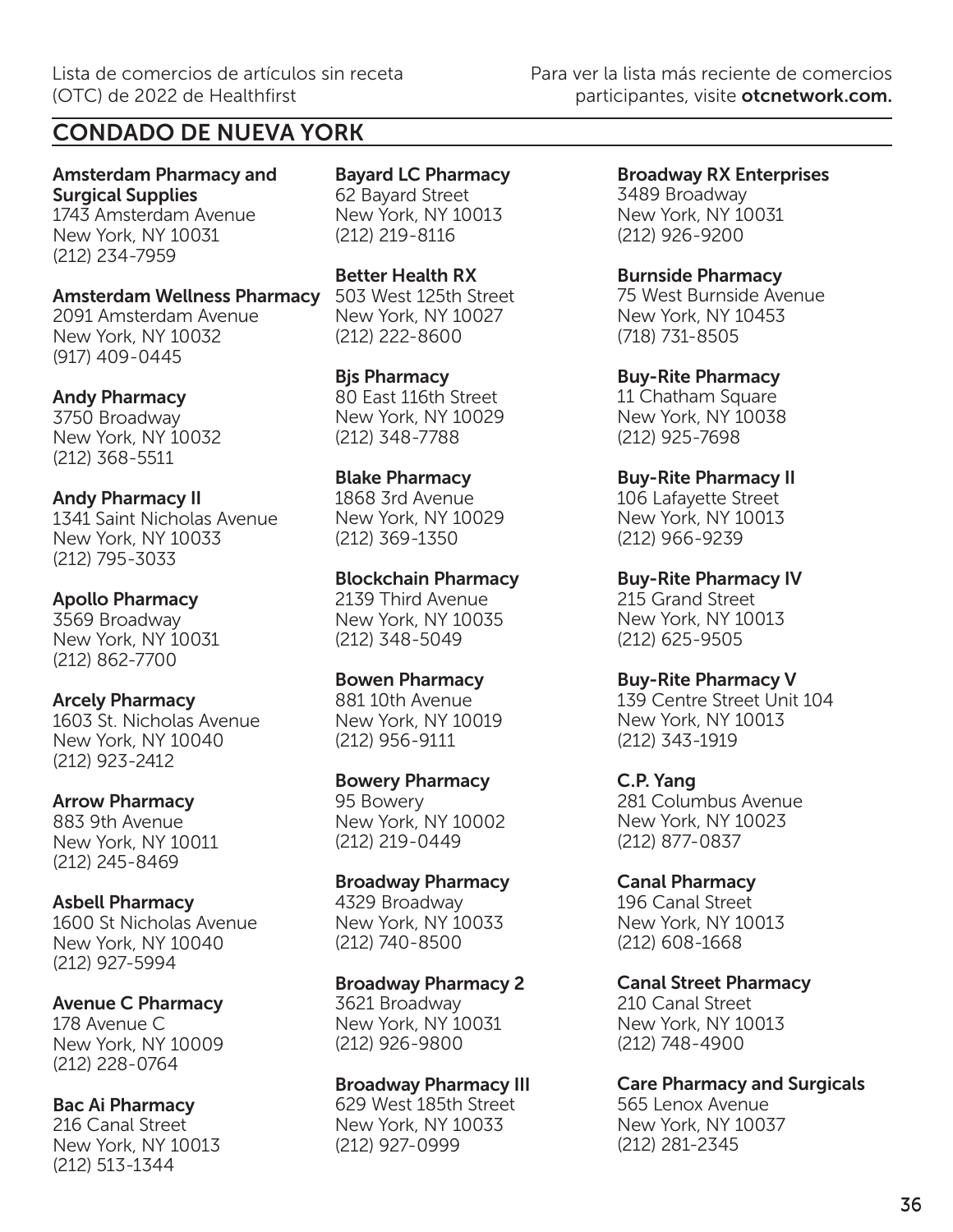## CONDADO DE NUEVA YORK

Caribe Pharmacy 146 Nagle Avenue New York, NY 10040 (212) 304-0649

Center Pharmacy 1290 Amsterdam Avenue

New York, NY 10027 (212) 222-7922

Centre Care Pharmacy 187 Centre Street New York, NY 10013 (212) 226-0988

## Century Pharmacy 225 Madison Street New York, NY 10002

(212) 227-5227

## Century Pharmacy

159 East Broadway New York, NY 10002 (212) 227-7262

## Century Pharmacy

302a Grand Street New York, NY 10002 (212) 925-3833

Charlie Pharmacy

2034 2nd Avenue New York, NY 10229 (646) 596-7028

## Chelsea Apothecary

265 Eighth Avenue New York, NY 10011 (212) 929-0800

Chelsea Royal Care Pharmacy

154 9th Avenue New York, NY 10011 (212) 255-8002

## Chinatown Pharmacy

111 Mott Street New York, NY 10013 (212) 226-8988

Cibao Pharmacy 1303 Saint Nicholas Avenue New York, NY 10033 (212) 543-1900

City Drug & Surgical 1-7 Audubon Avenue New York, NY 10032 (212) 543-1554

City Drug & Surgical 719 West 181st Street New York, NY 10033 (212) 781-0707

City Drug Pharmacy II 2039 Amsterdam Avenue New York, NY 10032 (212) 781-1011

Claremont Chemists

3181 Broadway New York, NY 10027 (212) 662-0220

Columbia Drug

55 Columbia Street New York, NY 10002 (212) 533-8120

Columbia Pharmacy

3921 Broadway New York, NY 10032 (212) 928-6591

Comfort Care Pharmacy 1990 Lexington Avenue New York, NY 10035 (212) 410-4200

Confucius Pharmacy & Surgical Davids Pharmacy

25 Bowery New York, NY 10002 (212) 227-0922

Corby Chemists

988 First Avenue New York, NY 10022 (212) 755-6632

Cordette Pharmacy 55 W 39th Street New York, NY 10018 (212) 398-9999

Corner Chemists Pharmacy 11 Henry Street

New York, NY 10038 (646) 869-8881

Crown Pharmacy 66 Deer Shore Square North Babylon, NY 11703 (631) 940-5555

CT Health Castle 86 Bowery New York, NY 10013

(212) 966-6039 Columbia Family Pharmacy

29 Audubon Avenue New York, NY 10032 (646) 559-1515

Curewell Drugs

4157 Broadway New York, NY 10033 (212) 568-1020

Daliza Pharmacy 3481 Broadway New York, NY 10031 (212) 281-9410

Dannys Pharmacy II 110 West End Avenue

New York, NY 10023 (212) 362-0000

205 Third Avenue New York, NY 10003 (212) 477-7788

Din Pharmacy 2015 Amsterdam Avenue

New York, NY 10032 (212) 928-4528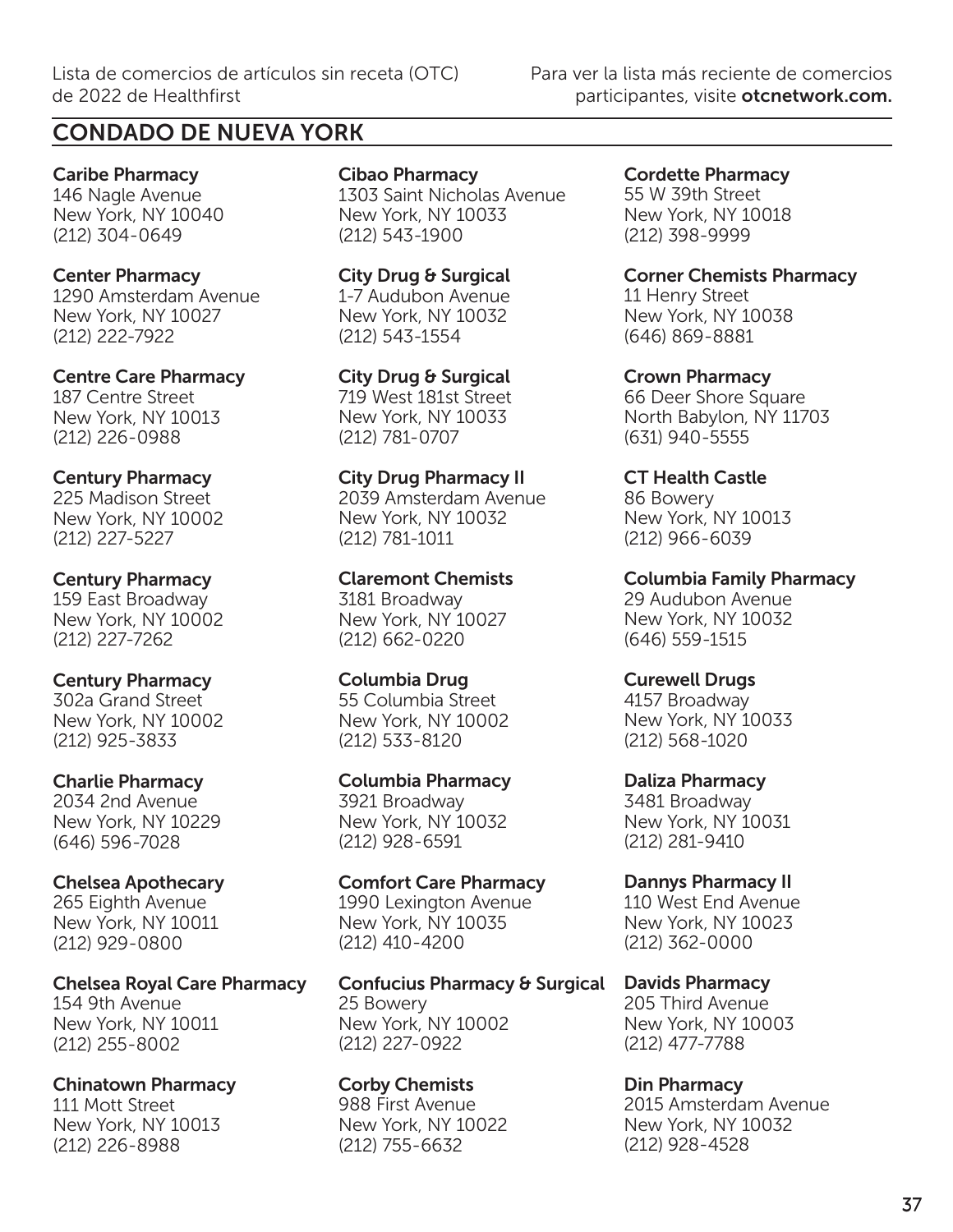Downtown Pharmacy 165 William Street New York, NY 10038 (212) 233-0333

#### Drug Mart II

4873 Broadway New York, NY 10034 (212) 569-4400

#### Drug Stop Pharmacy

2062 2nd Avenue New York, NY 10029 (212) 410-0509

#### Dunbar Pharmacy

2580 Adam Clayton Powell Jr Boulevard New York, NY 10039 (212) 234-4493

#### Dyckman Pharmacy

199 Dyckman Street New York, NY 10040 (212) 567-1331

#### E Care Pharmacy

48 Mott Street New York, NY 10013 (212) 962-3388

#### East Broadway Pharmacy

98 East Broadway New York, NY 10002 (212) 421-6688

#### East End Pharmacy

210 E 116th Street New York, NY 10029 (212) 831-1730

East Village Prescription Center 41 Avenue A New York, NY 10009

## (212) 260-4878

Ecogreen Pharmacy

1600 Madison Avenue New York, NY 10029 (212) 369-3084

#### Eldridge Street Pharmacy 11 Eldridge Street New York, NY 10002 (646) 755-8268

Elinick Pharmacy 52 Sherman Avenue New York, NY 10040 (212) 567-5130

#### Elm Drugs

56 7th Avenue New York, NY 10011 (212) 255-6100

#### Embassy Pharmacy

1873 Amsterdam Avenue New York, NY 10031 (212) 690-1331

#### Enexia Specialty Pharmacy

200 E 125th Street New York, NY 10035 (212) 995-9400

#### Equal Care Pharmacy

753 East 5th Street New York, NY 10009 (212) 228-6137

### Erins Pharmacy

360 East 4th Street New York, NY 10009 (212) 677-7335

### eRxCity

185 Canal Street New York, NY 10013 (212) 625-8339

### ESCO Drug Company

687 9th Avenue New York, NY 10036 (212) 246-8169

### Esquire Pharmacy

277 1st Avenue New York, NY 10003 (212) 228-2260

Ez Care Pharmacy 87 Elizabeth Street New York, NY 10013 (212) 343-8899

#### Fairview Pharmacy

4480 Broadway New York, NY 10040 (212) 567-3384

Faith Pharmacy

743 E 9th Street New York, NY 10009 (212) 387-8800

#### Family Care Pharmacy

2518 Adam Clayton Powell Jr Boulevard New York, NY 10039 (212) 939-9594

#### Family Choice Pharmacy

13-17 Elizabeth Street Lower Level #10 New York, NY 10013 (212) 925-6088

### Family Pharmacy & Surgical

379 West 125th Street New York, NY 10027 (212) 222-1300

#### Family Plus Pharmacy

14-18 Elizabeth Street New York, NY 10013 (212) 732-3388

### Fancy Pharmacy

131 Essex Street New York, NY 10002 (212) 529-4532

### Farmacia Central

102 Nagle Avenue New York, NY 10040 (212) 942-5050

### Farmacia San Nicholas

1265 St Nicholas Avenue New York, NY 10033 (212) 781-4214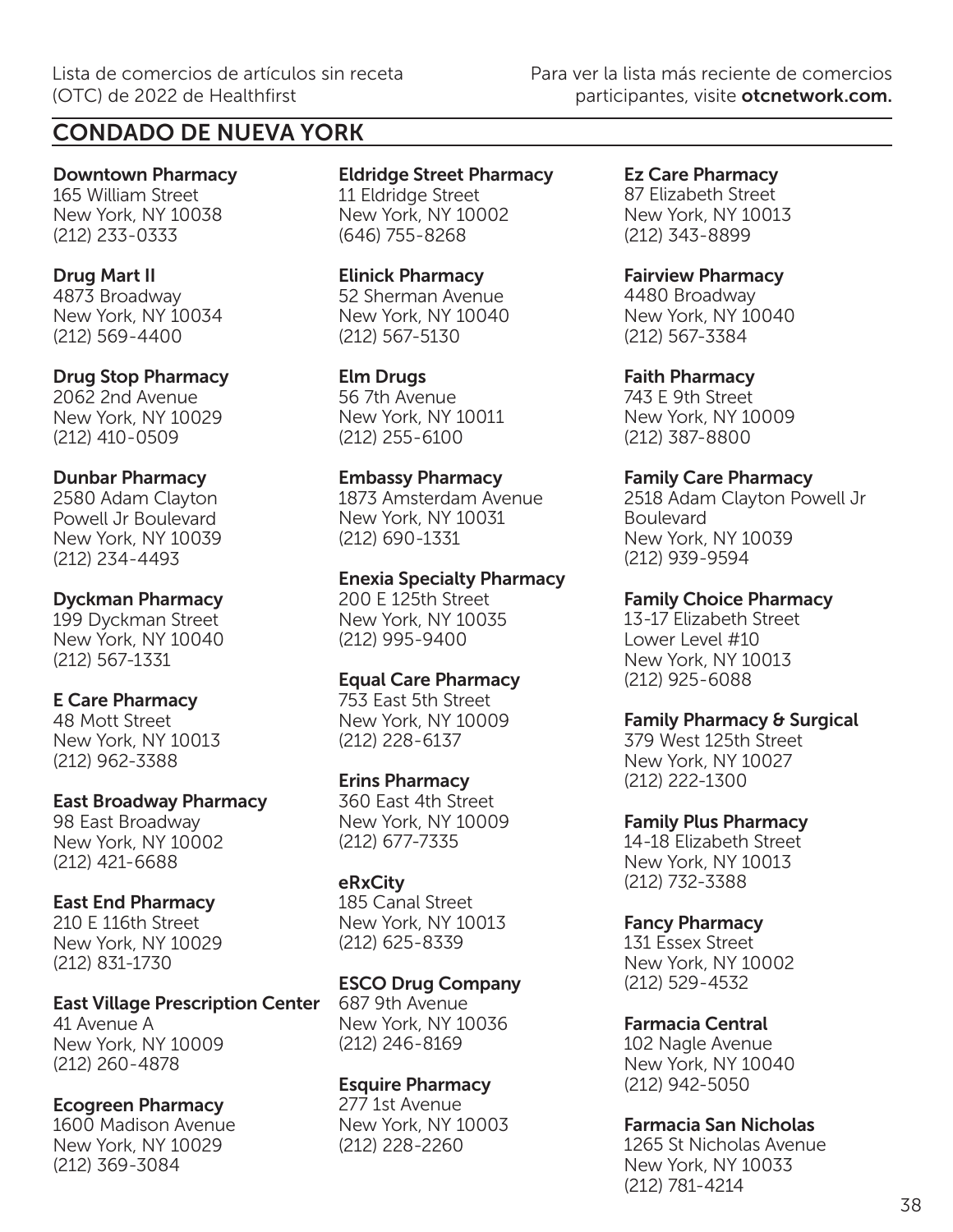Farmacia San Rafael 1479 St Nicholas Avenue New York, NY 10033 (212) 740-0341

## Feins Ethical Pharmacy

3586 Broadway New York, NY 10031 (212) 862-3315

### First Aid Pharm

921 East Tremont Avenue New York, NY 10460 (718) 893-5700

### Forever Health Pharmacy

244 Grand Street New York, NY 10002 (212) 219-3692

### Forever Health Pharmacy

2 East Broadway New York, NY 10002 (212) 966-7887

#### Frederick Community **Pharmacy**

2450 Frederick Douglass Boulevard New York, NY 10027 (212) 690-5202

### Friendly Pharmacy

1654 St Nicholas Avenue New York, NY 10040 (212) 568-4000

## Fuzhou Pharmacy

96 East Broadway New York, NY 10002 (917) 709-3276

## Gallery Drug

131 E 60th Street New York, NY 10022 (212) 838-6765

## Generation Pharmacy

31-33 Oliver Street New York, NY 10038 (212) 227-9129

Gentle Care Pharmacy 13A Market Street New York, NY 10002 (917) 409-5784

Goldbergers Pharmacy 1200 First Avenue New York, NY 10065 (212) 734-6998

Golden Star Pharmacy 1-3 Eldridge Street Store A New York, NY 10002 (212) 343-8800

Good Health Family Pharmacy 449 West 125th Street New York, NY 10027 (212) 665-6007

## Gotham Pharmacy

2258 3rd Avenue New York, NY 10035 (212) 289-7800

## Grand China Trading

90 Elizabeth Street New York, NY 10013 (646) 613-8298

### Grand Health Pharmacy

349 Grand Street New York, NY 10002 (212) 228-0068

### Hamilton Pharmacy

3293 Broadway New York, NY 10027 (212) 281-0488

### Hamilton Prescriptions

5 Hamilton Place New York, NY 10031 (212) 491-2879

### Harlem Care Pharmacy

165 W 127th Street New York, NY 10027 (212) 666-3600

Harlem Community Pharmacy 67 West 137th Street New York, NY 10037 (212) 926-7500

## Harlem Corner Pharmacy

2240 Third Avenue New York, NY 10035 (212) 360-1757

Harlem Pharmacy and Surgical

531 Lenox Avenue New York, NY 10037 (212) 368-7900

## Harlem RX

102 W 116th Street New York, NY 10026 (212) 666-8100

Harmony Pharmacy 128 Mott Street New York, NY 10013 (212) 226-2881

## Harvard Pharmacy

2118 3rd Avenue New York, NY 10029 (212) 410-6470

### Health Care Pharmacy

1825 Madison Avenue New York, NY 10035 (212) 369-5555

## Health City Pharmacy

10 Bowery Street New York, NY 10013 (212) 267-8882

## Health Rite Pharmacy

1988 Amsterdam Avenue New York, NY 10032 (212) 781-8888

## Healthwise Pharmacy

1494 York Ave Store 8 New York, NY 10075 (212) 472-5600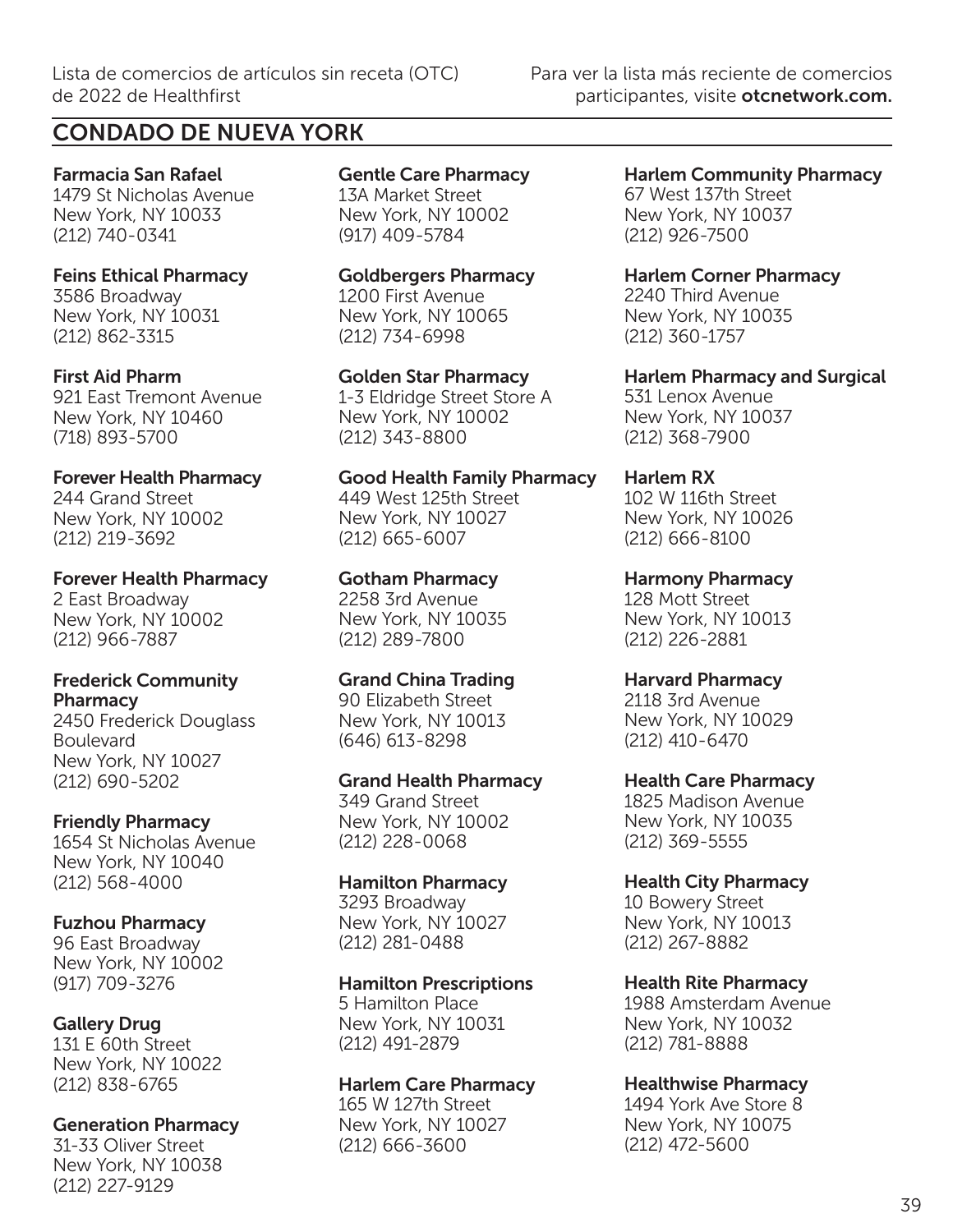Healthy Harlem Rx Pharmacy 1875 Lexington Avenue New York, NY 10035 (212) 601-2661

Healthy Heights Pharmacy 1370 St Nicholas Avenue New York, NY 10033 (212) 928-1999

Healthy Pharmacy 108 Bowery New York, NY 10013 (212) 966-8682

Heidi Pharmacy 522 W 181st Street New York, NY 10033 (212) 740-3737

Heritage Pharmacy 2258 Adam Clayton Powell Boulevard New York, NY 10027 (212) 694-8050

Hester Pharmacy 153 Hester Street New York, NY 10013 (212) 966-7599

Hilltop Pharmacy 593 Fort Washington Avenue New York, NY 10033 (212) 568-5511

Hina Drugs 4 Sutter Avenue New York, NY 11212 (718) 778-3900

I & S Pharmacy 1994 3rd Avenue New York, NY 10029 (212) 427-7123

Inwood Pharmacy 4915 Broadway New York, NY 10034 (212) 304-4646

Isham Broadway Pharmacy 4996 Broadway New York, NY 10034 (212) 567-3137

JMC Pharmacy Farmacia Latina Lenox Terrace Drug 3875 Broadway New York, NY 10032 (212) 795-4909

Jorge Pharmacy 101 Sherman Avenue New York, NY 10034 (212) 567-2753

Jose Pharmacy 506 West 207th Street New York, NY 10034 (212) 304-0101

Joseph Pharmacy 216 W. 72 Street New York, NY 10023 (212) 875-1718

Karnaby Drugs 3859 Broadway New York, NY 10032 (212) 928-7700

Kings Pharmacy 5 Hudson Street New York, NY 10013 (212) 791-3100

La Fe Pharmacy 4220 Broadway Avenue New York, NY 10033 (212) 321-0083

L C Pharmacy 75 East Broadway, South Building New York, NY 10002 (212) 513-1177

Lenda Pharmacy 3397 Broadway New York, NY 10031 (212) 368-3130

Lenox Pharmacy 27 Lenox Avenue New York, NY 10026 (212) 678-9722

20 West 135th Street New York, NY 10037 (212) 234-2050

Levitt Pharmacy 407 Grand Street New York, NY 10002 (212) 475-5760

Lex Drugs 1797 Lexington Avenue New York, NY 10029 (212) 426-0402

Lex Drugs 1987 Lexingtion Avenue New York, NY 10029 (212) 426-0402

Lexcare Pharmacy 1570 Lexington Avenue New York, NY 10029 (212) 722-5222

Lexington Ave Pharmacy 2056 Lexington Avenue New York, NY 10035 (212) 426-5555

Life Pharmacy 471 Lenox Avenue New York, NY 10037 (212) 694-5700

Loisaida Drugs & Surgicals 273 East 3rd Street New York, NY 10009 (212) 254-7307

Madison RX Pharmacy 203 Madison Street New York, NY 10002 (646) 918-7225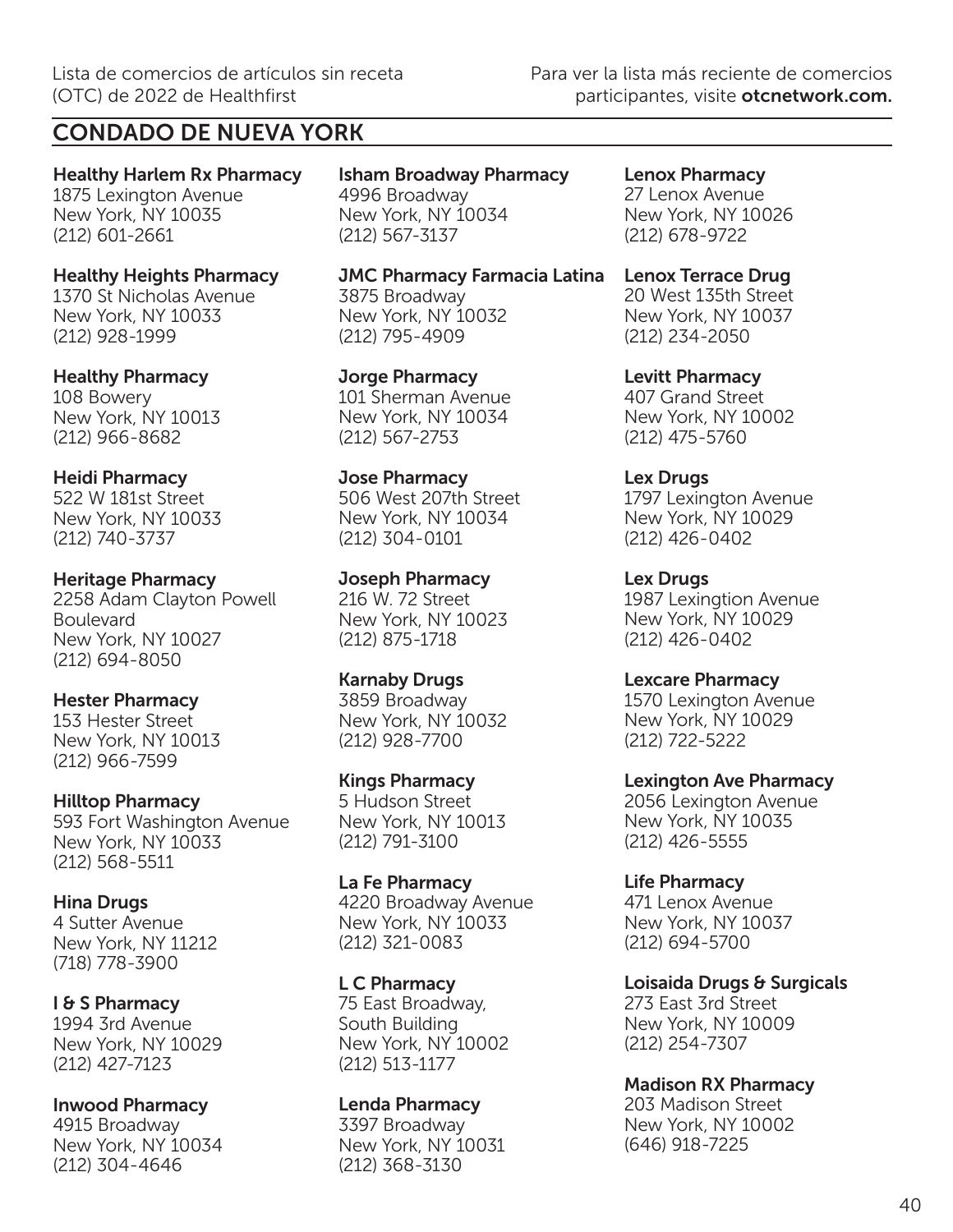## CONDADO DE NUEVA YORK

Magnolia Pharmacy 2032 Third Avenue New York, NY 10029 (212) 369-6075

#### Malcolm Pharmacy

160 Lenox Avenue New York, NY 10026 (212) 722-1550

#### Manhattan Chinatown **Pharmacy**

156 Canal Street New York, NY 10013 (212) 233-2833

### Mannings Pharmacy

13 Elizabeth Street New York, NY 10013 (212) 941-6480

#### Marcia Pharmacy

217 East 106th Street New York, NY 10029 (212) 534-1939

#### Marin Pharmacy

1570-4 Saint Nicholas Avenue New York, NY 10040 (212) 795-1795

### Mediexpress Pharmacy

78 Clinton Street New York, NY 10002 (212) 388-9886

### Medilane Drugs

227 Avenue B New York, NY 10009 (212) 505-1788

### Medilane Pharmacy

204 Clinton Street New York, NY 10002 (212) 571-2888

### Medpharm Drug & Trading

61 Catherine Street New York, NY 10038 (212) 267-5670

Melbran Pharmacy 605 W 168th Street New York, NY 10032 (212) 568-1300

Metropharm 92 Baxter Street New York, NY 10013 (212) 219-8668

Metropolitan Drugs 1873 2nd Avenue New York, NY 10029 (212) 423-1110

#### Midwest Pharmacy 791 Ninth Avenue New York, NY 10019 (212) 581-0888

Milena Pharmacy 4407 Broadway New York, NY 10040 (212) 543-2336

#### Millenia RX

469 West 125th Street New York, NY 10027 (646) 767-9131

### Minh Pharmacy

207 Grand Street New York, NY 10013 (212) 343-1252

## Mishkins Pharmacy

1714 Amsterdam Avenue New York, NY 10031 (212) 926-2801

### Mott St Pharmacy

11 Mott Street New York, NY 10013 (212) 732-3888

### Mulberry Pharmacy

87 Mulberry Street New York, NY 10013 (212) 693-6688

My Pharmacy 523 Malcolm X Boulevard New York, NY 10037 (212) 281-7408

Nagle Pharmacy 210 Nagle Avenue New York, NY 10034 (212) 942-0202

NBC Farmacia 2182 Amsterdam Avenue New York, NY 10032 (646) 863-2044

New Amsterdam Drug Mart 698 Amsterdam Avenue New York, NY 10025 (212) 865-9700

New Rochelle Pharmacy 110 Lockwood Avenue New York, NY 10801 (914) 654-1222

#### Newgen Pharmacy

12A Pell Street New York, NY 10013 (212) 349-1857

### Norwood Pharmacy

2490 Frederick Douglass Boulevard New York, NY 10030 (718) 231-6611

## Nucare Pharamcy &

Surgical Supply 250 9th Avenue New York, NY 10001 (212) 462-2525

### Nucare Pharmacy and Surgical

1789 1st Avenue New York, NY 10128 (212) 426-9300

## Nypres Pharmacy

1083 St Nicholas Avenue New York, NY 10035 (646) 918-6640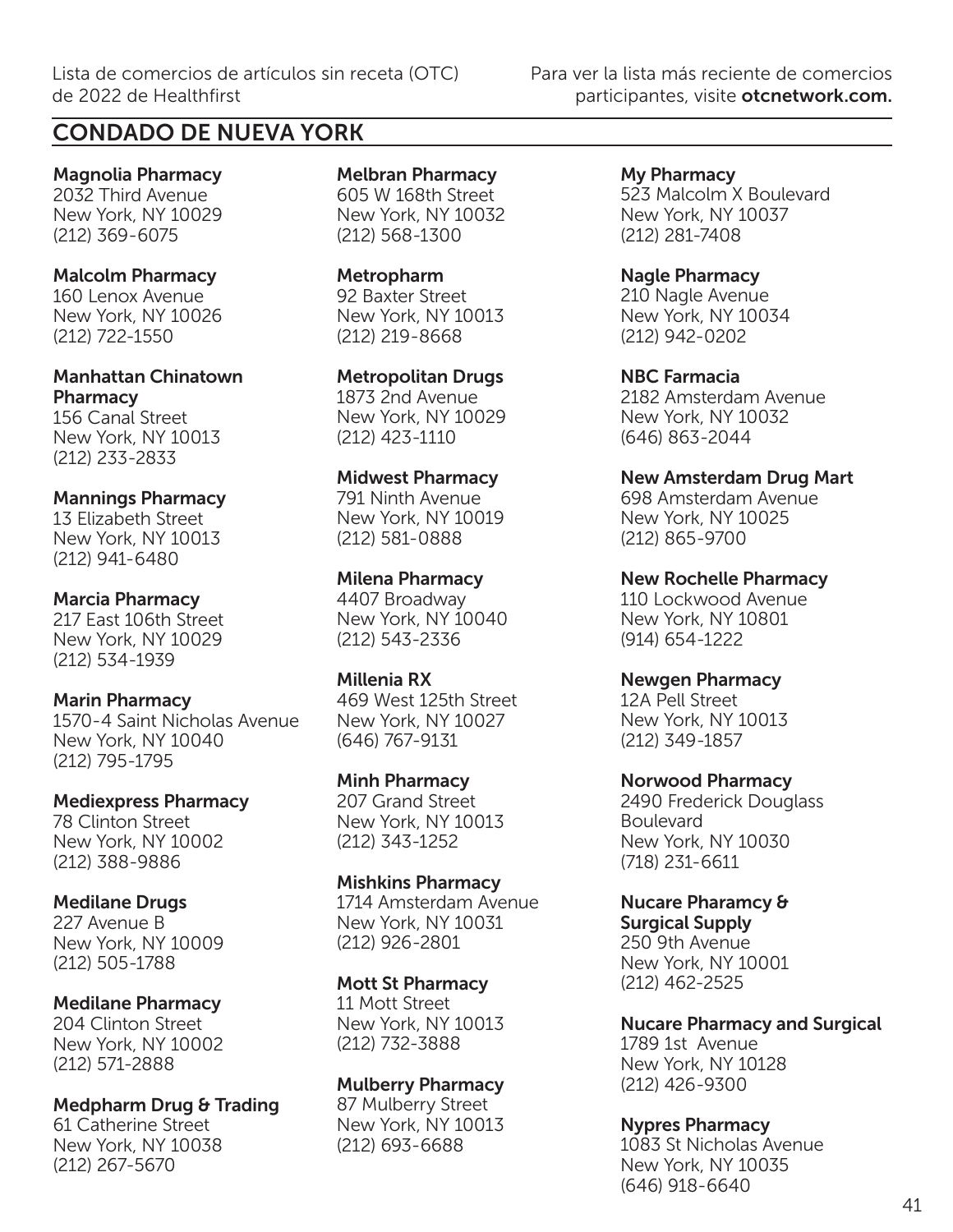Omega Pharmacy 1439 Amsterdam Avenue New York, NY 10027 (212) 234-4666

## Oval Pharmacy

11 Edward Morgan Place New York, NY 10032 (212) 234-1800

#### Palace Pharmacy

543 Lenox Avenue New York, NY 10037 (212) 283-2136

### Pancare Pharmacy

22 Bowery New York, NY 10013 (212) 240-2312

#### Payless RX

567 West 207th Street New York, NY 10034 (212) 544-0020

People Choice Pharmacy 527 Grand Street New York, NY 10002 (212) 388-0888

#### People's Pharmacy

77 Mott Street New York, NY 10013 (212) 285-0977

### Preferred Pharmacy

3 East 115 Street New York, NY 10029 (212) 722-0000

### Pro Aid Pharmacy

728 West 181st Street New York, NY 10033 (646) 791-2400

### Quick RX

909 Columbus Avenue New York, NY 10025 (212) 222-6388

#### Quick RX

2355 2nd Avenue New York, NY 10035 (212) 426-7151

Quintessential Herbs 85 North Elizabeth Street New York, NY 10013 (212) 966-1638

Quisqueya Pharmacy 174 Audubon Avenue New York, NY 10033

## Raysol Drugs

(212) 795-1604

1870 Lexington Avenue New York, NY 10029 (212) 348-2117

#### Red Ribbon Pharmacy

2484 Adam Clayton Powell Jr Boulevard New York, NY 10030 (646) 901-4699

### Redwood Apothecary

1280 St Nicholas Avenue New York, NY 10033 (212) 928-8082

#### Reliance Pharmacy

480A Lenox Avenue New York, NY 10037 (212) 234-8800

### Rite Health Pharmacy

3885 Broadway New York, NY 10032 (646) 861-2533

Rite Hope Pharmacy 1793a Madison Avenue New York, NY 10035 (212) 348-3341

### Rite Way Drugs & Surgical

369 First Avenue New York, NY 10010 (212) 777-6864

#### Riverside Pharmacy

2920 Frederick Douglass Boulevard New York, NY 11226 (212) 491-5500

#### Riverton Pharmacy

2085 Lexington Avenue New York, NY 10035 (212) 283-8300

#### ROR Madison Pharmacy

1636 Madison Avenue New York, NY 10029 (212) 369-0700

#### Rosa Pharmacy

2182 Amsterdam Avenue New York, NY 10032 (917) 388-3858

#### Rosalise Pharmacy

3355 Broadway New York, NY 10031 (212) 690-6502

### Royal Care Pharmacy

127 E 110th Street New York, NY 10029 (212) 996-0055

### Royal Pharmacy

5030 Broadway New York, NY 10034 (212) 567-9800

### RX Center

2325 First Avenue New York, NY 10035 (212) 289-8839

### RX One Pharmacy

14-18 Elizabeth Street Unit 15 New York, NY 10013 (646) 490-4920

### Safeheart Pharmacy

1400 St Nicholas Avenue New York, NY 10033 (212) 568-5454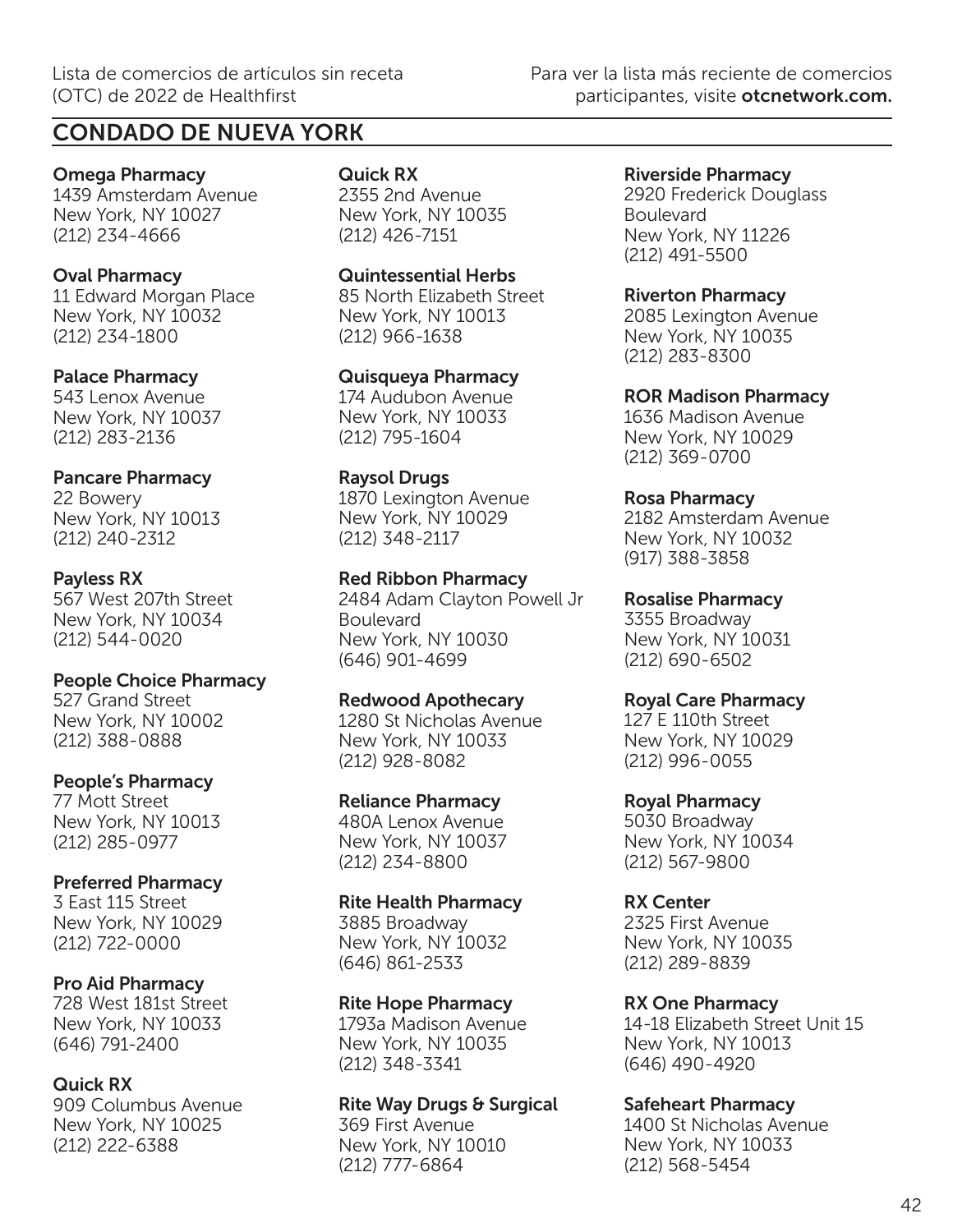## CONDADO DE NUEVA YORK

Saint Maria Pharmacy 1328 St. Nicholas Avenue New York, NY 10033 (212) 568-1382

#### San Juan Pharmacy

960 Amsterdam Avenue New York, NY 10025 (212) 222-4650

San Judas Tadeo Pharmacy

520 West 207th Street New York, NY 10034 (212) 567-1350

#### San Pedro Pharmacy

1381 Saint Nicholas Avenue New York, NY 10033 (212) 928-7263

#### Santa Barbara Drugs

120 Audubon Avenue New York, NY 10032 (212) 795-4080

#### Santa Isabel Pharmacy

145 Sherman Avenue New York, NY 10034 (212) 567-1444

#### Saxon Pharmacy

460 Mamaroneck Avenue New York, NY 10605 (914) 948-1900

### Second Ave Pharmacy

249 East 115th Street New York, NY 10029 (212) 876-8300

#### Seventh Ave Pharmacy

2454 Adam Clayton Powell Jr. Boulevard New York, NY 10030 (212) 862-0554

#### Sherman Pharmacy

232a Sherman Avenue New York, NY 10034 (212) 567-1115

Smart Aid Pharmacy 708 Saint Nicholas Avenue New York, NY 10031 (212) 234-4299

Smartrx Pharmacy 1706 Lexington Avenue New York, NY 10029 (718) 742-7622

#### Smileys Deli

802 Lexington Avenue New York, NY 10065 (212) 688-1510

#### St Anthony Pharmacy

3860 Broadway New York, NY 10032 (212) 923-6111

#### St Theresa Pharmacy

3849 10th Avenue New York, NY 10034 (212) 304-4541

#### St Jesus Pharmacy

4180 Broadway New York, NY 10033 (212) 923-5733

#### Sugar Hill Pharmacy

752 St Nicholas Avenue New York, NY 10031 (212) 281-8300

#### SY Pharmacy

241 West 116th Street New York, NY 10026 (212) 665-8880

#### Taino Pharmacy

2403 2nd Avenue New York, NY 10035 (212) 289-2000

#### Taino Towers Pharmacy

2253 3rd Avenue New York, NY 10035 (212) 426-6200

#### The Pharmacy

2541 AC, Adam Clayton Powell Jr Boulevard New York, NY 10039 (212) 491-7900

#### Theresa Pharmacy

66 Nagle Avenue New York, NY 10040 (212) 304-3949

#### Theresa Pharmacy

3901 Broadway New York, NY 10032 (212) 923-7617

#### Thriftway Pharmacy

646 10th Avenue New York, NY 10036 (212) 956-1100

#### Tisane Pharmacy

340 East 86th Street New York, NY 10028 (212) 517-0037

### Tower Drugs

2272 3rd Avenue New York, NY 10035 (212) 369-6500

#### Town Drug & Surgical

1009 Columbus Drive New York, NY 10025 (212) 662-6563

## Town Drug & Surgical

4785 Broadway New York, NY 10034 (212) 304-9582

#### Town Drug Pharmacy

501 W 113th Street New York, NY 10025 (212) 678-0636

### Tu Quynh Pharmacy

230 Grand Street New York, NY 10013 (212) 219-8998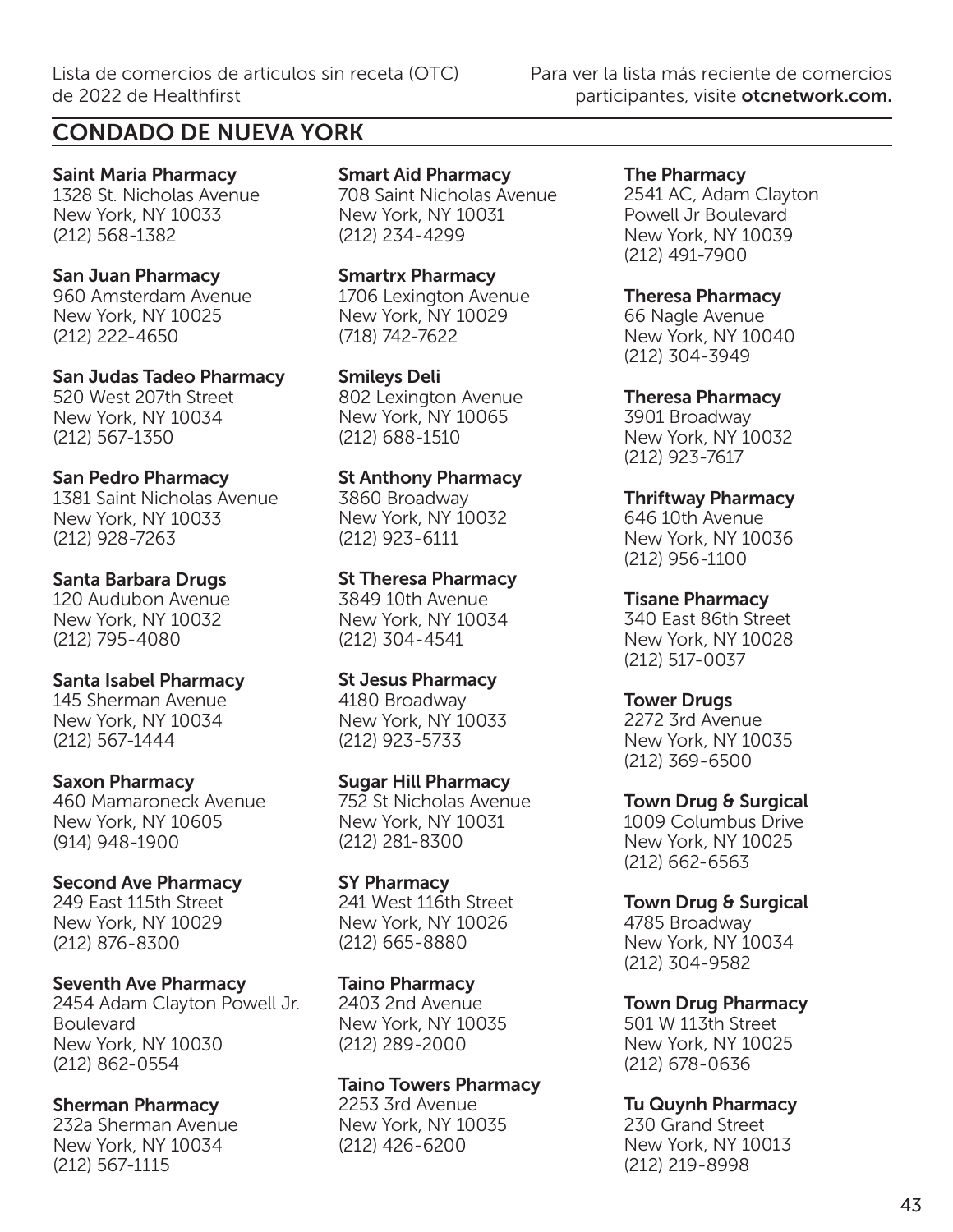Twin Pharmacy 4073-4075 Broadway New York, NY 10032 (212) 927-3100

#### Twins Pharmacy

1538 St. Nicholas Avenue New York, NY 10033 (212) 927-5570

#### Tyka Pharmacy

173 Canal Street New York, NY 10013 (212) 343-1517

### Ultra Care Pharmacy

26 East Broadway New York, NY 10002 (201) 941-0888

United Health Pharmacy 4 Elizabeth Street New York, NY 10013 (212) 766-3773

## University Specialty Pharmacy

2255 Adam Clayton Powell Jr Boulevard New York, NY 10027 (917) 464-5252

### Uno Pharmacy

1544 A St Nicholas Avenue New York, NY 10040 (212) 795-5004

### Upper Madison Drugs

1590 Madison Avenue New York, NY 10029 (212) 427-4382

Upper Manhattan Pharmacy 1728 Amsterdam Avenue New York, NY 10031 (212) 694-6666

Uptown Care Pharmacy 2254 2nd Avenue New York, NY 10029 (212) 221-8355

Uptown Chemist 4027 Broadway New York, NY 10032 (212) 923-6000

## Valley Drugs

801a Amsterdam Avenue New York, NY 10025 (212) 678-0084

Value City Pharmacy 2578 Broadway New York, NY 10025 (212) 961-9500

## Venus Pharmacy and Beauty Supply

972 Amsterdam Avenue New York, NY 10025 (212) 666-4800

### Vida Pharmacy

1620 Saint Nicholas Avenue New York, NY 10040 (212) 923-3524

### Village Apothecary

346 Bleecker Street New York, NY 10014 (212) 807-7566

### Villy Pharmacy

179 Grand Street New York, NY 10013 (212) 226-8971

## Vim Drugs

3835 Broadway New York, NY 10032 (212) 927-0220

### Vim Pharmacy

39 Sherman Avenue New York, NY 10040 (212) 567-5533

### Vitahealth Apothecary

1235 1st Avenue New York, NY 10065 (212) 628-111

Viva Pharmacy 1494 St. Nicholas Avenue New York, NY 10033 (212) 923-0077

### Vlv Med Pharmacy

4085 Broadway New York, NY 10032 (212) 923-7530

VS Pharmacy 2301 2nd Avenue New York, NY 10035 (212) 722-8300

#### Well Green Pharmacy

1969 Amsterdam Avenue New York, NY 10032 (212) 491-7700

#### West 14 Apothecary

312 West 14th Street New York, NY 10014 (212) 727-7979

#### West 142 Street Pharmacy

3471 Broadway New York, NY 10031 (212) 234-8400

### Wing Fung Hong

53-55 Division Street New York, NY 10002 (347) 625-9158

## Winhealth Pharmacy

3500 Broadway New York, NY 10031 (212) 694-1200

## Xpress Lane Pharmacy

99 Nassau Street #111 New York, NY 10038 (212) 962-4900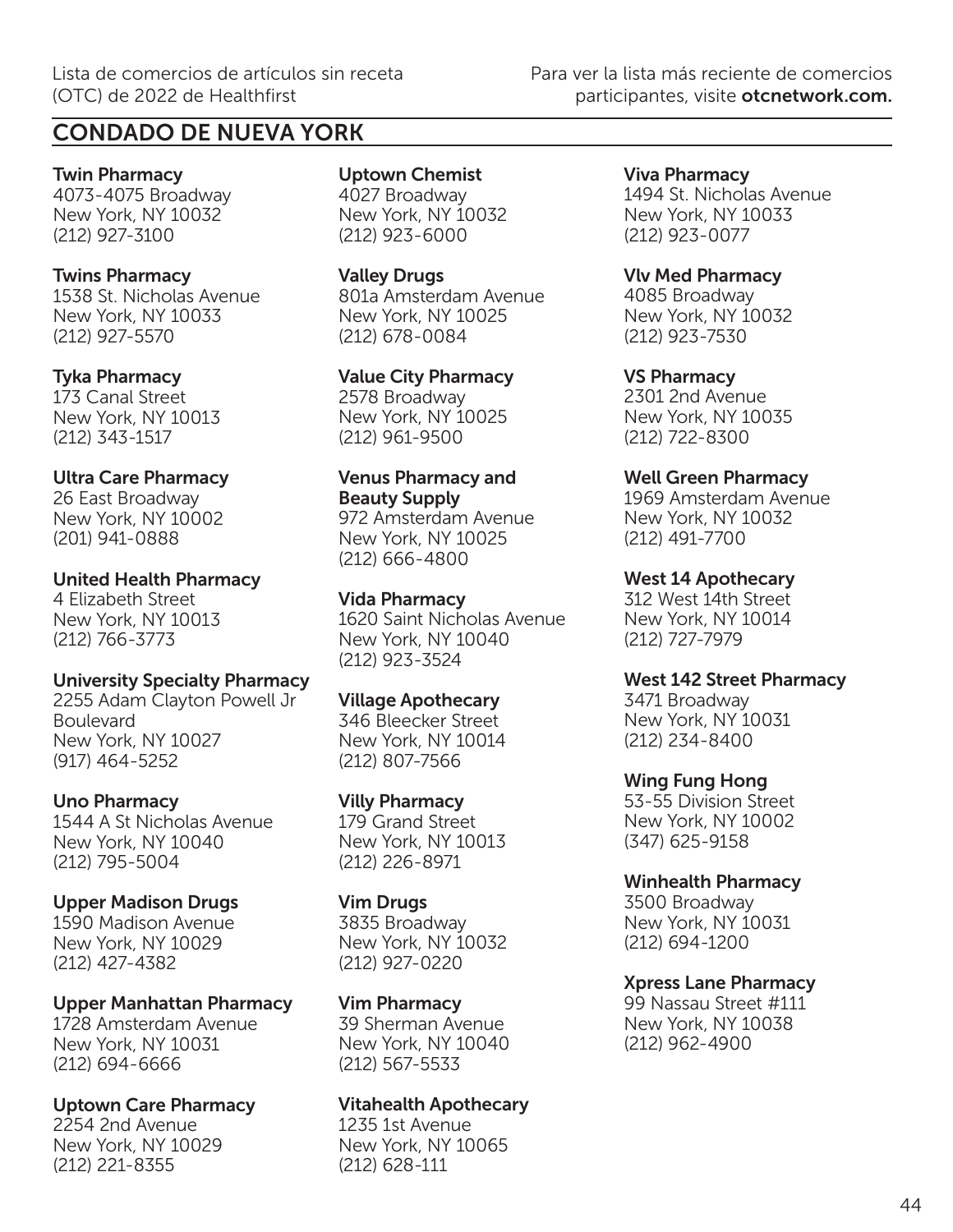## CONDADO DE ORANGE

#### Ace Drugs

194 Broadway Newburgh, NY 12550 (845) 561-5253

#### Neighborx Pharmacy

331 Route 211E Middletown, NY 10940 (845) 343-6666

#### Newburgh Pharmacy

600 Broadway Unit 1 Newburgh, NY 12550 (845) 561-1771

## Woodbury Pharmacy

535 Route 32 Highland Mills, NY 10930 (845) 928-3003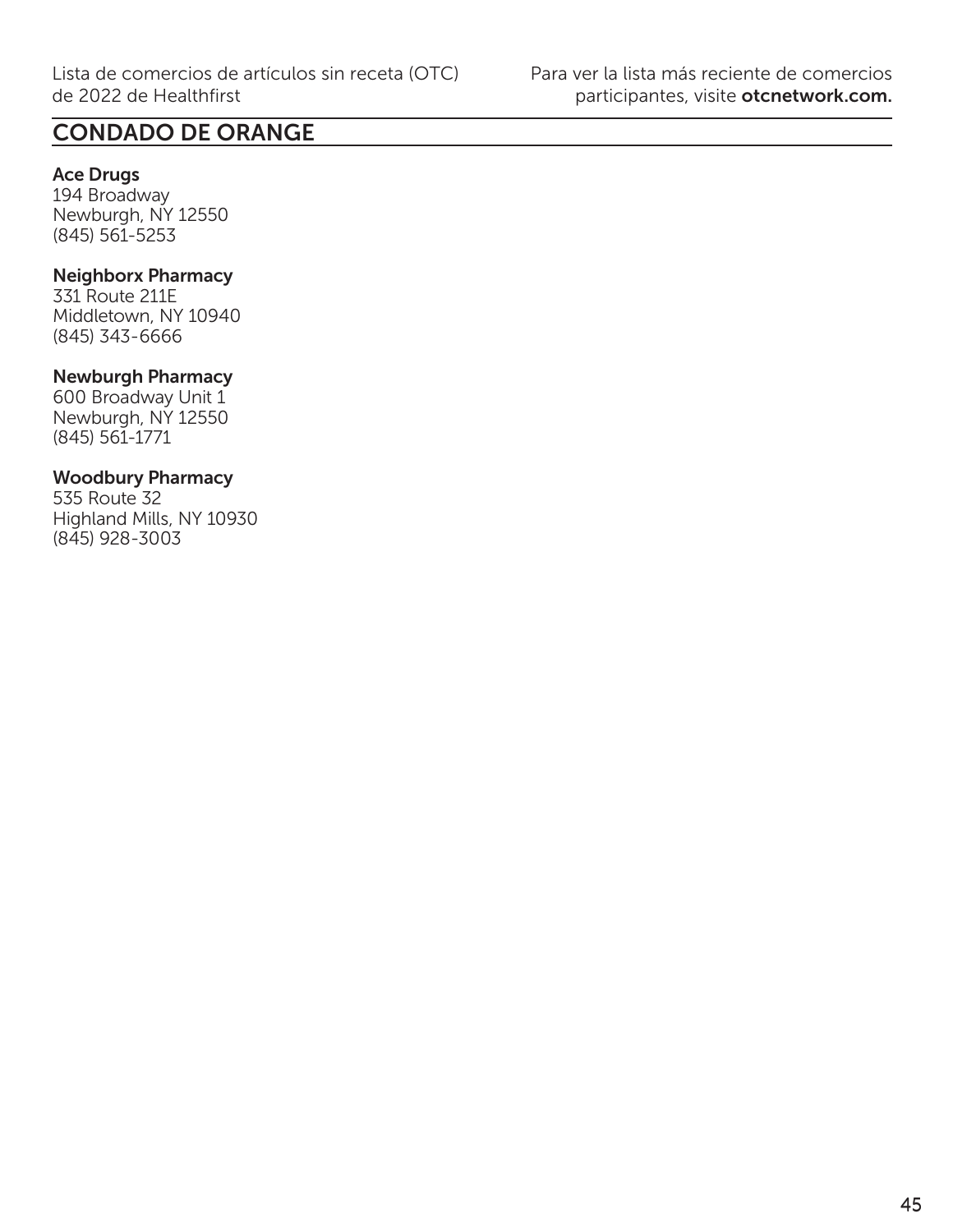## CONDADO DE QUEENS

## 168 DME

135-05 38th Avenue Flushing, NY 11354 (929) 456-6550

#### 168 Longevity Pharmacy 4343 Main Street

Flushing, NY 11355 (718) 799-2881

## 28 Pharmacy

136-63 41 Avenue Flushing, NY 11355 (718) 799-0280

## 30th Avenue Pharmacy

35-06 30th Avenue Astoria, NY 11103 (718) 777-8544

## 37th Ave Pharmacy

95-07 37th Avenue Jackson Heights, NY 11372 (718) 424-8684

## 41 Avenue Pharmacy

136-33 37th Avenue Unit 1A Flushing, NY 11354 (718) 353-8600

## 81 Health Pharmacy

3759B 81st Street Jackson Heights, NY 11372 (718) 433-9816

## 88 Pharmacy

136-19 37th Avenue Flushing, NY 11354 (718) 461-1234

## 99 Pharmacy

74-02 Grand Avenue #A Elmhurst, NY 11373 (718) 500-3699

## A & M Pharmacy

256-17 Hillside Avenue Glen Oaks, NY 11004 (718) 343-5900

A & P Pharmacy 117-09 Jamaica Avenue Richmond Hill, NY 11418 (718) 880-1008

AAA Drugs 143-73 243rd Street Rosedale, NY 11422 (718) 528-5299

Aalif Pharmacy 18314 Jamaica Avenue Hollis, NY 11423 (718) 701-3000

Abrin Pharmacy 131-13 Rockaway South Ozone Park, NY 11420 (718) 529-1130

AC Northern Pharmacy 154-16 Northern Boulevard Flushing, NY 11354 (718) 886-0060

Advanced Rx Pharmacy 76-12 Roosevelt Avenue Jackson Heights, NY 11372 (718) 803-0500

#### AE2 Pharmacy 36-57 Main Street Flushing, NY 11354 (718) 961-8001

#### Affinity Pharmacy 7307 Main Street Flushing, NY 11367 (718) 480-1522

### AJ Woodhaven Pharmacy

62-04b Woodhaven Boulevard Rego Park, NY 11374 (718) 899-2001

## AJ's Ridgewood Chemist

68-19 Fresh Pond Road Ridgewood, NY 11385 (718) 456-4400

Al Haqq Pharmacy 75-07 101 Avenue Ozone Park, NY 11416 (718) 738-3333

Al Kosto Pharmacy 37-65 90th Street Jackson Heights, NY 11372 (718) 446-2068

Al-Mamoor Pharmacy 169-18 Hillside Avenue Jamaica, NY 11432 (718) 374-3406

All In One Pharmacy 75-68 187th Street Fresh Meadows, NY 11366 (718) 487-4939

All RX Pharmacy 40-22 Main Street Flushing, NY 11354 (718) 460-0666

All RX Pharmacy III 133-14 41st Road Flushing, NY 11355 (718) 888-0580

All Source Plus 9109 63rd Drive Rego Park, NY 11374 (718) 255-6100

## Allday Pharmacy

41-99 Main Street,Suite 202A Flushing, NY 11355 (718) 886-3288

## Allstar Drug

136-20 38 Avenue 3A Flushing, NY 11354 (718) 886-6638

## Allstar Pharmacy

142-41 Roosevelt Avenue Flushing, NY 11354 (718) 886-6618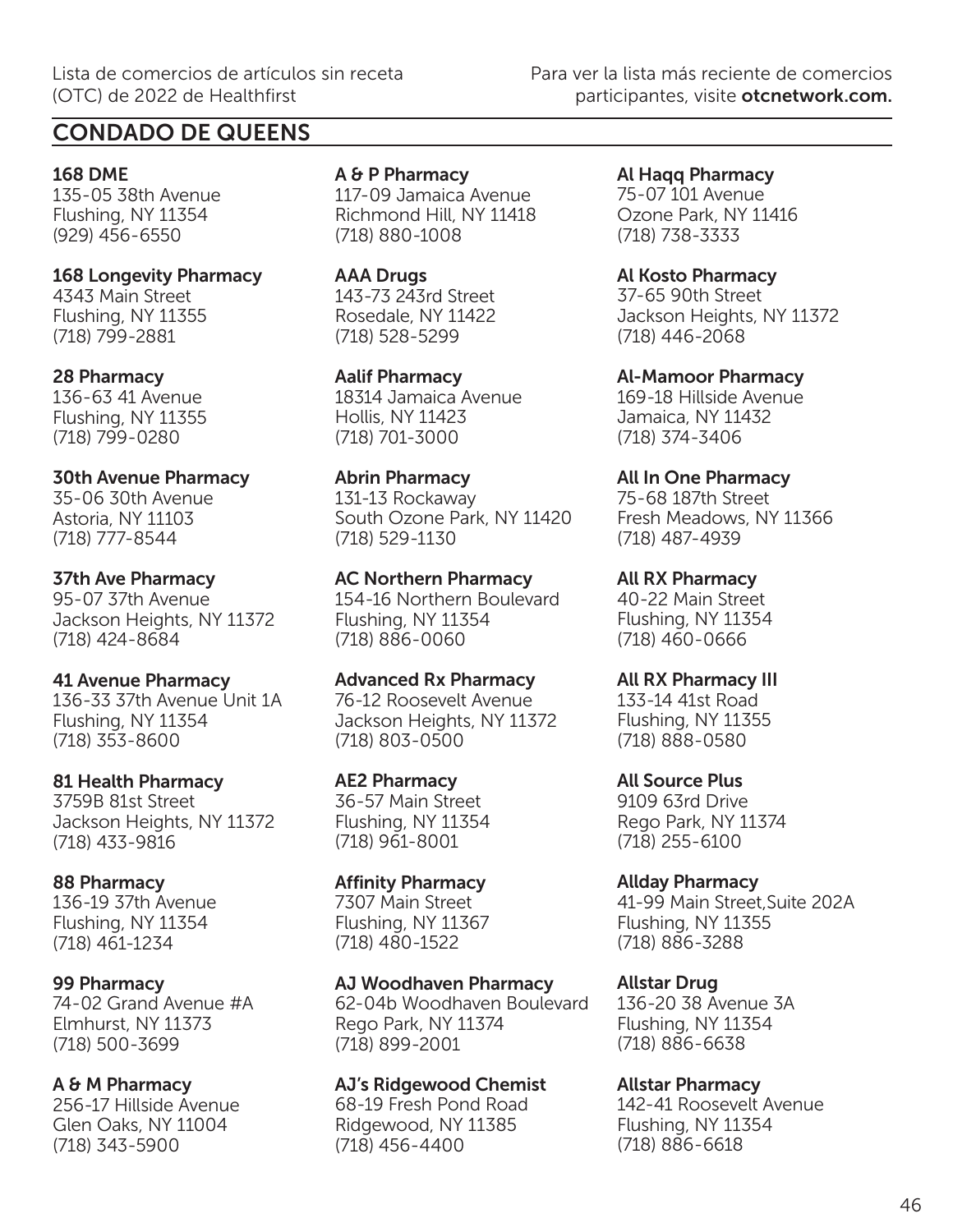## CONDADO DE QUEENS

Amazing Care Pharmacy 13524 Roosevelt Avenue Flushing, NY 11354 (718) 886-2826

#### Amaya Pharmacy

140-75 Ash Avenue Flushing, NY 11355 (718) 362-3336

American Health Pharmacy 133-10 41st Road Flushing, NY 11355 (929) 329-0210

#### Amin Pharmacy

29-03 36th Avenue Long Island City, NY 11106 (718) 786-6611

#### Apex Pharmacy

114-49 Sutphin Boulevard Jamaica, NY 11434 (718) 848-4900

### Apna Express Pharmacy

74-12 37th Avenue Jackson Heights, NY 11372 (929) 208-0602

### Apnar Pharmacy

168-01 Hillside Avenue Jamaica, NY 11432 (347) 561-6520

### Apple Pharmacy

132-21 41st Avenue Flushing, NY 11355 (718) 939-3335

### Arcadia Pharmacy

42-35 Main Street Flushing, NY 11355 (718) 878-6999

### Aro Pharmacy

60-61 Myrtle Avenue Ridgewood, NY 11385 (718) 417-4154

Art Pharmacy 70-60 Kissena Boulevard Flushing, NY 11367 (718) 263-9400

As Salam Pharmacy 147-26 Hillside Avenue Jamaica, NY 11435 (718) 291-0717

ASP Cares 26-20 Hoyt Avenue South Astoria, NY 11102 (347) 507-1680

## Astoria Chemists

25-01 30th Avenue Astoria, NY 11102 (718) 278-8300

## Astoria Organix Pharmacy

37-20 31st Avenue Astoria, NY 11103 (718) 255-1338

### Astoria Pharmacy

29-36 30th Avenue Astoria, NY 11102 (718) 278-3772

#### Athenas Pharmacy

32-84 Steinway Street Astoria, NY 11103 (718) 204-7867

#### Atlas Pharmacy

92-13 Jamaica Avenue Woodhaven, NY 11421 (718) 577-0200

#### Auburndale Pharmacy

192-15 47th Avenue Flushing, NY 11358 (718) 352-3200

#### Augustin Pharmacy

39-20 29 Street Long Island City, NY 11101 (718) 937-8154

AV Pharmacy 94-61 Corona Avenue Elmhurst, NY 11373 (718) 271-1262

## Avenue Chemist

45-01 30th Avenue Astoria, NY 11103 (718) 545-1010

Avonora Pharmacy

149-01 Union Turnpike Flushing, NY 11367 (718) 969-3300

#### Avonora Pharmacy

5456A Myrtle Avenue Ridgewood, NY 11385 (718) 366-6900

B & B Pharmacy

79-08 37th Avenue Jackson Heights, NY 11372 (718) 533-6623

#### Baisley Pharmacy

165-70 Baisley Boulevard Jamaica, NY 11434 (718) 528-2246

### Bakers Drugs

205-43 Linden Boulevard St Albans, NY 11412 (718) 749-5988

### Bangladesh Farmacia

73-21 37th Road Jackson Heights, NY 11372 (718) 406-9393

### Baron Pharmacy

93-05 37th Avenue Suite 1E Jackson Heights, NY 11372 (718) 406-9196

### Belle Harbor Drugs

115-14 Beach Channel Drive Rockaway Park, NY 11694 (718) 318-5000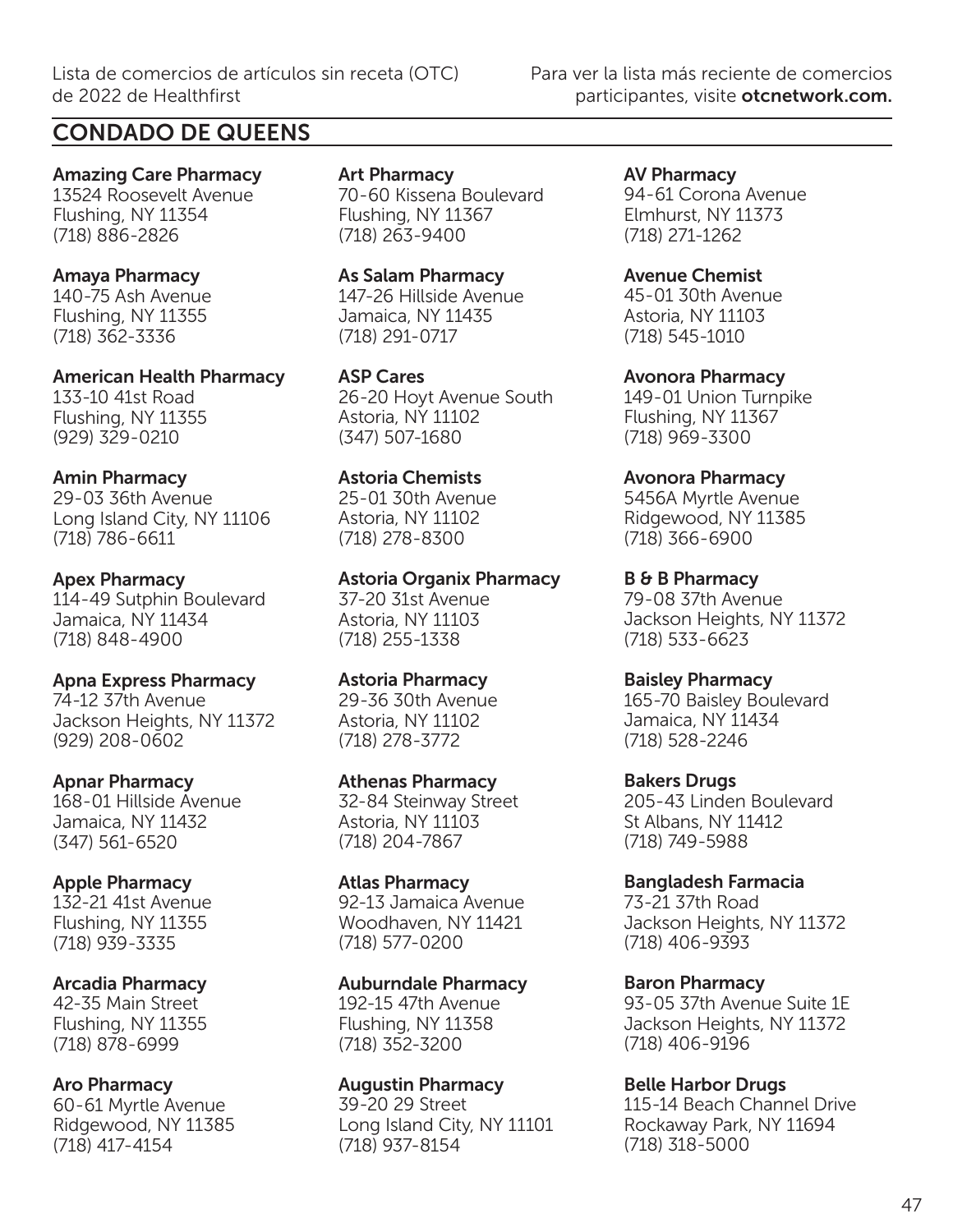## CONDADO DE QUEENS

Best Choice Pharmacy 138-19 Queens Boulevard Briarwood, NY 11435 (718) 558-0008

Best Five Star Pharmacy 103-08 Roosevelt Avenue Corona, NY 11368 (718) 476-9000

Beyond 42-69 Main Street Flushing, NY 11355 (718) 353-0060

Big Apple Pharmacy 37-71 103rd Street Corona, NY 11368 (718) 779-4450

Big Six Pharmacy 61-10 Queens Boulevard Woodside, NY 11377 (718) 606-0422

Bingo Pharmacy 12-13 40th Avenue Long Island City, NY 11101 (718) 806-1775

Bio Plus Pharmacy 135-02 Roosevelt Avenue #1234 Flushing, NY 11354 (718) 359-6333

Bismillah Pharmacy 64-09 Broadway Woodside, NY 11377 (718) 685-2017

Bless You RX 95-31 Jamaica Avenue Woodhaven, NY 11421 (347) 704-5562

Bliss Drugs 47-01 Queens Boulevard Sunnyside, NY 11104 (718) 482-8900

Boling Pharmacy 133-37 41st Road Flushing, NY 11355 (718) 321-9876

Braddock Pharmacy 236-01A Braddock Avenue Bellerose, NY 11426 (718) 347-1539

Brand RX Pharmacy 97-05 A 57th Avenue Corona, NY 11368 (718) 393-2300

Broadway Drugs 34-08 Broadway Astoria, NY 11106 (718) 728-0350

Broadway Pharmacy 88-08 55th Avenue Elmhurst, NY 11373 (718) 803-3005

Buena Vida Pharmacy 91-10 37th Avenue Jackson Heights, NY 11372 (718) 424-6903

C K Pharmacy 42-13 Main Street Flushing, NY 11355 (718) 539-8999

Capstone Pharmacy 13668 Roosevelt Avenue Suite 605 Flushing, NY 11354 (212) 784-6853

Care First Pharmacy 83-30 Broadway Elmhurst, NY 11373 (718) 205-0588

Care Script Pharmacy 9605 Rockaway Boulevard Ozone Park, NY 11417 (718) 487-3677

Caremart Pharmacy 95-02 Van Wyck Expressway South Richmond Hill, NY 11419 (718) 683-5556

Casson Pharmacy 112-10 Springfield Boulevard Queens Village, NY 11429 (718) 464-7777

Catalpa Chemists 57-01 Catalpa Avenue Ridgewood, NY 11385 (718) 366-3871

Cedars Pharmacy 95-19 57th Avenue Elmhurst, NY 11373 (718) 271-9429

Central Neighborhood Rx 6743 Central Avenue Glendale, NY 11385 (929) 295-0844

Cherry Pharmacy 134-40 Cherry Avenue Flushing, NY 11355 (718) 353-5001

Choice Pharmacy 124-01 Liberty Avenue Richmond Hill, NY 11419 (718) 845-0200

City Pharmacy 133-58 41st Road Flushing, NY 11355 (718) 888-9483

City Pharmacy 79-18 Roosevelt Avenue Jackson Heights, NY 11372 (718) 255-1065

City RX Pharmacy 95-25 Queens Boulevard Rego Park, NY 11374 (917) 288-5878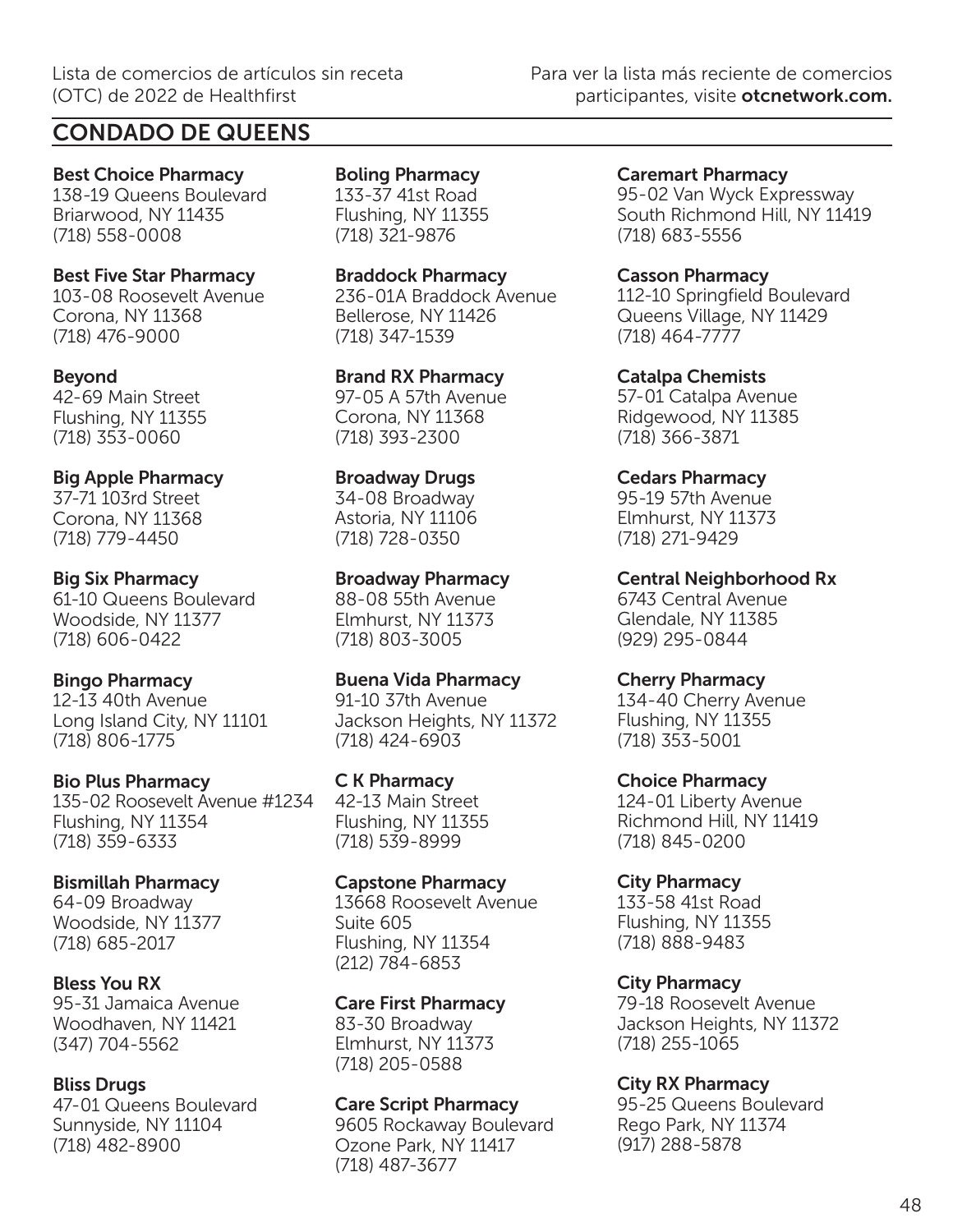## CONDADO DE QUEENS

Colombia Pharmacy 8526 37th Avenue Jackson Heights, NY 11372 (718) 424-3333

Colombos Pharmacy 75 51 Metropolitan Avenue Middle Village, NY 11379 (718) 418-9700

Colony Drugs & Surgicals 103-19 Queens Boulevard Forest Hills, NY 11375 (718) 897-4888

Comfort Drugs 135-23 Roosevelt Avenue Flushing, NY 11354 (718) 762-6119

Comfort Pharmacy 7228 Broadway Jackson Heights, NY 11372 (718) 446-2705

Community Pharmacy 114-34 Sutphin Boulevard Jamaica, NY 11434 (718) 925-9259

Corner Pharmacy 41-03 Union Street Flushing, NY 11355 (718) 460-3825

Corona Farmacia 201-16 Hillside Avenue Hollis, NY 11423 (718) 500-4891

Corona Heights Pharmacy 106-07 Corona Avenue Corona, NY 11368 (718) 699-5099

Corona Pharmacy 104-09A Corona Avenue Corona, NY 11368 (718) 685-2388

Corona Wellness Pharmacy 96-08 37th Avenue Corona, NY 11368 (917) 832-6560

Cort Pharmacy 64-25 108 Street Forest Hills, NY 11375 (718) 897-2569

County Pharmacy 220 08 Hempstead Avenue Queens Village, NY 11429 (718) 776-2300

CPW Pharmacy 121-16 Liberty Avenue Richmond Hill, NY 11419 (718) 322-4900

CPW Pharmacy 131-07 Rockaway Boulevard South Ozone Park, NY 11420 (718) 322-5000

Crescent Apothecary 2501 Ditmars Boulevard Astoria, NY 11105 (718) 777-1110

Crescent Chemists 24-12 34th Avenue Long Island City, NY 11106 (718) 383-3882

Cross Bay Chemist 96-05 101st Avenue Ozone Park, NY 11416 (718) 880-1644

Cross Bay Chemist 9605 101st Avenue Ozone Park, NY 11416 (718) 880-1606

Custom RX Pharmacy 10203a Queens Boulevard Forest Hills, NY 11375 (718) 830-4500

Dana Pharmacy 248-12 Northern Boulevard Little Neck, NY 11362 (718) 224-3233

Dawn Pharmacy 1288 Central Avenue Far Rockaway, NY 11691 (718) 327-1700

Dianas Pharmacy 65-05 Myrtle Avenue Glendale, NY 11385 (929) 250-2226

Dingjia 133-51 41st Road Flushing, NY 11355 (718) 661-0899

Directrx Pharmacy 102-05 Jamaica Avenue Richmond Hill, NY 11418 (718) 441-4693

Divina Pharmacy 8513 Northern Boulevard Jackson Heights, NY 11372 (718) 457-0193

Dong Seo Pharmacy 36-22a Union St Flushing, NY 11354 (718) 888-7811

Doremi Pharmacy 136-58 39th Avenue Flushing, NY 11354 (718) 661-3377

Dosepack Pharmacy 258-15 Hillside Avenue Glen Oaks, NY 11004 (845) 558-3688

Dream Pharmacy and Surgical Supply

112-04 101st Avenue Richmond Hill, NY 11419 (718) 441-3800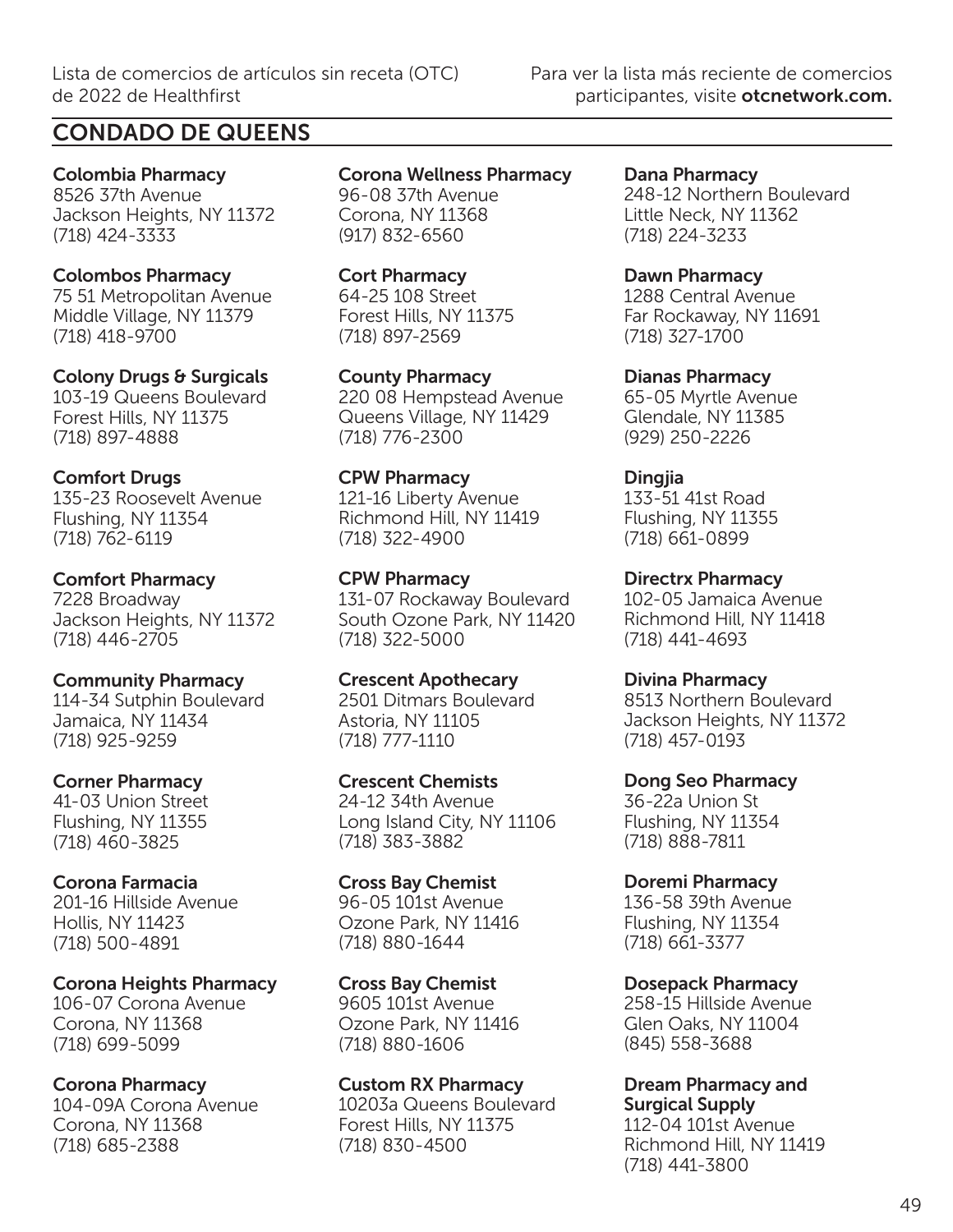## CONDADO DE QUEENS

Drug Rite Pharmacy 77-02 21st Avenue East Elmhurst, NY 11370 (718) 728-6878

E Z Pharmacy & Surgical 803 Astoria Boulevard Astoria, NY 11102 (718) 777-1100

Edelsie Pharmacy 112-28 Francis Lewis Boulevard Queens Village, NY 11429 (718) 736-0036

Elements Pharmacy 3808 Union Street, Suite D2 Flushing, NY 11354 (718) 888-3366

Elite Drugs and Surgical 111-14 Liberty Avenue Richmond Hill, NY 11419 (718) 880-1940

Elizabeth Pharmacy 132-21 41st Avenue Unit 1B Flushing, NY 11355 (718) 353-5948

Elmcare Pharmacy 39-02 Union Street Flushing, NY 11354 (718) 661-1122

Elmhurst Drugs 84-04 Broadway Elmhurst, NY 11373 (718) 457-7884

Elmhurst Pharmacy 7523 Broadway Elmhurst, NY 11373 (718) 565-8667

Elmhurst Pharmacy and Home Infusion 81-06 Baxter Avenue Elmhurst, NY 11373 (718) 507-2299

Elmway II Pharmacy 86-07 51st Avenue Elmhurst, NY 11373 (718) 699-1882

Elmway Pharmacy 8245 Broadway Elmhurst, NY 11373 (718) 513-2047

Equal Care III 40-59 College Point Boulevard Flushing, NY 11354 (718) 888-9338

Essential Drugs 136-15 41th Avenue Flushing, NY 11354 (347) 732-0905

Essential Pharmacy 6825 Forest Avenue Ridgewood, NY 11385 (347) 589-8077

Essential RX Pharmacy 11507 Jamaica Avenue Richmond Hill, NY 11418 (718) 441-7414

Estates Pharmacy and Surgical Supplies 169-01 Hillside Avenue Jamaica, NY 11432 (718) 739-0311

Everest Drugs 144-10 45th Avenue Flushing, NY 11355 (718) 461-4452

Evergreen Drugs 87-08 Justice Avenue Elmhurst, NY 11373 (718) 429-4411

Express Pharmacy 99-14 63rd Road Rego Park, NY 11374 (718) 997-7444

Family Care Drugs 136 18 39th Avenue Flushing, NY 11354 (718) 886-9136

Family Care Specialty Pharmacy 126-14 101st Avenue Richmond Hill, NY 11419 (929) 244-7540

Family Pharmacy 96-22 Metropolitan Avenue Forest Hills, NY 11375 (718) 268-2151

Family Pharmacy 45-60 43rd Street Sunnyside, NY 11104 (718) 349-6767

Farmacia America 8425 Roosevelt Avenue Jackson Heights, NY 11372 (718) 433-9094

Farmacia Popular 8111 Northern Boulevard Ground Floor Jackson Heights, NY 11372 (718) 685-2020

Feel Better Pharmacy 87-10 Northern Boulevard Jackson Heights, NY 11372 (718) 898-1001

First Pharmacy 4167 Bowne Street Flushing, NY 11355 (718) 463-0333

Flushing Drugs 3702 Union Street Floor 1 Flushing, NY 11354 (917) 563-1069

Flushing Family Pharmacy 43-67 147th Street Flushing, NY 11355 (718) 888-1108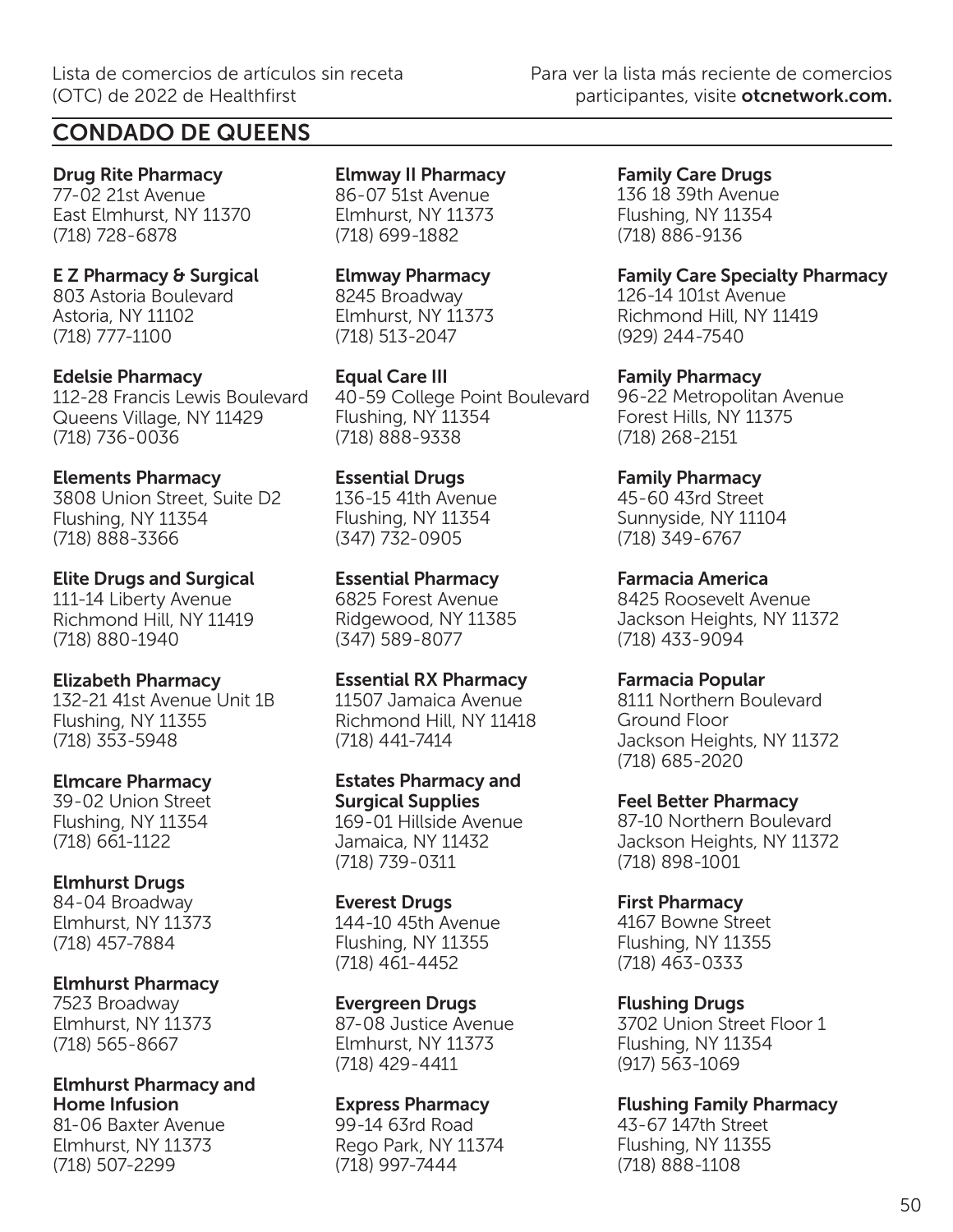## CONDADO DE QUEENS

Forest Hills Pharmacy 6414 108th Street Forest Hills, NY 11375 (718) 275-6555

#### Forest Pharmacy 6644 Forest Avenue Ridgewood, NY 11385 (718) 417-4700

## Franconia Pharm

45-02 162nd Street Flushing, NY 11358 (718) 359-7780

### Franhill Pharmacy

204-19 Hillside Avenue Hollis, NY 11423 (718) 465-2121

### Franklin Pharmacy

94-31 59th Avenue Elmhurst, NY 11373 (718) 592-7200

### Franks Pharmacy

77-01 37th Avenue Jackson Heights, NY 11372 (718) 899-2600

## Freya Pharmacy

101-19 39th Avenue Corona, NY 11368 (347) 649-2825

### Friendly Pharmacy

495 Beach 20th Street Far Rockaway, NY 11691 (718) 337-1900

### Frost Pharmacy

86-52 Queens Boulevard Elmhurst, NY 11373 (718) 457-3192

### Fusioncare Pharmacy

18723 Hillside Avenue Jamaica, NY 11432 (347) 644-1886

Gaga Pharmacy 90-05 Corona Avenue Elmhurst, NY 11373 (718) 699-6666

Galuvi Pharmacy 40-23 Junction Boulevard Corona, NY 11368 (718) 898-9833

Gemini Pharmacy 8612 37th Avenue #B Jackson Heights, NY 11372 (718) 803-3888

## Get Well RX Pharmacy 2324 Broadway

Astoria, NY 11106 (718) 777-9355

#### Getting Well RX Pharmacy 8286 Broadway

Elmhurst, NY 11373 (718) 565-8388

### Ginseng Empire Trading

42-11 Main Street Flushing, NY 11355 (718) 888-7933

## Ginseng King Trading

36-59 Main Street Flushing, NY 11354 (718) 888-1699

## Ginseng Palace Trading

8235 Broadway Elmhurst, NY 11373 (718) 478-8848

### Glenridge Pharmacy

68-01 Myrtle Avenue Glendale, NY 11385 (718) 366-3561

### Global Unity Pharmacy

179-42 Hillside Avenue Jamaica, NY 11432 (718) 206-0271

Glory Pharmacy 98-14 Metropolitan Avenue Forest Hills, NY 11375 (917) 300-6041

Gogo Phamacy 83-09 Broadway Elmhurst, NY 11373 (929) 522-0393

Good Care Pharmacy 251-12 Hillside Avenue Bellerose, NY 11426 (718) 343-1000

## Good Health Pharmacy

79-28 Jamaica Avenue Woodhaven, NY 11421 (718) 296-7000

## Grace Pharmacy

91-01 43rd Avenue Elmhurst, NY 11373 (718) 426-1073

### Grand Care Pharmacy

6656 Grand Avenue Maspeth, NY 10378 (718) 446-6656

### Grandview Pharmacy

590 Grandview Avenue Ridgewood, NY11385 (718) 456-2200

## Great Neck Healthy Food

37-05 Main Street Flushing, NY 11354 (718) 886-1025

## Greenway Rx

6602 Central Avenue Glendale, NY 11385 (347) 689-9117

### Guardian Pharmacy

117-04 Atlantic Avenue S Richmond Hill, NY 11419 (718) 480-1116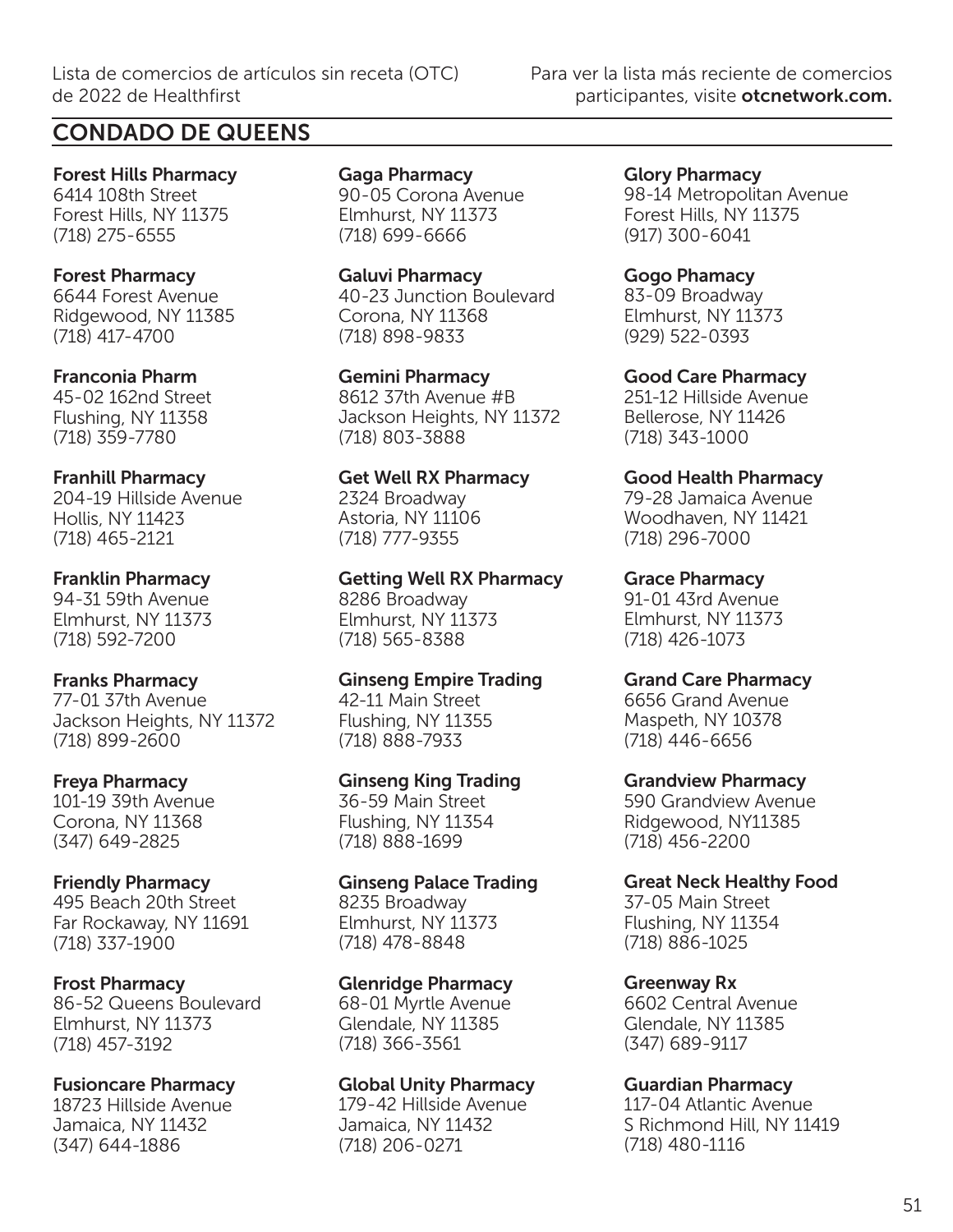## CONDADO DE QUEENS

## Guardiola Pharmacy

9312 Roosevelt Avenue Elmhurst, NY 11373 (718) 672-9700

### Gulshan Pharmacy

73-21 Broadway Jackson Heights, NY 11372 (718) 672-5500

### Guru Specialty Pharmacy

11804 Rockaway Boulevard South Ozone Park, NY 11420 (718) 322-2228

#### Guy Brewer Pharmacy

117-17 Guy R Brewer Boulevard Jamaica, NY 11434 (718) 525-5005

#### H2 Pharmacy

3809 Main Street Flushing, NY 11354 (718) 762-1168

### Ha Pharmacy

69-11c Roosevelt Avenue Woodside, NY 11377 (929) 463-3175

### H & C RX

147-16 Jamaica Avenue Jamaica, NY 11435 (718) 262-8777

### Hallmark Pharmacy

8285 Broadway Elmhurst, NY 11373 (718) 426-0300

### Harpell Chemists

12-65 150 Street Whitestone, NY 11357 (718) 767-7868

### Harpell Pharmacy

25-77 Francis Lewis Boulevard Flushing, NY 11358 (718) 423-0300

#### Harpells Ditmars Pharmacy 23-25 31st Street Astoria, NY 11105 (718) 278-5454

Health and Beauty Vitamin Center

101-22 Astoria Boulevard East Elmhurst, NY 11369 (347) 649-0996

## Health Center Pharmacy

6200 Beach Channel Drive Arverne, NY 11692 (718) 945-2400

#### Health Choice Pharmacy

86-10 Roosevelt Avenue Jackson Heights, NY 11372 (718) 898-1548

#### Health Guard Pharmacy

33-13 Junction Boulevard Jackson Heights, NY 11372 (718) 507-6800

#### Health Hub Pharmacy

30-29 Steinway Street Astoria, NY 11103 (718) 278-5003

#### Health Max Pharmacy

80-07 Jamaica Avenue Woodhaven, NY 11421 (718) 296-0400

#### Health Source Plus Pharmacy

118-07 Metropolitan Avenue Kew Gardens, NY 11415 (718) 849-6700

## Healthy Choice Pharmacy

1636 Hillside Avenue Jamaica, NY 11432 (347) 454-9032

### Healthy Corner Pharmacy

116-65 Queens Boulevard Forest Hills, NY 11375 (718) 261-6699

Healthy Happy Pharmacy 43-13 Main Street Flushing, NY 11355 (718) 321-8381

#### Healthy RX 59-17 Junction Boulevard Elmhurst, NY 11373 (718) 777-2020

Herbal Life Co 37-11 Prince Street Flushing, NY 11354 (718) 886-6568

#### Hill Pharmacy

53-82 65th Place Maspeth, NY 11378 (718) 429-4646

#### Hillside Dhaka Pharmacy

17014 Hillside Avenue Jamaica, NY 11432 (718) 526-2300

### Hillside Pharmacy

184-20 Hillside Avenue Jamaica, NY 11432 (718) 658-7800

### Hillside RX

159-22 Hillside Avenue Jamaica, NY 11432 (718) 739-7777

### HK Pharmacy

37-11 Main Street Flushing, NY 11354 (347) 875-7227

### Hl Pharmacy

42-20 Bowne Street Flushing, NY 11355 (929) 329-0011

### Hollis Drugs and Surgical

206-08 Hollis Avenue Queens Village, NY 11429 (718) 464-1556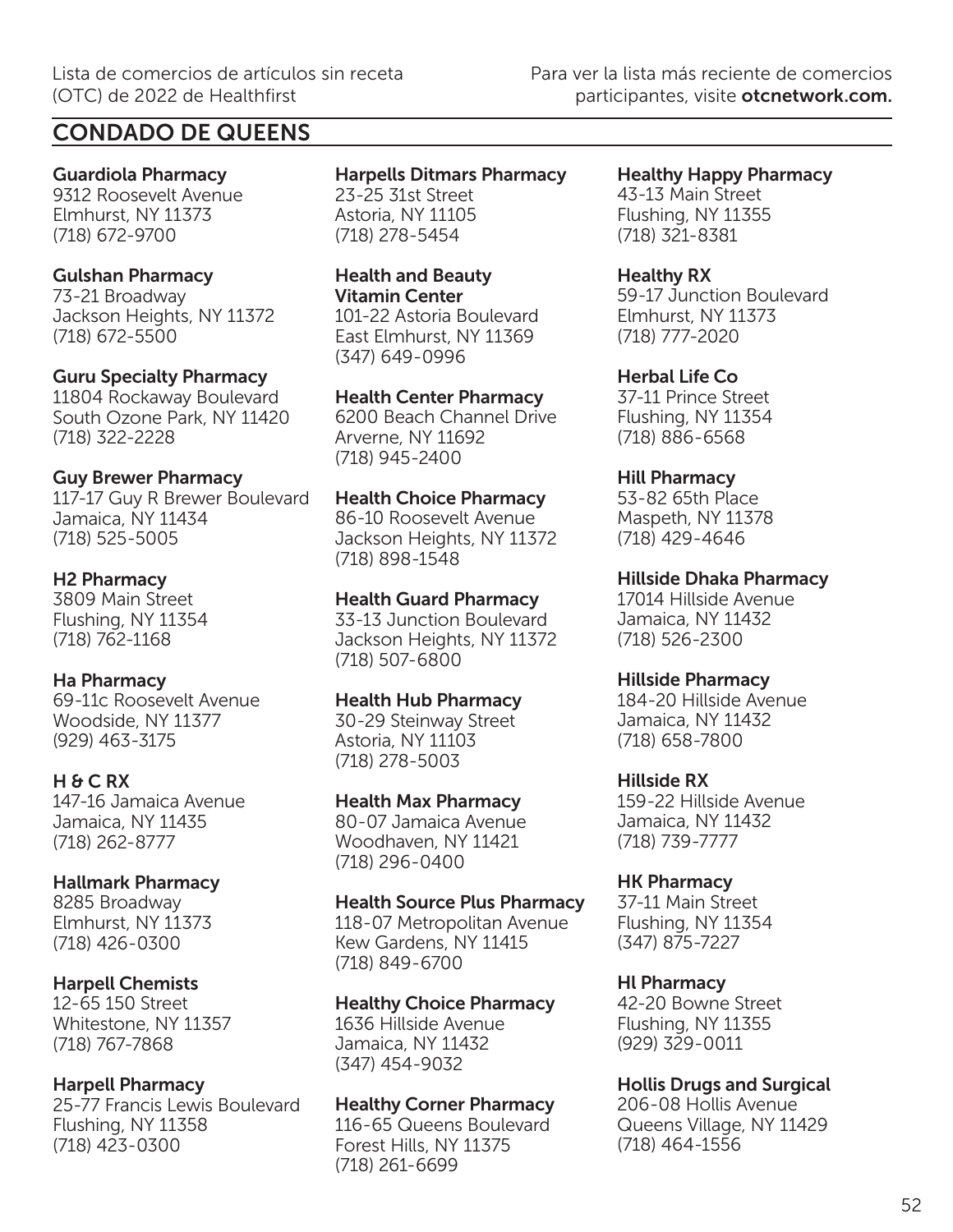## CONDADO DE QUEENS

Hollis Pharmacy 188-06a Jamaica Avenue Hollis, NY 11423 (917) 822-6537

Hollis Prescription Center 205-11 Jamaica Avenue Hollis, NY 11423 (718) 776-2329

Home and Home Pharmacy 86-18 Whitney Avenue Elmhurst, NY 11373 (718) 505-8688

Hopkins Drugs 6319 Roosevelt Avenue Woodside, NY 11377 (718) 429-2140

Horizon Pharmacy 46-30 Kissena Boulevard Flushing, NY 11355 (718) 888-1918

Horizon Pharmacy II 136-11 38th Avenue Flushing, NY 11354 (718) 939-8787

Horizon Pharmacy III 81-14 Broadway Elmhurst, NY 11373

(718) 803-1188 Horizon Pharmacy IV

41-46 Main Street Flushing, NY 11355 (718) 359-8881

Horizon Pharmacy V 4404 Kissena Boulevard Flushing, NY 11355 (718) 539-8989

HP Pharmacy 136-17 38th Avenue Flushing, NY 11354 (718) 886-8055

Hudson Pharmacy 6508 Roosevelt Avenue Woodside, NY 11377 (347) 448-6965

Hyatt Pharmacy 2321 30th Avenue Astoria, NY 11102 (347) 808-7727

Icon Pharmacy 4173b Bowne Street Flushing, NY 11355 (718) 886-3082

Ideal Pharmacy 85-48 118th Street Kew Gardens, NY 11415 (718) 441-5474

Ilanas Pharmacy 18030 Union Turnpike Fresh Meadows, NY 11366 (718) 969-9500

Image Heights Pharmacy 7501 37th Avenue Jackson Heights, NY 11372 (718) 424-0100

Instacare Pharmacy 235-20 147th Avenue Rosedale, NY 11422 (718) 749-5512

J&D Pharmacy 71-68 Yellowstone Boulevard Forest Hills, NY 11375 (718) 544-7182

## Jackson Heights Pharmacy and Surgical

71 34 Roosevelt Avenue Jackson Heights, NY 11372 (718) 779-1444

Jackson Pharmacy

7102 37th Street Jackson Heights, NY 11372 (718) 255-6723

Jamaica Healthy Corner 114 02 Jamaica Avenue Richmond Hill, NY 11418 (718) 480-6534

Jamaica Pharmacy 168 43 Hillside Avenue Jamaica, NY 11432 (718) 206-9333

Jangsu Pharmacy 42-23 162nd Street Flushing, NY 11358 (718) 886-1121

Jannat Pharmacy 7203 35th Avenue Jackson Heights, NY 11372 (718) 732-4288

JD Drug Store 4170 Main Street A1 Flushing, NY 11355 (718) 888-1517

Jewel Pharmacy 70-35 Parsons Boulevard Flushing, NY 11365 (718) 591-1040

JLM Pharmacy 85-07 Roosevelt Avenue Jackson Heights, NY 11372 (917) 396-4794

JMD Pharmacy 58-09 Woodside Avenue Woodside, NY 11377 (929) 522-0858

Joa Pharmacy 150-15 Northern Boulevard Flushing, NY 11354 (917) 563-7502

JRX Pharmacy 65-15 Fresh Pond Road Ridgewood, NY 11385 (718) 366-0626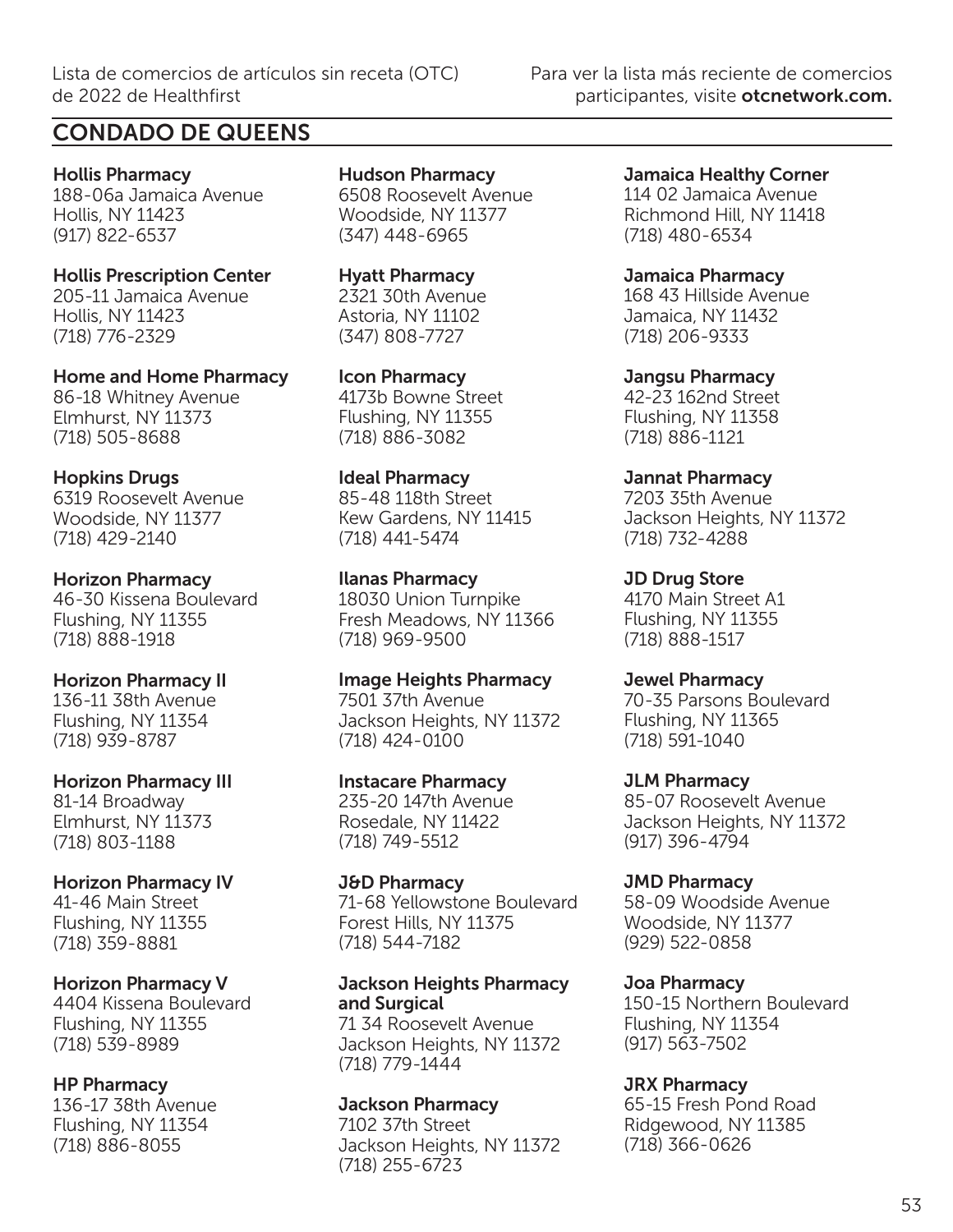## CONDADO DE QUEENS

Junction Boulevard Pharmacy 95-53 Roosevelt Avenue Jackson Heights, NY 11372 (718) 396-4030

Junction Chemists 35-04c Junction Boulevard Corona, NY 11368 (718) 424-4538

JW Pharmacy 141-02 Northern Boulevard Flushing, NY 11354 (718) 762-3784

Kalish Pharmacy 9320 Liberty Avenue Ozone Park, NY 11417 (718) 641-5648

Kaneda Pharmacy 40-32 Union Street Flushing, NY 11355 (718) 888-1489

Kew Gardens Pharmacy 81-57 Lefferts Boulevard Kew Gardens, NY 11415 (718) 850-5220

Kiosk Pharmacy 41-01 Kissena Boulevard Flushing, NY 11355 (718) 463-2261

Kissena Drugs and Surgical Supply 72-63 Kissena Boulevard Flushing, NY 11367

(718) 793-7658

Kissena RX Pharmacy 4121c Kissena Boulevard Flushing, NY 11355 (917) 563-1079

KM Pharmacy 4135 Kissena Boulevard Flushing, NY 11355 (718) 888-0110

Kurtz Pharmacy 195-07 Jamaica Avenue Hollis, NY 11423 (718) 465-8739

L Fernandez Farmacia 12323 Liberty Avenue Richmond Hill, NY 11419 (718) 738-0500

La Gran Farmacia 9110 37th Avenue Jackson Heights, NY 11372 (718) 396-4091

Lambda Health 136-47 Roosevelt Avenue Flushing, NY 11354 (212) 796-2168

Laurelton Pharmacy 224-12 Merrick Boulevard Laurelton, NY 11413 (718) 977-0700

Lavida Pharmacy 4020 82nd Street Elmhurst, NY 11373 (718) 426-2525

Leavitt Pharmacy 3519 Leavitt Street # S1 Flushing, NY 11354 (718) 445-1888

Legacy Specialty Pharmacy 6851 Fresh Pond Road Ridgewood, NY 11385 (718) 456-7300

Lele Highclass Health Products

41-13 Kissena Boulevard Flushing, NY 11355 (718) 886-6657

Levins Drugs 98-90 A Queens Boulevard Rego Park, NY 11374 (718) 459-1500

Lewis Pharmacy 136-98 Roosevelt Avenue Flushing, NY 11354 (718) 461-5500

Liberty Pharmacy 124-02 Liberty Avenue Richmond Hill, NY 11419 (718) 738-1500

Liberty Rock Pharmacy 11806 101st Avenue Richmond Hill, NY 11419 (718) 880-2500

Life Care RX 8342 Parsons Boulevard Jamaica, NY 11432 (718) 658-9300

Life Script Pharmacy 5456A Myrtle Avenue Ridgewood, NY 11385 (718) 366-6900

Little Neck Drug Store 252-11 Northern Boulevard Little Neck, NY 11362 (718) 631-8787

Long Island City Chemists 30-12 36th Avenue Long Island City, NY 11106 (718) 392-8049

Lucky Care Pharmacy 37-20 Prince Street A-1 Flushing, NY 11354 (718) 358-7000

Main Care Pharmacy 37-14/18 Main Street Flushing, NY 11354 (718) 886-0205

Main Pharmacy 72-71 Main Street Flushing, NY 11367 (718) 261-5608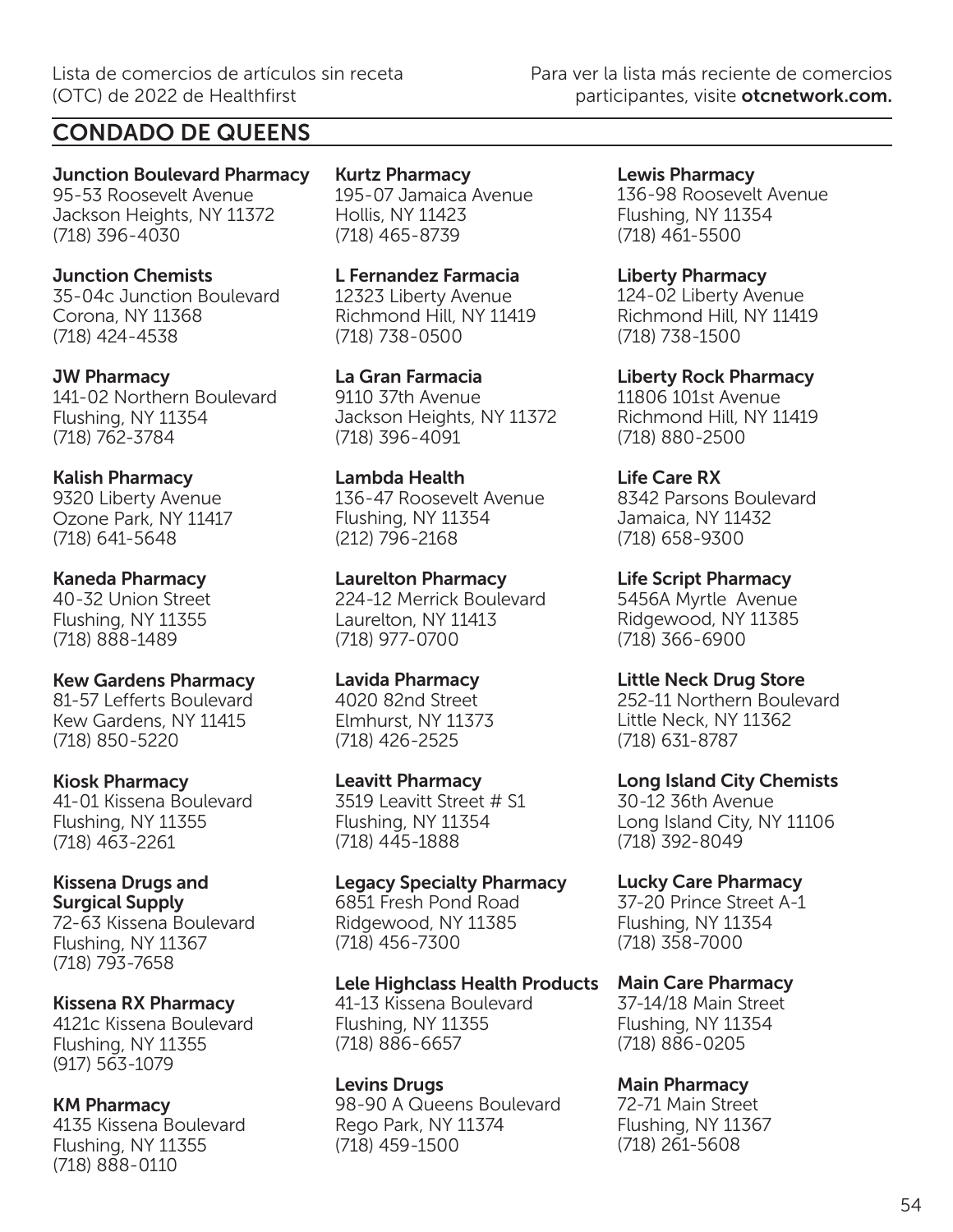## CONDADO DE QUEENS

Makki Pharmacy 224-04 Linden Avenue Cambria Heights, NY 11411 (347) 548-5250

Manav Pharmacy 917 Wyckoff Avenue Ridgewood, NY 11385 (718) 366-6700

Manson Pharmacy 137-69 Queens Boulevard Briarwood, NY 11435 (718) 297-4424

Marvel Pharmacy 9612 Liberty Avenue Ozone Park, NY 11417 (718) 880-2171

MB Pharmacy 114-57 Queens Boulevard Forest Hills, NY 11375 (718) 268-1900

MC Drugs 136-70 Roosevelt Avenue Flushing, NY 11354 (718) 762-2099

Med RX 97-27 Queens Boulevard Rego Park, NY 11374 (718) 897-8500

Medaid Pharmacy 77-08 101st Avenue Ozone Park, NY 11416 (718) 880-1032

Medex Pharmacy 9602 Jamaica Avenue Woodhaven, NY 11421 (718) 805-7000

Medi Space Drugs 41-39 Main Street Flushing, NY 11355 (718) 961-3373

Medicine Cabinet Pharmacy

88-28 Parsons Boulevard Jamaica, NY 11432 (718) 297-1345

Medicmasters Pharmacy & Surgical Supplies 169-26 Jamaica Avenue Jamaica, NY 11432 (718) 206-4121

Medrite Pharmacy 73-16 Roosevelt Avenue Jackon Heights, NY 11372 (917) 832-6035

Meeraj Pharmacy 115-17 Liberty Avenue Richmond Hill, NY 11419 (718) 641-4400

Meghna Pharmacy 7706 101st Avenue Ozone Park, NY 11416 (516) 283-2584

Mercy Pharmacy 30-100 51st Street Woodside, NY 11377 (718) 204-0026

Merlin Chemists 31-64 21st Street Long Island City, NY 11106 (718) 267-8900

Merlin Drug 133-38 41st Road Cs2 Flushing, NY 11355 (718) 762-2883

Merrick Drugs 109-50 Merrick Boulevard Jamaica, NY 11433 (347) 561-9686

Merrick Pharmacy 234-28 Merrick Boulevard Rosedale, NY 11422 (718) 997-8700

Metro Drugs 95-31 Sutphin Boulevard Jamaica, NY 11435 (718) 522-5560

Metro Drugs 134-02 Jamaica Avenue Jamaica, NY 11418 (718) 206-4653

Metro Pharmacy 172-17 Jamaica Avenue Jamaica, NY 11432 (718) 523-5800

Metro Scripts 97-08 Metropolitan Avenue Forest Hills, NY 11375 (718) 635-0217

Metrocare Pharmacy 21-12 36th Avenue Long Island City, NY 11106 (718) 606-0068

MGR Farmacia Latina 37-63 130rd Street Corona, NY 11368 (718) 205-3633

Mi Botica Pharmacy 40-18a Junction Boulevard Corona, NY 11368 (718) 397-9510

Mi Farmacia 90-15 Roosevelt Avenue Jackson Heights, NY 11372 (718) 429-7666

Modern Rx Pharmacy 6298 Woodhaven Boulevard Rego Park, NY 11374 (929) 553-2211

Moduna Pharmacy 25334 Northern Boulevard Little Neck, NY 11362 (516) 441-5400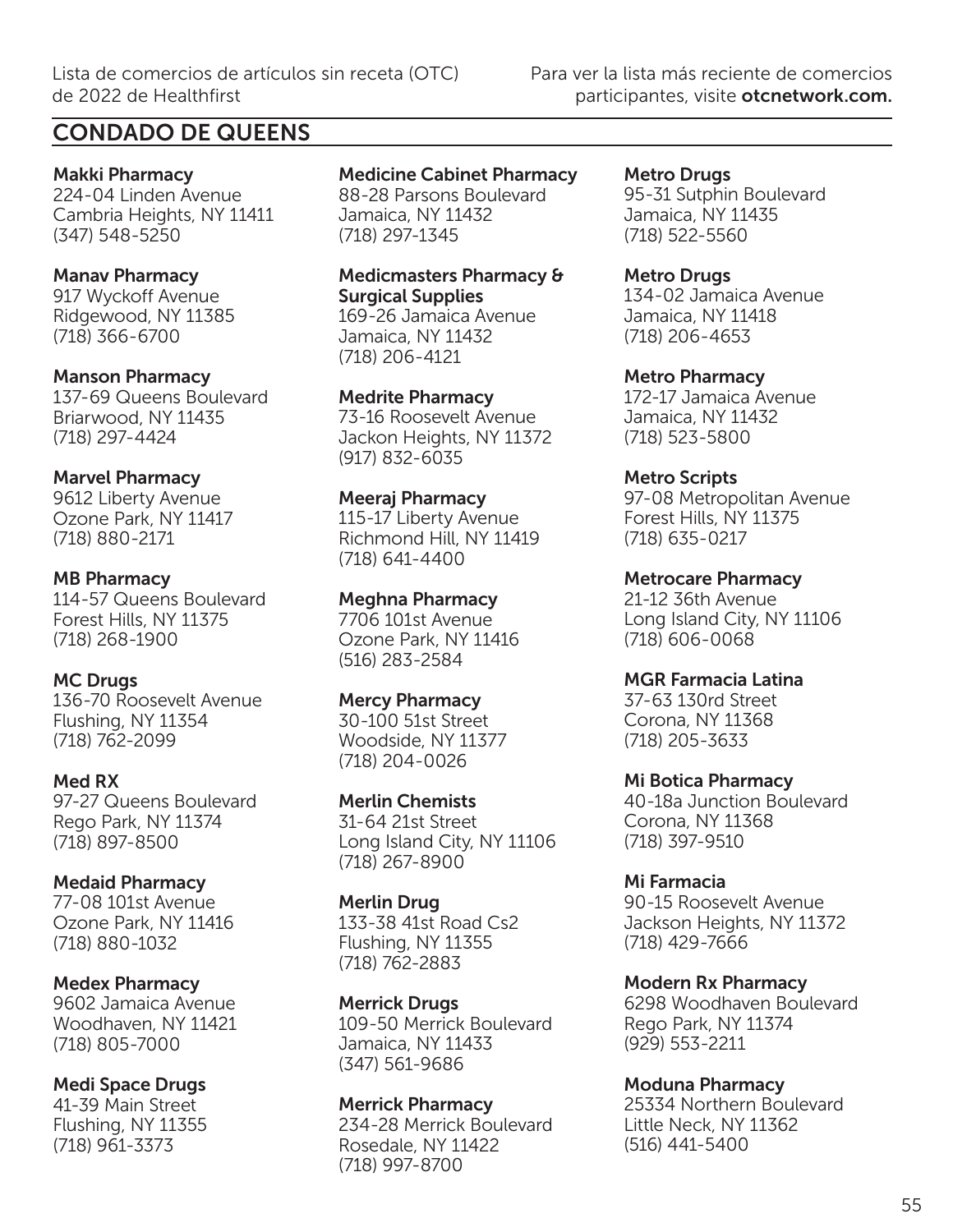## CONDADO DE QUEENS

Mommy Pharmacy 43-53 162nd Street Flushing, NY 11358 (718) 799-0830

Morami Pharmacy 144-73 Northern Boulevard Flushing, NY 11354 (718) 886-9100

Mott Pharmacy and Surgical 2119 Mott Avenue Far Rockaway, NY 11691 (718) 327-2511

#### My Family Pharmacy

9608 Northern Boulevard Corona, NY 11368 (718) 440-9201

#### Myrtle Drugmart

65-62 Myrtle Avenue Glendale, NY 11385 (347) 227-8188

### Myrtle Drugs

5518 Myrtle Avenue Ridgewood, NY 11385 (718) 366-6171

### Myrtle Meds

76 17 Myrtle Avenue Glendale, NY 11385 (718) 650-3526

### N and B Pharmacy

118-29a Metropolitan Avenue Kew Gardens, NY 11415 (718) 487-8100

### Naima Pharmacy

82-10 37th Avenue Jackson Heights, NY 11372 (718) 205-5001

#### National Medical and Surgical Supply

73 03 Main Street Flushing, NY 11367 (718) 969-0006

National Pharmacy 40-15 National Street Corona, NY 11368 (718) 779-9080

National RX Pharma 101-11 Roosevelt Avenue Suite Corona, NY 11368 (718) 779-6600

Natures Prescriptions 5-29 50th Avenue Long Island City, NY 11101 (718) 786-8555

Natures Way Pharmacy 60-27 Myrtle Avenue Ridgewood, NY 11385 (347) 987-3585

## Neighborhood Chemists

66-02 99th Street Rego Park, NY 11374 (718) 997-1700

Neighborhood RX Pharmacy 100-23 Queens Boulevard Forest Hills, NY 11375 (718) 997-6700

### New Dhaka Pharmacy

7432 Broadway Elmhurst, NY 11373 (718) 426-4080

### New Flushing Pharmacy

42-07 Kissena Boulevard Flushing, NY 11355 (347) 368-6681

#### New Moon Pharmacy

109-14 Liberty Avenue South Richmond Hill, NY 11419 (718) 738-0302

## New World Pharmacy

136-20 Roosevelt Avenue Flushing, NY 11354 (718) 961-8292

New York Blvd Pharmacy 107-45 Guy Brewer Boulevard Jamaica, NY 11433 (718) 297-6500

New York Flushing Pharmacy

157-10 Northern Boulevard Flushing, NY 11354 (718) 461-7200

Newcare Pharmacy 36-20 Union Street Flushing, NY 11354 (718) 886-3488

Newtown Pharmacy 2804 31st Street Astoria, NY 11102 (718) 728-9100

Newtown Pharmacy

86-15 Justice Avenue Elmhurst, NY 11373 (718) 760-2600

#### Nile City Pharmacy

4010 25th Avenue Astoria, NY 11103 (718) 685-2880

### Norden Drugs

79-01 Main Street Flushing, NY 11367 (718) 969-3314

### Northern Blvd Pharmacy

100-16 Northern Boulevard Corona, NY 11368 (718) 899-1700

### Northern Pharmacy

14-16 Northern Boulevard Flushing, NY 11358 (718) 445-2470

## Northern Pharmacy

192-06 Northern Boulevard Flushing, NY 11358 (718) 279-4888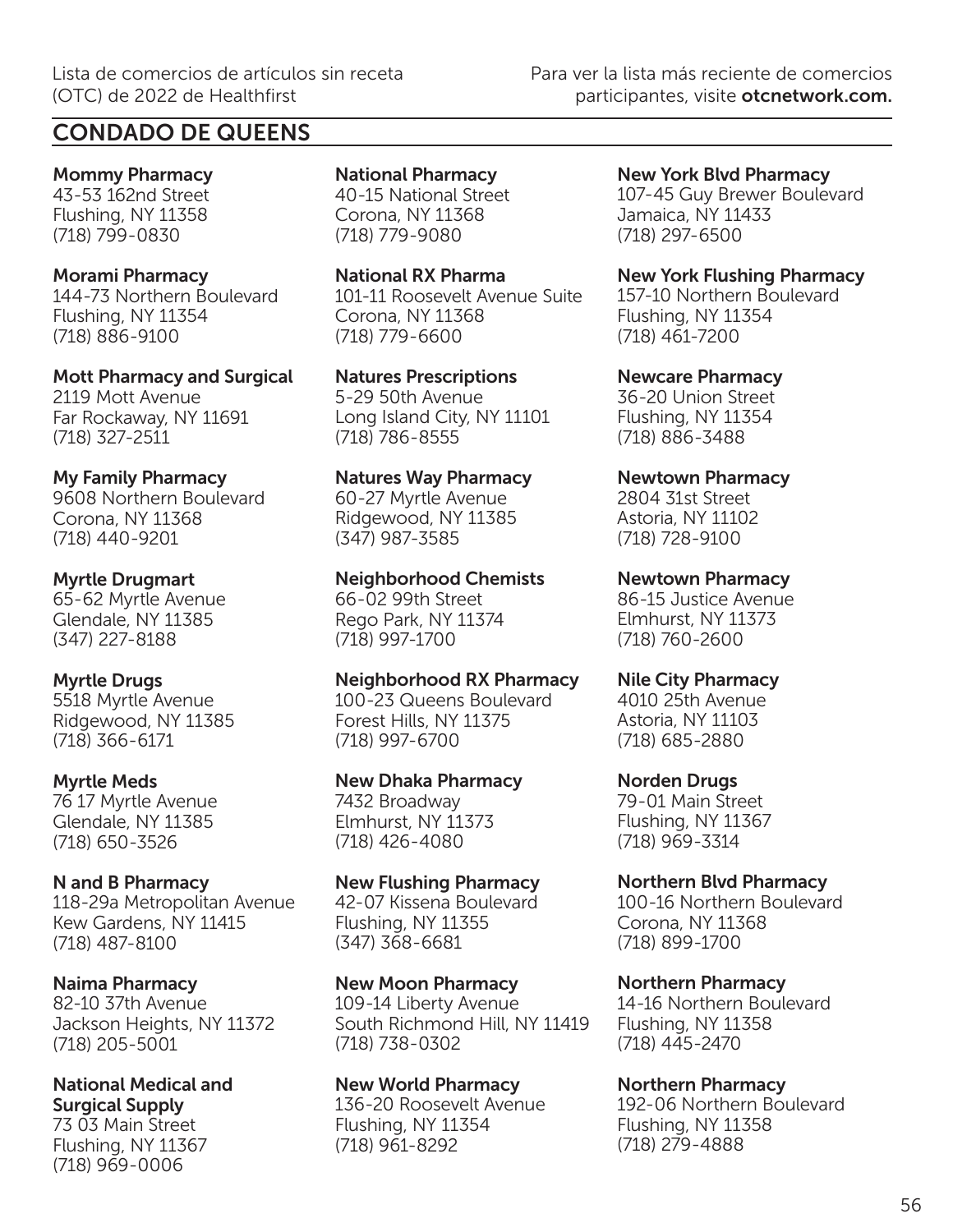## CONDADO DE QUEENS

Novo Pharmacy 45-64 Bell Boulevard Bayside, NY 11361 (718) 225-1923

#### Nuestra Farmacia

85-24 37th Avenue Queens, NY 11372 (718) 424-3333

#### Nueva Luz Pharmacy

80-09 - 37th Avenue Queens, NY 11372 (718) 406-9040

#### Nueva Vida Pharmacy

8125 37th Avenue Jackson Heights, NY 11372 (718) 899-0200

#### Nutracare Pharmacy

220-36 Hillside Avenue Queens Village, NY 11427 (718) 264-2222

#### NY Elm Pharmacy

3426 Union Street Flushing, NY 11354 (718) 463-2688

#### NY Family Pharmacy

142-46 Roosevelt Avenue Flushing, NY 11354 (718) 888-0808

#### NY Health Pharmacy

156-26 Northern Boulevard Flushing, NY 11354 (718) 661-4440

#### Ocean Park Drugs

17-27 Seagirt Boulevard Far Rockaway, NY 11691 (718) 471-2500

OK Pharmacy and Surgical 34-04 Union Street

Flushing, NY 11354 (718) 886-2227

One Source Pharmacy 2590 Steinway Street Astoria, NY 11103 (718) 721-5900

Optima Drugs

91-01 37th Avenue Jackson Heights, NY 11372 (718) 424-9275

Organic Chemists Pharmacy 28-15 Steinway Street Astoria, NY 11103 (718) 585-3095

#### Ozone Park Pharmacy

74-01 101 Avenue Ozone Park, NY 11416 (718) 296-7777

#### Park City Drugs

63-20 99th Street Rego Park, NY 11374 (718) 459-0911

Park Health Pharmacy

131-24 Rockaway Boulevard South Ozone Park, NY 11420 (718) 322-3261

Parsons Pharmacy 144-14 Northern Boulevard

Flushing, NY 11354 (718) 888-7817

Peace Love Pharmacy 63-52 Woodhaven Boulevard Rego Park, NY 11374 (718) 651-1000

#### Pewex Pharmacy

66-19 Fresh Pond Road Ridgewood, NY 11385 (718) 456-6667

#### Phamco Drugs and Surgicals

248-15 Union Turnpike Bellerose, NY 11426 (718) 749-5811

Pharmachoice Pharmacy 2509 30th Avenue Astoria, NY 11102 (347) 639-0007

Pharmacy World

200-11 Hollis St. Albans, NY 11412 (718) 217-8230

Pharmcare Plus

21-09a 31st Street Astoria, NY 11105 (347) 848-0455

#### Pharmaconic

25437 Horace Harding Expressway Little Neck, NY 11362 (718) 819-8511

#### PHD Pharmacy

135-32 Roosevelt Avenue Flushing, NY 11354 (718) 359-5605

#### Phils Pill Pharmacy

8387 Woodhaven Boulevard Jamaica, NY 11421 (718) 480-6484

#### Plus Drugs

209-31 Northern Boulevard Bayside, NY 11361 (718) 352-1234

Premier Pharmacy

41-10a Main Street Flushing, NY 11355 (718) 886-7128

Premium Pharmacy

3719 Main Street Flushing, NY 11354 (718) 886-7178

#### Premium Rx Pharmacy

178-01 Hillside Avenue Jamaica, NY 11432 (347) 392-3913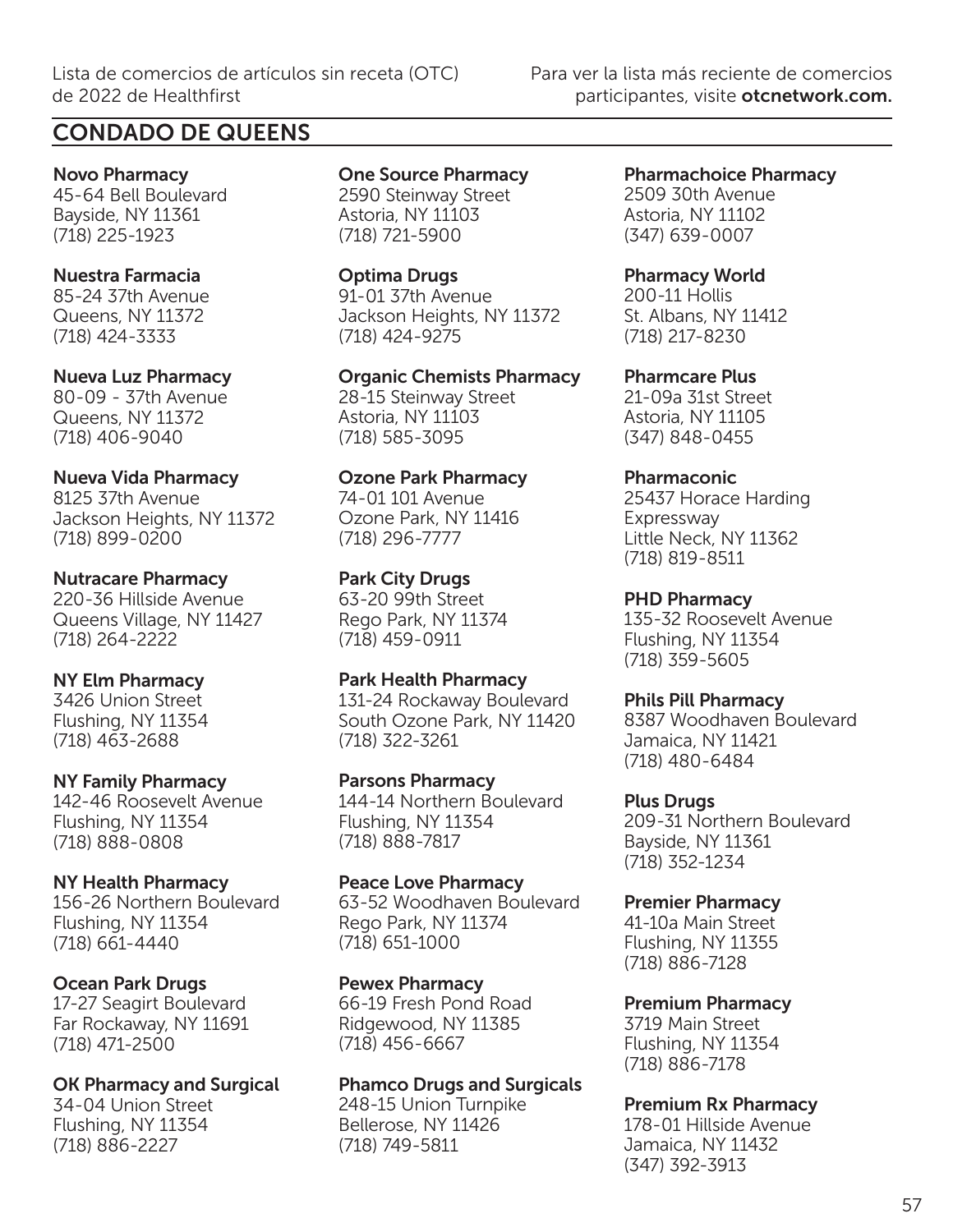## CONDADO DE QUEENS

Prescription World 711 B Seagirt Avenue Far Rockaway, NY 11691

## Primacare Pharmacy

(718) 327-4300

41-28 Main Street Flushing, NY 11355 (718) 886-8968

Primacare Plus Pharmacy

37-03 Main Street Flushing, NY 11354 (718) 886-5683

#### Primary Care Pharmacy

90-20 Sutphin Boulevard Jamaica, NY 11435 (718) 291-4747

#### Prime Health Pharmacy

69-21 164th Street Fresh Meadows, NY 11365 (718) 969-1600

#### Prime Med Pharmacy

120-84 Queens Boulevard Kew Gardens, NY 11415 (718) 872-9772

#### Prime Pharmacy

4515 Greenpoint Avenue Sunnyside, NY 11104 (718) 786-6600

#### Prince Pharmacy

39-07 Prince Street Ste 1E Flushing, NY 11354 (718) 888-9596

#### Pro Health Pharmacy

8412 37th Avenue Jackson Heights, NY 11372 (718) 507-7775

## Queens Central Pharmacy

116-08 Queens Boulevard Forest Hills, NY 11375 (718) 268-8060

#### Queens Community Express Pharmacy 168-12 Hillside Avenue Jamaica, NY 11432

(718) 206-9096

#### Queens Drugs & Surgical

80-04 Baxter Avenue Elmhurst, NY 11373 (718) 457-0099

#### Queens Drugs and Surgical

146-14 Jamaica Avenue Jamaica, NY 11435 (718) 297-0099

#### Queens Express Pharmacy

34-54 Junction Boulevard Jackson Heights, NY 11372 (718) 565-1005

### Queens Health Pharmacy

76 11a Broadway Elmhurst, NY 11373 (718) 507-9277

#### Queens Village Pharmacy

21444 Hillside Avenue Queens Village, NY 11427 (718) 776-1123

#### Queensbridge Plaza Pharmacy

10-37 41st Avenue Long Island City, NY 11101 (718) 707-0705

#### QueensCare Pharmacy

8446 Jamaica Avenue Woodhaven, NY 11421 (718) 480-6597

#### QV Pharmacy

214-09 Jamaica Avenue Queens Village, NY 11428 (718) 465-5400

R & I RX Center 342 Beach 54th Street Arverne, NY 11692 (718) 634-5890

#### Rainbow Care Pharmacy

135-42 Roosevelt Avenue Flushing, NY 11354 (718) 886-5899

#### Rainbow Supply of NY

63-22 Austin Street Rego Park, NY 11374 (718) 326-2822

#### Rapid RX Pharmacy

9330 43rd Avenue Elmhurst, NY 11373 (718) 205-5400

#### Rds Pharmacy

12117 Jamaica Avenue Richmond Hill, NY 11418 (718) 849-9800

#### Ready RX Pharmacy

144-05 Jamaica Avenue Jamaica, NY 11435 (718) 297-4500

#### Ready RX Pharmacy

95-16 Queens Boulevard Rego Park, NY 11374 (718) 275-5300

#### Realvalue Patients Pharmacy

9401 37th Avenue Unit 7 Jackson Heights, NY 11372 (347) 699-1237

#### Redfern Drugs

14-85 Beach Channel Drive Far Rockaway, NY 11691 (718) 471-3090

#### Refill RX Pharmacy

63-24 Austin Street Rego Park, NY 11374 (718) 275-7944

#### Rego Park Pharmacy

66-01 Saunders Street Rego Park, NY 11374 (718) 275-6666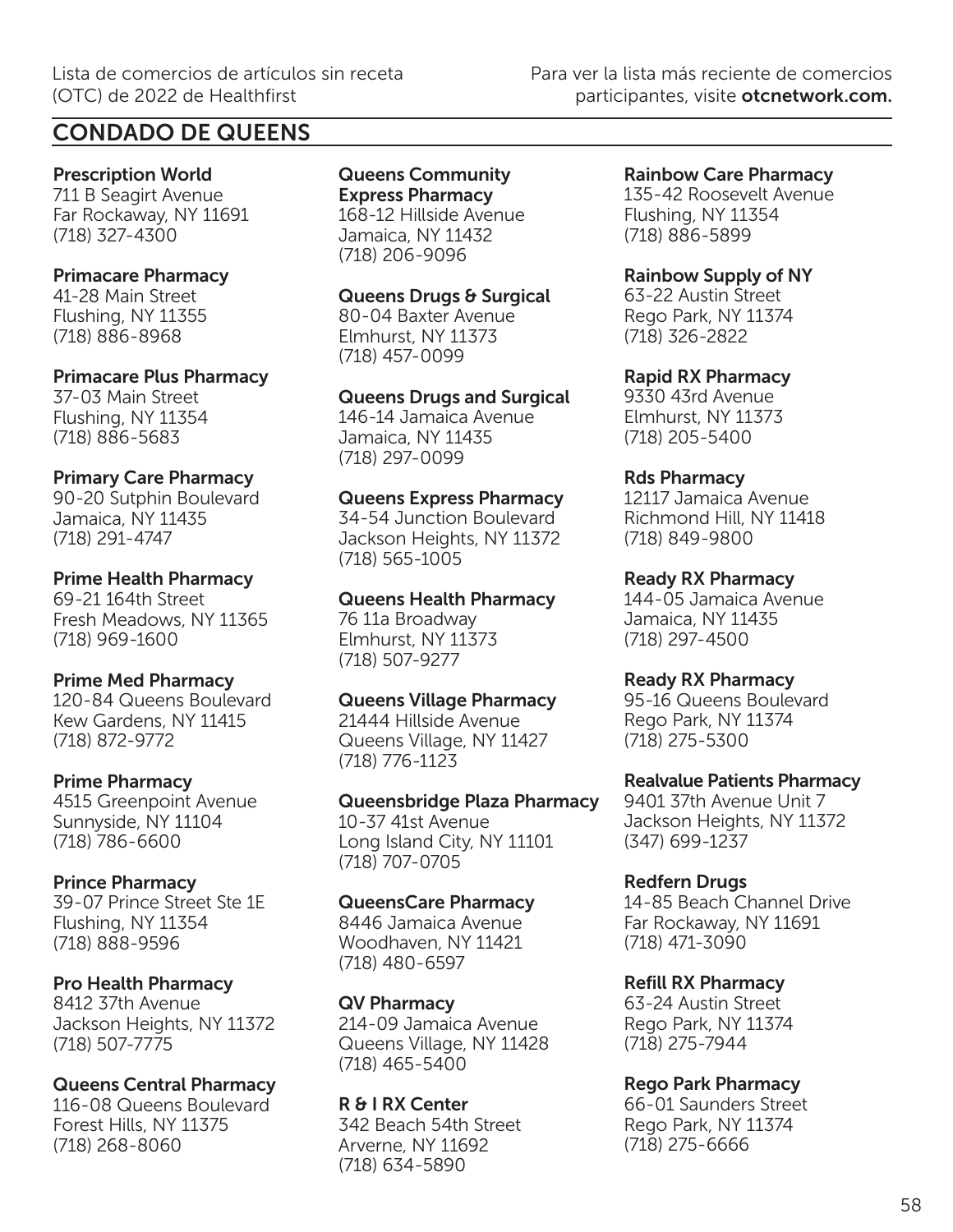## CONDADO DE QUEENS

Rego RX Pharmacy 9855 63rd Road Rego Park, NY 11374 (718) 897-4747

Richmond Hill Pharmacy

125-01 101st Avenue Richmond Hill, NY 11419 (718) 849-7300

Richmond Hill Pharmacy 125-04 Jamaica Avenue Richmond Hill, NY 11432 (718) 570-8288

Richmond RX Center 112-12 Liberty Avenue

Richmond Hill, NY 11419 (718) 845-3540

Ridgewood City Pharmacy 775 Seneca Avenue Ridgewood, NY 11385 (718) 381-7766

Ridgewood Pharmacy 389 Onderdonk Avenue

Ridgewood, NY 11385 (718) 381-3622

Ritemed Pharmacy 311 Saint Nicholas Avenue Ridgewood, NY 11385 (718) 366-2268

Robins Pharmacy 204-14 Hillside Avenue

Hollis, NY 11423 (718) 464-4066

Rockway Community **Pharmacy** 

43-20 43rd Avenue Sunnyside, NY 11104 (718) 937-0890

Roosevelt Chemists

5311 Roosevelt Avenue Woodside, NY 11377 (718) 255-6355

Roosevelt Drugs and Surgicals 74-19 Roosevelt Avenue Jackson Heights, NY 11372 (718) 424-1291

Roosevelt Pharmacy 133-55 Roosevelt Avenue Flushing, NY 11354 (718) 888-1500

Roosevelt RX 13357 Roosevelt Avenue Flushing, NY 11354 (718) 888-1558

Royal Care Drugs 13671 41st Avenue Flushing, NY 11355 (718) 888-0004

Rubex Drugs 81-19 41st Avenue Elmhurst, NY 11373 (718) 397-0776

Russos Pharmacy 1909 Cornaga Avenue Far Rockaway, NY 11691 (718) 327-7027

RX Spress Pharmacy 123-07 Liberty Avenue Richmond Hill, NY 11419 (718) 322-7320

S & I Right Choice Pharmacy 84-01 101st Avenue Ozone Park, NY 11416 (718) 845-0042

S & M Pharmacy 68-50 Main Street Flushing, NY 11367 (718) 544-4656

Safa Pharmacy 165-23 Hillside Avenue Jamaica, NY 11432 (718) 739-0940

Salzman Chemists 149-19 Union Turnpike Flushing, NY 11367 (718) 380-5440

Sanford Pharmacy 133-47 Sanford Avenue

Suite C1d Flushing, NY 11355 (718) 460-8329

San Pedro Claver Pharmacy 99-08 37th Avenue Corona, NY 11368 (929) 349-1233

Santa Fe Pharmacy 88-31 37th Avenue Jackson Heights, NY 11372

(718) 651-7400 Santiago Pharmacy 4043 Junction Boulevard

Corona, NY 11368 (718) 205-7900

Seneca Health Pharmacy

714 Seneca Avenue Ridgewood, NY 11385 (929) 295-0424

Seoul Pharmacy 149-03 Northern Boulevard Flushing, NY 11354 (718) 888-0101

Shalom Pharmacy 7248 Main Street Flushing, NY 11362 (718) 544-8500

Shawn Pharmacy 321 Wyckoff Avenue Ridgewood, NY 11385 (718) 417-0200

Sherman Pharmacy

58-10 Myrtle Avenue Ridgewood, NY 11385 (718) 628-8190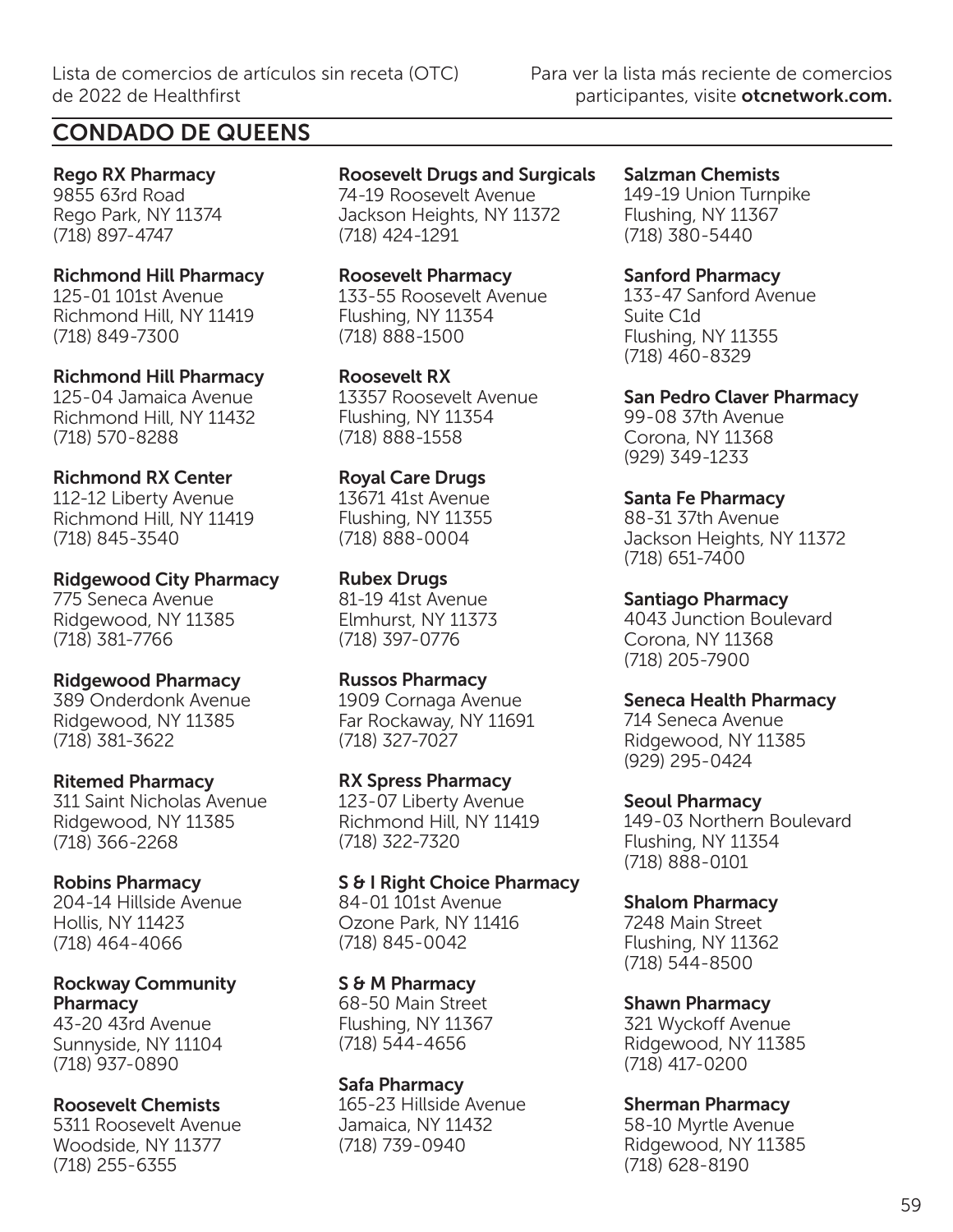## CONDADO DE QUEENS

Sherwood Pharmacy 97 21 57th Avenue Corona, NY 11368 (718) 699-7700

Silver Care Pharmacy 38-19 Union Street #102 Flushing, NY 11354 (718) 445-8585

Simons Pharmacy 101-17 Queens Boulevard Forest Hills, NY 11375 (718) 997-7333

Skillman Avenue Pharmacy 5006 Skillman Avenue Woodside, NY 11377 (718) 565-5454

Skycare Pharmacy 85-29 Grand Avenue Elmhurst, NY 11373 (718) 685-2678

Skyview Pharmacy 131-07 40th Road Flushing, NY 11355 (718) 886-6222

Smartshop Pharmacy 32-17a Beach Channel Drive Far Rockaway, NY 11691 (718) 868-2200

Smile Pharmacy 150-07 Northern Boulevard Flushing, NY 11354 (718) 358-3800

Solomon Pharmacy 136-89 37th Avenue Flushing, NY 11354 (718) 321-2526

Sono RX 82-25 Queens Boulevard, #1-B Elmhurst, NY 11373 (917) 396-4155

Square Pharmacy 40-04 104th Street Corona, NY 11368 (718) 639-3800

St. Michaels Pharmacy 37-05 83rd Street Jackson Heights, NY 11372 (718) 803-3330

Star Care Pharmacy 175-20 Hillside Avenue Jamaica, NY 11432 (718) 262-8789

Star Pharmacy 89-41 Elmhurst Avenue Elmhurst, NY 11373 (718) 205-0011

Starside Drugs 1 41-16 Main Street Flushing, NY 11355 (718) 886-1031

Starside Drugs 2 41-15 Kissena Boulevard Flushing, NY 11355 (718) 888-0893

Starside Drugs 3 136-36 39th Avenue Flushing, NY 11354 (718) 321-1716

Starside Drugs 4 136-85 Roosevelt Avenue Flushing, NY 11354 (718) 358-8801

Steinway Street Pharmacy

25-78 Steinway Street Astoria, NY 11103 (718) 728-6070

Strand Pharmacy 2501 Broadway Astoria, NY 11106 (718) 721-3650

Sunrise Pharmacy 111-21 Jamaica Avenue Richmond Hill, NY 11418 (718) 441-1426

Sunshine Pharmacy 8003 Atlantic Avenue Woodhaven, NY 11421 (718) 296-1900

Super Care Pharmacy 41-70 Main Street Flushing, NY 11355 (917) 563-1730

Super Pharmacy Unica 7617 37th Avenue Jackson Heights, NY 11372 (718) 651-6897

Super Script Pharmacy 13506 Jamaica Avenue Richmond Hill, NY 11418 (718) 374-3939

Super Value Drugs 29-26 Union Street Flushing, NY 11354 (718) 359-3373

Superdrugs RX 127-04 Liberty Avenue South Richmond Hill, NY 11419 (718) 641-1712

Superior Pharmacy 80-05 Roosevelt Avenue Jackson Heights, NY 11372 (718) 478-1135

Sylhet Pharmacy 8001 101 Avenue Ozone Park, NY 11416 (718) 641-3938

Tazmi Pharmacy 59-05 Roosevelt Avenue Woodside, NY 11377 (718) 205-8880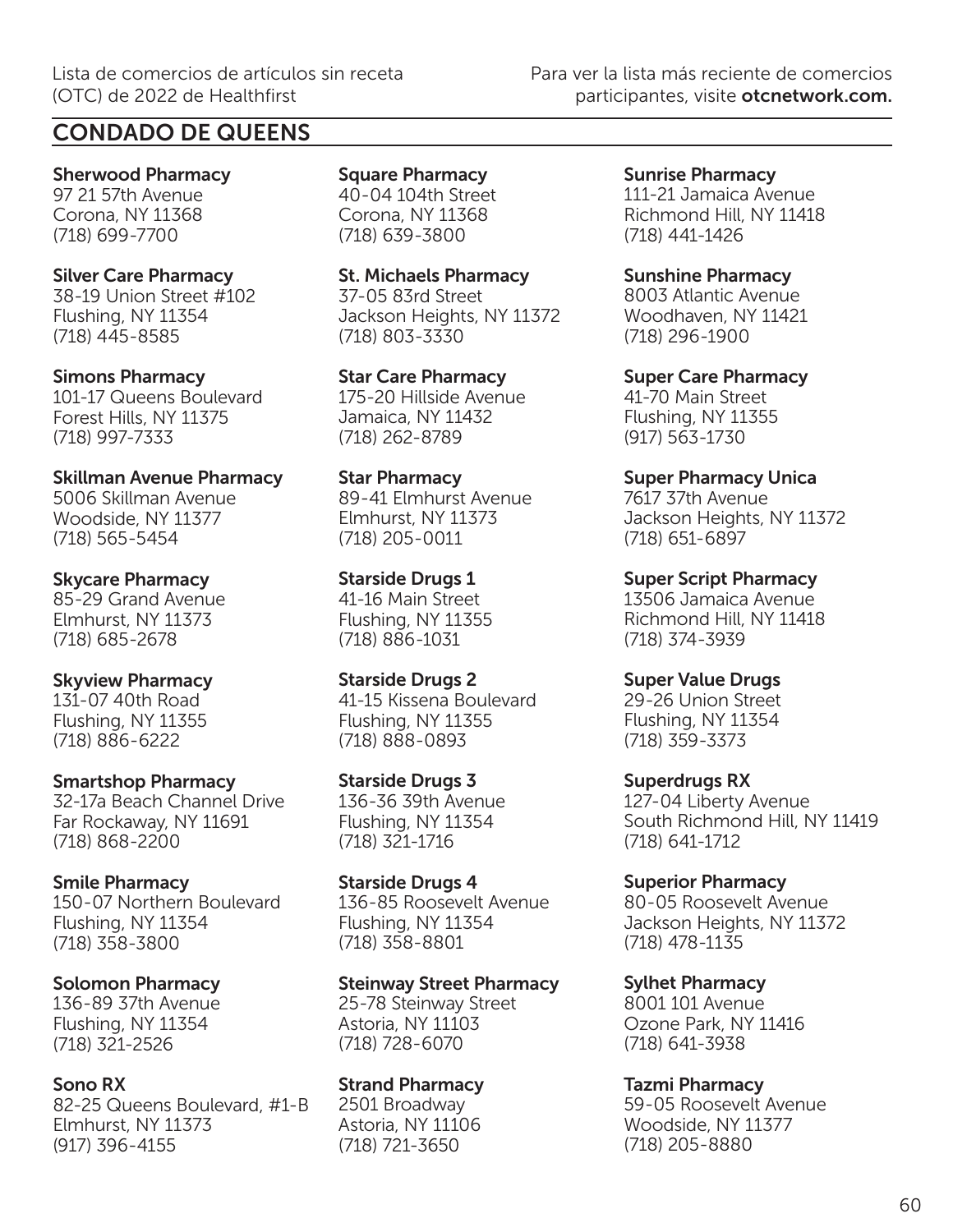## CONDADO DE QUEENS

The Floating Hospital Pharmacy 25-01 Queens Plaza N Long Island City, NY 11101 (914) 556-2511

The J Apothecary 101-21 Jamaica Avenue Richmond Hill, NY 11418 (718) 846-8600

Three Js Pharmacy 90-12 Elmhurst Avenue

Jackson Heights, NY 11372 (718) 424-0533

#### Thriftway Far Rockaway Drug

2102 Mott Avenue Far Rockaway, NY 11691 (718) 327-2559

### Top Care Pharmacy

13604 Northern Boulevard Unit Cu1 Flushing, NY 11354 (718) 886-8833

### Top Choice Pharmacy

97-06 Queens Boulevard Rego Park, NY 11374 (718) 381-5100

### Triangle Pharmacy

119-01 Jamaica Avenue Richmond Hill, NY 11418 (718) 847-9850

### Triboro Pharmacy

37-20 Ditmars Boulevard Astoria, NY 11105 (718) 777-7033

### Trinity RX Pharmacy

7521 Myrtle Avenue Glendale, NY 11385 (718) 366-2109

Tristate Pharmacy

8924 37th Avenue Jackson Heights, NY 11372 (718) 565-1900

Triumph Pharmacy 111-12 Sutphin Boulevard Jamaica, NY 11435 (718) 529-0300

True Care Pharmacy 164-06 69th Avenue Fresh Meadows, NY 11365 (718) 380-3330

TS Friends Pharmacy 87-20 Jamaica Avenue Woodhaven, NY 11421 (718) 374-3265

Tu Farmacia Latina 90-09 37th Avenue Jackson Heights, NY 11372 (718) 424-8798

Ulises Pharmacy 9108 37th Avenue Queens, NY 11372 (718) 458-4500

Union Pharmacy 3632 Union Street Flushing, NY 11354 (718) 961-6010

Union Pharmacy 194-06 Northern Boulevard Flushing, NY 11358 (347) 438-1400

Union Wellness Pharmacy 161-02 Union Street Fresh Meadows, NY 11366 (718) 480-6726

### Unique Chemist

25-24 30th Avenue Astoria, NY 11102 (718) 726-6774

### United Dhaka Pharmacy

45-04 Greenpoint Avenue Sunnyside, NY 11104 (917) 396-4944

Van Wyck Prescription Center 88-20b Van Wyck Expressway Richmond Hill, NY 11418 (718) 658-0012

Varela Pharmacy 53-14 Roosevelt Avenue Woodside, NY 11377 (917) 832-6095

Variety Drugs 169-33 137th Avenue Jamaica, NY 11434 (718) 723-2100

Vera I Pharmacy

94-02a 63rd Drive Rego Park, NY 11374 (718) 997-1777

Victoria Pharmacy 44-45a Kissena Boulevard Flushing, NY 11355 (718) 886-6200

Victory Pharmacy 90-20 Elmhurst Avenue Jackson Heights, NY 11372 (718) 651-1177

Vida Care Pharmacy 3764 90th Street Jackson Heights, NY 11372 (718) 779-2221

Vida Sana Pharmacy 88-20 37th Avenue Jackson Heights, NY 11372 (718) 433-9800

Village Barn Fresh Market

80-05 Caldwell Avenue Middle Village, NY 11379 (718) 639-3103

### VIP Pharmacy

100-05 Roosevelt Avenue Corona, NY 11368 (718) 898-1100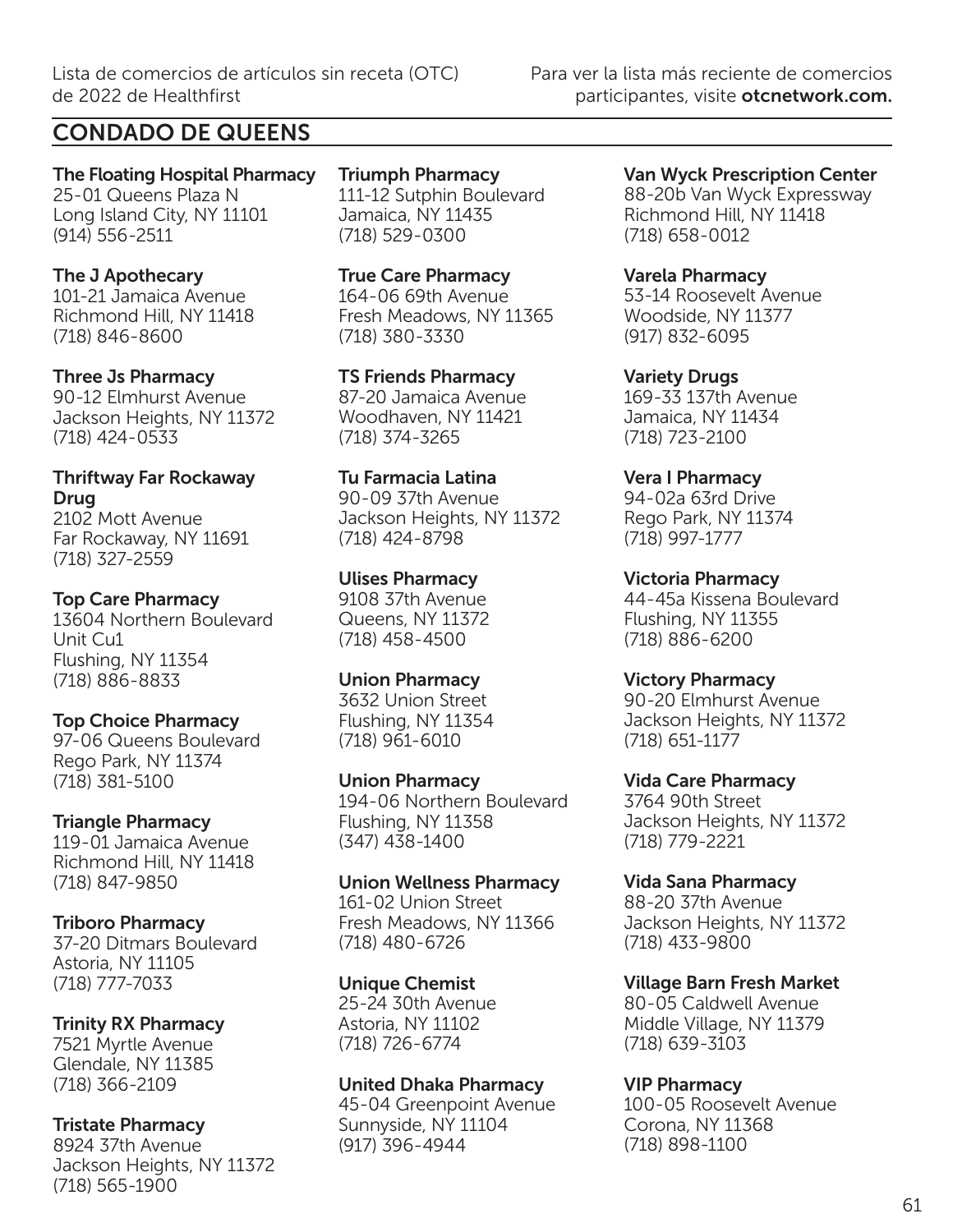## CONDADO DE QUEENS

Vista Pharmacy 529 Beach 20th Street Far Rockaway, NY 11691 (718) 327-0600

Vitality Drug and Surgicals 25707 Union Turnpike Glen Oaks, NY 11004 (718) 343-0070

Vital Med Pharmacy 6942 Main Street Flushing, NY 11367 (718) 544-0700

## Vital Script 83-19 37th Avenue

Jackson Heights, NY 11372 (718) 424-1101

Viva Pharmacy and Wellness 80-14 Northern Boulevard Jackson Heights, NY 11372 (718) 450-9595

### VNS Pharmacy

9305 63rd Drive Rego Park, NY 11374 (718) 997-6900

Well Care Pharmacy

42-83 Main Street Flushing, NY 11355 (718) 353-1350

### Wellmart Pharmacy

219-13 Jamaica Avenue Queens Village, NY 11428 (718) 704-0808

Wellming Pharmacy

133-43 41st Road Flushing, NY 11355 (718) 321-3978

Wellness Center Pharmacy 4013 Broadway Astoria, NY 11103 (718) 956-0060

Western Drugs 81-20 Roosevelt Avenue Jackson Heights, NY 11372 (718) 899-6520

Wild Ginseng Birdnest 4114A Main Street Flushing, NY 11355 (718) 939-5618

Wing Fat Company 4128 Main Street Flushing, NY 11355 (718) 321-9381

Woodhaven Chemist

86-22 Jamaica Avenue Woodhaven, NY 11421 (718) 441-7111

Woodside Chemist 58-01 Woodside Avenue Woodside, NY 11377 (929) 522-0324

Woodside Pharmacy 49-02 Queens Boulevard Woodside, NY 11377 (718) 205-0550

Woori Pharmacy 219-15B Northern Boulevard Bayside, NY 11361 (718) 229-2001

World Pharmacy

14901 41st Avenue Flushing, NY 11355 (718) 358-4800

## Xcel Pharmacy

254-15 Northern Boulevard Little Neck, NY 11362 (917) 960-2223

Yi Zhou USA 40-20 Main Street Flushing, NY 11354 (718) 888-8802

YK Pharmacy 83-06 Broadway Elmhurst, NY 11373 (718) 205-8828

Yll Highclass Healthy Prod 135-32 Roosevelt Avenue Flushing, NY 11355

(718) 358-0366 Your Choice Pharmacy

63106 Woodhaven Boulevard Rego Park, NY 11374 (718) 606-8965

## YS Pharmacy

36-14 Union Street Flushing, NY 11354 (917) 285-2100

Yue Fung Usa Enterprise

135-21 Roosevelt Avenue Flushing, NY 11355 (718) 888-3198

## Zhong Mei Usa Trading

41-38 Main Street Flushing, NY 11355 (718) 888-9986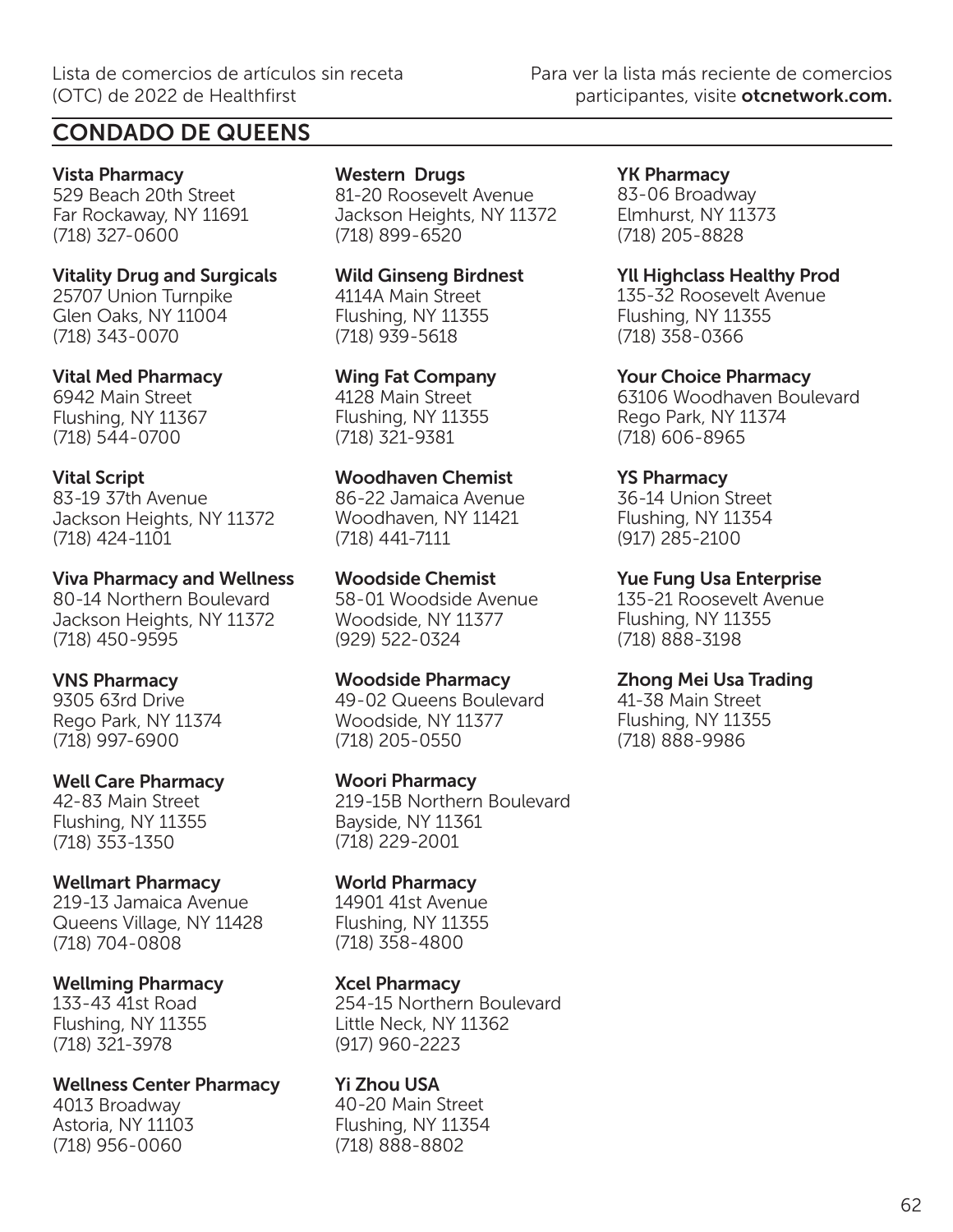## CONDADO DE RICHMOND

#### Alba Rx

1194 Hylan Boulevard Staten Island, NY 10305 (718) 524-8127

### B & T Pharmacy

251 Port Richmond Avenue Staten Island, NY 10302 (718) 720-1111

### B & T Pharmacy

702 Castleton Avenue Staten Island, NY 10310 (718) 273-7200

### Balaji Targee Pharmacy

519 Targee Street Staten Island, NY 10304 (718) 720-7205

## Best Rx Pharmacy

325 New Dorp Lane Staten Island, NY 10306 (718) 351-2400

Brighton Community Pharmacy 280 Broadway Staten Island, NY 10310 (718) 273-6606

### Castleton Chemists

831 Castleton Avenue Staten Island, NY 10310 (929) 308-2727

## Delco Drugs

3833 Richmond Avenue Staten Island, NY 10312 (718) 984-6600

## Dongan Hills Pharmacy

1560 Richmond Road Staten Island, NY 10304 (718) 667-7733

### Eltingville Pharmacy

3948 Richmond Avenue Staten Island, NY 10312 (718) 356-1789

## Forest Pharmacy

2236 Forest Avenue Suite #5 Staten Island, NY 10303 (718) 447-5900

## Global Health Pharmacy

1424 Richmond Avenue Staten Island, NY 10314 (718) 370-1220

## Healthaid Pharmacy Ii 1781 Richmond Road

Staten Island, NY 10306 (718) 668-1090

## Living Well Pharmacy

3555 Victory Boulevard Staten Island, NY 10314 (718) 477-5483

## Lucias Pharmacy

2090 Hylan Boulevard Staten Island, NY 10306 (917) 830-0600

#### Met Food Markets 1177 Hylan Boulevard Staten Island, NY 10305 (718) 720-5800

### Millers Pharmacy

173 Broad Street Staten Island, NY 10304 (718) 447-4127

## New Dorp Pharmacy

62 New Dorp Plaza South Staten Island, NY 10306 (718) 667-6668

### Ocean Breeze Pharmacy

1817 Hylan Boulevard Staten Island, NY 10305 (718) 987-2525

## Old Town Pharmacy

1250 Hylan Boulevard Staten Island, NY 10305 (718) 815-2600

## People's Choice Pharmacy

423 Jersey Street Staten Island, NY 10301 (718) 442-7150

### Pharmacy On Wheels

2110 Richmond Road Staten Island, NY 10306 (718) 351-7363

## Pro Care Pharmacy

3927 Amboy Road Staten Island, NY 10308 (718) 554-4016

#### Randall Manor Pharmacy And Surgicals

395 Forest Avenue Staten Island, NY 10301 (718) 720-2324

## Richmond Valley Pharmacy

4888 Arthur Kill Road Staten Island, NY 10309 (718) 967-9607

### Rosebank Pharmacy

500 Tompkins Avenue Staten Island, NY 10305 (718) 727-0426

### Saint George Pharmacy

99 Stuyvesant Place Staten Island, NY 10301 (718) 447-0333

## Seaview Pharmacy

1756 Hylan Boulevard Staten Island, NY 10305 (718) 667-6777

## Skycare Rx Pharmacy

1267 Forest Ave, Suite 7-8 Staten Island, NY 10302 (718) 524-6625

### Smart Scripts

2048 Victory Boulevard Staten Island, NY 10314 (917) 830-0413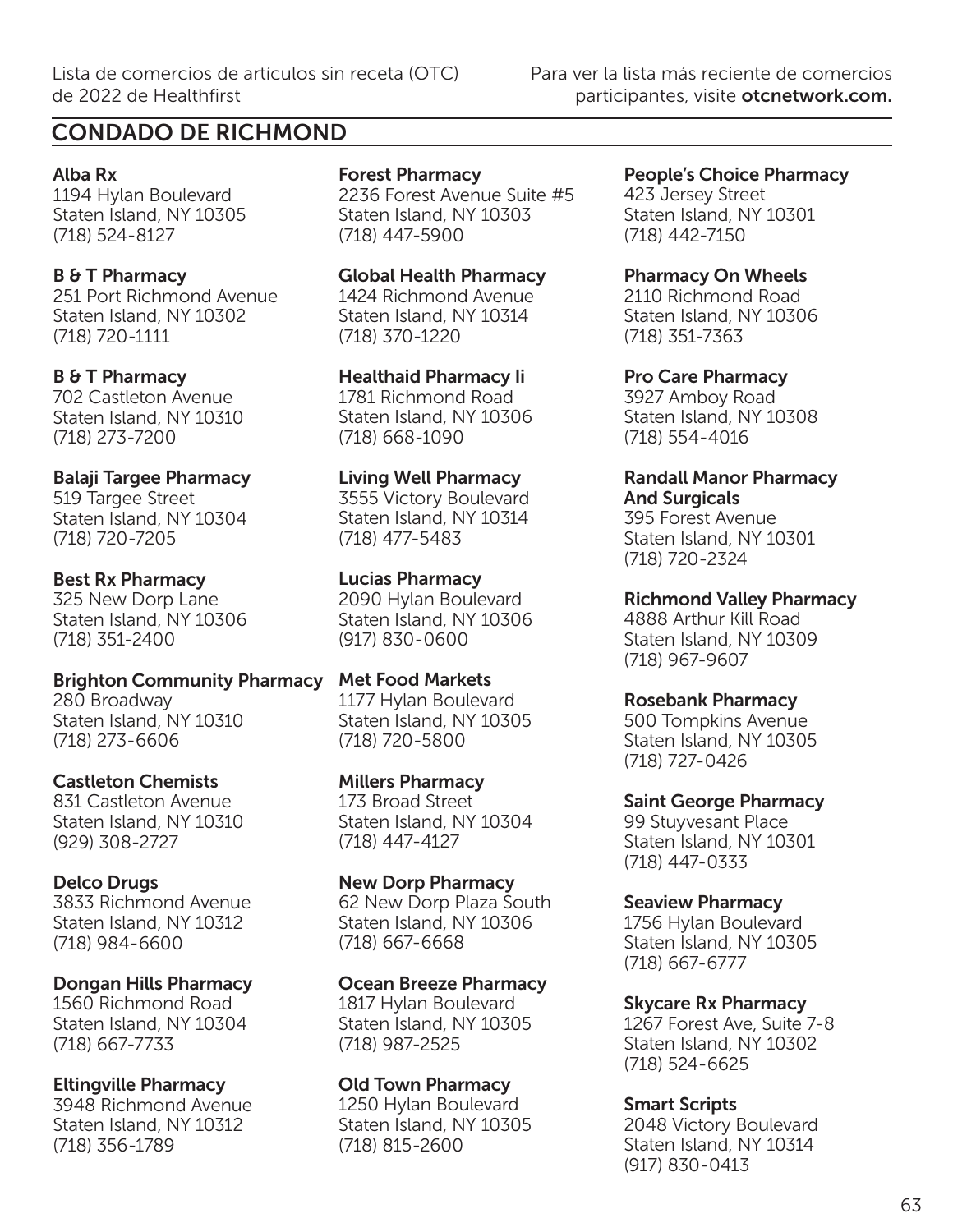## CONDADO DE ROCKLAND CONDADO DE SULLIVAN

#### Southshore Pharmacy

4020 Hylan Boulevard Staten Island, NY 10308 (718) 948-4848

#### Staten Island Pharmacy

436 Nome Avenue Staten Island, NY 10314 (718) 698-6800

#### Staten Island Pharmacy

203 Old Town Road Staten Island, NY 10305 (718) 489-4994

#### Staten Island Pharmacy

1807 Victory Boulevard Staten Island, NY 10314 (718) 448-5200

#### Sunning Pharmacy

1836 Hylan Boulevard Suite B Staten Island, NY 10305 (917) 565-8666

#### Super Health Pharmacy

6400 Amboy Road Staten Island, NY 10309 (718) 967-4600

#### Tompkinsville Pharmacy

45 Victory Boulevard Staten Island, NY 10301 (718) 727-0430

Care RX 2 Main Street Haverstraw, NY 10927 (845) 553-9900

City Drug Pharmacy 96 E Route 59 Spring Valley, NY 10977 (845) 459-6611

#### Eckerson Drugs 287 N. Main Street Spring Valley, NY 10977

(845) 352-1800 Maple Pharmacy

108-B Route 59 Monsey, NY 10952 (845) 371-6464

#### Pharmacy Plus

728C North Main Street Spring Valley, NY 10977 (845) 354-9320

#### Rockland Pharmacy

24 27 Orchard Street Suite 111 Monsey, NY 10952 (845) 356-3045

#### Spring Valley Drug

180 E Central Avenue Spring Valley, NY 10977 (845) 352-0490

#### Trucare Pharmacy of Rockland

358 Route 202 Pomona, NY 10970 (845) 364-5300

#### Valley Pharmacy

45 Kennedy Drive Spring Valley, NY 10977 (845) 414-9966

K & K Pharmacy 187 Mill Street Liberty, NY 12754 (845) 292-3430

Manor Pharmacy 43A Main Street Livingston Manor, NY 12758 (845) 439-1188

Sullivan Pharmacy 267 North Main Street Liberty, NY 12754 (845) 295-5456

The Medicine Shoppe 1987 State Route 52 Liberty, NY 12754 (845) 292-8200

Wurtsboro Pharmacy 2930 Route 209 Wurtsboro, NY 12790 (845) 888-2614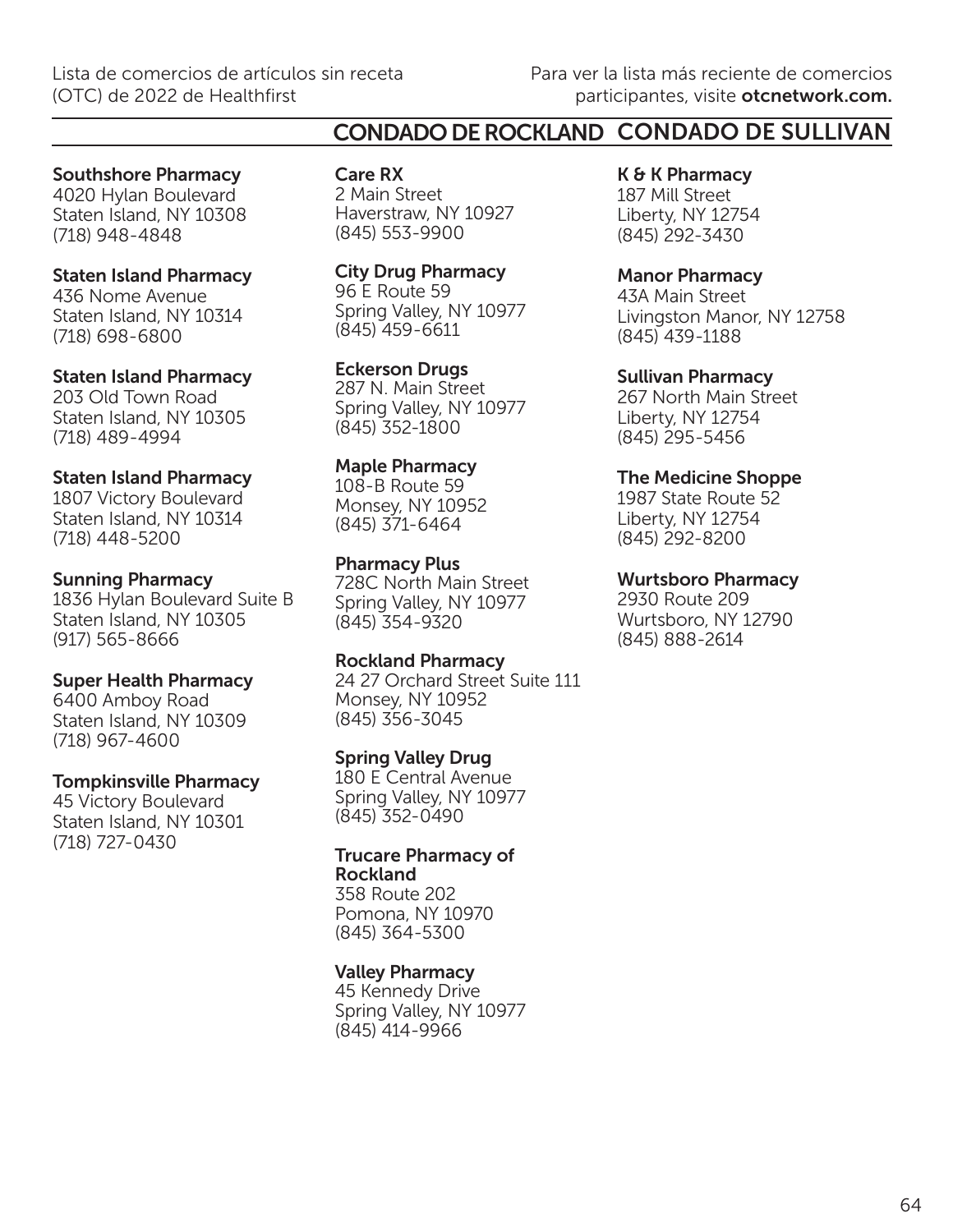## CONDADO DE WESTCHESTER

4th Ave Drug Store 26 South 4th Avenue Mount Vernon, NY 10550 (914) 863-0399

Ashburton Ave Pharmacy 180 Ashburton Avenue Yonkers, NY 10701 (914) 963-4525

### Baxters Pharmacy

950 Main Street Peekskill, NY 10566 (914) 737-3076

#### Ben Family Pharmacy

102 Park Avenue Yonkers, NY 10703 (914) 375-9222

#### Circle RX

120 Gramatan Avenue Mount Vernon, NY 10550 (914) 665-5555

### Esther Pharmacy

71 South Broadway Yonkers, NY 10701 (914) 965-2661

#### Family Wellness Pharmacy

1086 N Broadway Yonkers, NY 10701 (914) 476-8000

### Fedco Chemist Pharmacy

512 Sth Broadway Yonkers, NY 10705 (914) 294-0501

### Fleetwood Pharmacy

505 Gramatan Avenue Mount Vernon, NY 10552 (914) 665-5556

### Getty Square Pharmacy

1 South Broadway Yonkers, NY 10701 (914) 457-5742

Grassy Sprain Pharmacy 640 Tuckahoe Road Yonkers, NY 10710 (914) 779-5133

Health RX 984 N Broadway Yonkers, NY 10701 (914) 751-5432

Healthsmart Pharmacy 203 Main Street Ossining, NY 10562

(914) 923-3000 Janis Pharmacy

455 South Broadway Yonkers, NY 10705 (914) 963-3565

### Klien Pharmacy

123 Fifth Avenue Pelham, NY 10803 (914) 738-3333

### Lake Ave Pharmacy

130 Lake Avenue Yonkers, NY 10703 (914) 965-3034

### Larchmont Pharmacy

2141 Palmer Avenue Larchmont, NY 10538 (914) 341-1900

### Le-Mac Pharmacy

623 Mclean Avenue Yonkers, NY 10705 (914) 965-6100

### Main Street Pharmacy

761 Main Street New Rochelle, NY 10805 (914) 235-1000

## Mclean Ave Pharm

211 Mclean Avenue Yonkers, NY 10705 (914) 327-4888

## Medsplus Pharmacy and Surgical Supply

531 Gramatan Avenue Mount Vernon, NY 10552 (914) 664-6600

#### Narayan Pharmacy

175 Memorial Highway Suite 1-14 New Rochelle, NY 10801 (914) 365-7099

### New Rochelle

Prescription Center 551 Main Street New Rochelle, NY 10801 (914) 636-2225

#### Oaks Pharmacy

417 Riverdale Avenue Yonkers, NY 10705 (914) 327-3555

### Plainview Family Pharmacy

142-A Manetto Hill Road Plainview, NY 11803 (516) 932-7077

### Prime Care Pharmacy

5 Odell Plaza Yonkers, NY 10701 (914) 375-4300

### Quality Care Pharmacy

50 Warburton Avenue Yonkers, NY 10701 (914) 966-0225

### RL Mt Vernon Pharmacy

107 W 4th Street Mount Vernon, NY 10550 (914) 699-0235

### Riverdale Pharmacy

77 Riverdale Avenue Yonkers, NY 10701 (914) 327-3344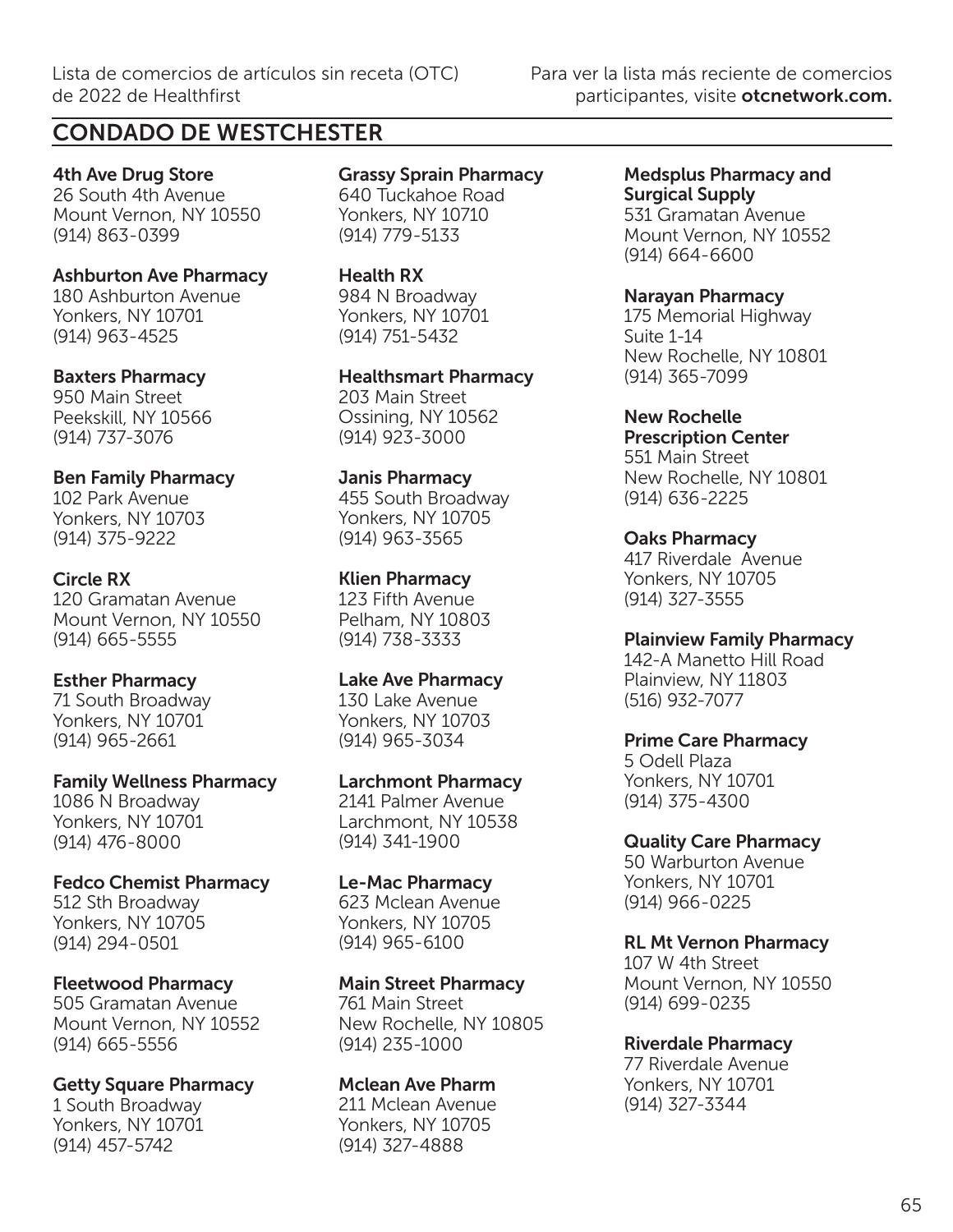## CONDADO DE WESTCHESTER

Robbins Pharmacy 128 Grand Street Croton-on-Hudson, NY 10520 (914) 271-5000

Robert Jacobson Pharmacy 231 Ashburton Avenue Yonkers, NY 10701 (914) 965-3049

#### Sawmill Pharmacy 321 Saw Mill River Road Yonkers, NY 10701 (914) 613-9374

### Scriptx Pharmacy

14 N Broadway Yonkers, NY 10701 (914) 969-5880

#### Sidney Pharmacy

122 Gramatan Avenue Mount Vernon, NY 10550 (914) 371-1967

#### Sleepy Hollow Pharmacy

95 Beekman Avenue Sleepy Hollow, NY 10591 (914) 366-4000

### South Broadway Pharmacy

314 South Broadway Yonkers, NY 10705 (914) 965-1000

### South Fulton Pharmacy

301 S Fulton Avenue Mount Vernon, NY 10553 (914) 667-7772

### Stanley Pharmacy

2 South Broadway Yonkers, NY 10701 (914) 476-6060

### Sunlight Pharmacy

967 N Broadway Level S1 Yonkers, NY 10701 (914) 999-3199

#### Sunrise Pharmacy 2 Park Avenue Yonkers, NY 10703 (914) 964-1010

Sunshine Pharmacy 276 Main Street White Plains, NY 10601 (914) 607-3939

Taconic Pharmacy 3659 Lee Road Jefferson Valley, NY 10535 (914) 245-3334

#### The Medicine Cabinet **Pharmacy**

266 New Main Street Yonkers, NY 10701 (914) 377-2334

## The Medicine Cabinet

Pharmacy 3 45 Ludlow Street Yonkers, NY 10705 (914) 377-2334

## Trottas West Street Pharmacy

15 Halstead Avenue Harrison, NY 10528 (914) 835-1125

## Trust Pharmacy

201 Elm Street Yonkers, NY 10701 (914) 963-1062

### Valuable Drugs

417 Tarrytown Road White Plains, NY 10607 (914) 948-4141

### Valueplus Pharmacy

485 Tuckahoe Road Yonkers, NY 10710 (914) 961-1185

### West River Pharmacy

66 Main Street Yonkers, NY 10701 (914) 457-3351

White Plains Surgical 44 E Post Road White Plains, NY 10601 (914) 948-4878

## Yonkers Pharmacy

944 North Broadway Yonkers, NY 10701 (914) 963-8800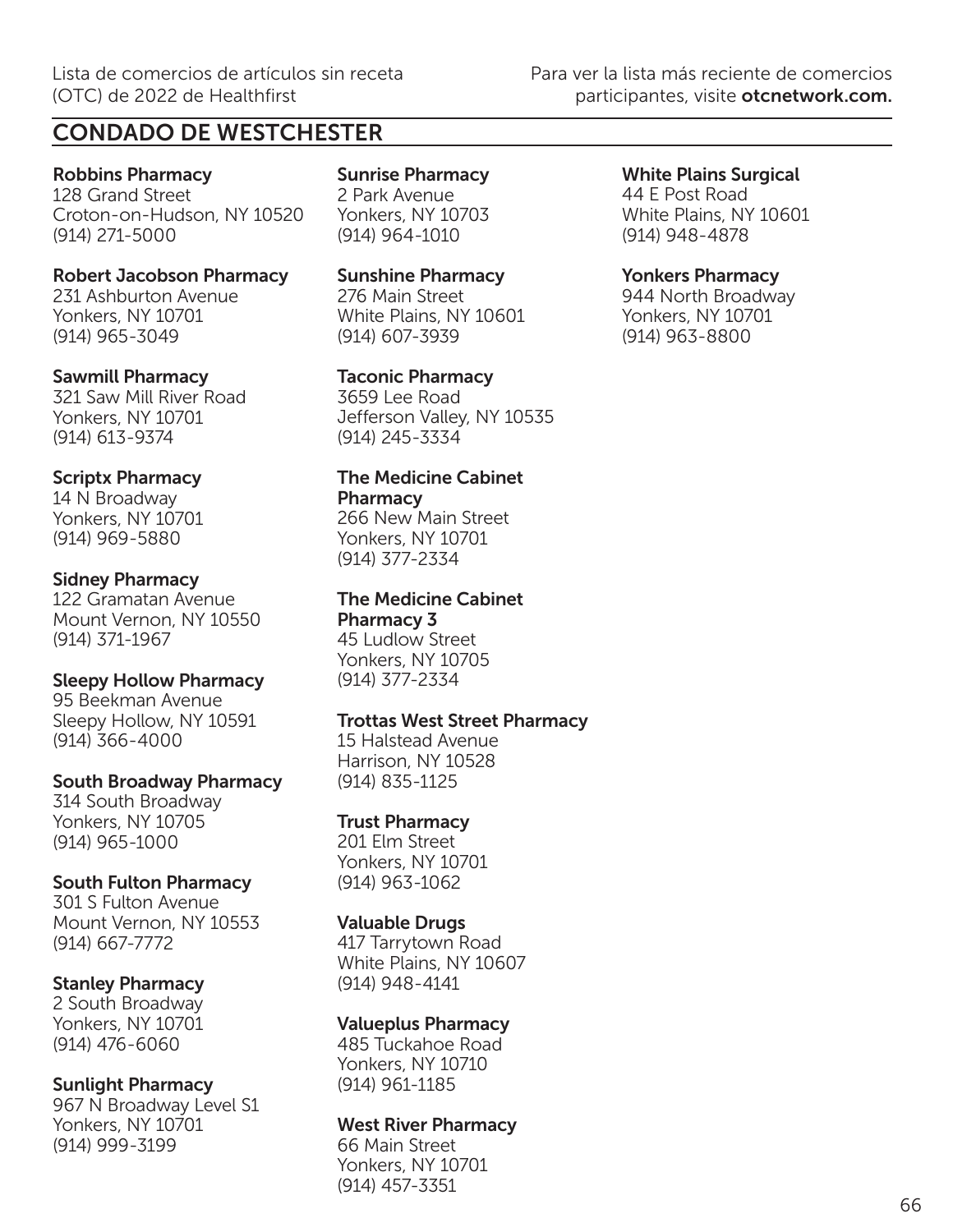# Notas